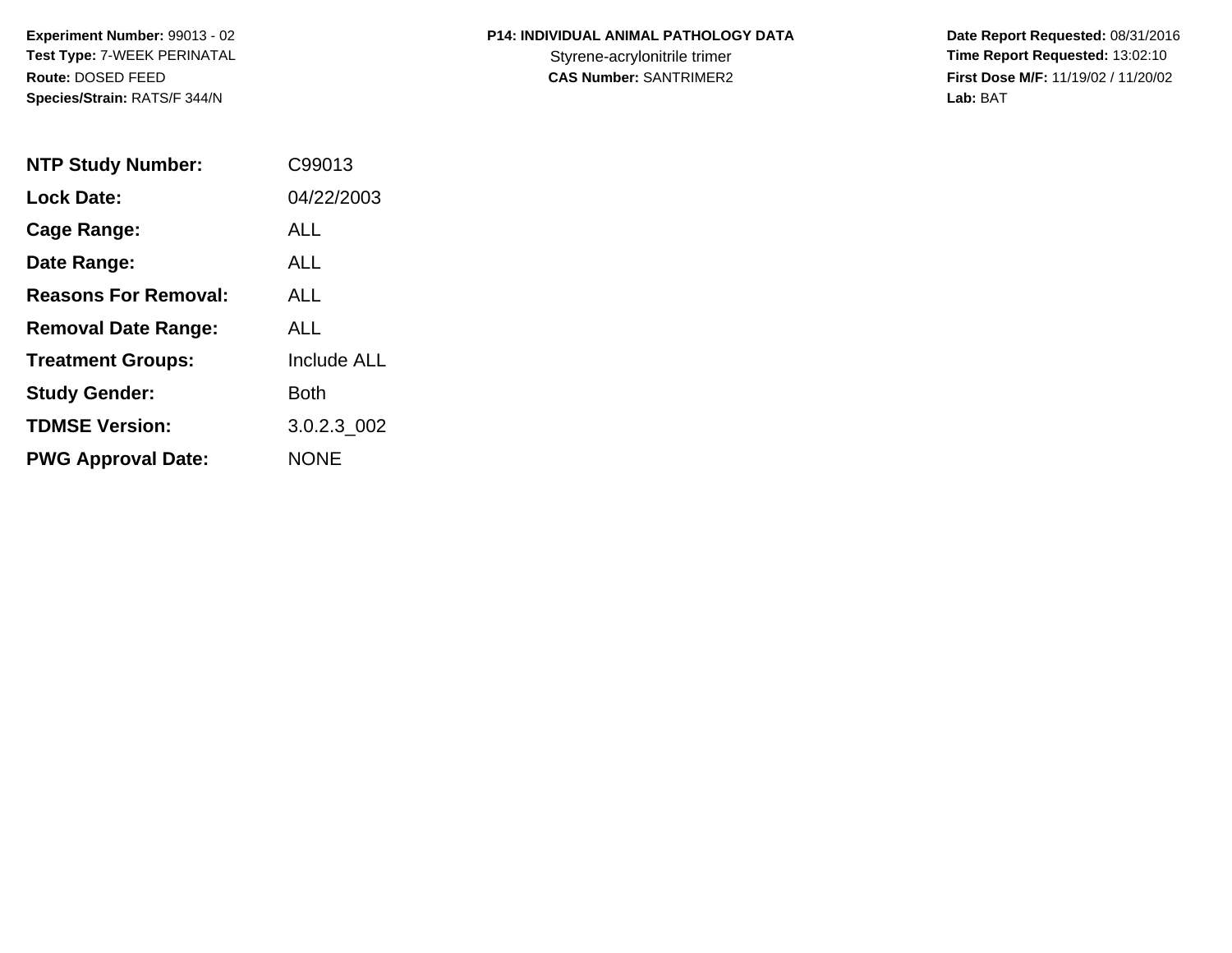| Experiment Number: 99013 - 02<br>Test Type: 7-WEEK PERINATAL<br>Route: DOSED FEED<br>Species/Strain: RATS/F 344/N | <b>P14: INDIVIDUAL ANIMAL PATHOLOGY DATA</b><br>Styrene-acrylonitrile trimer<br><b>CAS Number: SANTRIMER2</b> |                                   | Date Report Requested: 08/31/2016<br>Time Report Requested: 13:02:10<br><b>First Dose M/F: 11/19/02 / 11/20/02</b><br>Lab: BAT |
|-------------------------------------------------------------------------------------------------------------------|---------------------------------------------------------------------------------------------------------------|-----------------------------------|--------------------------------------------------------------------------------------------------------------------------------|
| <b>ANIMAL ID: 1</b>                                                                                               | <b>TRT#: 1</b>                                                                                                | <b>SEX: Male</b>                  | DAY ON TEST: 15                                                                                                                |
|                                                                                                                   | <b>DOSE: 0 PPM PUPS</b>                                                                                       | <b>DISP:</b> Terminal Sacrifice   | <b>HISTO: 0202792</b>                                                                                                          |
|                                                                                                                   |                                                                                                               | ORGAN AND ACCOUNTABLE SITE STATUS |                                                                                                                                |
| <b>NORMAL</b>                                                                                                     |                                                                                                               |                                   |                                                                                                                                |
| * Brain                                                                                                           | * Epididymis                                                                                                  | * Kidney                          | * Liver                                                                                                                        |
| * Prostate                                                                                                        | * Seminal Vesicle                                                                                             | * Skeletal Muscle                 | * Testes                                                                                                                       |
| * Thymus                                                                                                          |                                                                                                               |                                   |                                                                                                                                |
| <b>OBSERVATIONS</b>                                                                                               |                                                                                                               |                                   |                                                                                                                                |
| * Spleen                                                                                                          |                                                                                                               | Hematopoietic Cell Proliferation  | Minimal                                                                                                                        |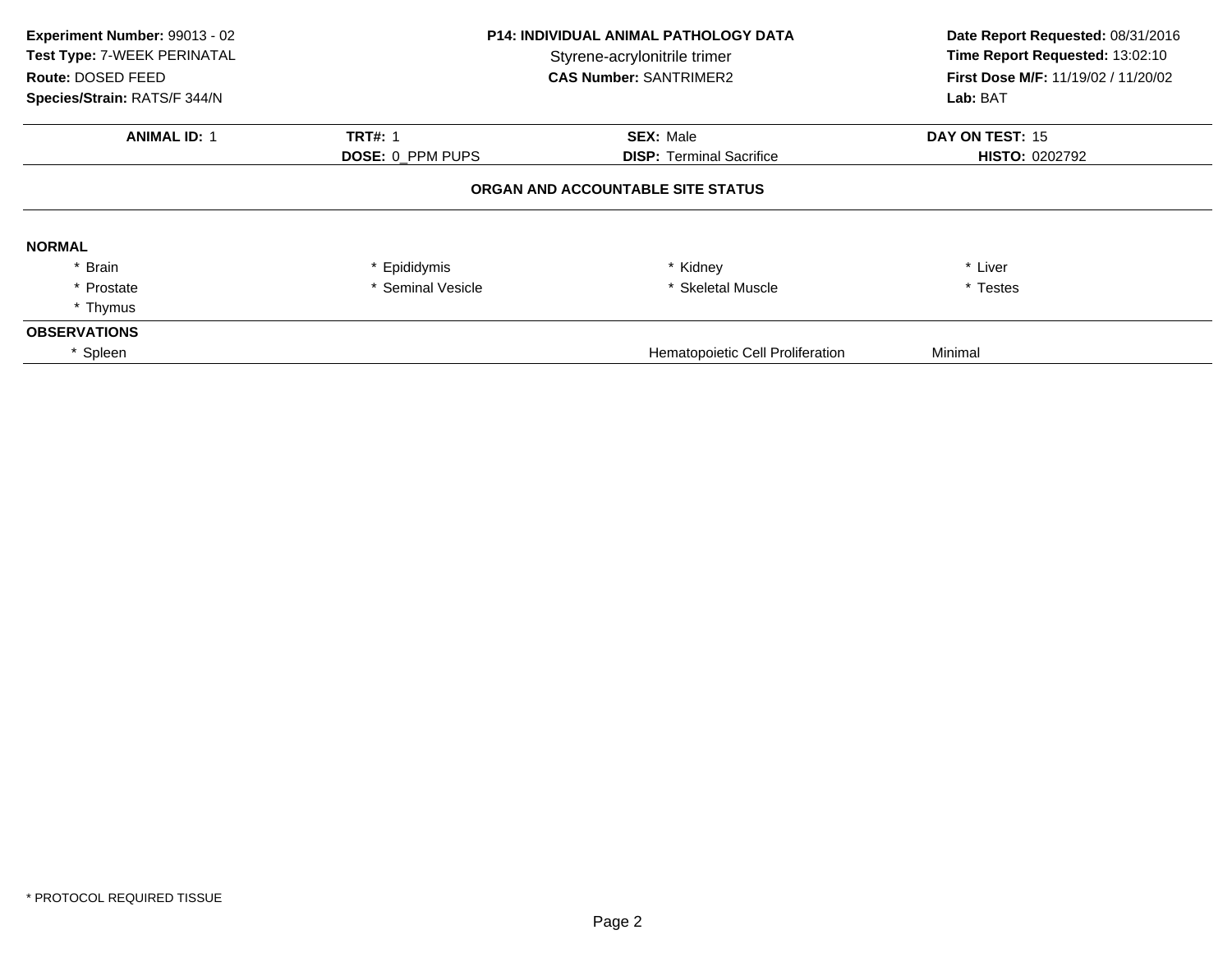| Experiment Number: 99013 - 02<br>Test Type: 7-WEEK PERINATAL<br>Route: DOSED FEED<br>Species/Strain: RATS/F 344/N | <b>P14: INDIVIDUAL ANIMAL PATHOLOGY DATA</b><br>Styrene-acrylonitrile trimer<br><b>CAS Number: SANTRIMER2</b> |                                   | Date Report Requested: 08/31/2016<br>Time Report Requested: 13:02:10<br>First Dose M/F: 11/19/02 / 11/20/02<br>Lab: BAT |
|-------------------------------------------------------------------------------------------------------------------|---------------------------------------------------------------------------------------------------------------|-----------------------------------|-------------------------------------------------------------------------------------------------------------------------|
| <b>ANIMAL ID: 2</b>                                                                                               | <b>TRT#: 1</b>                                                                                                | <b>SEX: Male</b>                  | DAY ON TEST: 15                                                                                                         |
|                                                                                                                   | DOSE: 0_PPM PUPS                                                                                              | <b>DISP:</b> Terminal Sacrifice   | <b>HISTO: 0202793</b>                                                                                                   |
|                                                                                                                   |                                                                                                               | ORGAN AND ACCOUNTABLE SITE STATUS |                                                                                                                         |
| <b>NORMAL</b>                                                                                                     |                                                                                                               |                                   |                                                                                                                         |
| * Brain                                                                                                           | * Epididymis                                                                                                  | * Prostate                        | * Seminal Vesicle                                                                                                       |
| * Skeletal Muscle                                                                                                 | * Testes                                                                                                      | * Thymus                          |                                                                                                                         |
| <b>OBSERVATIONS</b>                                                                                               |                                                                                                               |                                   |                                                                                                                         |
| * Kidney                                                                                                          |                                                                                                               | Nephropathy                       | Minimal                                                                                                                 |
| * Liver                                                                                                           |                                                                                                               | Fatty Change                      | Minimal                                                                                                                 |
| * Spleen                                                                                                          |                                                                                                               | Hematopoietic Cell Proliferation  | Minimal                                                                                                                 |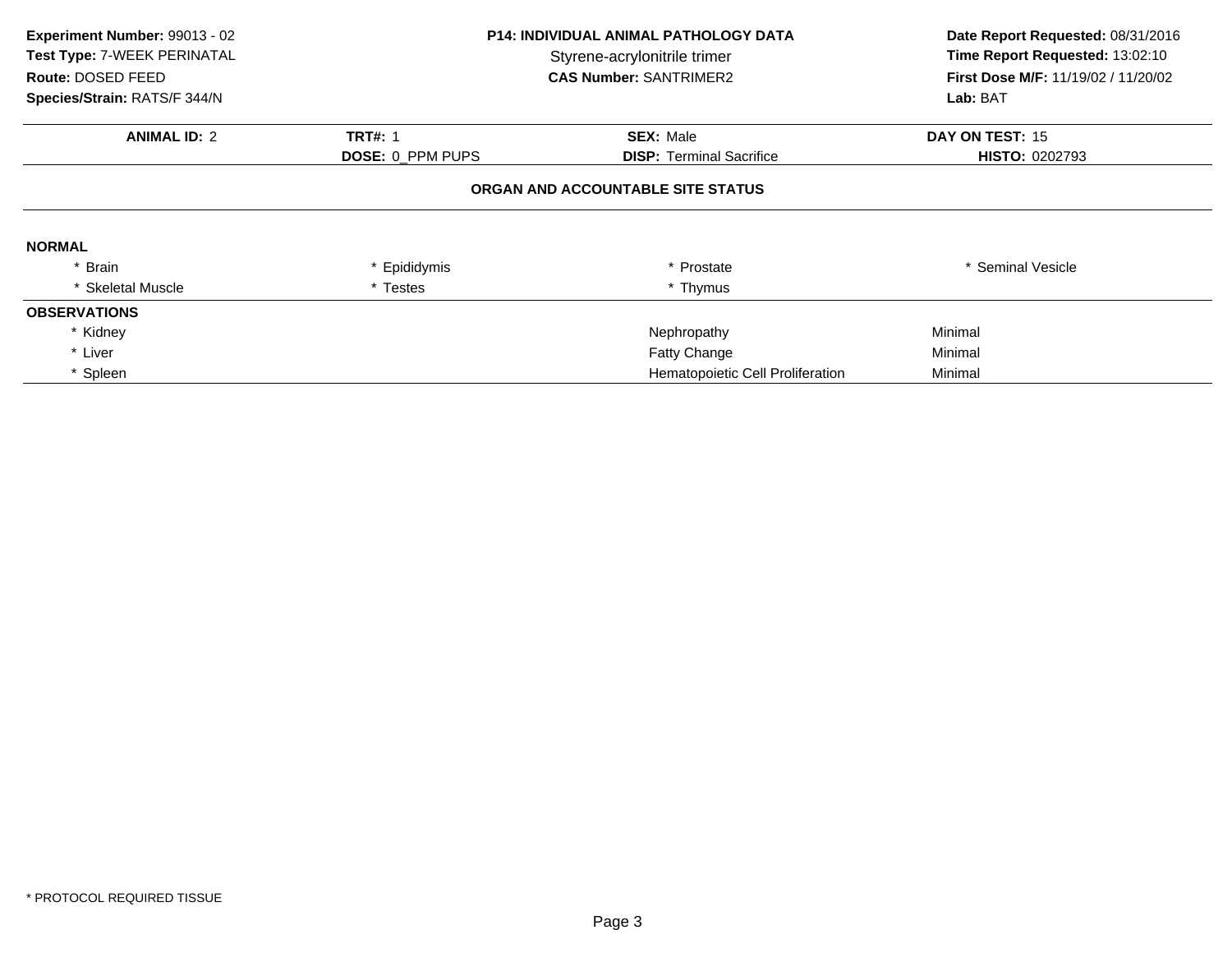| Experiment Number: 99013 - 02<br>Test Type: 7-WEEK PERINATAL<br>Route: DOSED FEED<br>Species/Strain: RATS/F 344/N | <b>P14: INDIVIDUAL ANIMAL PATHOLOGY DATA</b><br>Styrene-acrylonitrile trimer<br><b>CAS Number: SANTRIMER2</b> |                                   | Date Report Requested: 08/31/2016<br>Time Report Requested: 13:02:10<br><b>First Dose M/F: 11/19/02 / 11/20/02</b><br>Lab: BAT |
|-------------------------------------------------------------------------------------------------------------------|---------------------------------------------------------------------------------------------------------------|-----------------------------------|--------------------------------------------------------------------------------------------------------------------------------|
| <b>ANIMAL ID: 3</b>                                                                                               | <b>TRT#: 1</b>                                                                                                | <b>SEX: Male</b>                  | DAY ON TEST: 15                                                                                                                |
|                                                                                                                   | <b>DOSE: 0 PPM PUPS</b>                                                                                       | <b>DISP:</b> Terminal Sacrifice   | <b>HISTO: 0202794</b>                                                                                                          |
|                                                                                                                   |                                                                                                               | ORGAN AND ACCOUNTABLE SITE STATUS |                                                                                                                                |
| <b>NORMAL</b>                                                                                                     |                                                                                                               |                                   |                                                                                                                                |
| * Brain                                                                                                           | * Epididymis                                                                                                  | * Kidney                          | * Liver                                                                                                                        |
| * Prostate                                                                                                        | * Seminal Vesicle                                                                                             | * Skeletal Muscle                 | * Testes                                                                                                                       |
| * Thymus                                                                                                          |                                                                                                               |                                   |                                                                                                                                |
| <b>OBSERVATIONS</b>                                                                                               |                                                                                                               |                                   |                                                                                                                                |
| * Spleen                                                                                                          |                                                                                                               | Hematopoietic Cell Proliferation  | Minimal                                                                                                                        |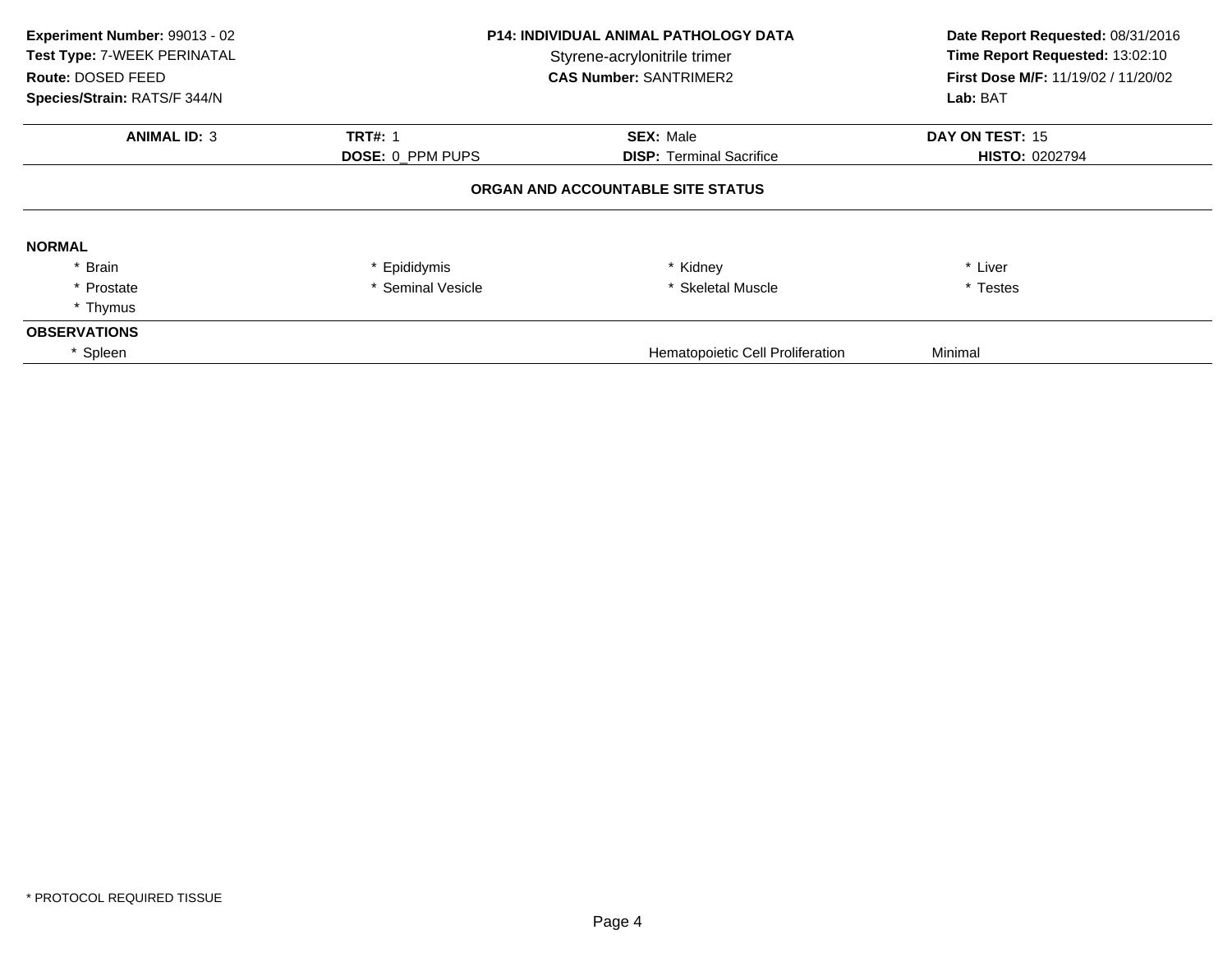| Experiment Number: 99013 - 02<br>Test Type: 7-WEEK PERINATAL<br>Route: DOSED FEED |                              | <b>P14: INDIVIDUAL ANIMAL PATHOLOGY DATA</b><br>Styrene-acrylonitrile trimer<br><b>CAS Number: SANTRIMER2</b> |                                  | Time Report Requested: 13:02:10<br>First Dose M/F: 11/19/02 / 11/20/02 |  | Date Report Requested: 08/31/2016 |
|-----------------------------------------------------------------------------------|------------------------------|---------------------------------------------------------------------------------------------------------------|----------------------------------|------------------------------------------------------------------------|--|-----------------------------------|
| Species/Strain: RATS/F 344/N                                                      |                              |                                                                                                               |                                  | Lab: BAT                                                               |  |                                   |
|                                                                                   | <b>ANIMAL ID: 4</b>          | <b>TRT#: 1</b>                                                                                                | <b>SEX: Male</b>                 | DAY ON TEST: 15                                                        |  |                                   |
|                                                                                   |                              | DOSE: 0_PPM PUPS                                                                                              | <b>DISP: Terminal Sacrifice</b>  | <b>HISTO: 0202795</b>                                                  |  |                                   |
|                                                                                   |                              | ORGAN AND ACCOUNTABLE SITE STATUS                                                                             |                                  |                                                                        |  |                                   |
| <b>NORMAL</b>                                                                     |                              |                                                                                                               |                                  |                                                                        |  |                                   |
| * Brain                                                                           |                              | * Epididymis                                                                                                  | * Prostate                       | * Seminal Vesicle                                                      |  |                                   |
| * Skeletal Muscle                                                                 |                              | * Testes                                                                                                      | * Thymus                         |                                                                        |  |                                   |
| <b>OBSERVATIONS</b>                                                               |                              |                                                                                                               |                                  |                                                                        |  |                                   |
| * Kidney                                                                          |                              |                                                                                                               | Nephropathy                      | Minimal                                                                |  |                                   |
| * Liver                                                                           |                              |                                                                                                               | <b>Fatty Change</b>              | Mild                                                                   |  |                                   |
|                                                                                   |                              |                                                                                                               | Hepatodiaphragmatic Nodule       |                                                                        |  |                                   |
|                                                                                   | [ Hepatodiaphragmatic Nodule | $TGLs = 1-6$                                                                                                  |                                  |                                                                        |  |                                   |
| * Spleen                                                                          |                              |                                                                                                               | Hematopoietic Cell Proliferation | Mild                                                                   |  |                                   |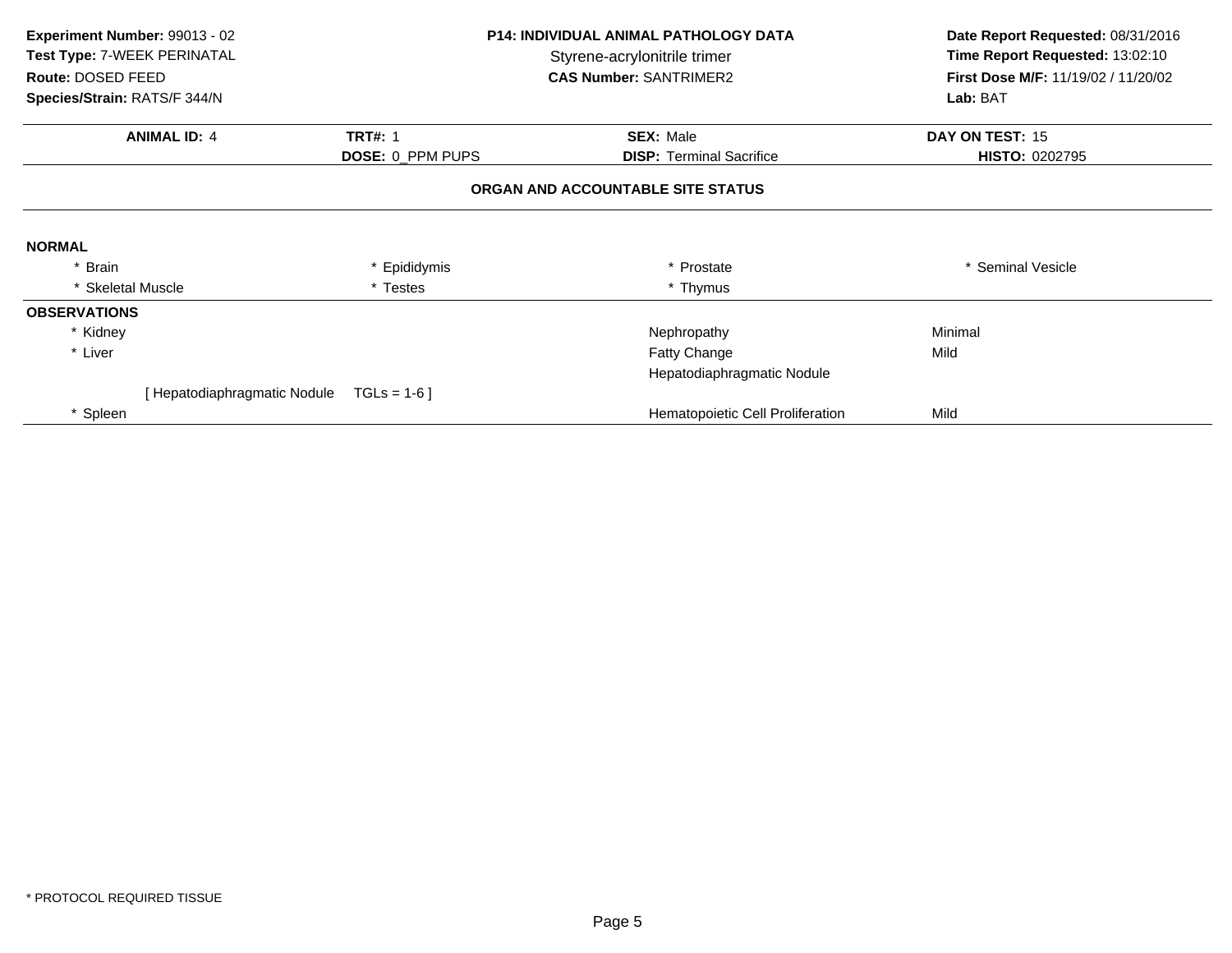| Experiment Number: 99013 - 02<br>Test Type: 7-WEEK PERINATAL<br>Route: DOSED FEED | <b>P14: INDIVIDUAL ANIMAL PATHOLOGY DATA</b><br>Styrene-acrylonitrile trimer<br><b>CAS Number: SANTRIMER2</b> |                                   | Date Report Requested: 08/31/2016<br>Time Report Requested: 13:02:10<br>First Dose M/F: 11/19/02 / 11/20/02 |  |
|-----------------------------------------------------------------------------------|---------------------------------------------------------------------------------------------------------------|-----------------------------------|-------------------------------------------------------------------------------------------------------------|--|
| Species/Strain: RATS/F 344/N                                                      |                                                                                                               |                                   | Lab: BAT                                                                                                    |  |
| <b>ANIMAL ID: 5</b>                                                               | <b>TRT#: 1</b>                                                                                                | <b>SEX: Male</b>                  | DAY ON TEST: 15                                                                                             |  |
|                                                                                   | DOSE: 0_PPM PUPS                                                                                              | <b>DISP: Terminal Sacrifice</b>   | <b>HISTO: 0202796</b>                                                                                       |  |
|                                                                                   |                                                                                                               | ORGAN AND ACCOUNTABLE SITE STATUS |                                                                                                             |  |
| <b>NORMAL</b>                                                                     |                                                                                                               |                                   |                                                                                                             |  |
| * Brain                                                                           | * Epididymis                                                                                                  | * Prostate                        | * Seminal Vesicle                                                                                           |  |
| * Skeletal Muscle                                                                 | * Testes                                                                                                      | * Thymus                          |                                                                                                             |  |
| <b>OBSERVATIONS</b>                                                               |                                                                                                               |                                   |                                                                                                             |  |
| * Kidney                                                                          |                                                                                                               | Nephropathy                       | Minimal                                                                                                     |  |
| * Liver                                                                           |                                                                                                               | <b>Fatty Change</b>               | Minimal                                                                                                     |  |
|                                                                                   |                                                                                                               | Hepatodiaphragmatic Nodule        |                                                                                                             |  |
| [ Hepatodiaphragmatic Nodule                                                      | $TGLs = 1-6$                                                                                                  |                                   |                                                                                                             |  |
| * Spleen                                                                          |                                                                                                               | Hematopoietic Cell Proliferation  | Minimal                                                                                                     |  |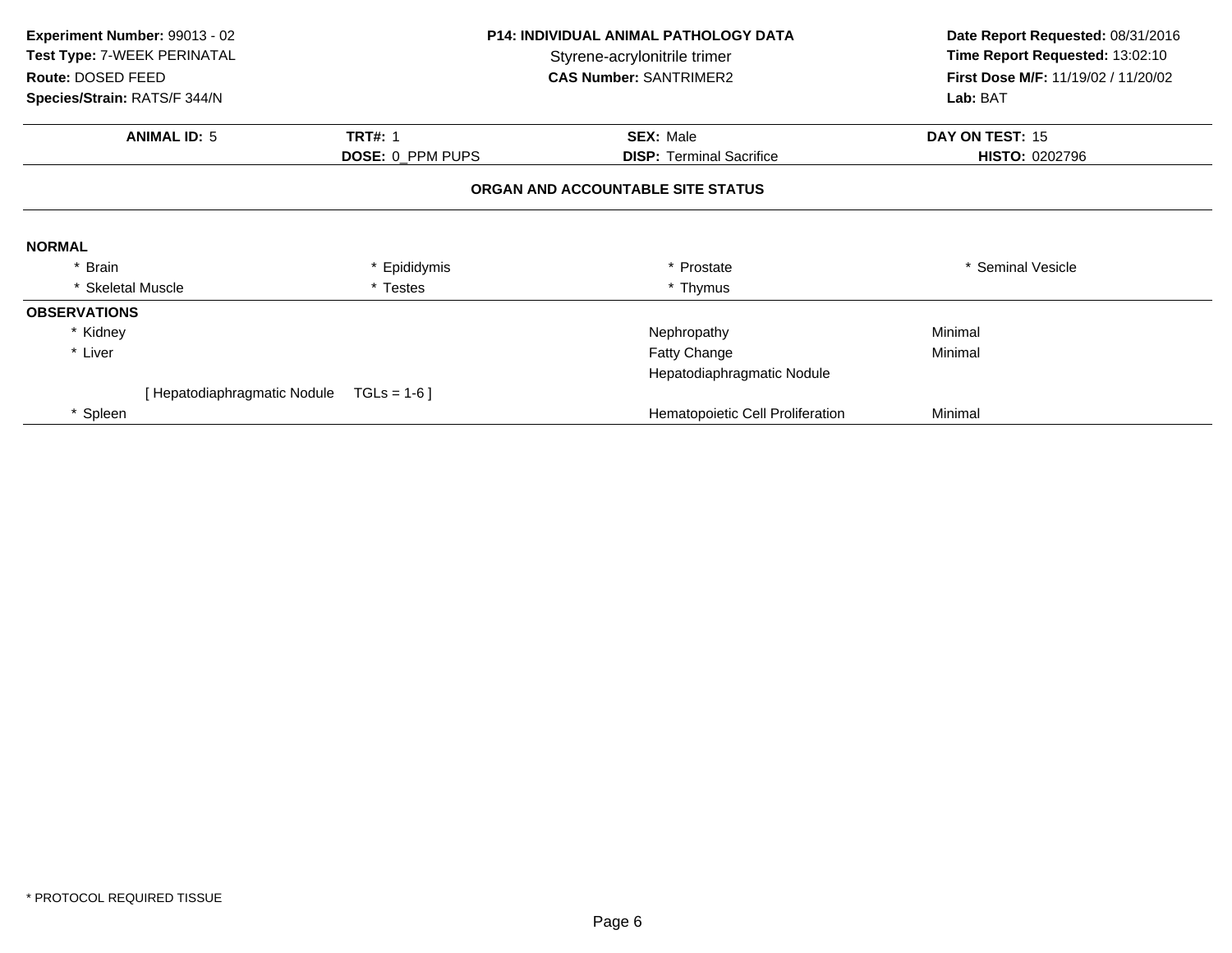| Experiment Number: 99013 - 02<br>Test Type: 7-WEEK PERINATAL<br>Route: DOSED FEED<br>Species/Strain: RATS/F 344/N | <b>P14: INDIVIDUAL ANIMAL PATHOLOGY DATA</b><br>Styrene-acrylonitrile trimer<br><b>CAS Number: SANTRIMER2</b> |                                   | Date Report Requested: 08/31/2016<br>Time Report Requested: 13:02:10<br>First Dose M/F: 11/19/02 / 11/20/02<br>Lab: BAT |
|-------------------------------------------------------------------------------------------------------------------|---------------------------------------------------------------------------------------------------------------|-----------------------------------|-------------------------------------------------------------------------------------------------------------------------|
| <b>ANIMAL ID: 6</b>                                                                                               | <b>TRT#: 1</b>                                                                                                | <b>SEX: Male</b>                  | DAY ON TEST: 15                                                                                                         |
|                                                                                                                   | DOSE: 0_PPM PUPS                                                                                              | <b>DISP:</b> Terminal Sacrifice   | <b>HISTO: 0202797</b>                                                                                                   |
|                                                                                                                   |                                                                                                               | ORGAN AND ACCOUNTABLE SITE STATUS |                                                                                                                         |
| <b>NORMAL</b>                                                                                                     |                                                                                                               |                                   |                                                                                                                         |
| * Brain                                                                                                           | * Epididymis                                                                                                  | * Kidney                          | * Prostate                                                                                                              |
| * Seminal Vesicle                                                                                                 | <b>Skeletal Muscle</b>                                                                                        | * Testes                          | * Thymus                                                                                                                |
| <b>OBSERVATIONS</b>                                                                                               |                                                                                                               |                                   |                                                                                                                         |
| * Liver                                                                                                           |                                                                                                               | Hematopoietic Cell Proliferation  | Minimal                                                                                                                 |
| * Spleen                                                                                                          |                                                                                                               | Hematopoietic Cell Proliferation  | Mild                                                                                                                    |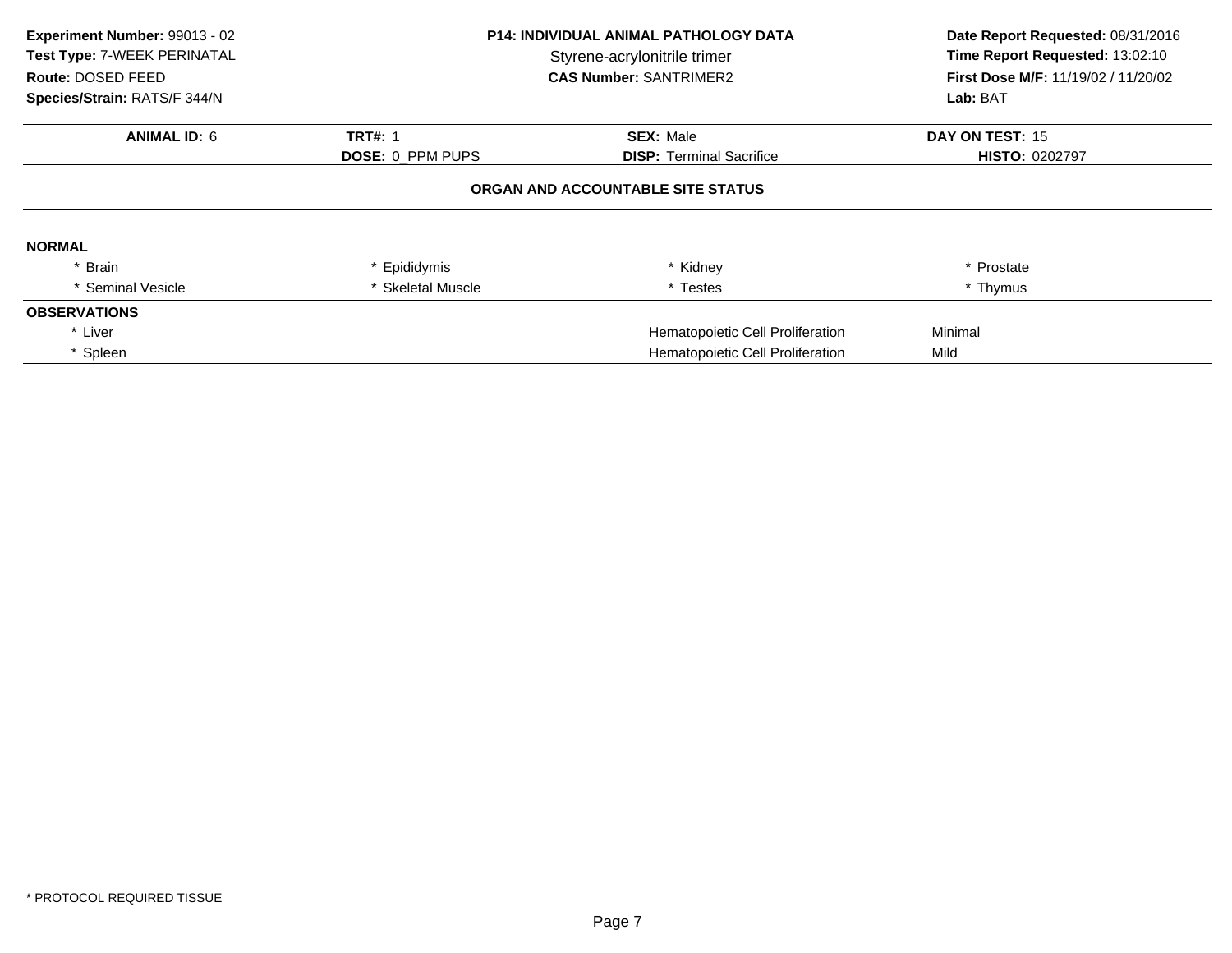| Experiment Number: 99013 - 02<br>Test Type: 7-WEEK PERINATAL<br>Route: DOSED FEED<br>Species/Strain: RATS/F 344/N | <b>P14: INDIVIDUAL ANIMAL PATHOLOGY DATA</b><br>Styrene-acrylonitrile trimer<br><b>CAS Number: SANTRIMER2</b> |                                   | Date Report Requested: 08/31/2016<br>Time Report Requested: 13:02:10<br>First Dose M/F: 11/19/02 / 11/20/02<br>Lab: BAT |
|-------------------------------------------------------------------------------------------------------------------|---------------------------------------------------------------------------------------------------------------|-----------------------------------|-------------------------------------------------------------------------------------------------------------------------|
| <b>ANIMAL ID: 7</b>                                                                                               | <b>TRT#: 1</b>                                                                                                | <b>SEX: Male</b>                  | DAY ON TEST: 15                                                                                                         |
|                                                                                                                   | <b>DOSE: 0 PPM PUPS</b>                                                                                       | <b>DISP:</b> Terminal Sacrifice   | <b>HISTO: 0202798</b>                                                                                                   |
|                                                                                                                   |                                                                                                               | ORGAN AND ACCOUNTABLE SITE STATUS |                                                                                                                         |
| <b>NORMAL</b>                                                                                                     |                                                                                                               |                                   |                                                                                                                         |
| * Brain                                                                                                           | * Epididymis                                                                                                  | * Prostate                        | * Seminal Vesicle                                                                                                       |
| * Skeletal Muscle                                                                                                 | * Testes                                                                                                      | * Thymus                          |                                                                                                                         |
| <b>OBSERVATIONS</b>                                                                                               |                                                                                                               |                                   |                                                                                                                         |
| * Kidney                                                                                                          |                                                                                                               | Nephropathy                       | Minimal                                                                                                                 |
| * Liver                                                                                                           |                                                                                                               | <b>Fatty Change</b>               | Minimal                                                                                                                 |
|                                                                                                                   |                                                                                                               | Hematopoietic Cell Proliferation  | Mild                                                                                                                    |
| Spleen                                                                                                            |                                                                                                               | Hematopoietic Cell Proliferation  | Minimal                                                                                                                 |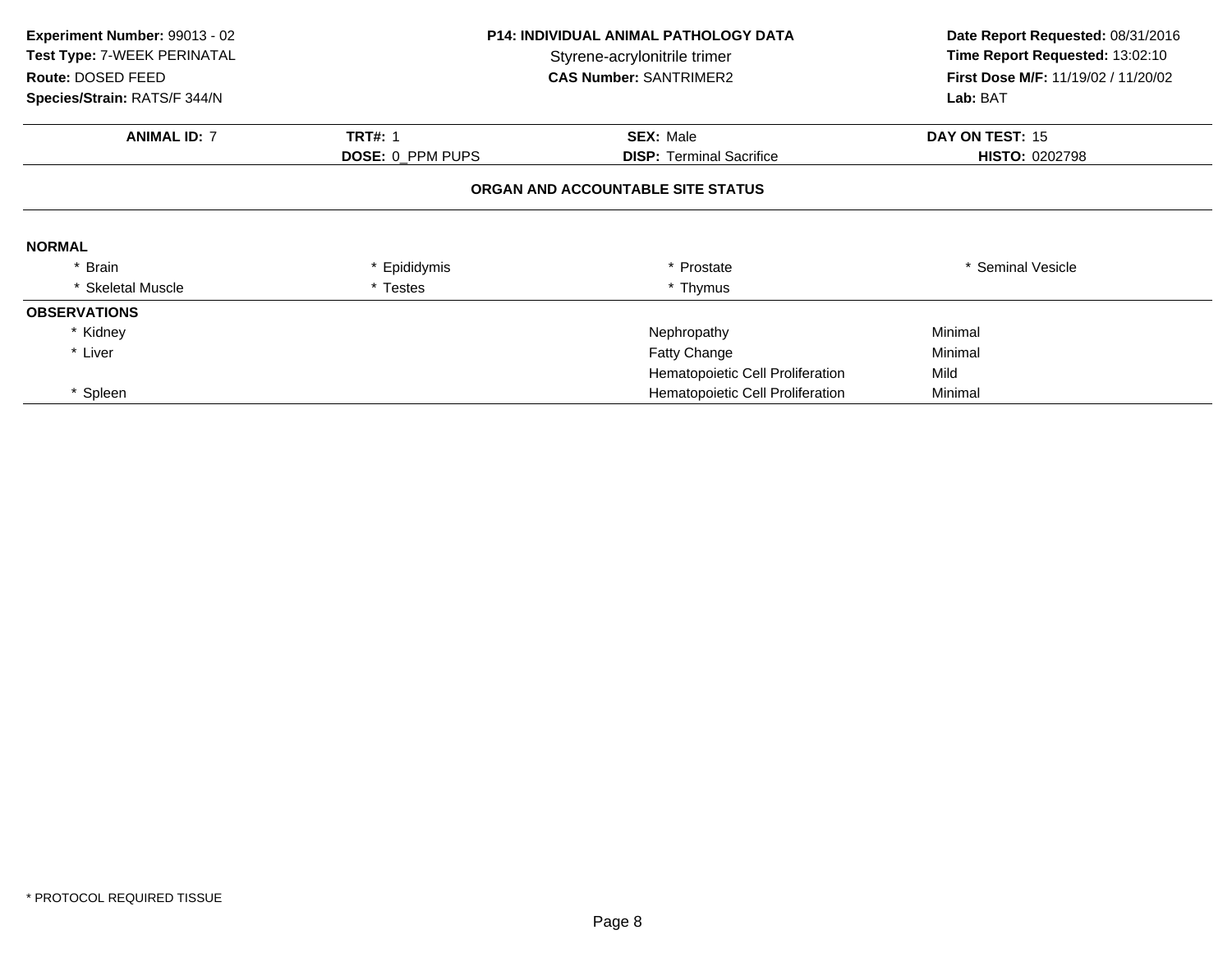| Experiment Number: 99013 - 02<br>Test Type: 7-WEEK PERINATAL<br>Route: DOSED FEED<br>Species/Strain: RATS/F 344/N | <b>P14: INDIVIDUAL ANIMAL PATHOLOGY DATA</b><br>Styrene-acrylonitrile trimer<br><b>CAS Number: SANTRIMER2</b> |                                   | Date Report Requested: 08/31/2016<br>Time Report Requested: 13:02:10<br>First Dose M/F: 11/19/02 / 11/20/02<br>Lab: BAT |
|-------------------------------------------------------------------------------------------------------------------|---------------------------------------------------------------------------------------------------------------|-----------------------------------|-------------------------------------------------------------------------------------------------------------------------|
| <b>ANIMAL ID: 8</b>                                                                                               | <b>TRT#: 1</b>                                                                                                | <b>SEX: Male</b>                  | DAY ON TEST: 15                                                                                                         |
|                                                                                                                   | <b>DOSE: 0_PPM PUPS</b>                                                                                       | <b>DISP:</b> Terminal Sacrifice   | <b>HISTO: 0202799</b>                                                                                                   |
|                                                                                                                   |                                                                                                               | ORGAN AND ACCOUNTABLE SITE STATUS |                                                                                                                         |
| <b>NORMAL</b>                                                                                                     |                                                                                                               |                                   |                                                                                                                         |
| * Brain                                                                                                           | * Epididymis                                                                                                  | * Liver                           | * Prostate                                                                                                              |
| * Seminal Vesicle                                                                                                 | * Skeletal Muscle                                                                                             | * Thymus                          |                                                                                                                         |
| <b>OBSERVATIONS</b>                                                                                               |                                                                                                               |                                   |                                                                                                                         |
| * Kidney                                                                                                          |                                                                                                               | Nephropathy                       | Minimal                                                                                                                 |
| * Spleen                                                                                                          |                                                                                                               | Hematopoietic Cell Proliferation  | Mild                                                                                                                    |
| * Testes                                                                                                          | <b>Germinal Epith</b>                                                                                         | Hypoplasia                        | Minimal                                                                                                                 |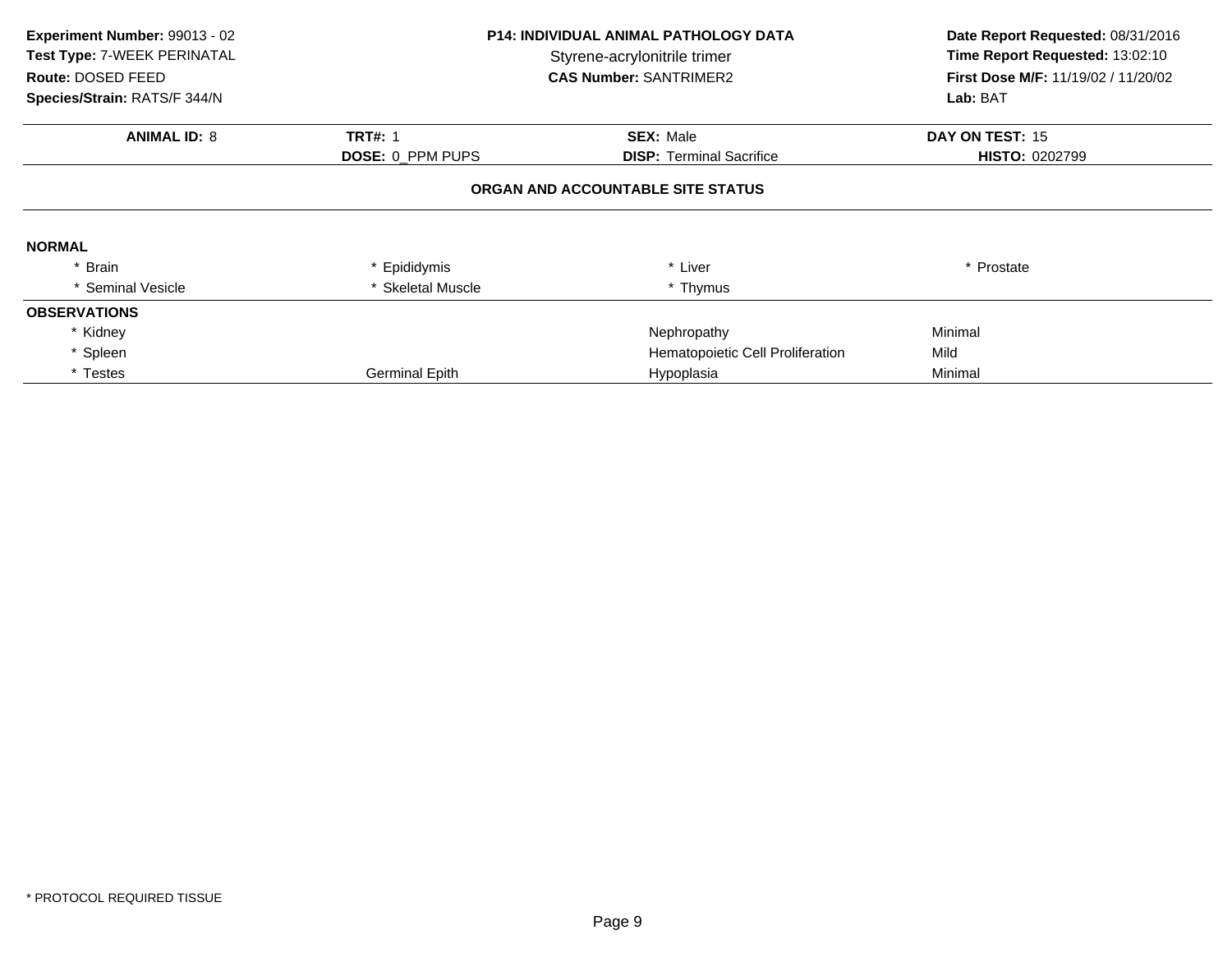| Experiment Number: 99013 - 02<br>Test Type: 7-WEEK PERINATAL<br>Route: DOSED FEED<br>Species/Strain: RATS/F 344/N | <b>P14: INDIVIDUAL ANIMAL PATHOLOGY DATA</b><br>Styrene-acrylonitrile trimer<br><b>CAS Number: SANTRIMER2</b> |                                   | Date Report Requested: 08/31/2016<br>Time Report Requested: 13:02:10<br>First Dose M/F: 11/19/02 / 11/20/02<br>Lab: BAT |
|-------------------------------------------------------------------------------------------------------------------|---------------------------------------------------------------------------------------------------------------|-----------------------------------|-------------------------------------------------------------------------------------------------------------------------|
| <b>ANIMAL ID: 9</b>                                                                                               | <b>TRT#: 1</b>                                                                                                | <b>SEX: Male</b>                  | DAY ON TEST: 15                                                                                                         |
|                                                                                                                   | DOSE: 0_PPM PUPS                                                                                              | <b>DISP:</b> Terminal Sacrifice   | <b>HISTO: 0202800</b>                                                                                                   |
|                                                                                                                   |                                                                                                               | ORGAN AND ACCOUNTABLE SITE STATUS |                                                                                                                         |
| <b>NORMAL</b>                                                                                                     |                                                                                                               |                                   |                                                                                                                         |
| * Brain                                                                                                           | * Epididymis                                                                                                  | * Kidney                          | * Prostate                                                                                                              |
| * Seminal Vesicle                                                                                                 | * Skeletal Muscle                                                                                             | * Testes                          | * Thymus                                                                                                                |
| <b>OBSERVATIONS</b>                                                                                               |                                                                                                               |                                   |                                                                                                                         |
| * Liver                                                                                                           |                                                                                                               | <b>Fatty Change</b>               | Minimal                                                                                                                 |
| * Spleen                                                                                                          |                                                                                                               | Hematopoietic Cell Proliferation  | Minimal                                                                                                                 |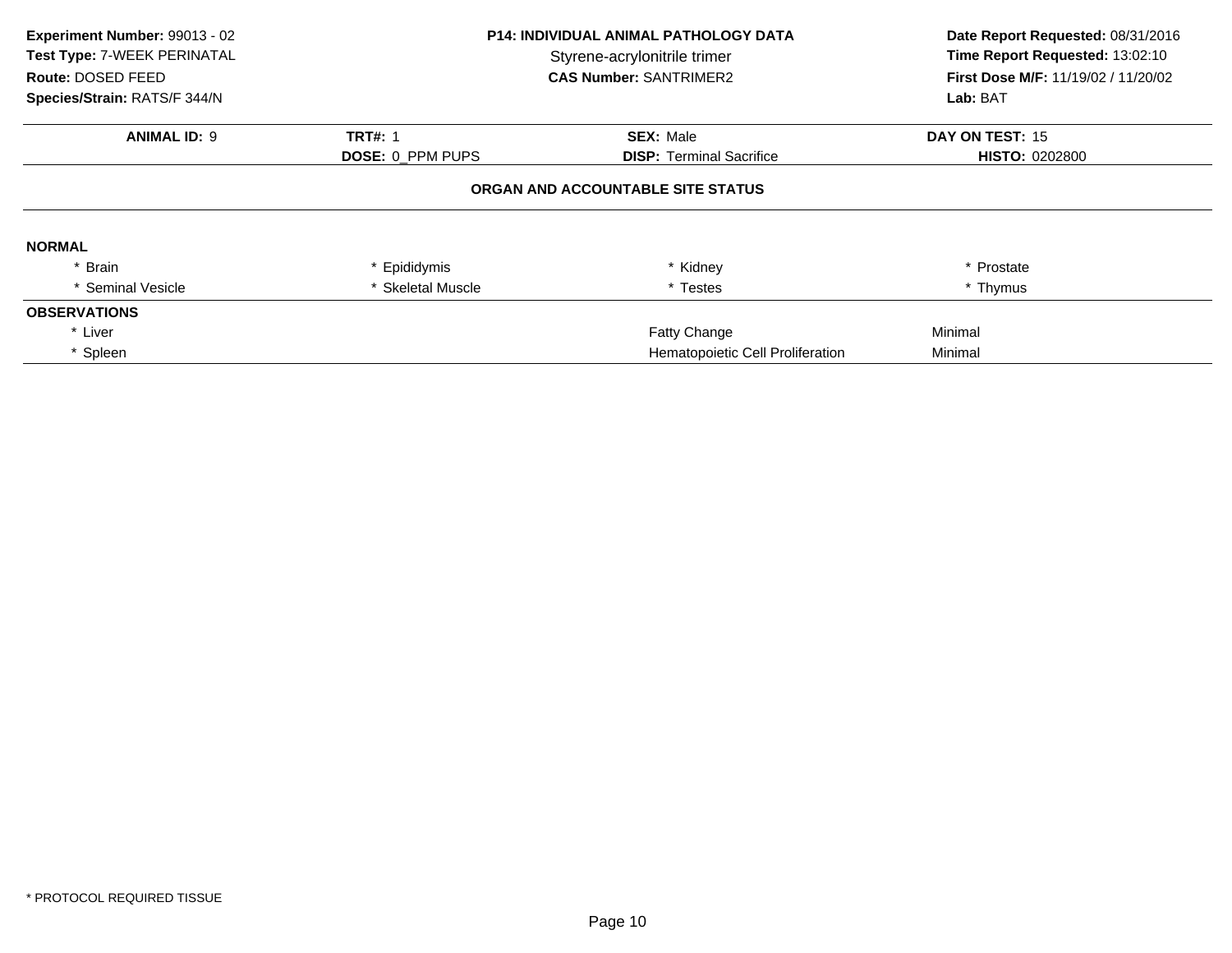| Experiment Number: 99013 - 02<br>Test Type: 7-WEEK PERINATAL<br>Route: DOSED FEED | <b>P14: INDIVIDUAL ANIMAL PATHOLOGY DATA</b><br>Styrene-acrylonitrile trimer<br><b>CAS Number: SANTRIMER2</b> |                                   | Date Report Requested: 08/31/2016<br>Time Report Requested: 13:02:10<br>First Dose M/F: 11/19/02 / 11/20/02 |
|-----------------------------------------------------------------------------------|---------------------------------------------------------------------------------------------------------------|-----------------------------------|-------------------------------------------------------------------------------------------------------------|
| Species/Strain: RATS/F 344/N                                                      |                                                                                                               |                                   | Lab: BAT                                                                                                    |
| <b>ANIMAL ID: 10</b>                                                              | <b>TRT#: 1</b>                                                                                                | <b>SEX: Male</b>                  | DAY ON TEST: 15                                                                                             |
|                                                                                   | DOSE: 0_PPM PUPS                                                                                              | <b>DISP:</b> Terminal Sacrifice   | <b>HISTO: 0202801</b>                                                                                       |
|                                                                                   |                                                                                                               | ORGAN AND ACCOUNTABLE SITE STATUS |                                                                                                             |
| <b>NORMAL</b>                                                                     |                                                                                                               |                                   |                                                                                                             |
| * Brain                                                                           | * Epididymis                                                                                                  | * Prostate                        | * Seminal Vesicle                                                                                           |
| * Skeletal Muscle                                                                 | * Testes                                                                                                      | * Thymus                          |                                                                                                             |
| <b>OBSERVATIONS</b>                                                               |                                                                                                               |                                   |                                                                                                             |
| * Kidney                                                                          |                                                                                                               | Nephropathy                       | Minimal                                                                                                     |
| * Liver                                                                           |                                                                                                               | <b>Fatty Change</b>               | Minimal                                                                                                     |
|                                                                                   |                                                                                                               | Hematopoietic Cell Proliferation  | Minimal                                                                                                     |
|                                                                                   |                                                                                                               | Inflammation                      | Chronic Active, Minimal                                                                                     |
| * Spleen                                                                          |                                                                                                               | Hematopoietic Cell Proliferation  | Minimal                                                                                                     |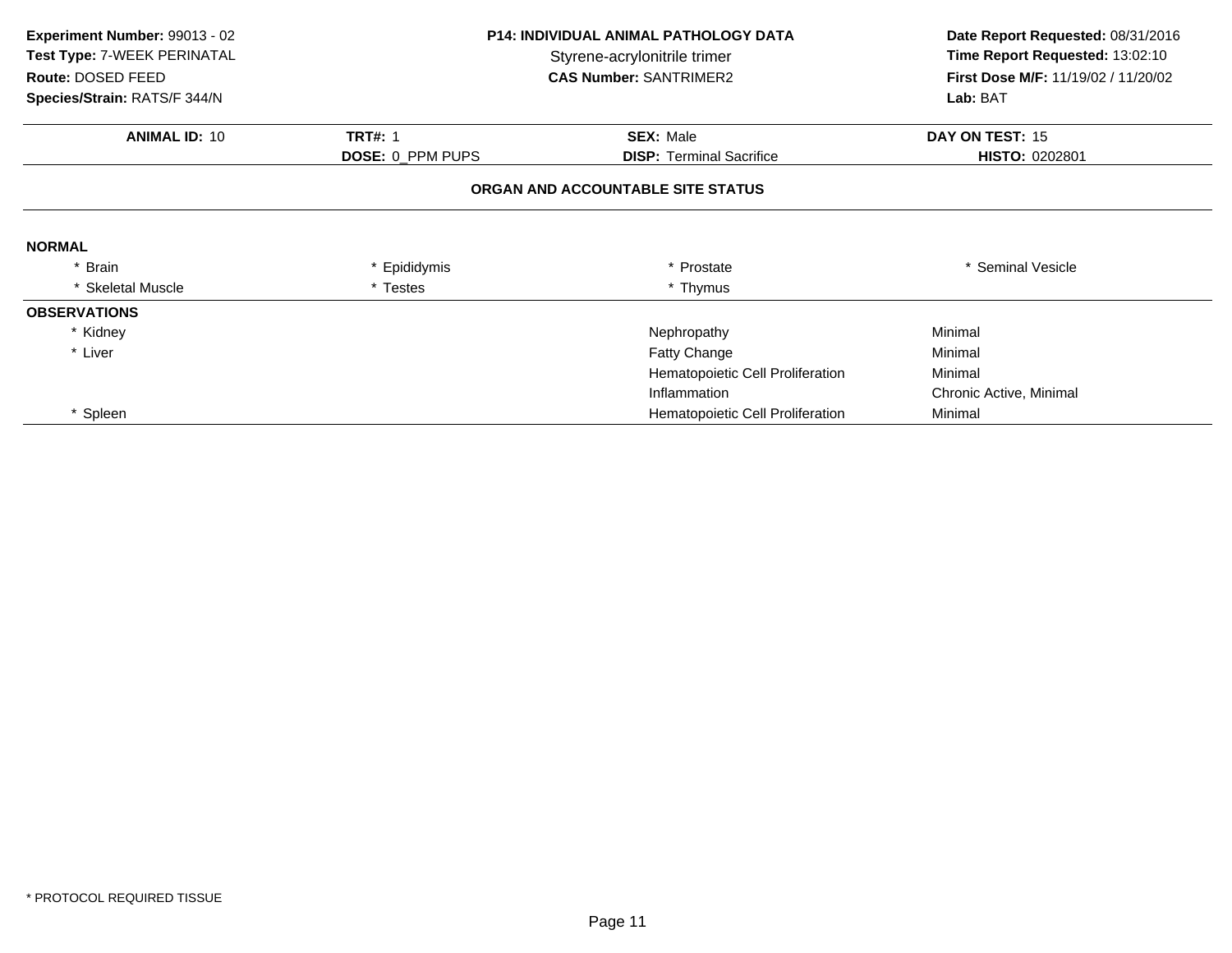| Experiment Number: 99013 - 02 | <b>P14: INDIVIDUAL ANIMAL PATHOLOGY DATA</b><br>Styrene-acrylonitrile trimer<br><b>CAS Number: SANTRIMER2</b> |                                  | Date Report Requested: 08/31/2016          |
|-------------------------------|---------------------------------------------------------------------------------------------------------------|----------------------------------|--------------------------------------------|
| Test Type: 7-WEEK PERINATAL   |                                                                                                               |                                  | Time Report Requested: 13:02:10            |
| Route: DOSED FEED             |                                                                                                               |                                  | <b>First Dose M/F: 11/19/02 / 11/20/02</b> |
| Species/Strain: RATS/F 344/N  |                                                                                                               |                                  | Lab: BAT                                   |
| <b>ANIMAL ID: 11</b>          | TRT#: 3                                                                                                       | <b>SEX: Male</b>                 | DAY ON TEST: 15                            |
|                               | <b>DOSE: 250 PPM PUPS</b>                                                                                     | <b>DISP:</b> Terminal Sacrifice  | <b>HISTO: 0202812</b>                      |
| <b>OBSERVATIONS</b>           |                                                                                                               |                                  |                                            |
| * Brain                       | Cerebrum                                                                                                      | Developmental Malformation       | Minimal                                    |
| * Liver                       |                                                                                                               | <b>Fatty Change</b>              | Minimal                                    |
|                               |                                                                                                               | Hematopoietic Cell Proliferation | Minimal                                    |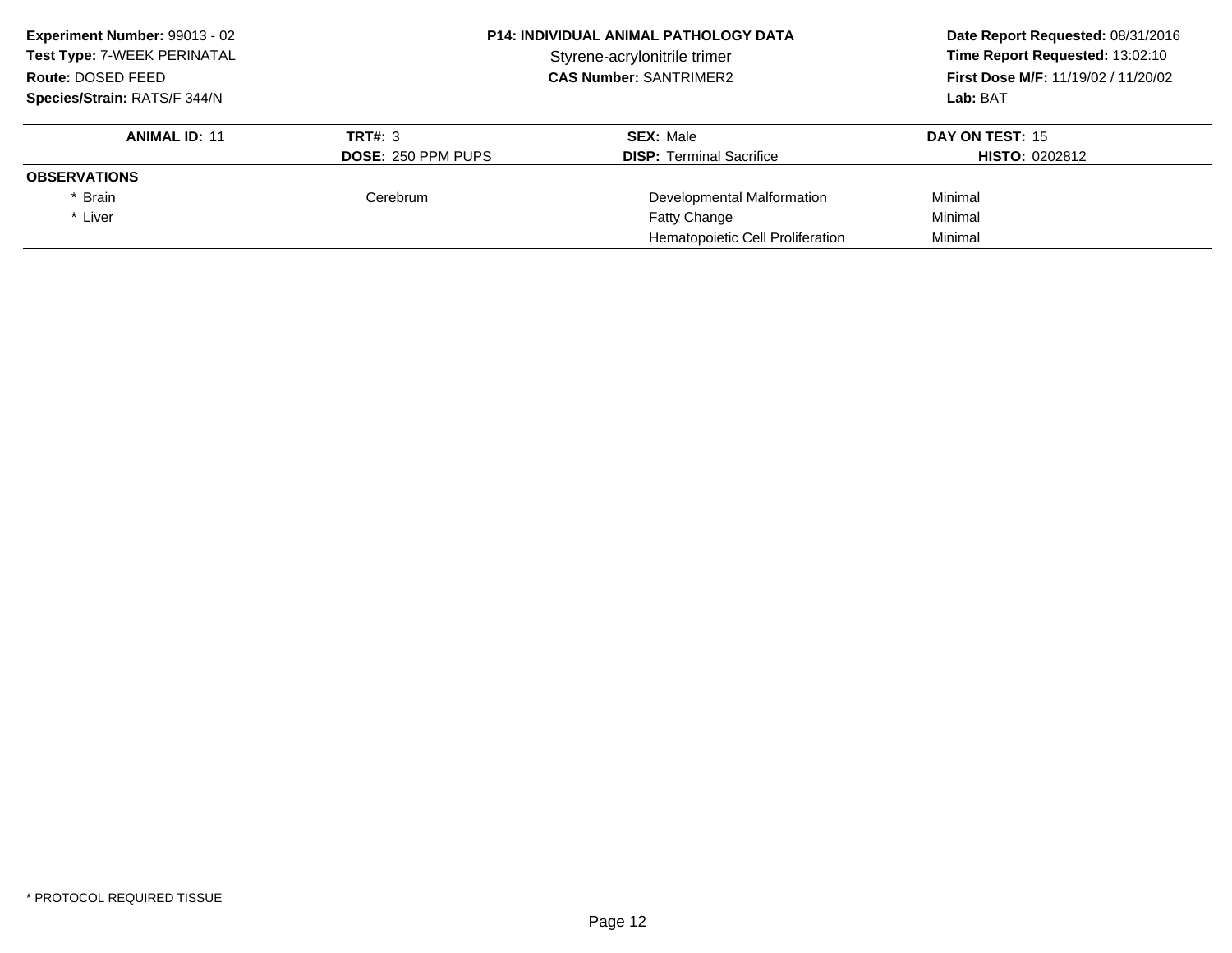| Experiment Number: 99013 - 02<br>Test Type: 7-WEEK PERINATAL<br>Route: DOSED FEED<br>Species/Strain: RATS/F 344/N | <b>P14: INDIVIDUAL ANIMAL PATHOLOGY DATA</b><br>Styrene-acrylonitrile trimer<br><b>CAS Number: SANTRIMER2</b> |                                                  | Date Report Requested: 08/31/2016<br>Time Report Requested: 13:02:10<br>First Dose M/F: 11/19/02 / 11/20/02<br>Lab: BAT |
|-------------------------------------------------------------------------------------------------------------------|---------------------------------------------------------------------------------------------------------------|--------------------------------------------------|-------------------------------------------------------------------------------------------------------------------------|
| <b>ANIMAL ID: 12</b>                                                                                              | <b>TRT#: 3</b>                                                                                                | <b>SEX: Male</b>                                 | DAY ON TEST: 15                                                                                                         |
|                                                                                                                   | <b>DOSE: 250 PPM PUPS</b>                                                                                     | <b>DISP: Terminal Sacrifice</b>                  | <b>HISTO: 0202813</b>                                                                                                   |
|                                                                                                                   |                                                                                                               | ORGAN AND ACCOUNTABLE SITE STATUS                |                                                                                                                         |
| <b>NORMAL</b>                                                                                                     |                                                                                                               |                                                  |                                                                                                                         |
| Brain                                                                                                             |                                                                                                               |                                                  |                                                                                                                         |
| <b>OBSERVATIONS</b>                                                                                               |                                                                                                               |                                                  |                                                                                                                         |
| * Liver                                                                                                           |                                                                                                               | Hematopoietic Cell Proliferation<br>Inflammation | Minimal<br>Chronic Active, Minimal                                                                                      |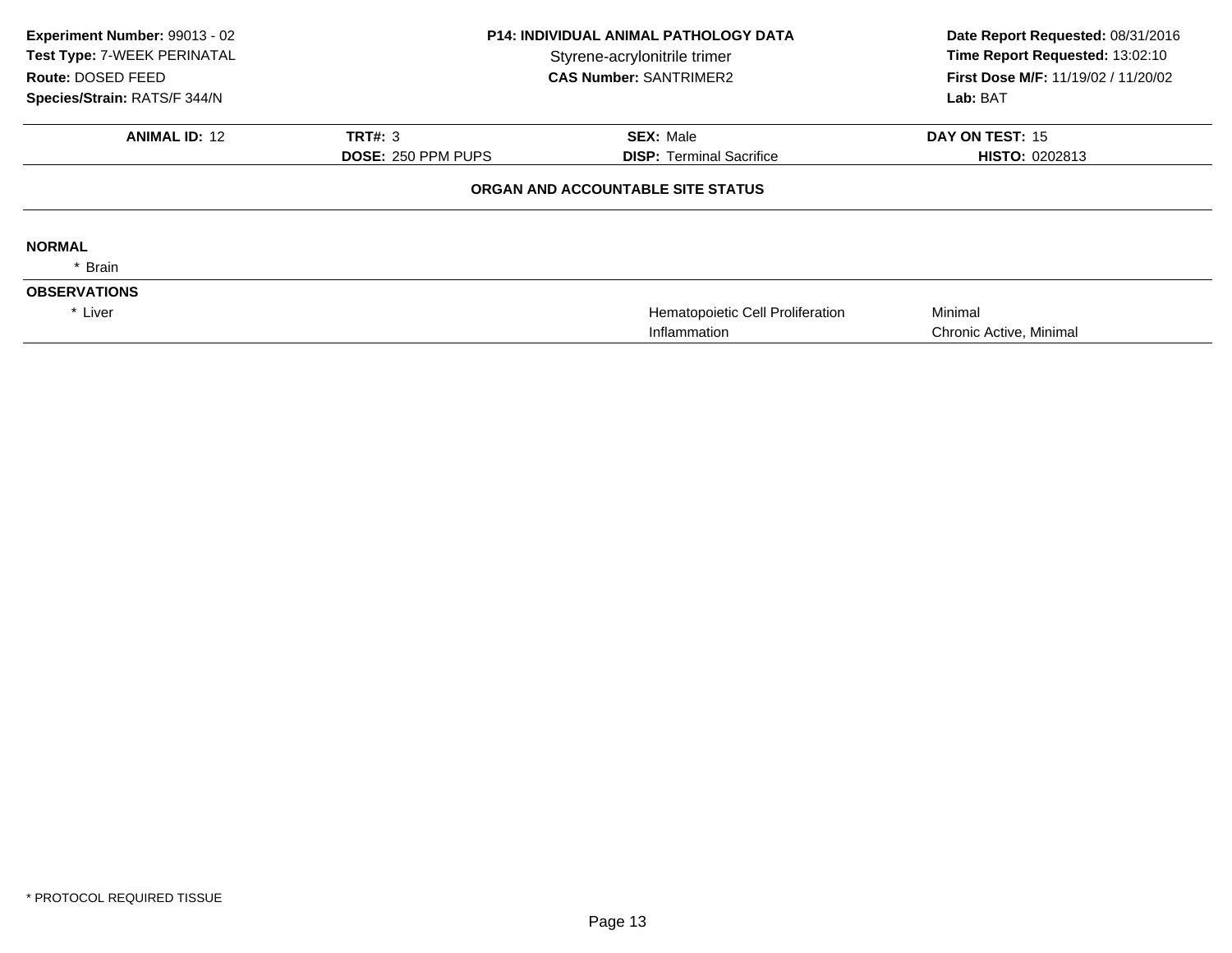| Experiment Number: 99013 - 02<br>Test Type: 7-WEEK PERINATAL<br>Route: DOSED FEED<br>Species/Strain: RATS/F 344/N | <b>P14: INDIVIDUAL ANIMAL PATHOLOGY DATA</b><br>Styrene-acrylonitrile trimer<br><b>CAS Number: SANTRIMER2</b><br><b>TRT#: 3</b><br><b>SEX: Male</b><br><b>DOSE: 250 PPM PUPS</b><br><b>DISP: Terminal Sacrifice</b> |                                   | Date Report Requested: 08/31/2016<br>Time Report Requested: 13:02:10<br>First Dose M/F: 11/19/02 / 11/20/02<br>Lab: BAT |
|-------------------------------------------------------------------------------------------------------------------|---------------------------------------------------------------------------------------------------------------------------------------------------------------------------------------------------------------------|-----------------------------------|-------------------------------------------------------------------------------------------------------------------------|
| <b>ANIMAL ID: 13</b>                                                                                              |                                                                                                                                                                                                                     |                                   | <b>DAY ON TEST: 15</b><br><b>HISTO: 0202814</b>                                                                         |
|                                                                                                                   |                                                                                                                                                                                                                     | ORGAN AND ACCOUNTABLE SITE STATUS |                                                                                                                         |
| <b>NORMAL</b><br>* Liver                                                                                          |                                                                                                                                                                                                                     |                                   |                                                                                                                         |
| <b>OBSERVATIONS</b>                                                                                               |                                                                                                                                                                                                                     |                                   |                                                                                                                         |
| Brain                                                                                                             | Cerebrum                                                                                                                                                                                                            | Developmental Malformation        | Minimal                                                                                                                 |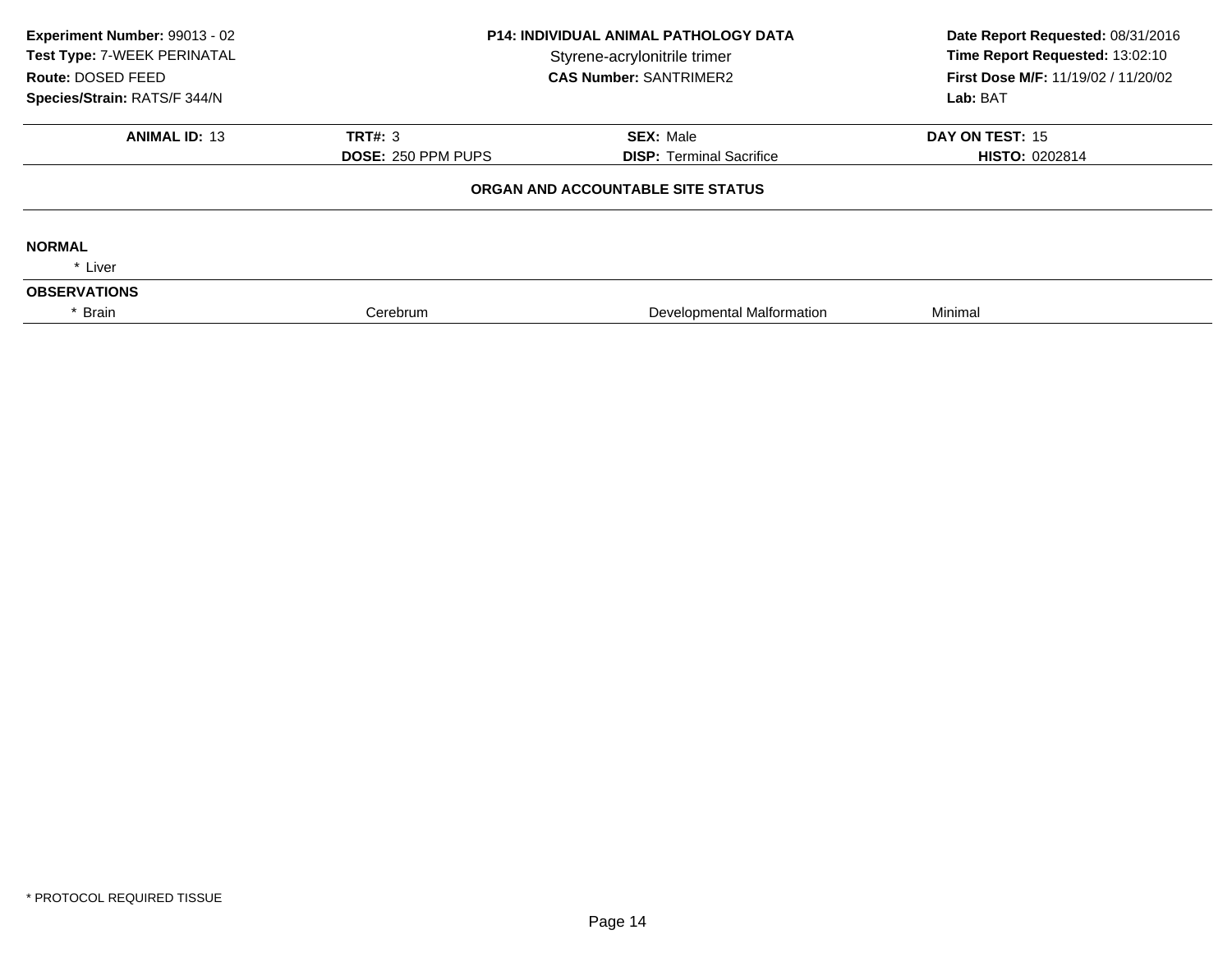| <b>P14: INDIVIDUAL ANIMAL PATHOLOGY DATA</b><br>Styrene-acrylonitrile trimer<br><b>CAS Number: SANTRIMER2</b> |                                                     | Date Report Requested: 08/31/2016<br>Time Report Requested: 13:02:10<br>First Dose M/F: 11/19/02 / 11/20/02<br>Lab: BAT |  |  |
|---------------------------------------------------------------------------------------------------------------|-----------------------------------------------------|-------------------------------------------------------------------------------------------------------------------------|--|--|
| <b>TRT#: 3</b><br><b>DOSE: 250 PPM PUPS</b>                                                                   | <b>SEX: Male</b><br><b>DISP:</b> Terminal Sacrifice | DAY ON TEST: 15<br><b>HISTO: 0202815</b>                                                                                |  |  |
| ORGAN AND ACCOUNTABLE SITE STATUS                                                                             |                                                     |                                                                                                                         |  |  |
| * Liver                                                                                                       |                                                     |                                                                                                                         |  |  |
|                                                                                                               |                                                     |                                                                                                                         |  |  |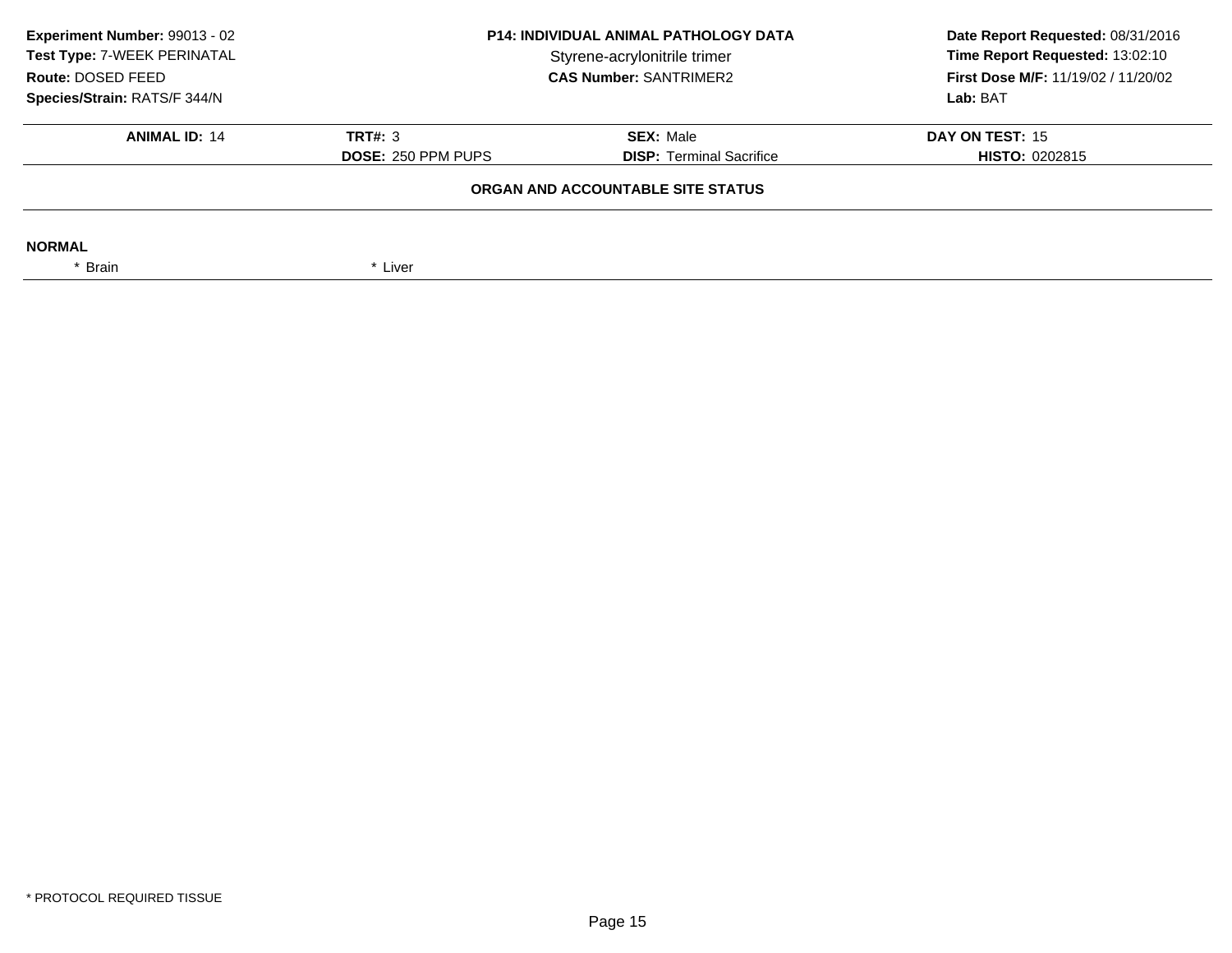| Experiment Number: 99013 - 02<br>Test Type: 7-WEEK PERINATAL<br>Route: DOSED FEED<br>Species/Strain: RATS/F 344/N | <b>P14: INDIVIDUAL ANIMAL PATHOLOGY DATA</b><br>Styrene-acrylonitrile trimer<br><b>CAS Number: SANTRIMER2</b> |                                                  | Date Report Requested: 08/31/2016<br>Time Report Requested: 13:02:10<br>First Dose M/F: 11/19/02 / 11/20/02<br>Lab: BAT |
|-------------------------------------------------------------------------------------------------------------------|---------------------------------------------------------------------------------------------------------------|--------------------------------------------------|-------------------------------------------------------------------------------------------------------------------------|
| <b>ANIMAL ID: 15</b>                                                                                              | <b>TRT#: 3</b>                                                                                                | <b>SEX: Male</b>                                 | DAY ON TEST: 15                                                                                                         |
|                                                                                                                   | <b>DOSE: 250 PPM PUPS</b>                                                                                     | <b>DISP:</b> Terminal Sacrifice                  | <b>HISTO: 0202816</b>                                                                                                   |
|                                                                                                                   |                                                                                                               | ORGAN AND ACCOUNTABLE SITE STATUS                |                                                                                                                         |
| <b>NORMAL</b>                                                                                                     |                                                                                                               |                                                  |                                                                                                                         |
| * Brain                                                                                                           |                                                                                                               |                                                  |                                                                                                                         |
| <b>OBSERVATIONS</b>                                                                                               |                                                                                                               |                                                  |                                                                                                                         |
| * Liver                                                                                                           |                                                                                                               | Hematopoietic Cell Proliferation<br>Inflammation | Minimal<br>Chronic Active, Minimal                                                                                      |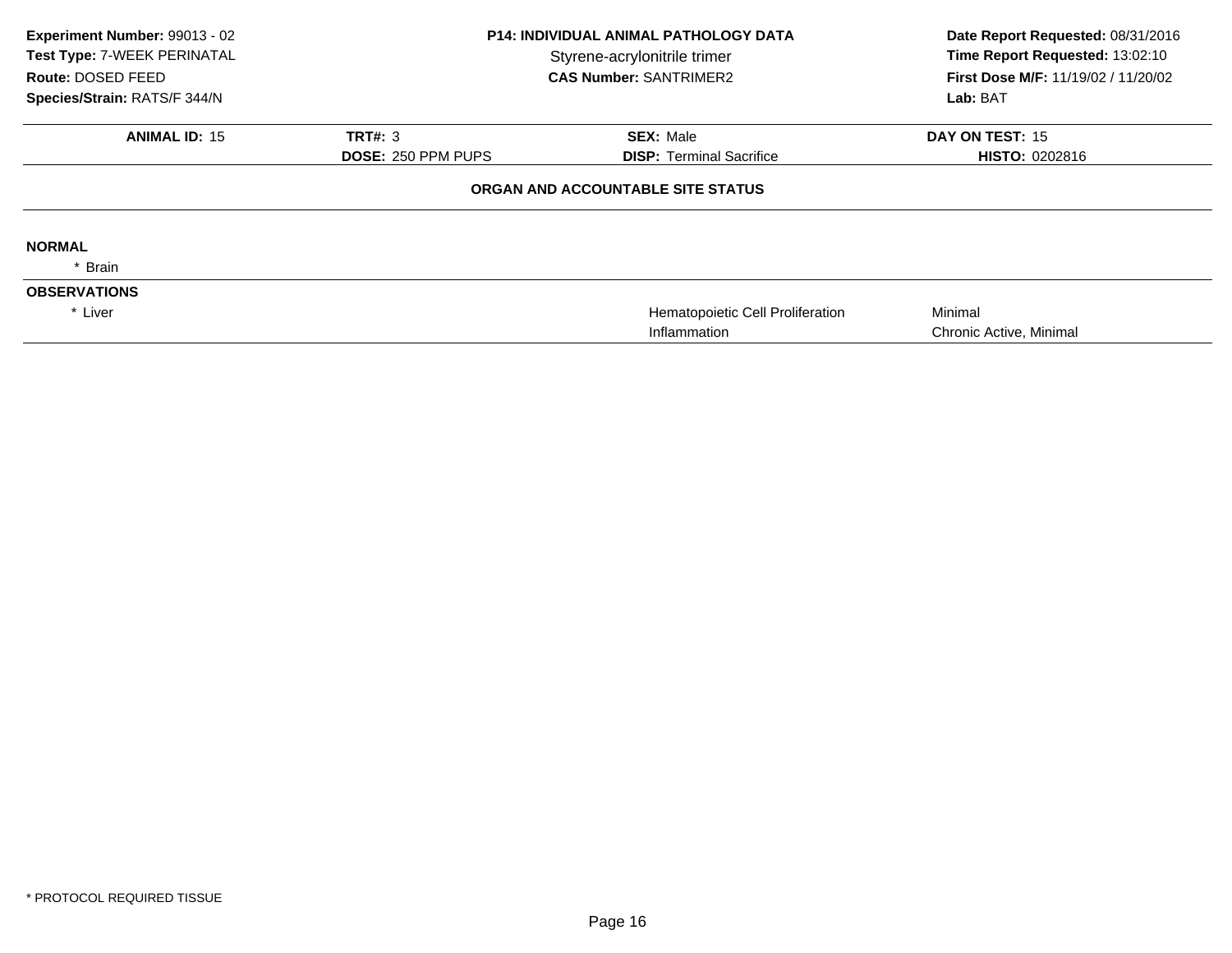| Experiment Number: 99013 - 02<br>Test Type: 7-WEEK PERINATAL<br>Route: DOSED FEED | <b>P14: INDIVIDUAL ANIMAL PATHOLOGY DATA</b><br>Styrene-acrylonitrile trimer<br><b>CAS Number: SANTRIMER2</b> |                                   | Date Report Requested: 08/31/2016<br>Time Report Requested: 13:02:10<br>First Dose M/F: 11/19/02 / 11/20/02 |  |
|-----------------------------------------------------------------------------------|---------------------------------------------------------------------------------------------------------------|-----------------------------------|-------------------------------------------------------------------------------------------------------------|--|
| Species/Strain: RATS/F 344/N                                                      |                                                                                                               |                                   | Lab: BAT                                                                                                    |  |
| <b>ANIMAL ID: 16</b>                                                              | <b>TRT#: 3</b>                                                                                                | <b>SEX: Male</b>                  | DAY ON TEST: 15                                                                                             |  |
|                                                                                   | <b>DOSE: 250 PPM PUPS</b>                                                                                     | <b>DISP: Terminal Sacrifice</b>   | <b>HISTO: 0202817</b>                                                                                       |  |
|                                                                                   |                                                                                                               | ORGAN AND ACCOUNTABLE SITE STATUS |                                                                                                             |  |
| <b>NORMAL</b>                                                                     |                                                                                                               |                                   |                                                                                                             |  |
| * Brain                                                                           |                                                                                                               |                                   |                                                                                                             |  |
| <b>OBSERVATIONS</b>                                                               |                                                                                                               |                                   |                                                                                                             |  |
| * Liver                                                                           |                                                                                                               | Inflammation                      | Chronic Active, Minimal                                                                                     |  |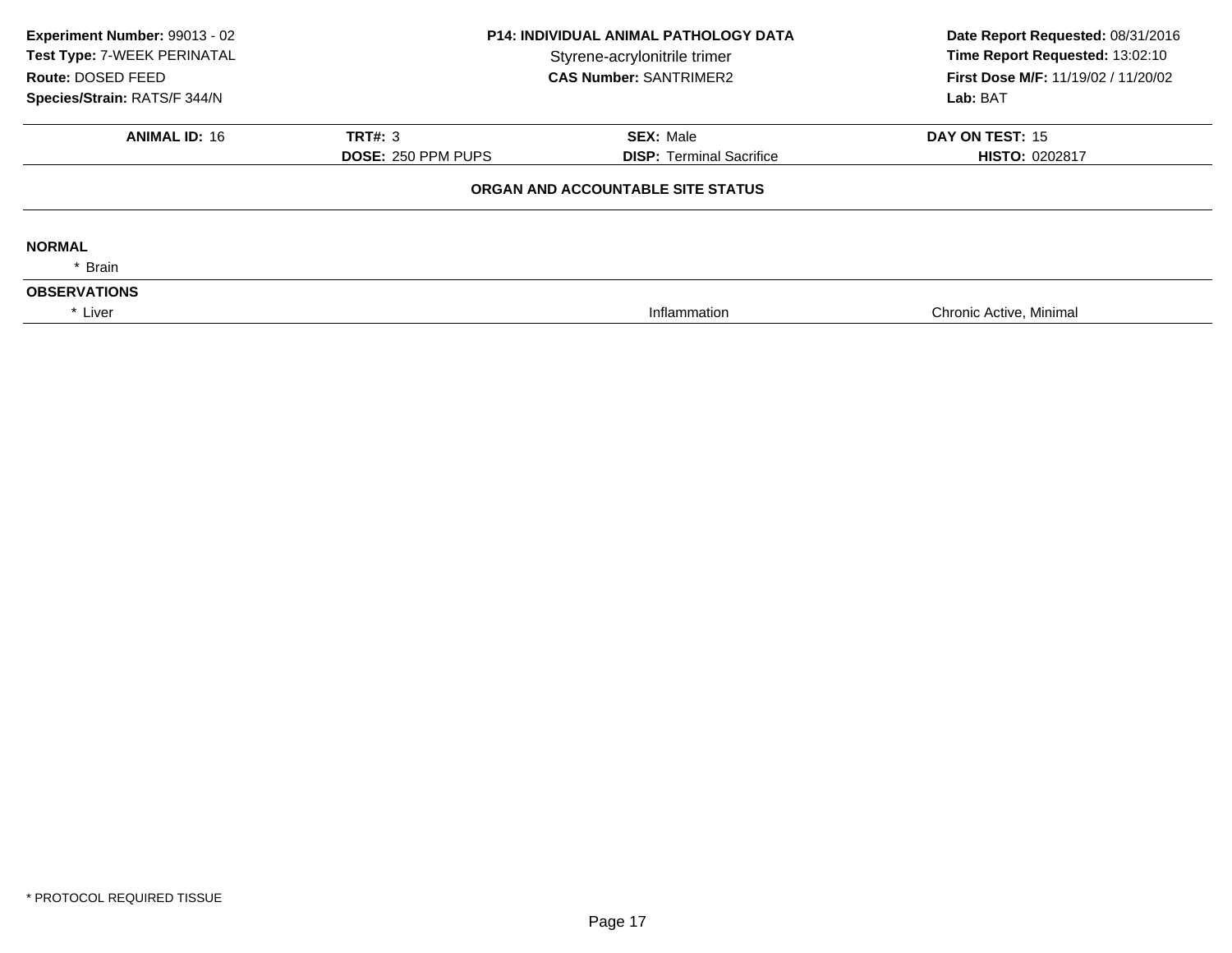| Experiment Number: 99013 - 02<br>Test Type: 7-WEEK PERINATAL<br>Route: DOSED FEED<br>Species/Strain: RATS/F 344/N |                              | <b>P14: INDIVIDUAL ANIMAL PATHOLOGY DATA</b><br>Styrene-acrylonitrile trimer<br><b>CAS Number: SANTRIMER2</b> |                                                     | Date Report Requested: 08/31/2016<br>Time Report Requested: 13:02:10<br>First Dose M/F: 11/19/02 / 11/20/02<br>Lab: BAT |
|-------------------------------------------------------------------------------------------------------------------|------------------------------|---------------------------------------------------------------------------------------------------------------|-----------------------------------------------------|-------------------------------------------------------------------------------------------------------------------------|
|                                                                                                                   | <b>ANIMAL ID: 17</b>         | TRT#: 3<br><b>DOSE: 250 PPM PUPS</b>                                                                          | <b>SEX: Male</b><br><b>DISP:</b> Terminal Sacrifice | DAY ON TEST: 15<br><b>HISTO: 0202818</b>                                                                                |
|                                                                                                                   |                              |                                                                                                               | ORGAN AND ACCOUNTABLE SITE STATUS                   |                                                                                                                         |
| <b>NORMAL</b><br>* Brain                                                                                          |                              |                                                                                                               |                                                     |                                                                                                                         |
| <b>OBSERVATIONS</b><br>* Liver                                                                                    | [ Hepatodiaphragmatic Nodule | $TGLs = 1-6$                                                                                                  | Hepatodiaphragmatic Nodule                          |                                                                                                                         |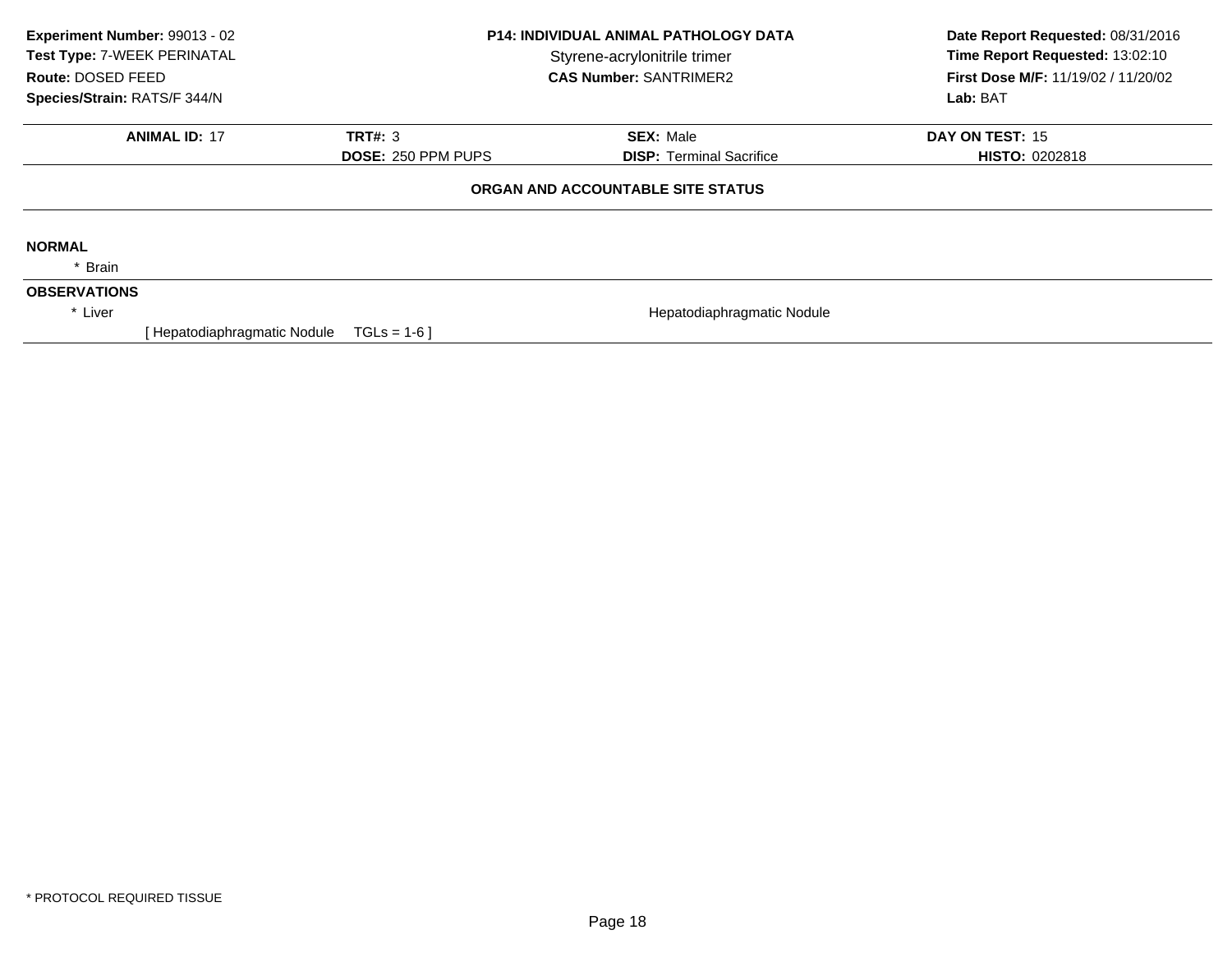| Experiment Number: 99013 - 02<br>Test Type: 7-WEEK PERINATAL<br>Route: DOSED FEED | <b>P14: INDIVIDUAL ANIMAL PATHOLOGY DATA</b><br>Styrene-acrylonitrile trimer<br><b>CAS Number: SANTRIMER2</b><br><b>SEX: Male</b><br><b>TRT#: 3</b><br><b>DOSE: 250 PPM PUPS</b><br><b>DISP: Terminal Sacrifice</b> |                                   | Date Report Requested: 08/31/2016<br>Time Report Requested: 13:02:10<br>First Dose M/F: 11/19/02 / 11/20/02<br>Lab: BAT |  |
|-----------------------------------------------------------------------------------|---------------------------------------------------------------------------------------------------------------------------------------------------------------------------------------------------------------------|-----------------------------------|-------------------------------------------------------------------------------------------------------------------------|--|
| Species/Strain: RATS/F 344/N<br><b>ANIMAL ID: 18</b>                              |                                                                                                                                                                                                                     |                                   | DAY ON TEST: 15<br><b>HISTO: 0202819</b>                                                                                |  |
|                                                                                   |                                                                                                                                                                                                                     | ORGAN AND ACCOUNTABLE SITE STATUS |                                                                                                                         |  |
| <b>NORMAL</b><br>* Brain                                                          |                                                                                                                                                                                                                     |                                   |                                                                                                                         |  |
| <b>OBSERVATIONS</b><br>* Liver                                                    |                                                                                                                                                                                                                     | Inflammation                      | Chronic Active, Minimal                                                                                                 |  |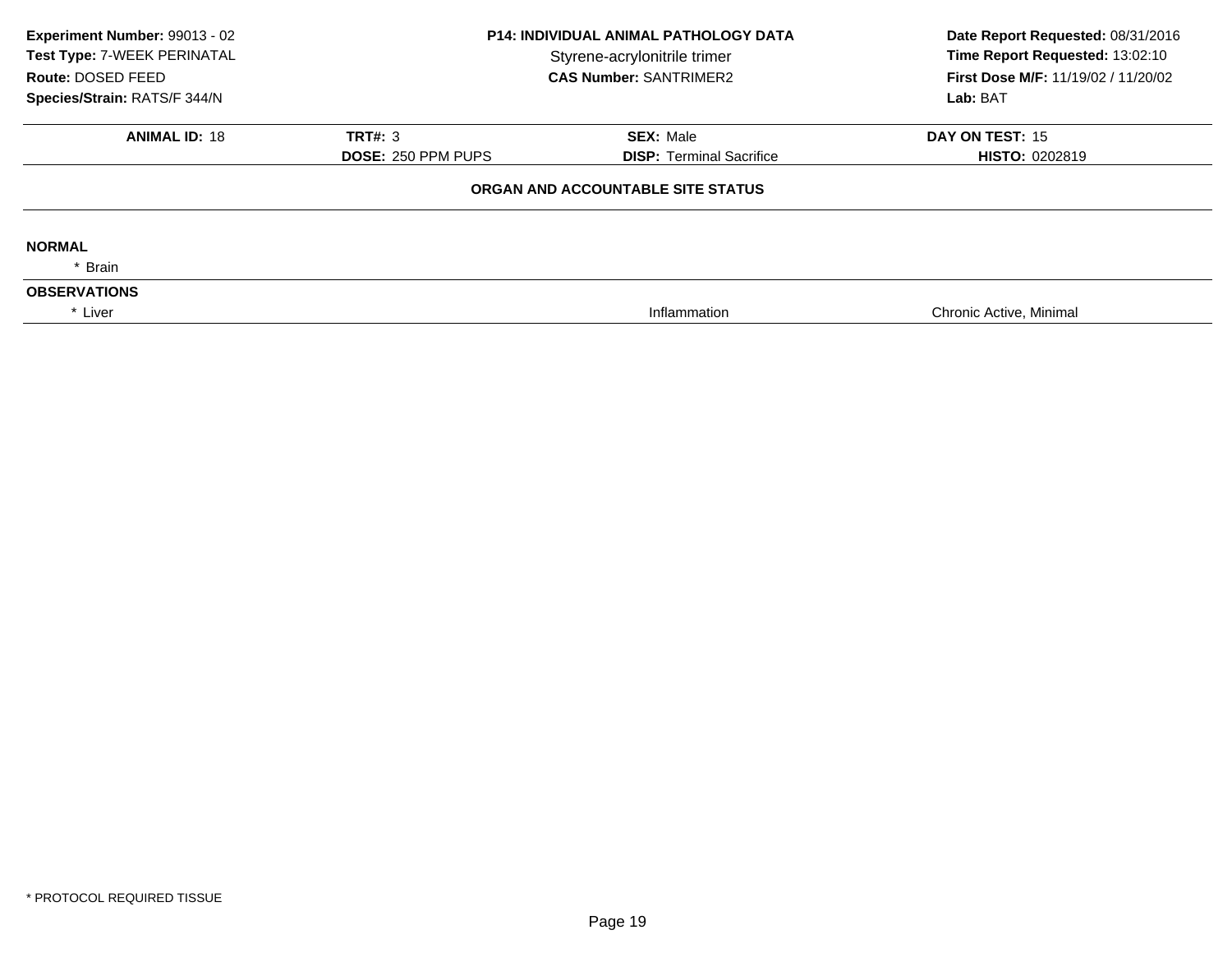| Experiment Number: 99013 - 02                      | <b>P14: INDIVIDUAL ANIMAL PATHOLOGY DATA</b> |                                     | Date Report Requested: 08/31/2016 |
|----------------------------------------------------|----------------------------------------------|-------------------------------------|-----------------------------------|
| Test Type: 7-WEEK PERINATAL                        |                                              | Styrene-acrylonitrile trimer        |                                   |
| <b>CAS Number: SANTRIMER2</b><br>Route: DOSED FEED |                                              | First Dose M/F: 11/19/02 / 11/20/02 |                                   |
| Species/Strain: RATS/F 344/N                       |                                              |                                     | Lab: BAT                          |
| <b>ANIMAL ID: 19</b>                               | <b>TRT#: 3</b>                               | <b>SEX: Male</b>                    | DAY ON TEST: 15                   |
|                                                    | <b>DOSE: 250 PPM PUPS</b>                    | <b>DISP:</b> Terminal Sacrifice     | <b>HISTO: 0202820</b>             |
| <b>OBSERVATIONS</b>                                |                                              |                                     |                                   |
| * Brain                                            | Cerebrum                                     | Developmental Malformation          | Minimal                           |
| * Liver                                            |                                              | Hematopoietic Cell Proliferation    | Minimal                           |
|                                                    |                                              |                                     |                                   |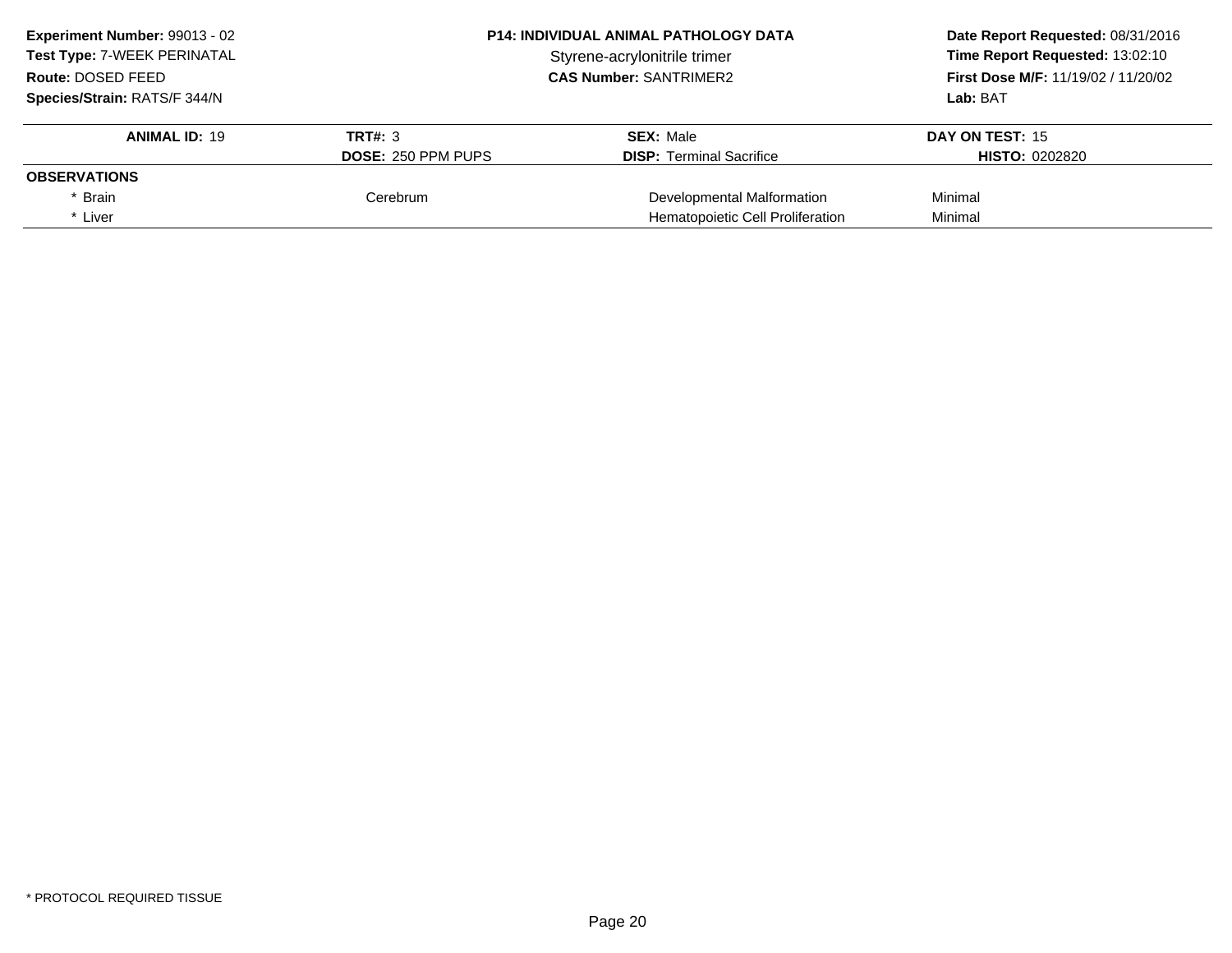**ANIMAL ID:** <sup>20</sup>**TRT#:** 3 **SEX:** Male **DAY ON TEST:** 15 **DOSE:** 250 PPM PUPS**DISP:** Terminal Sacrifice **HISTO:** 0202821 **OBSERVATIONS**\* Brain CerebrumDevelopmental Malformation **Minimal** \* Liver Fatty Change Minimal Hematopoietic Cell Proliferation Minimal Inflammation Chronic Active, Minimal **Experiment Number:** 99013 - 02 **P14: INDIVIDUAL ANIMAL PATHOLOGY DATA Date Report Requested:** 08/31/2016 **Test Type:** 7-WEEK PERINATAL**Time Report Requested: 13:02:10 Route:** DOSED FEED **CAS Number:** SANTRIMER2 **First Dose M/F:** 11/19/02 / 11/20/02 **Species/Strain:** RATS/F 344/N**Lab:** BAT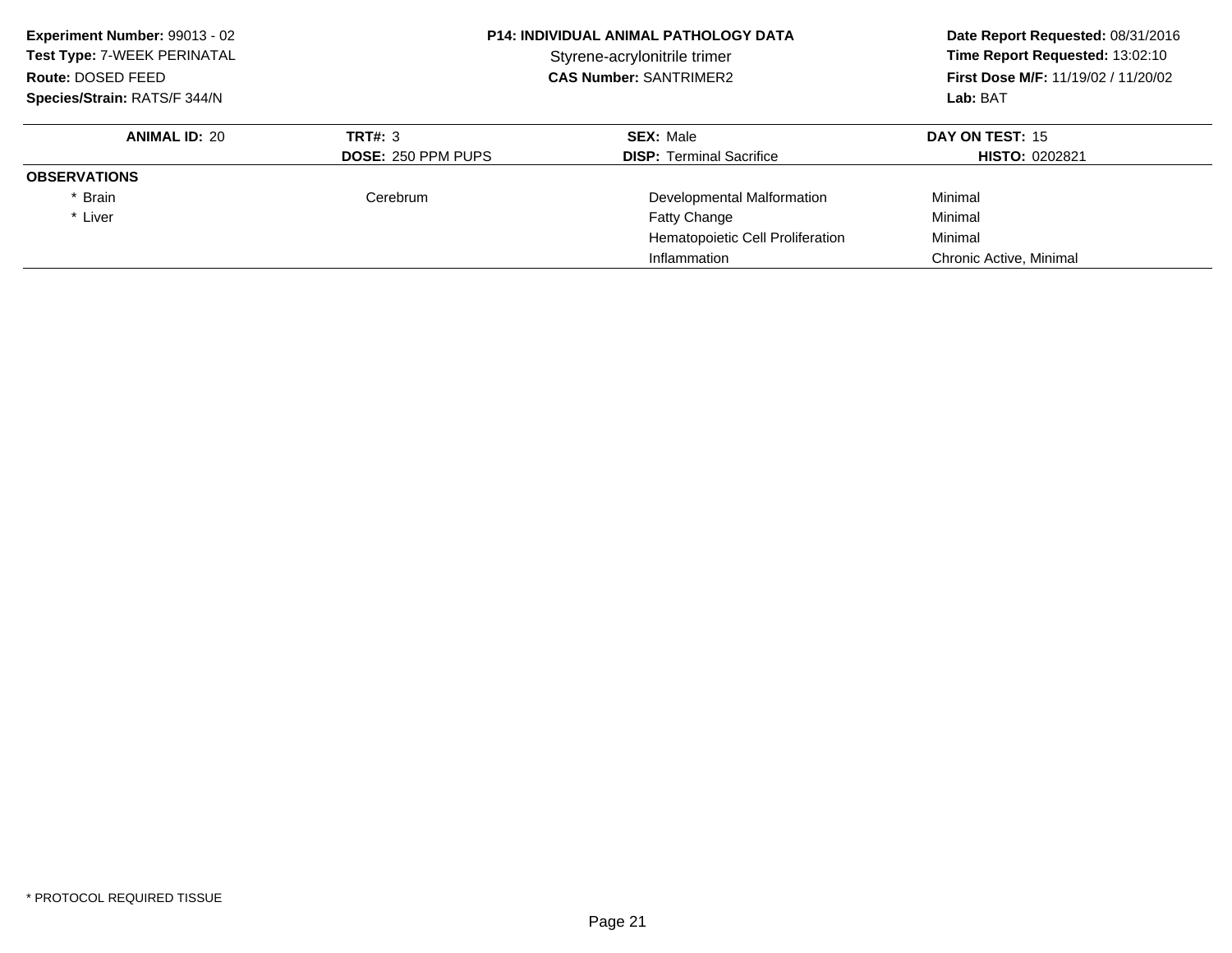| Experiment Number: 99013 - 02<br>Test Type: 7-WEEK PERINATAL | <b>P14: INDIVIDUAL ANIMAL PATHOLOGY DATA</b><br>Styrene-acrylonitrile trimer |                                   | Date Report Requested: 08/31/2016<br>Time Report Requested: 13:02:10 |  |
|--------------------------------------------------------------|------------------------------------------------------------------------------|-----------------------------------|----------------------------------------------------------------------|--|
| Route: DOSED FEED                                            |                                                                              | <b>CAS Number: SANTRIMER2</b>     | <b>First Dose M/F: 11/19/02 / 11/20/02</b>                           |  |
| Species/Strain: RATS/F 344/N                                 |                                                                              |                                   | Lab: BAT                                                             |  |
| <b>ANIMAL ID: 21</b>                                         | <b>TRT#: 5</b>                                                               | <b>SEX: Male</b>                  | <b>DAY ON TEST: 15</b>                                               |  |
|                                                              | <b>DOSE: 500 PPM PUPS</b>                                                    | <b>DISP: Terminal Sacrifice</b>   | <b>HISTO: 0202832</b>                                                |  |
|                                                              |                                                                              | ORGAN AND ACCOUNTABLE SITE STATUS |                                                                      |  |
| <b>NORMAL</b>                                                |                                                                              |                                   |                                                                      |  |
| * Brain                                                      | * Kidney                                                                     |                                   |                                                                      |  |
| <b>OBSERVATIONS</b>                                          |                                                                              |                                   |                                                                      |  |
| * Liver                                                      |                                                                              | Hematopoietic Cell Proliferation  | Minimal                                                              |  |
|                                                              |                                                                              |                                   |                                                                      |  |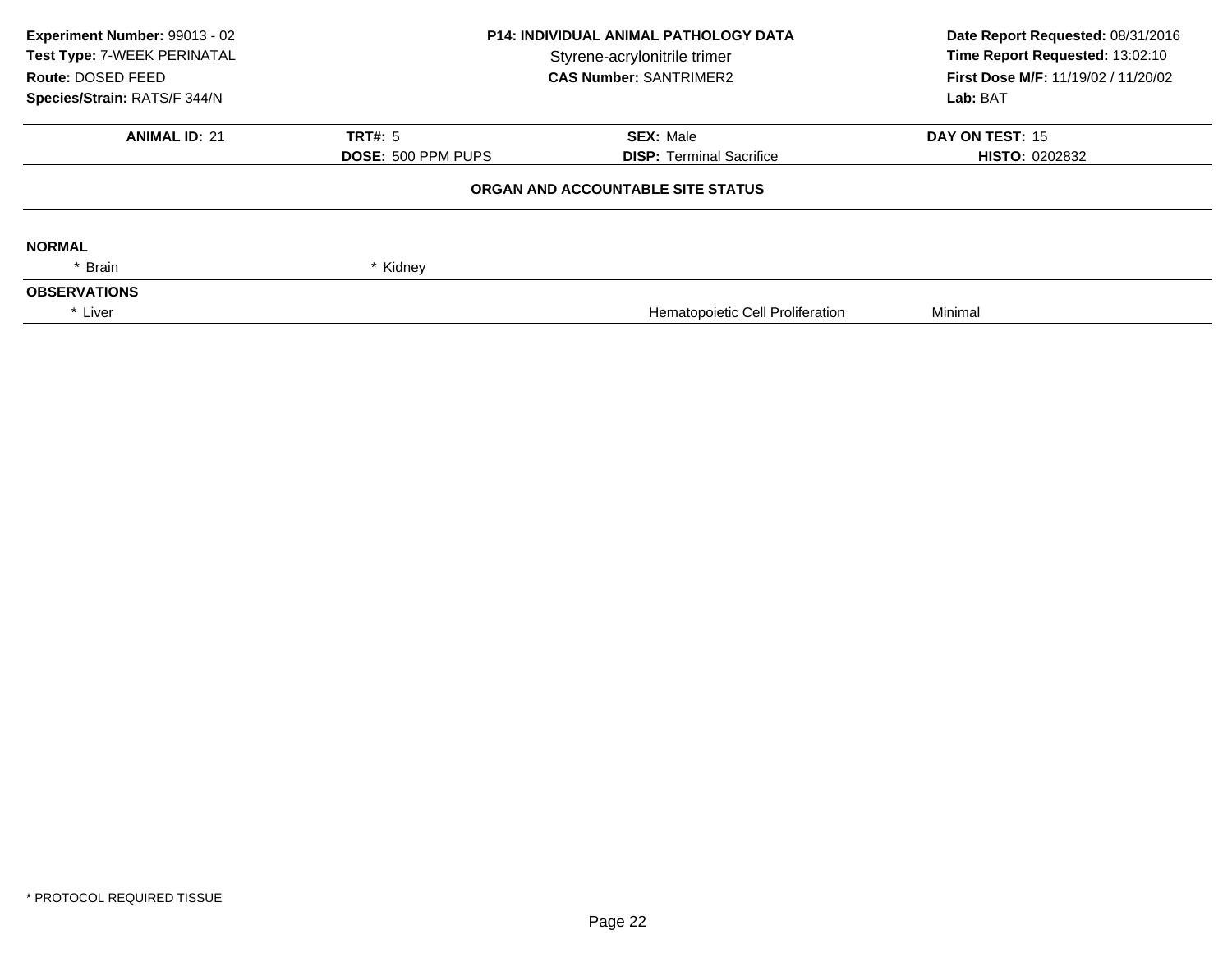| Experiment Number: 99013 - 02<br>Test Type: 7-WEEK PERINATAL<br>Route: DOSED FEED<br>Species/Strain: RATS/F 344/N | <b>P14: INDIVIDUAL ANIMAL PATHOLOGY DATA</b><br>Styrene-acrylonitrile trimer<br><b>CAS Number: SANTRIMER2</b> |                                   | Date Report Requested: 08/31/2016<br>Time Report Requested: 13:02:10<br>First Dose M/F: 11/19/02 / 11/20/02<br>Lab: BAT |
|-------------------------------------------------------------------------------------------------------------------|---------------------------------------------------------------------------------------------------------------|-----------------------------------|-------------------------------------------------------------------------------------------------------------------------|
| <b>ANIMAL ID: 22</b>                                                                                              | TRT#: 5                                                                                                       | <b>SEX: Male</b>                  | DAY ON TEST: 15                                                                                                         |
|                                                                                                                   | <b>DOSE: 500 PPM PUPS</b>                                                                                     | <b>DISP: Terminal Sacrifice</b>   | <b>HISTO: 0202833</b>                                                                                                   |
|                                                                                                                   |                                                                                                               | ORGAN AND ACCOUNTABLE SITE STATUS |                                                                                                                         |
| <b>NORMAL</b>                                                                                                     |                                                                                                               |                                   |                                                                                                                         |
| * Brain                                                                                                           |                                                                                                               |                                   |                                                                                                                         |
| <b>OBSERVATIONS</b>                                                                                               |                                                                                                               |                                   |                                                                                                                         |
| * Kidney                                                                                                          |                                                                                                               | Nephropathy                       | Minimal                                                                                                                 |
| * Liver                                                                                                           |                                                                                                               | Hematopoietic Cell Proliferation  | Minimal                                                                                                                 |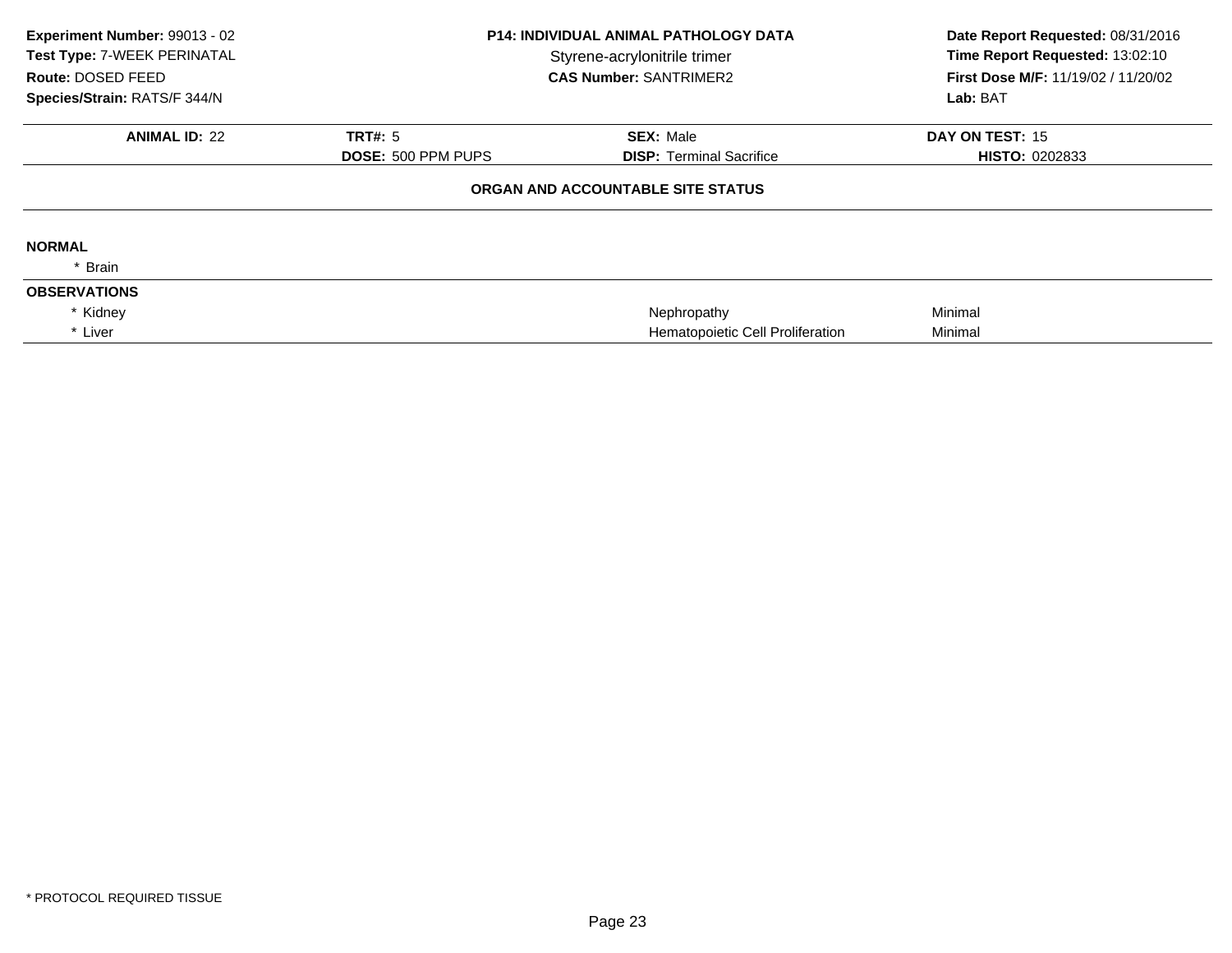| Experiment Number: 99013 - 02<br>Test Type: 7-WEEK PERINATAL<br>Route: DOSED FEED<br>Species/Strain: RATS/F 344/N | <b>P14: INDIVIDUAL ANIMAL PATHOLOGY DATA</b><br>Styrene-acrylonitrile trimer<br><b>CAS Number: SANTRIMER2</b> |                                   | Date Report Requested: 08/31/2016<br>Time Report Requested: 13:02:10<br>First Dose M/F: 11/19/02 / 11/20/02<br>Lab: BAT |
|-------------------------------------------------------------------------------------------------------------------|---------------------------------------------------------------------------------------------------------------|-----------------------------------|-------------------------------------------------------------------------------------------------------------------------|
| <b>ANIMAL ID: 23</b>                                                                                              | <b>TRT#: 5</b>                                                                                                | <b>SEX: Male</b>                  | DAY ON TEST: 15                                                                                                         |
|                                                                                                                   | <b>DOSE: 500 PPM PUPS</b>                                                                                     | <b>DISP:</b> Terminal Sacrifice   | <b>HISTO: 0202834</b>                                                                                                   |
|                                                                                                                   |                                                                                                               | ORGAN AND ACCOUNTABLE SITE STATUS |                                                                                                                         |
| <b>NORMAL</b>                                                                                                     |                                                                                                               |                                   |                                                                                                                         |
| * Liver                                                                                                           |                                                                                                               |                                   |                                                                                                                         |
| <b>OBSERVATIONS</b>                                                                                               |                                                                                                               |                                   |                                                                                                                         |
| Brain                                                                                                             | Cerebrum                                                                                                      | Developmental Malformation        | Minimal                                                                                                                 |
| * Kidney                                                                                                          |                                                                                                               | Nephropathy                       | Minimal                                                                                                                 |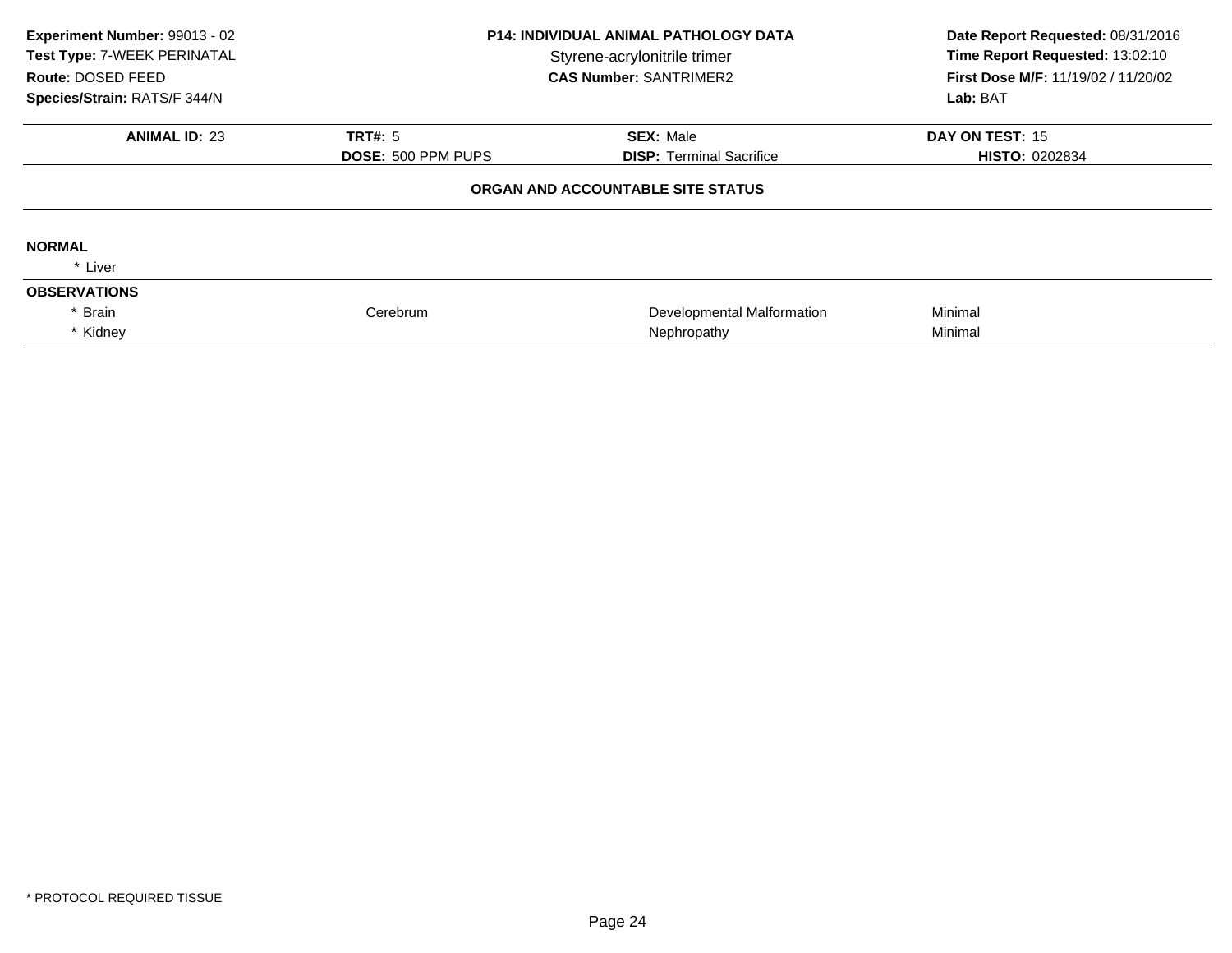**ANIMAL ID:** <sup>24</sup> **TRT#:** <sup>5</sup> **SEX:** Male **DAY ON TEST:** <sup>15</sup> **DOSE:** 500 PPM PUPS**DISP:** Terminal Sacrifice **HISTO:** 0202835 **OBSERVATIONS**\* Brain CerebrumDevelopmental Malformation Minimal<br>
Nephropathy Minimal \* Kidneyy the contract of the contract of the Nephropathy Nephropathy and the Minimal Minimal  $\lambda$ \* Liver Chronic Active, Minimal **Experiment Number:** 99013 - 02 **P14: INDIVIDUAL ANIMAL PATHOLOGY DATA Date Report Requested:** 08/31/2016 **Test Type:** 7-WEEK PERINATAL**Time Report Requested: 13:02:10 Route:** DOSED FEED **CAS Number:** SANTRIMER2 **First Dose M/F:** 11/19/02 / 11/20/02 **Species/Strain:** RATS/F 344/N**Lab:** BAT

\* Liver **Inflammation**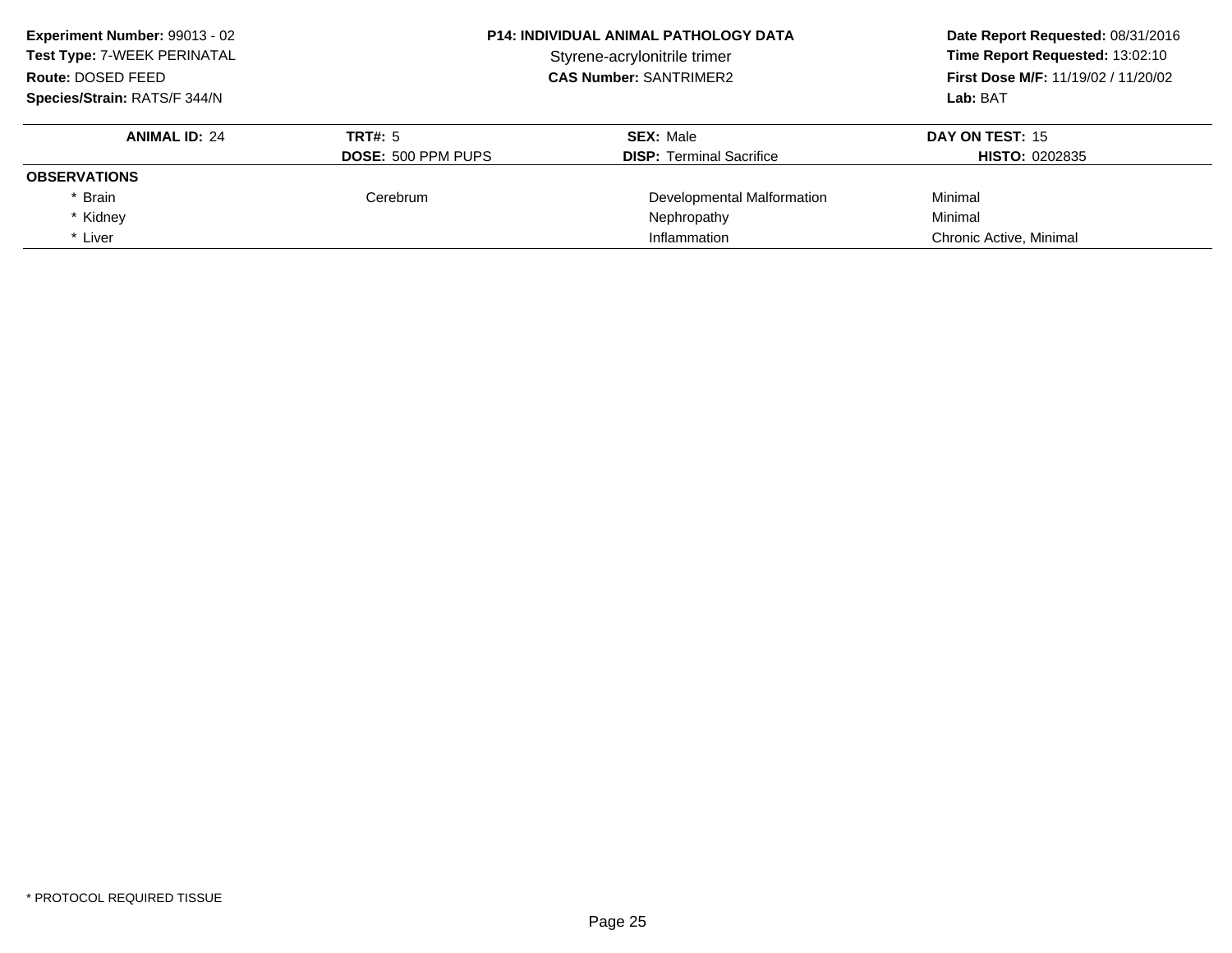| Experiment Number: 99013 - 02<br>Test Type: 7-WEEK PERINATAL<br>Route: DOSED FEED | <b>P14: INDIVIDUAL ANIMAL PATHOLOGY DATA</b><br>Styrene-acrylonitrile trimer<br><b>CAS Number: SANTRIMER2</b> |                                   | Date Report Requested: 08/31/2016<br>Time Report Requested: 13:02:10<br>First Dose M/F: 11/19/02 / 11/20/02 |  |
|-----------------------------------------------------------------------------------|---------------------------------------------------------------------------------------------------------------|-----------------------------------|-------------------------------------------------------------------------------------------------------------|--|
| Species/Strain: RATS/F 344/N                                                      |                                                                                                               |                                   | Lab: BAT                                                                                                    |  |
| <b>ANIMAL ID: 25</b>                                                              | <b>TRT#: 5</b>                                                                                                | <b>SEX: Male</b>                  | <b>DAY ON TEST: 15</b>                                                                                      |  |
|                                                                                   | <b>DOSE: 500 PPM PUPS</b>                                                                                     | <b>DISP:</b> Terminal Sacrifice   | <b>HISTO: 0202836</b>                                                                                       |  |
|                                                                                   |                                                                                                               | ORGAN AND ACCOUNTABLE SITE STATUS |                                                                                                             |  |
| <b>NORMAL</b>                                                                     |                                                                                                               |                                   |                                                                                                             |  |
| * Brain                                                                           | * Liver                                                                                                       |                                   |                                                                                                             |  |
| <b>OBSERVATIONS</b>                                                               |                                                                                                               |                                   |                                                                                                             |  |
| * Kidney                                                                          |                                                                                                               | Nephropathy                       | Minimal                                                                                                     |  |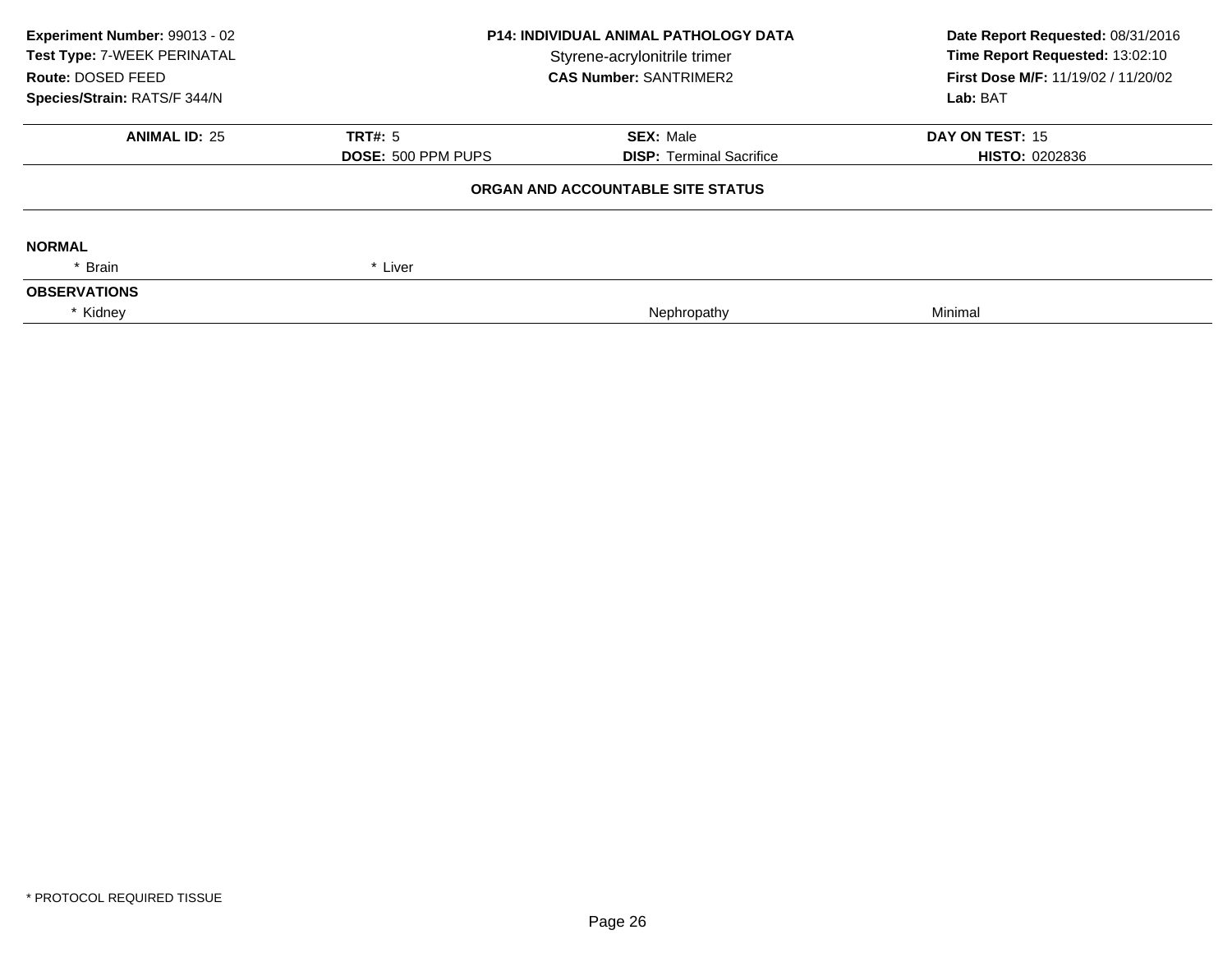| Experiment Number: 99013 - 02<br>Test Type: 7-WEEK PERINATAL<br>Route: DOSED FEED<br>Species/Strain: RATS/F 344/N | <b>P14: INDIVIDUAL ANIMAL PATHOLOGY DATA</b><br>Styrene-acrylonitrile trimer<br><b>CAS Number: SANTRIMER2</b> |                                   | Date Report Requested: 08/31/2016<br>Time Report Requested: 13:02:10<br>First Dose M/F: 11/19/02 / 11/20/02<br>Lab: BAT |
|-------------------------------------------------------------------------------------------------------------------|---------------------------------------------------------------------------------------------------------------|-----------------------------------|-------------------------------------------------------------------------------------------------------------------------|
| <b>ANIMAL ID: 26</b>                                                                                              | TRT#: 5                                                                                                       | <b>SEX: Male</b>                  | DAY ON TEST: 15                                                                                                         |
|                                                                                                                   | <b>DOSE: 500 PPM PUPS</b>                                                                                     | <b>DISP: Terminal Sacrifice</b>   | <b>HISTO: 0202837</b>                                                                                                   |
|                                                                                                                   |                                                                                                               | ORGAN AND ACCOUNTABLE SITE STATUS |                                                                                                                         |
| <b>NORMAL</b>                                                                                                     |                                                                                                               |                                   |                                                                                                                         |
| * Brain                                                                                                           |                                                                                                               |                                   |                                                                                                                         |
| <b>OBSERVATIONS</b>                                                                                               |                                                                                                               |                                   |                                                                                                                         |
| * Kidney                                                                                                          |                                                                                                               | Nephropathy                       | Minimal                                                                                                                 |
| * Liver                                                                                                           |                                                                                                               | Hematopoietic Cell Proliferation  | Minimal                                                                                                                 |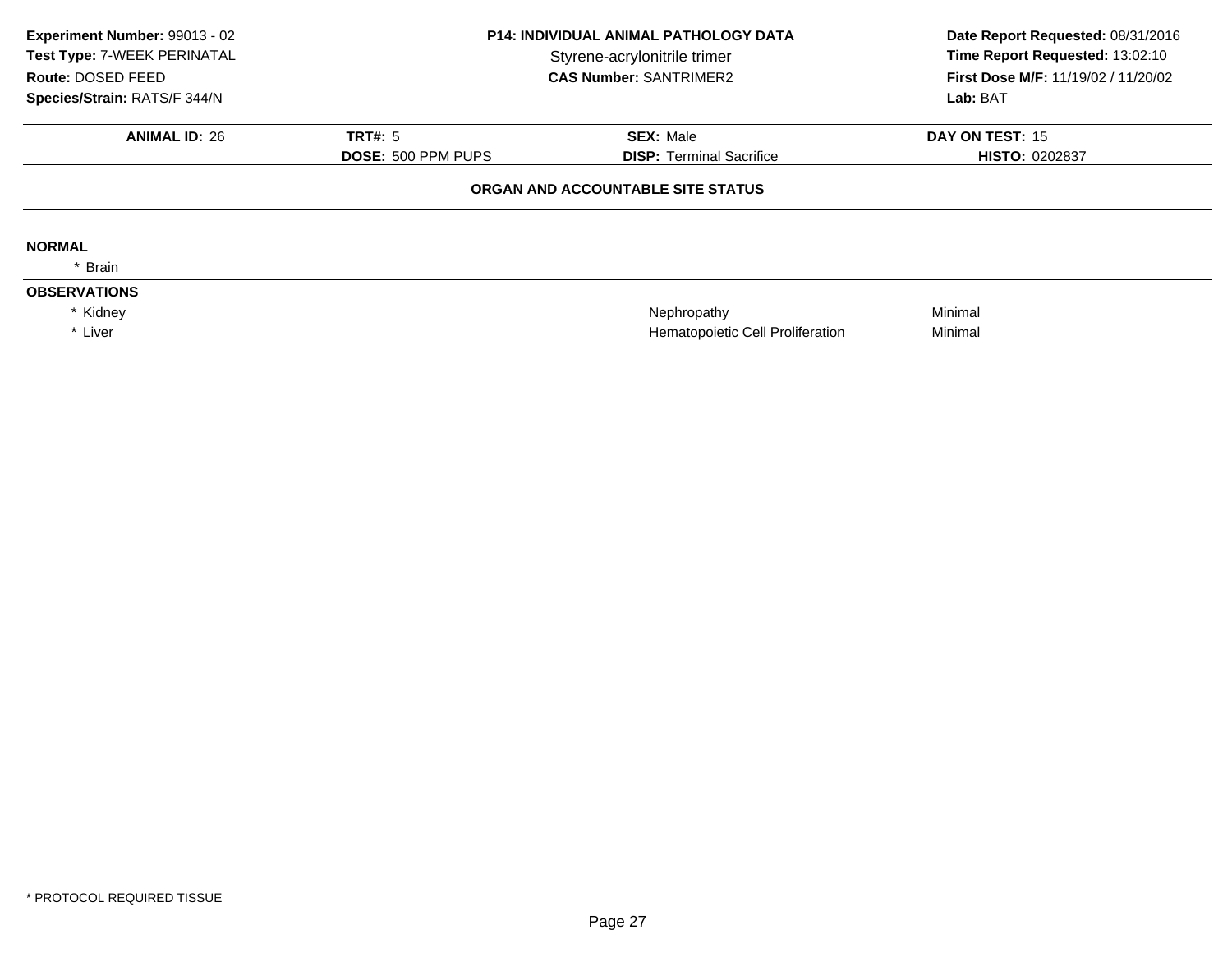| Experiment Number: 99013 - 02<br>Test Type: 7-WEEK PERINATAL<br>Route: DOSED FEED<br>Species/Strain: RATS/F 344/N | <b>P14: INDIVIDUAL ANIMAL PATHOLOGY DATA</b><br>Styrene-acrylonitrile trimer<br><b>CAS Number: SANTRIMER2</b> |                                   | Date Report Requested: 08/31/2016<br>Time Report Requested: 13:02:10<br>First Dose M/F: 11/19/02 / 11/20/02<br>Lab: BAT |
|-------------------------------------------------------------------------------------------------------------------|---------------------------------------------------------------------------------------------------------------|-----------------------------------|-------------------------------------------------------------------------------------------------------------------------|
| <b>ANIMAL ID: 27</b>                                                                                              | <b>TRT#: 5</b>                                                                                                | <b>SEX: Male</b>                  | DAY ON TEST: 15                                                                                                         |
|                                                                                                                   | <b>DOSE: 500 PPM PUPS</b>                                                                                     | <b>DISP:</b> Terminal Sacrifice   | <b>HISTO: 0202838</b>                                                                                                   |
|                                                                                                                   |                                                                                                               | ORGAN AND ACCOUNTABLE SITE STATUS |                                                                                                                         |
| <b>NORMAL</b>                                                                                                     |                                                                                                               |                                   |                                                                                                                         |
| * Kidney                                                                                                          |                                                                                                               |                                   |                                                                                                                         |
| <b>OBSERVATIONS</b>                                                                                               |                                                                                                               |                                   |                                                                                                                         |
| <b>Brain</b>                                                                                                      | Cerebrum                                                                                                      | Developmental Malformation        | Minimal                                                                                                                 |
| * Liver                                                                                                           |                                                                                                               | Hematopoietic Cell Proliferation  | Minimal                                                                                                                 |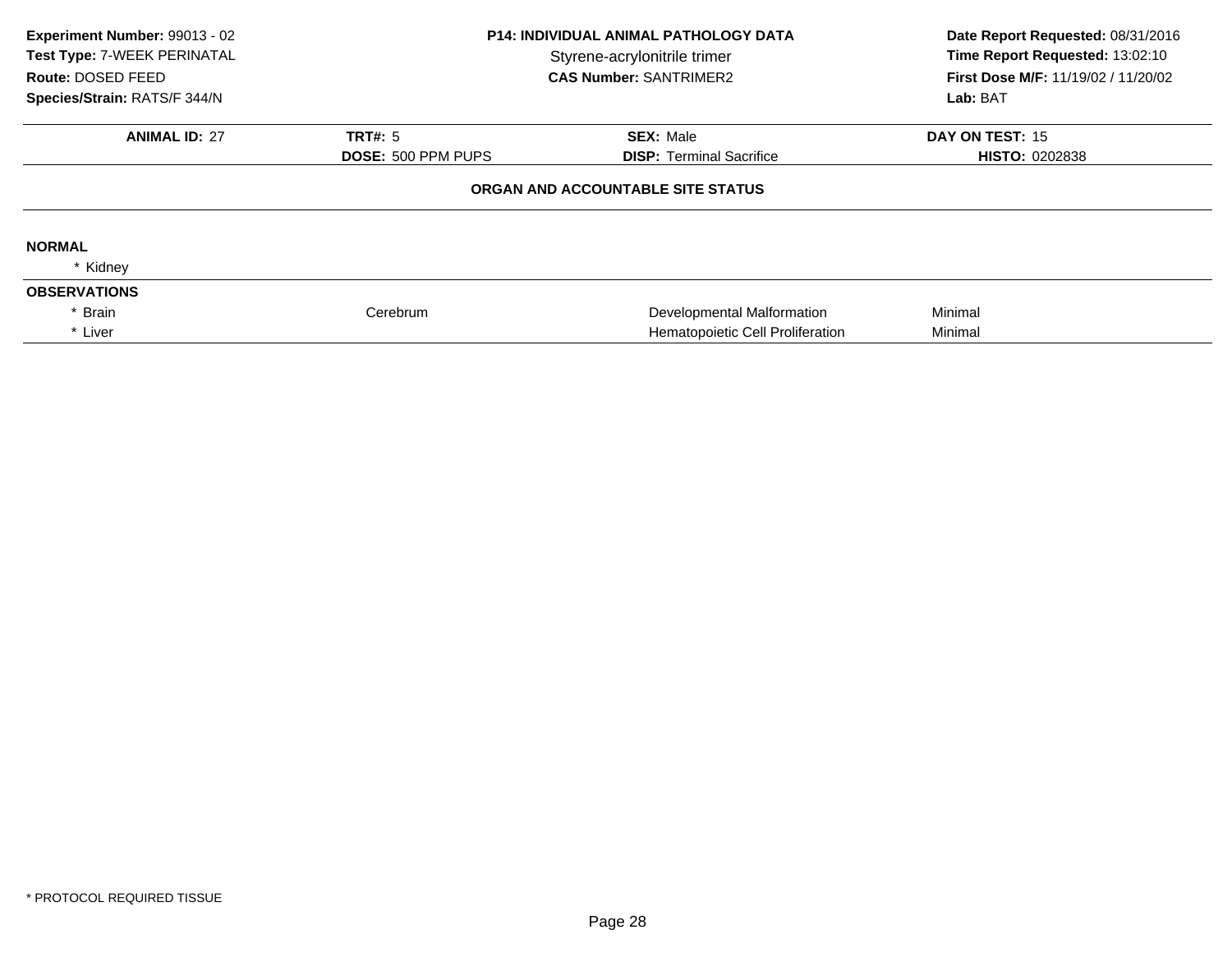| Experiment Number: 99013 - 02<br>Test Type: 7-WEEK PERINATAL<br>Route: DOSED FEED<br>Species/Strain: RATS/F 344/N | <b>P14: INDIVIDUAL ANIMAL PATHOLOGY DATA</b><br>Styrene-acrylonitrile trimer<br><b>CAS Number: SANTRIMER2</b> |                                   | Date Report Requested: 08/31/2016<br>Time Report Requested: 13:02:10<br>First Dose M/F: 11/19/02 / 11/20/02<br>Lab: BAT |
|-------------------------------------------------------------------------------------------------------------------|---------------------------------------------------------------------------------------------------------------|-----------------------------------|-------------------------------------------------------------------------------------------------------------------------|
| <b>ANIMAL ID: 28</b>                                                                                              | TRT#: 5                                                                                                       | <b>SEX: Male</b>                  | DAY ON TEST: 15                                                                                                         |
|                                                                                                                   | <b>DOSE: 500 PPM PUPS</b>                                                                                     | <b>DISP: Terminal Sacrifice</b>   | <b>HISTO: 0202839</b>                                                                                                   |
|                                                                                                                   |                                                                                                               | ORGAN AND ACCOUNTABLE SITE STATUS |                                                                                                                         |
| <b>NORMAL</b>                                                                                                     |                                                                                                               |                                   |                                                                                                                         |
| * Brain                                                                                                           |                                                                                                               |                                   |                                                                                                                         |
| <b>OBSERVATIONS</b>                                                                                               |                                                                                                               |                                   |                                                                                                                         |
| * Kidney                                                                                                          |                                                                                                               | Nephropathy                       | Minimal                                                                                                                 |
| * Liver                                                                                                           |                                                                                                               | Hematopoietic Cell Proliferation  | Minimal                                                                                                                 |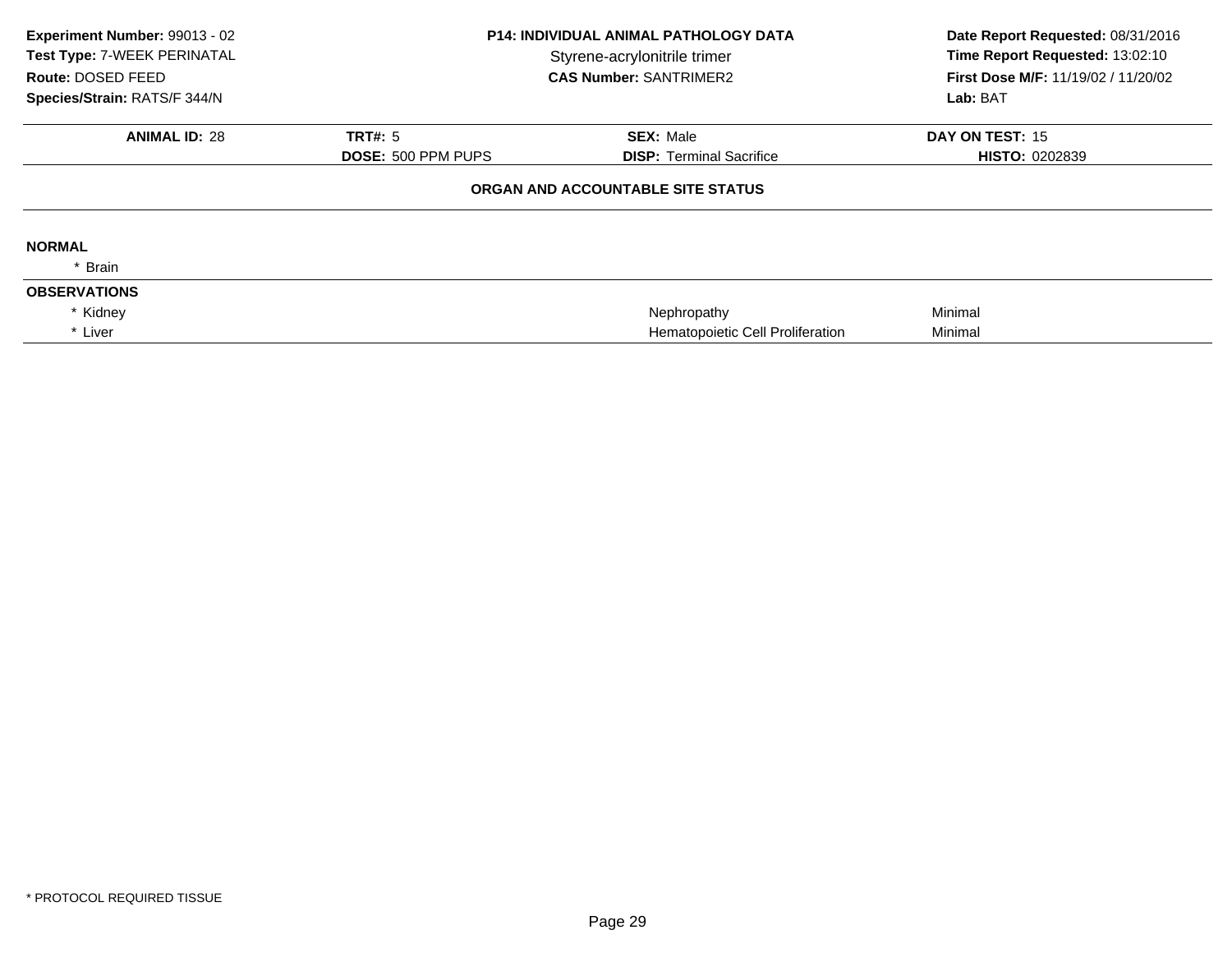| Experiment Number: 99013 - 02<br>Test Type: 7-WEEK PERINATAL<br>Route: DOSED FEED<br>Species/Strain: RATS/F 344/N | <b>P14: INDIVIDUAL ANIMAL PATHOLOGY DATA</b><br>Styrene-acrylonitrile trimer<br><b>CAS Number: SANTRIMER2</b> |                                   | Date Report Requested: 08/31/2016<br>Time Report Requested: 13:02:10<br>First Dose M/F: 11/19/02 / 11/20/02<br>Lab: BAT |
|-------------------------------------------------------------------------------------------------------------------|---------------------------------------------------------------------------------------------------------------|-----------------------------------|-------------------------------------------------------------------------------------------------------------------------|
| <b>ANIMAL ID: 29</b>                                                                                              | TRT#: 5                                                                                                       | <b>SEX: Male</b>                  | DAY ON TEST: 15                                                                                                         |
|                                                                                                                   | <b>DOSE: 500 PPM PUPS</b>                                                                                     | <b>DISP: Terminal Sacrifice</b>   | <b>HISTO: 0202840</b>                                                                                                   |
|                                                                                                                   |                                                                                                               | ORGAN AND ACCOUNTABLE SITE STATUS |                                                                                                                         |
| <b>NORMAL</b>                                                                                                     |                                                                                                               |                                   |                                                                                                                         |
| * Brain                                                                                                           |                                                                                                               |                                   |                                                                                                                         |
| <b>OBSERVATIONS</b>                                                                                               |                                                                                                               |                                   |                                                                                                                         |
| * Kidney                                                                                                          |                                                                                                               | Nephropathy                       | Minimal                                                                                                                 |
| * Liver                                                                                                           |                                                                                                               | Hematopoietic Cell Proliferation  | Minimal                                                                                                                 |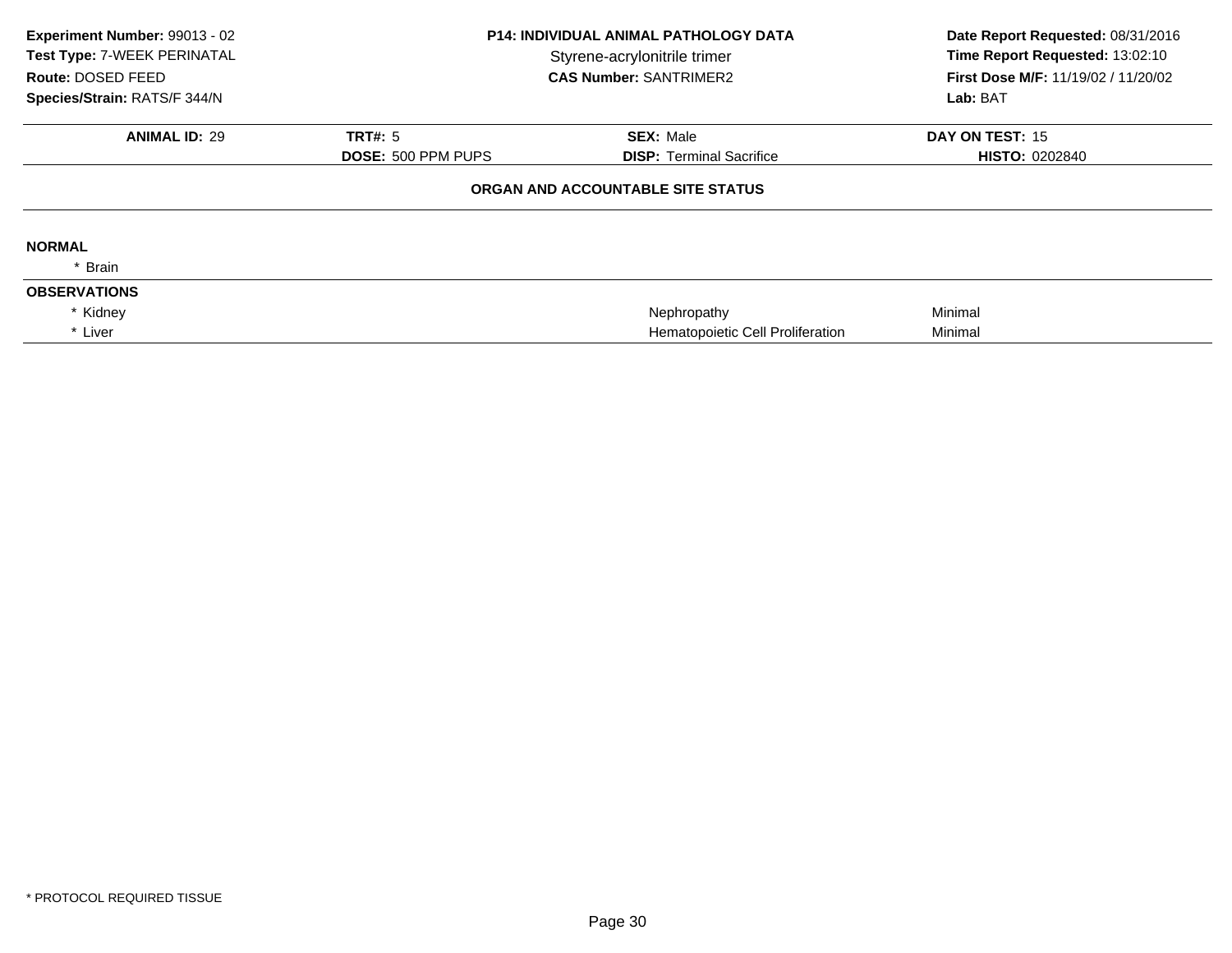| Experiment Number: 99013 - 02<br>Test Type: 7-WEEK PERINATAL<br>Route: DOSED FEED<br>Species/Strain: RATS/F 344/N | <b>P14: INDIVIDUAL ANIMAL PATHOLOGY DATA</b><br>Styrene-acrylonitrile trimer<br><b>CAS Number: SANTRIMER2</b> |                                   | Date Report Requested: 08/31/2016<br>Time Report Requested: 13:02:10<br>First Dose M/F: 11/19/02 / 11/20/02<br>Lab: BAT |
|-------------------------------------------------------------------------------------------------------------------|---------------------------------------------------------------------------------------------------------------|-----------------------------------|-------------------------------------------------------------------------------------------------------------------------|
| <b>ANIMAL ID: 30</b>                                                                                              | TRT#: 5                                                                                                       | <b>SEX: Male</b>                  | DAY ON TEST: 15                                                                                                         |
|                                                                                                                   | <b>DOSE: 500 PPM PUPS</b>                                                                                     | <b>DISP: Terminal Sacrifice</b>   | <b>HISTO: 0202841</b>                                                                                                   |
|                                                                                                                   |                                                                                                               | ORGAN AND ACCOUNTABLE SITE STATUS |                                                                                                                         |
| <b>NORMAL</b>                                                                                                     |                                                                                                               |                                   |                                                                                                                         |
| * Brain                                                                                                           |                                                                                                               |                                   |                                                                                                                         |
| <b>OBSERVATIONS</b>                                                                                               |                                                                                                               |                                   |                                                                                                                         |
| * Kidney                                                                                                          |                                                                                                               | Mineralization                    | Minimal                                                                                                                 |
| * Liver                                                                                                           |                                                                                                               | Hematopoietic Cell Proliferation  | Minimal                                                                                                                 |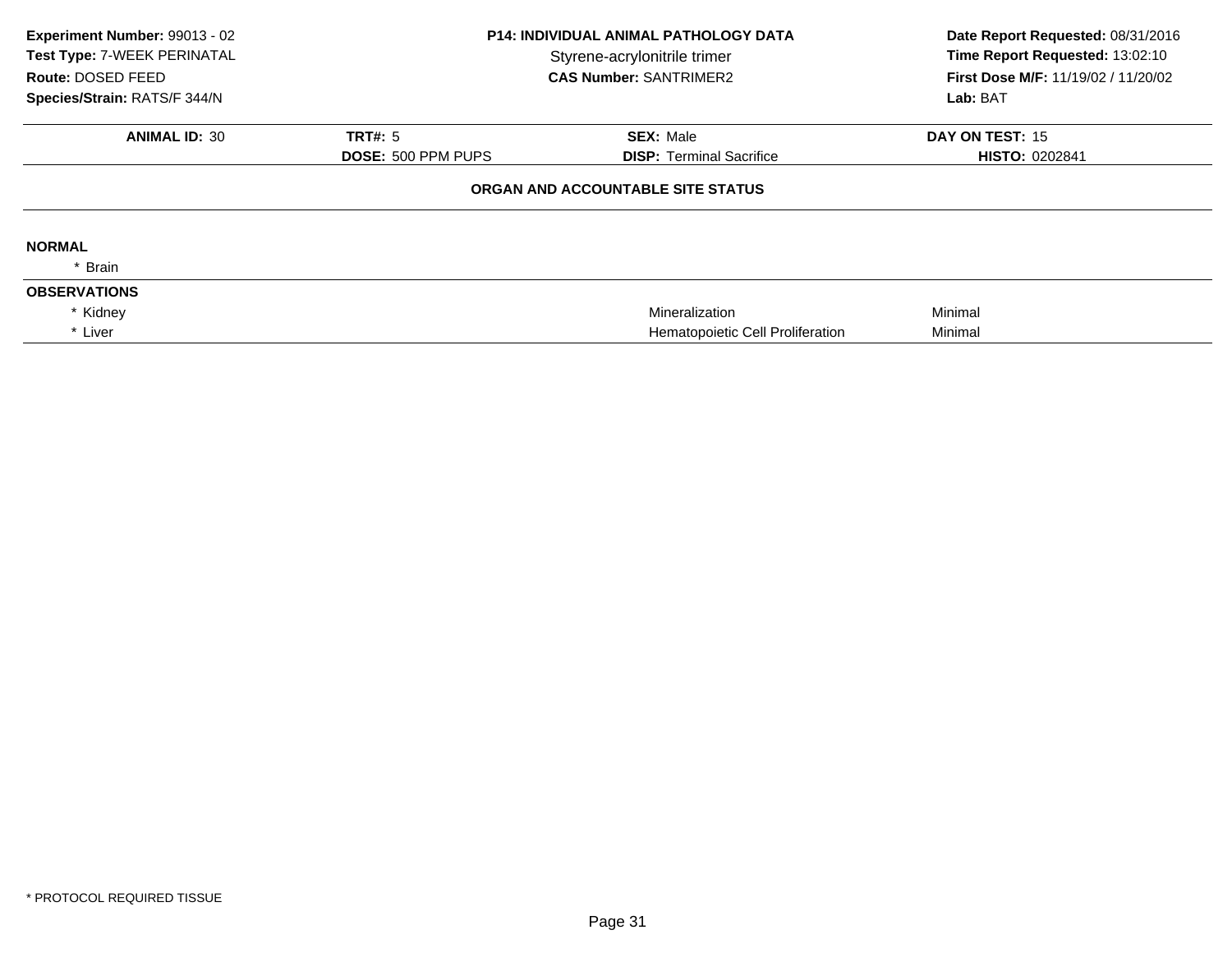| Experiment Number: 99013 - 02<br>Test Type: 7-WEEK PERINATAL<br>Route: DOSED FEED<br>Species/Strain: RATS/F 344/N | <b>P14: INDIVIDUAL ANIMAL PATHOLOGY DATA</b><br>Styrene-acrylonitrile trimer<br><b>CAS Number: SANTRIMER2</b> |                                   | Date Report Requested: 08/31/2016<br>Time Report Requested: 13:02:10<br>First Dose M/F: 11/19/02 / 11/20/02<br>Lab: BAT |
|-------------------------------------------------------------------------------------------------------------------|---------------------------------------------------------------------------------------------------------------|-----------------------------------|-------------------------------------------------------------------------------------------------------------------------|
| <b>ANIMAL ID: 31</b>                                                                                              | <b>TRT#: 7</b>                                                                                                | <b>SEX: Male</b>                  | DAY ON TEST: 15                                                                                                         |
|                                                                                                                   | DOSE: 1000 PPM PUPS                                                                                           | <b>DISP:</b> Terminal Sacrifice   | <b>HISTO: 0202852</b>                                                                                                   |
|                                                                                                                   |                                                                                                               | ORGAN AND ACCOUNTABLE SITE STATUS |                                                                                                                         |
| <b>NORMAL</b>                                                                                                     |                                                                                                               |                                   |                                                                                                                         |
| * Epididymis                                                                                                      | * Kidney                                                                                                      | * Seminal Vesicle                 | * Testes                                                                                                                |
| <b>OBSERVATIONS</b>                                                                                               |                                                                                                               |                                   |                                                                                                                         |
| * Brain                                                                                                           | Cerebrum                                                                                                      | Developmental Malformation        | Minimal                                                                                                                 |
| * Liver                                                                                                           |                                                                                                               | Inflammation                      | Chronic Active, Minimal                                                                                                 |
| * Spleen                                                                                                          |                                                                                                               | Hematopoietic Cell Proliferation  | Minimal                                                                                                                 |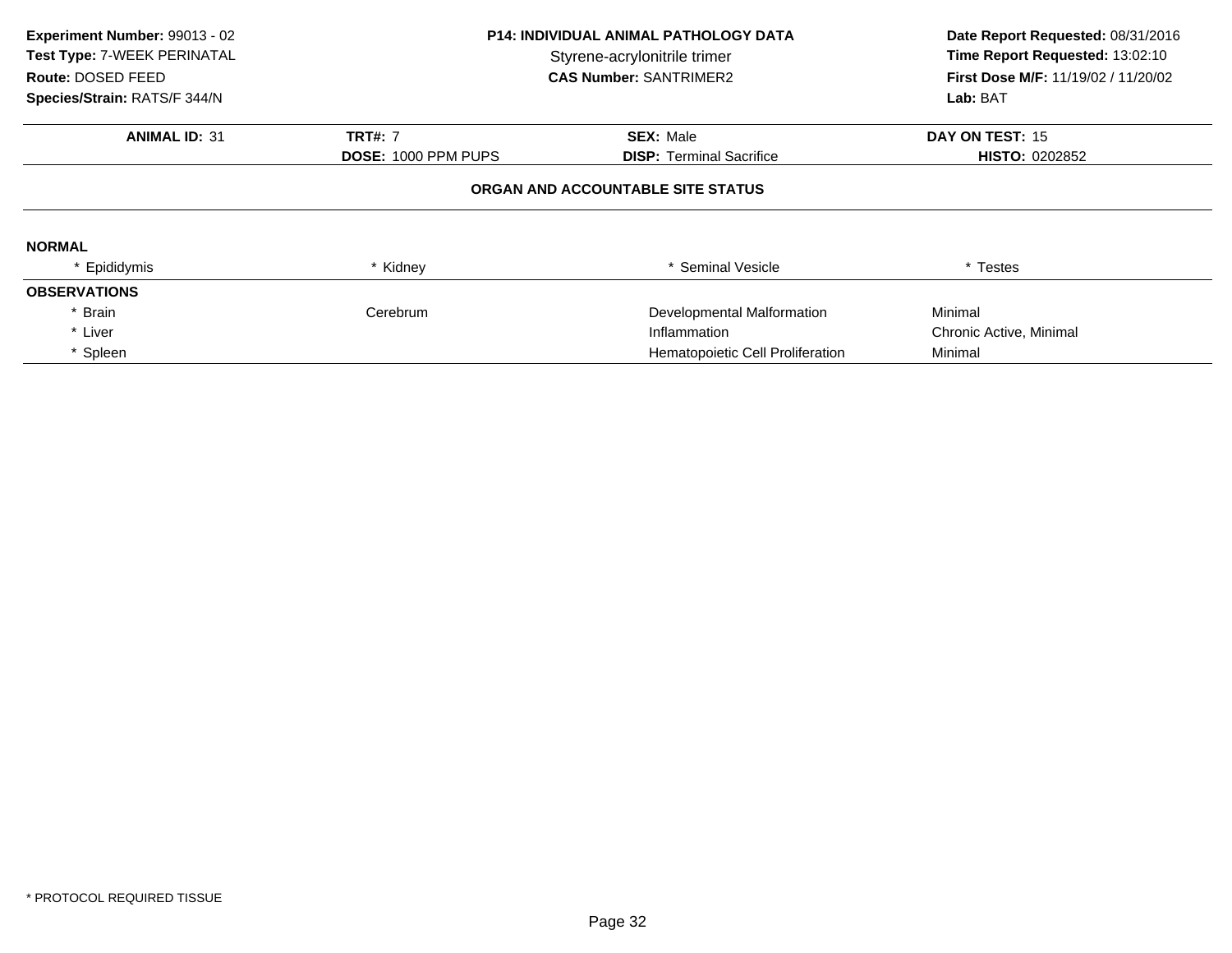| Experiment Number: 99013 - 02<br>Test Type: 7-WEEK PERINATAL<br>Route: DOSED FEED<br>Species/Strain: RATS/F 344/N | <b>P14: INDIVIDUAL ANIMAL PATHOLOGY DATA</b><br>Styrene-acrylonitrile trimer<br><b>CAS Number: SANTRIMER2</b> |                                   | Date Report Requested: 08/31/2016<br>Time Report Requested: 13:02:10<br>First Dose M/F: 11/19/02 / 11/20/02<br>Lab: BAT |
|-------------------------------------------------------------------------------------------------------------------|---------------------------------------------------------------------------------------------------------------|-----------------------------------|-------------------------------------------------------------------------------------------------------------------------|
| <b>ANIMAL ID: 32</b>                                                                                              | <b>TRT#: 7</b>                                                                                                | <b>SEX: Male</b>                  | DAY ON TEST: 15                                                                                                         |
|                                                                                                                   | <b>DOSE: 1000 PPM PUPS</b>                                                                                    | <b>DISP:</b> Terminal Sacrifice   | <b>HISTO: 0202853</b>                                                                                                   |
|                                                                                                                   |                                                                                                               | ORGAN AND ACCOUNTABLE SITE STATUS |                                                                                                                         |
| <b>NORMAL</b>                                                                                                     |                                                                                                               |                                   |                                                                                                                         |
| * Epididymis                                                                                                      | * Kidney                                                                                                      | * Liver                           | * Seminal Vesicle                                                                                                       |
| * Testes                                                                                                          |                                                                                                               |                                   |                                                                                                                         |
| <b>OBSERVATIONS</b>                                                                                               |                                                                                                               |                                   |                                                                                                                         |
| * Brain                                                                                                           | Cerebrum                                                                                                      | Developmental Malformation        | Minimal                                                                                                                 |
| * Spleen                                                                                                          |                                                                                                               | Hematopoietic Cell Proliferation  | Minimal                                                                                                                 |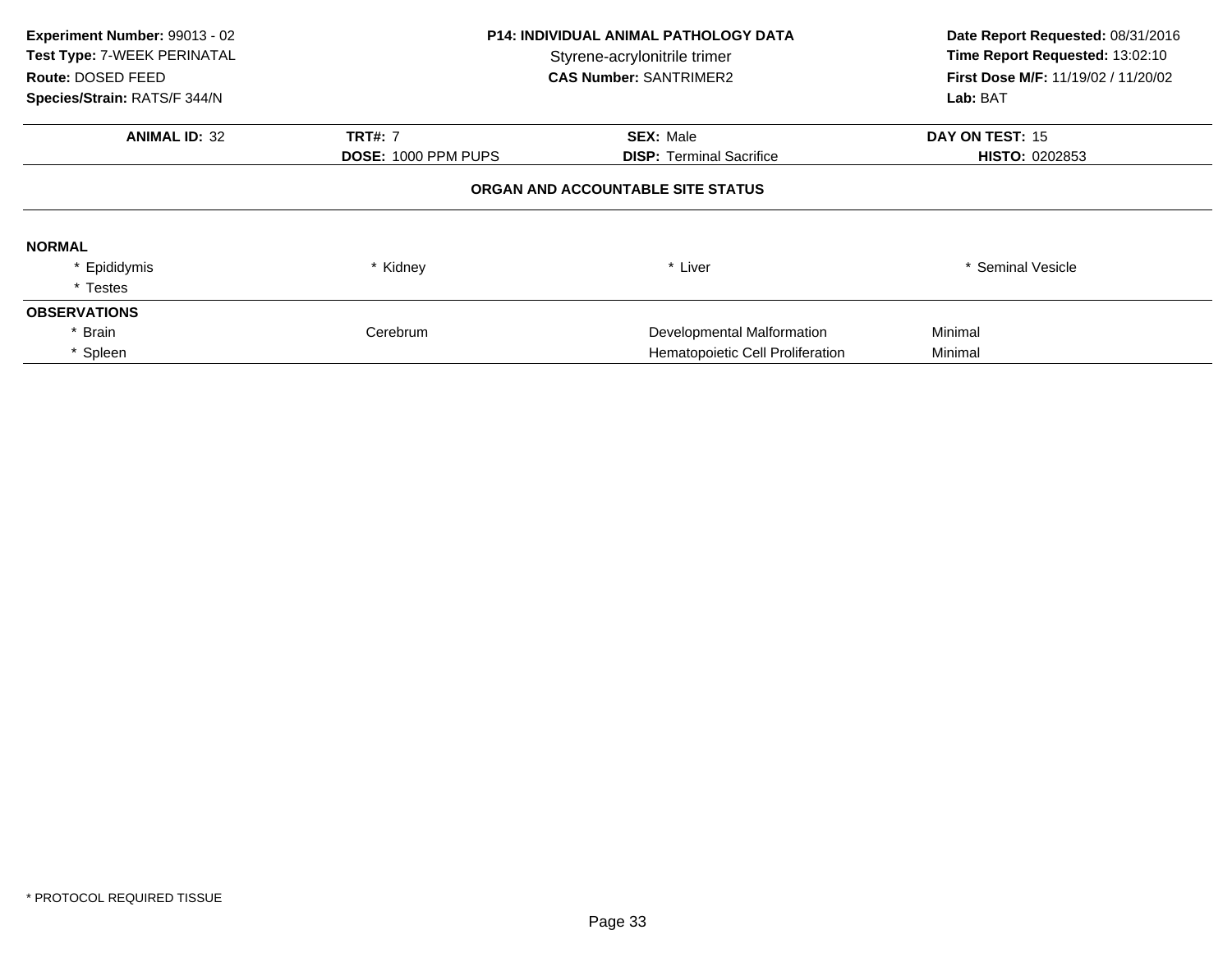| Experiment Number: 99013 - 02<br>Test Type: 7-WEEK PERINATAL<br>Route: DOSED FEED<br>Species/Strain: RATS/F 344/N | <b>P14: INDIVIDUAL ANIMAL PATHOLOGY DATA</b><br>Styrene-acrylonitrile trimer<br><b>CAS Number: SANTRIMER2</b> |                                   | Date Report Requested: 08/31/2016<br>Time Report Requested: 13:02:10<br><b>First Dose M/F: 11/19/02 / 11/20/02</b><br>Lab: BAT |
|-------------------------------------------------------------------------------------------------------------------|---------------------------------------------------------------------------------------------------------------|-----------------------------------|--------------------------------------------------------------------------------------------------------------------------------|
| <b>ANIMAL ID: 33</b>                                                                                              | <b>TRT#: 7</b>                                                                                                | <b>SEX: Male</b>                  | DAY ON TEST: 15                                                                                                                |
|                                                                                                                   | <b>DOSE: 1000 PPM PUPS</b>                                                                                    | <b>DISP:</b> Terminal Sacrifice   | <b>HISTO: 0202854</b>                                                                                                          |
|                                                                                                                   |                                                                                                               | ORGAN AND ACCOUNTABLE SITE STATUS |                                                                                                                                |
| <b>NORMAL</b>                                                                                                     |                                                                                                               |                                   |                                                                                                                                |
| Epididymis                                                                                                        | <b>Seminal Vesicle</b>                                                                                        | * Testes                          |                                                                                                                                |
| <b>OBSERVATIONS</b>                                                                                               |                                                                                                               |                                   |                                                                                                                                |
| * Brain                                                                                                           | Cerebrum                                                                                                      | Developmental Malformation        | Minimal                                                                                                                        |
| * Kidney                                                                                                          |                                                                                                               | Nephropathy                       | Minimal                                                                                                                        |
| * Liver                                                                                                           |                                                                                                               | Hematopoietic Cell Proliferation  | Minimal                                                                                                                        |
| * Spleen                                                                                                          |                                                                                                               | Hematopoietic Cell Proliferation  | Minimal                                                                                                                        |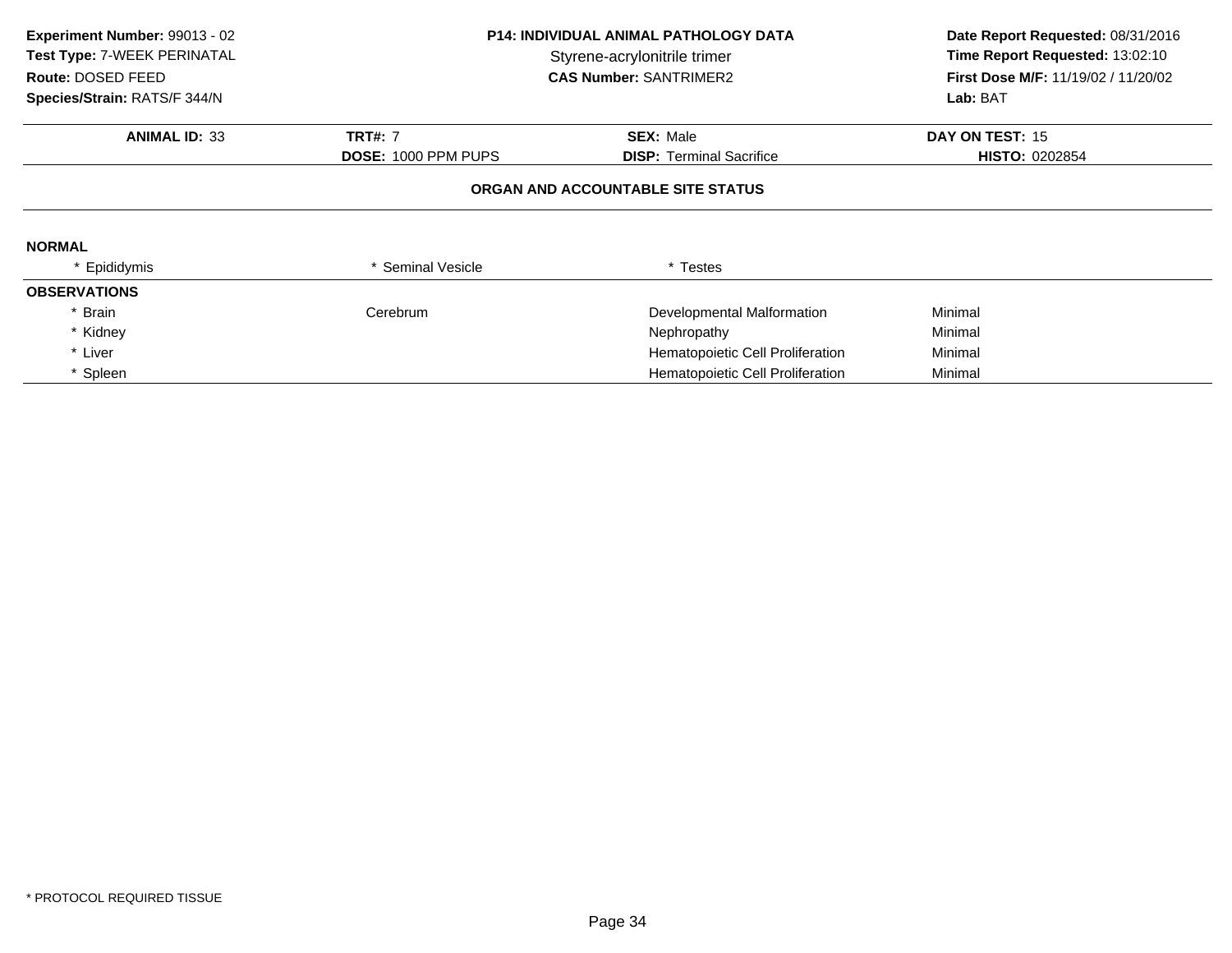| Experiment Number: 99013 - 02<br>Test Type: 7-WEEK PERINATAL<br>Route: DOSED FEED<br>Species/Strain: RATS/F 344/N | <b>P14: INDIVIDUAL ANIMAL PATHOLOGY DATA</b><br>Styrene-acrylonitrile trimer<br><b>CAS Number: SANTRIMER2</b> |                                   | Date Report Requested: 08/31/2016<br>Time Report Requested: 13:02:10<br>First Dose M/F: 11/19/02 / 11/20/02<br>Lab: BAT |
|-------------------------------------------------------------------------------------------------------------------|---------------------------------------------------------------------------------------------------------------|-----------------------------------|-------------------------------------------------------------------------------------------------------------------------|
| <b>ANIMAL ID: 34</b>                                                                                              | <b>TRT#: 7</b>                                                                                                | <b>SEX: Male</b>                  | DAY ON TEST: 15                                                                                                         |
|                                                                                                                   | <b>DOSE: 1000 PPM PUPS</b>                                                                                    | <b>DISP: Terminal Sacrifice</b>   | <b>HISTO: 0202855</b>                                                                                                   |
|                                                                                                                   |                                                                                                               | ORGAN AND ACCOUNTABLE SITE STATUS |                                                                                                                         |
| <b>NORMAL</b>                                                                                                     |                                                                                                               |                                   |                                                                                                                         |
| Epididymis                                                                                                        | <b>Seminal Vesicle</b>                                                                                        | * Testes                          |                                                                                                                         |
| <b>OBSERVATIONS</b>                                                                                               |                                                                                                               |                                   |                                                                                                                         |
| * Brain                                                                                                           | Cerebrum                                                                                                      | Developmental Malformation        | Minimal                                                                                                                 |
| * Kidney                                                                                                          |                                                                                                               | Nephropathy                       | Minimal                                                                                                                 |
| * Liver                                                                                                           |                                                                                                               | Hematopoietic Cell Proliferation  | Minimal                                                                                                                 |
| * Spleen                                                                                                          |                                                                                                               | Hematopoietic Cell Proliferation  | Mild                                                                                                                    |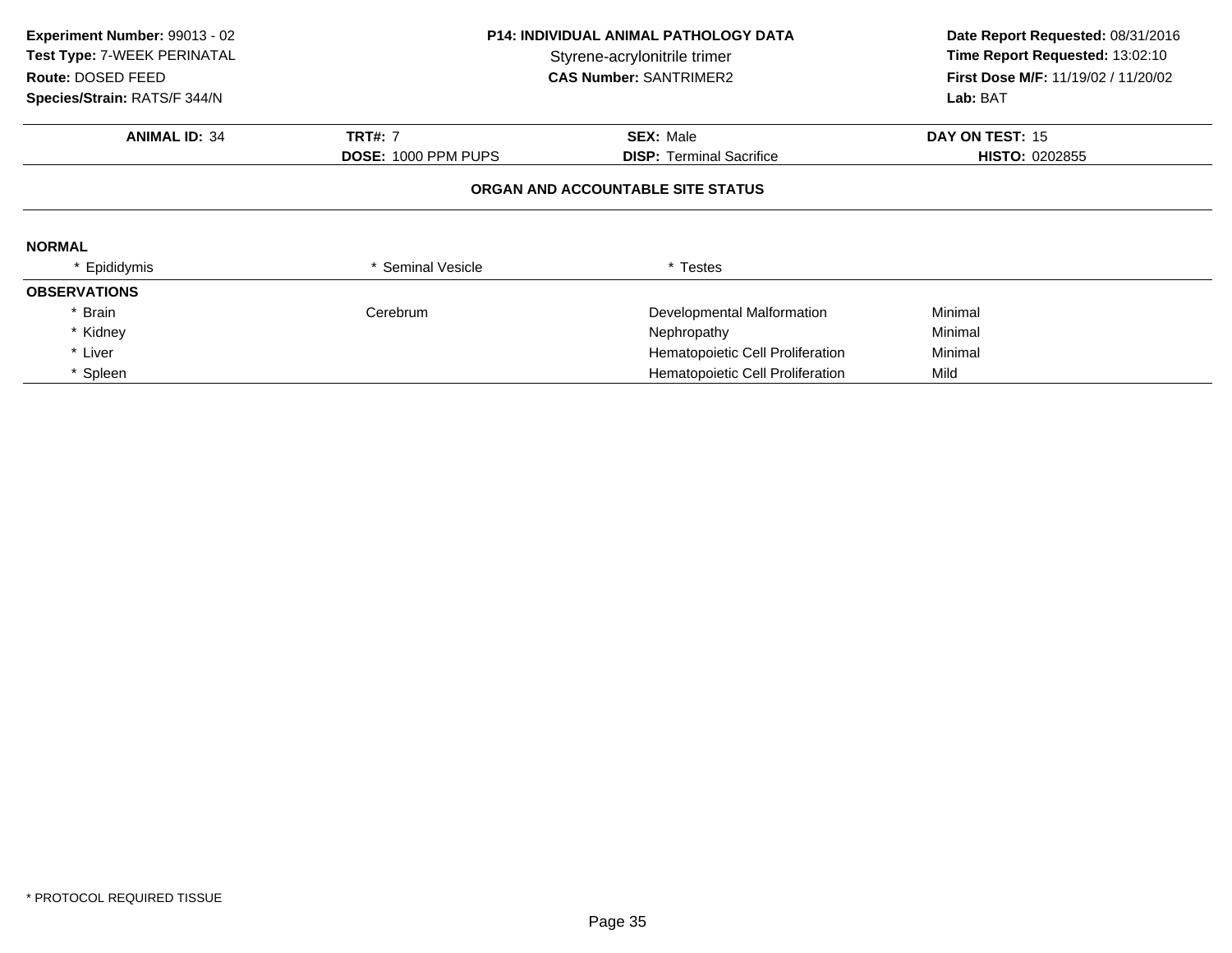| Experiment Number: 99013 - 02<br>Test Type: 7-WEEK PERINATAL<br>Route: DOSED FEED<br>Species/Strain: RATS/F 344/N | <b>P14: INDIVIDUAL ANIMAL PATHOLOGY DATA</b><br>Styrene-acrylonitrile trimer<br><b>CAS Number: SANTRIMER2</b> |                                   | Date Report Requested: 08/31/2016<br>Time Report Requested: 13:02:10<br><b>First Dose M/F: 11/19/02 / 11/20/02</b><br>Lab: BAT |
|-------------------------------------------------------------------------------------------------------------------|---------------------------------------------------------------------------------------------------------------|-----------------------------------|--------------------------------------------------------------------------------------------------------------------------------|
| <b>ANIMAL ID: 35</b>                                                                                              | <b>TRT#: 7</b>                                                                                                | <b>SEX: Male</b>                  | DAY ON TEST: 15                                                                                                                |
|                                                                                                                   | <b>DOSE: 1000 PPM PUPS</b>                                                                                    | <b>DISP:</b> Terminal Sacrifice   | <b>HISTO: 0202856</b>                                                                                                          |
|                                                                                                                   |                                                                                                               | ORGAN AND ACCOUNTABLE SITE STATUS |                                                                                                                                |
| <b>NORMAL</b>                                                                                                     |                                                                                                               |                                   |                                                                                                                                |
| * Epididymis                                                                                                      | * Kidney                                                                                                      | * Seminal Vesicle                 | * Testes                                                                                                                       |
| <b>OBSERVATIONS</b>                                                                                               |                                                                                                               |                                   |                                                                                                                                |
| Brain                                                                                                             | Cerebrum                                                                                                      | Developmental Malformation        | Minimal                                                                                                                        |
| * Liver                                                                                                           |                                                                                                               | Hematopoietic Cell Proliferation  | Minimal                                                                                                                        |
| * Spleen                                                                                                          |                                                                                                               | Hematopoietic Cell Proliferation  | Minimal                                                                                                                        |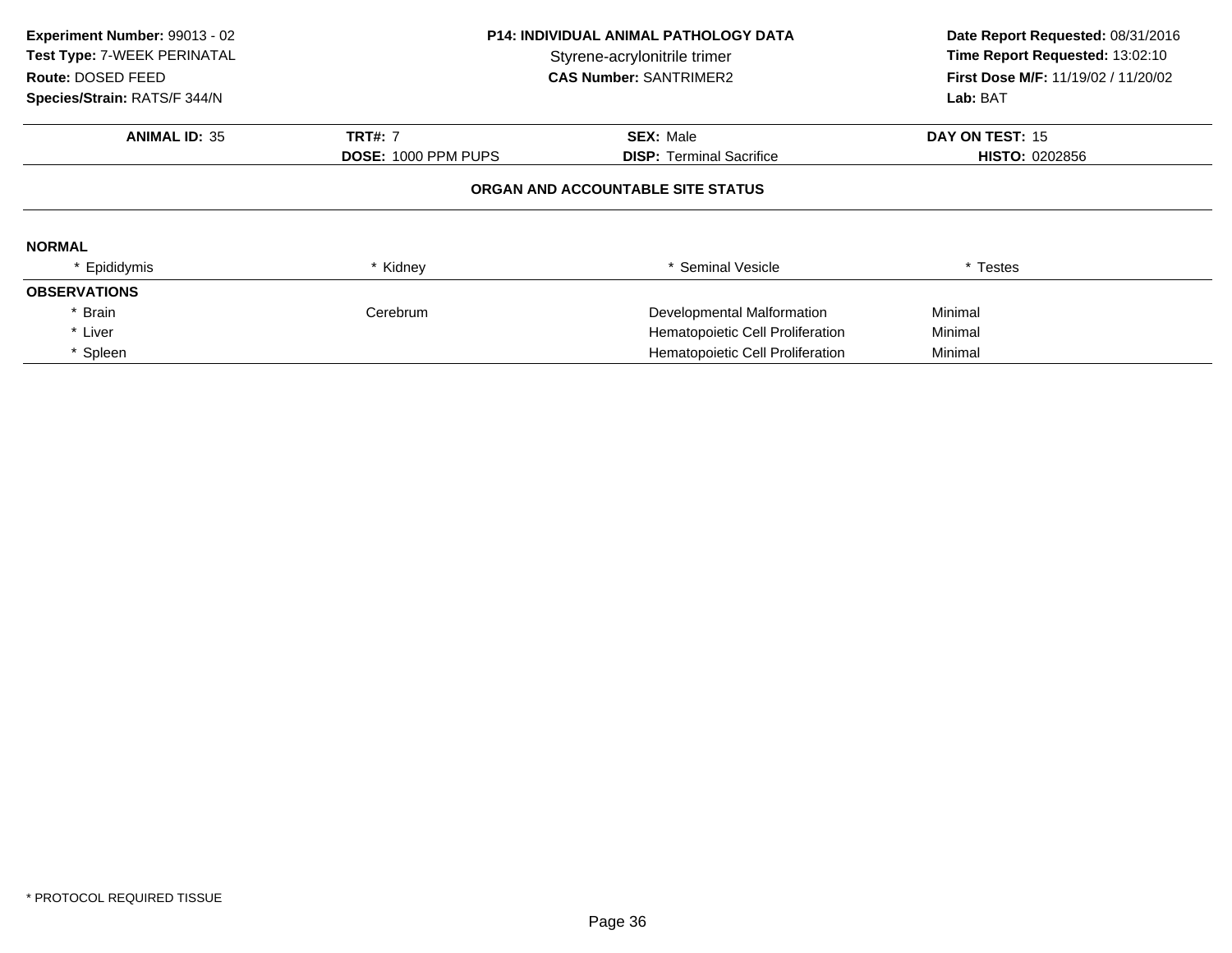| Experiment Number: 99013 - 02<br>Test Type: 7-WEEK PERINATAL<br>Route: DOSED FEED<br>Species/Strain: RATS/F 344/N | <b>P14: INDIVIDUAL ANIMAL PATHOLOGY DATA</b><br>Styrene-acrylonitrile trimer<br><b>CAS Number: SANTRIMER2</b> |                                   | Date Report Requested: 08/31/2016<br>Time Report Requested: 13:02:10<br>First Dose M/F: 11/19/02 / 11/20/02<br>Lab: BAT |
|-------------------------------------------------------------------------------------------------------------------|---------------------------------------------------------------------------------------------------------------|-----------------------------------|-------------------------------------------------------------------------------------------------------------------------|
| <b>ANIMAL ID: 36</b>                                                                                              | <b>TRT#: 7</b>                                                                                                | <b>SEX: Male</b>                  | DAY ON TEST: 15                                                                                                         |
|                                                                                                                   | <b>DOSE: 1000 PPM PUPS</b>                                                                                    | <b>DISP:</b> Terminal Sacrifice   | <b>HISTO: 0202857</b>                                                                                                   |
|                                                                                                                   |                                                                                                               | ORGAN AND ACCOUNTABLE SITE STATUS |                                                                                                                         |
| <b>NORMAL</b>                                                                                                     |                                                                                                               |                                   |                                                                                                                         |
| * Epididymis                                                                                                      | * Kidney                                                                                                      | * Liver                           | * Seminal Vesicle                                                                                                       |
| * Testes                                                                                                          |                                                                                                               |                                   |                                                                                                                         |
| <b>OBSERVATIONS</b>                                                                                               |                                                                                                               |                                   |                                                                                                                         |
| * Brain                                                                                                           | Cerebrum                                                                                                      | Developmental Malformation        | Minimal                                                                                                                 |
| * Spleen                                                                                                          |                                                                                                               | Hematopoietic Cell Proliferation  | Minimal                                                                                                                 |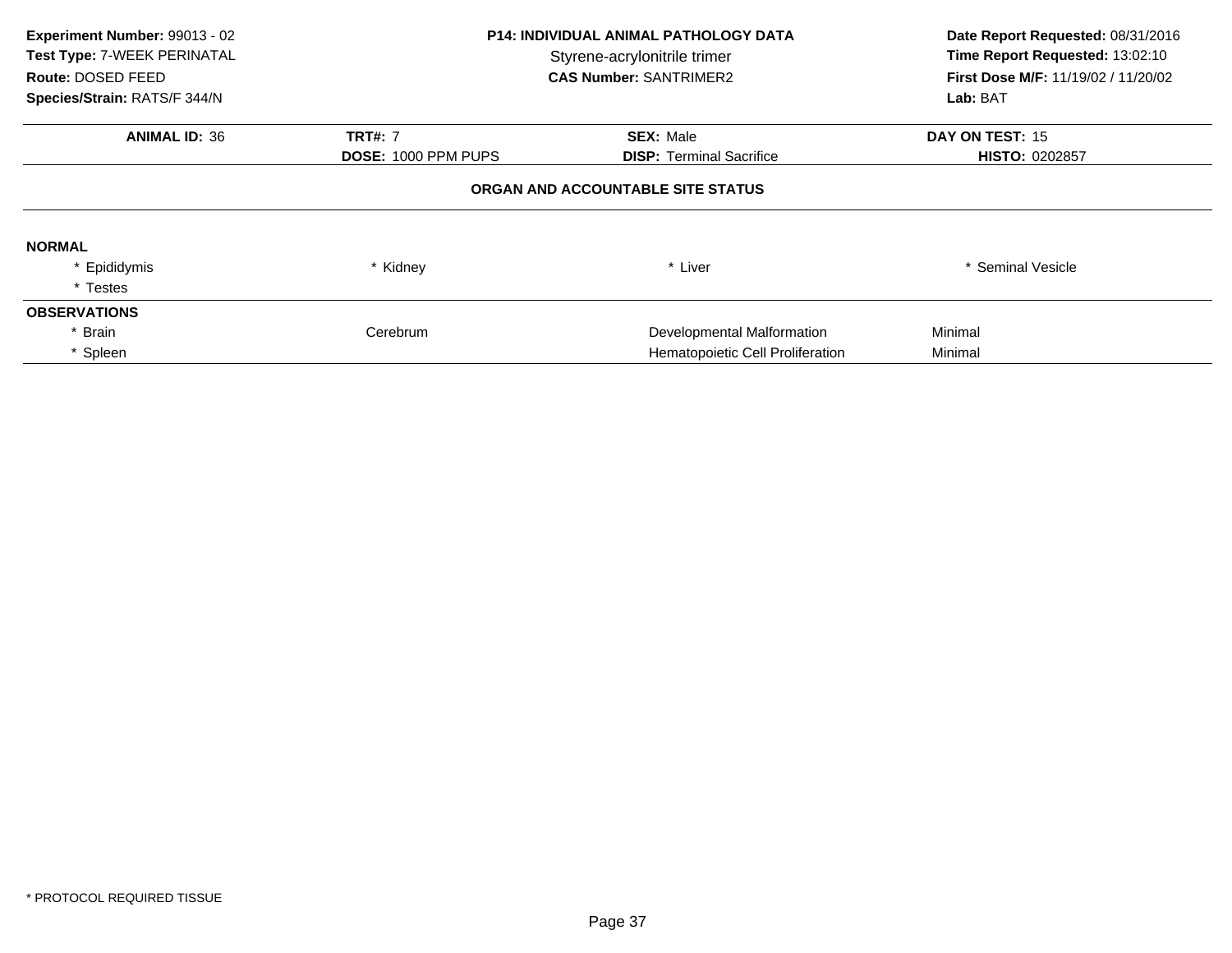| Experiment Number: 99013 - 02<br>Test Type: 7-WEEK PERINATAL<br>Route: DOSED FEED<br>Species/Strain: RATS/F 344/N | <b>P14: INDIVIDUAL ANIMAL PATHOLOGY DATA</b><br>Styrene-acrylonitrile trimer<br><b>CAS Number: SANTRIMER2</b> |                                         | Date Report Requested: 08/31/2016<br>Time Report Requested: 13:02:10<br>First Dose M/F: 11/19/02 / 11/20/02<br>Lab: BAT |
|-------------------------------------------------------------------------------------------------------------------|---------------------------------------------------------------------------------------------------------------|-----------------------------------------|-------------------------------------------------------------------------------------------------------------------------|
| <b>ANIMAL ID: 37</b>                                                                                              | <b>TRT#: 7</b>                                                                                                | <b>SEX: Male</b>                        | DAY ON TEST: 15                                                                                                         |
|                                                                                                                   | <b>DOSE: 1000 PPM PUPS</b><br><b>DISP: Terminal Sacrifice</b>                                                 | <b>HISTO: 0202858</b>                   |                                                                                                                         |
|                                                                                                                   |                                                                                                               | ORGAN AND ACCOUNTABLE SITE STATUS       |                                                                                                                         |
| <b>NORMAL</b>                                                                                                     |                                                                                                               |                                         |                                                                                                                         |
| * Brain                                                                                                           | * Epididymis                                                                                                  | * Kidney                                | * Liver                                                                                                                 |
| * Seminal Vesicle                                                                                                 | * Testes                                                                                                      |                                         |                                                                                                                         |
| <b>OBSERVATIONS</b>                                                                                               |                                                                                                               |                                         |                                                                                                                         |
| Spleen                                                                                                            |                                                                                                               | <b>Hematopoietic Cell Proliferation</b> | Minimal                                                                                                                 |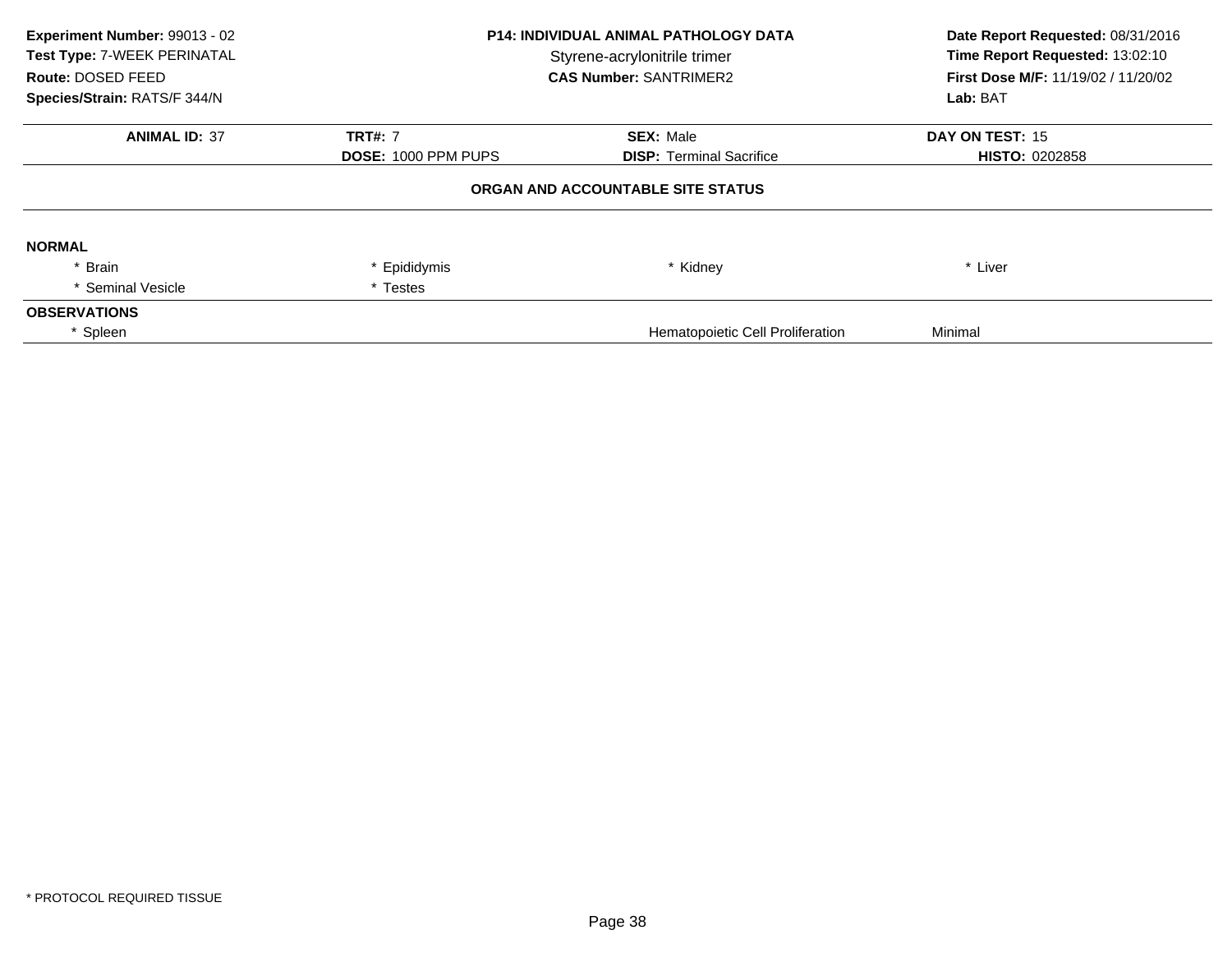| Experiment Number: 99013 - 02<br>Test Type: 7-WEEK PERINATAL<br>Route: DOSED FEED<br>Species/Strain: RATS/F 344/N | <b>P14: INDIVIDUAL ANIMAL PATHOLOGY DATA</b><br>Styrene-acrylonitrile trimer<br><b>CAS Number: SANTRIMER2</b> |                                   | Date Report Requested: 08/31/2016<br>Time Report Requested: 13:02:10<br>First Dose M/F: 11/19/02 / 11/20/02<br>Lab: BAT |
|-------------------------------------------------------------------------------------------------------------------|---------------------------------------------------------------------------------------------------------------|-----------------------------------|-------------------------------------------------------------------------------------------------------------------------|
| <b>ANIMAL ID: 38</b>                                                                                              | <b>TRT#: 7</b>                                                                                                | <b>SEX: Male</b>                  | DAY ON TEST: 15                                                                                                         |
|                                                                                                                   | <b>DOSE: 1000 PPM PUPS</b>                                                                                    | <b>DISP:</b> Terminal Sacrifice   | <b>HISTO: 0202859</b>                                                                                                   |
|                                                                                                                   |                                                                                                               | ORGAN AND ACCOUNTABLE SITE STATUS |                                                                                                                         |
| <b>NORMAL</b>                                                                                                     |                                                                                                               |                                   |                                                                                                                         |
| * Epididymis                                                                                                      | * Kidney                                                                                                      | * Seminal Vesicle                 | * Testes                                                                                                                |
| <b>OBSERVATIONS</b>                                                                                               |                                                                                                               |                                   |                                                                                                                         |
| <b>Brain</b>                                                                                                      | Cerebrum                                                                                                      | Developmental Malformation        | Minimal                                                                                                                 |
| * Liver                                                                                                           |                                                                                                               | Hematopoietic Cell Proliferation  | Minimal                                                                                                                 |
| * Spleen                                                                                                          |                                                                                                               | Hematopoietic Cell Proliferation  | Minimal                                                                                                                 |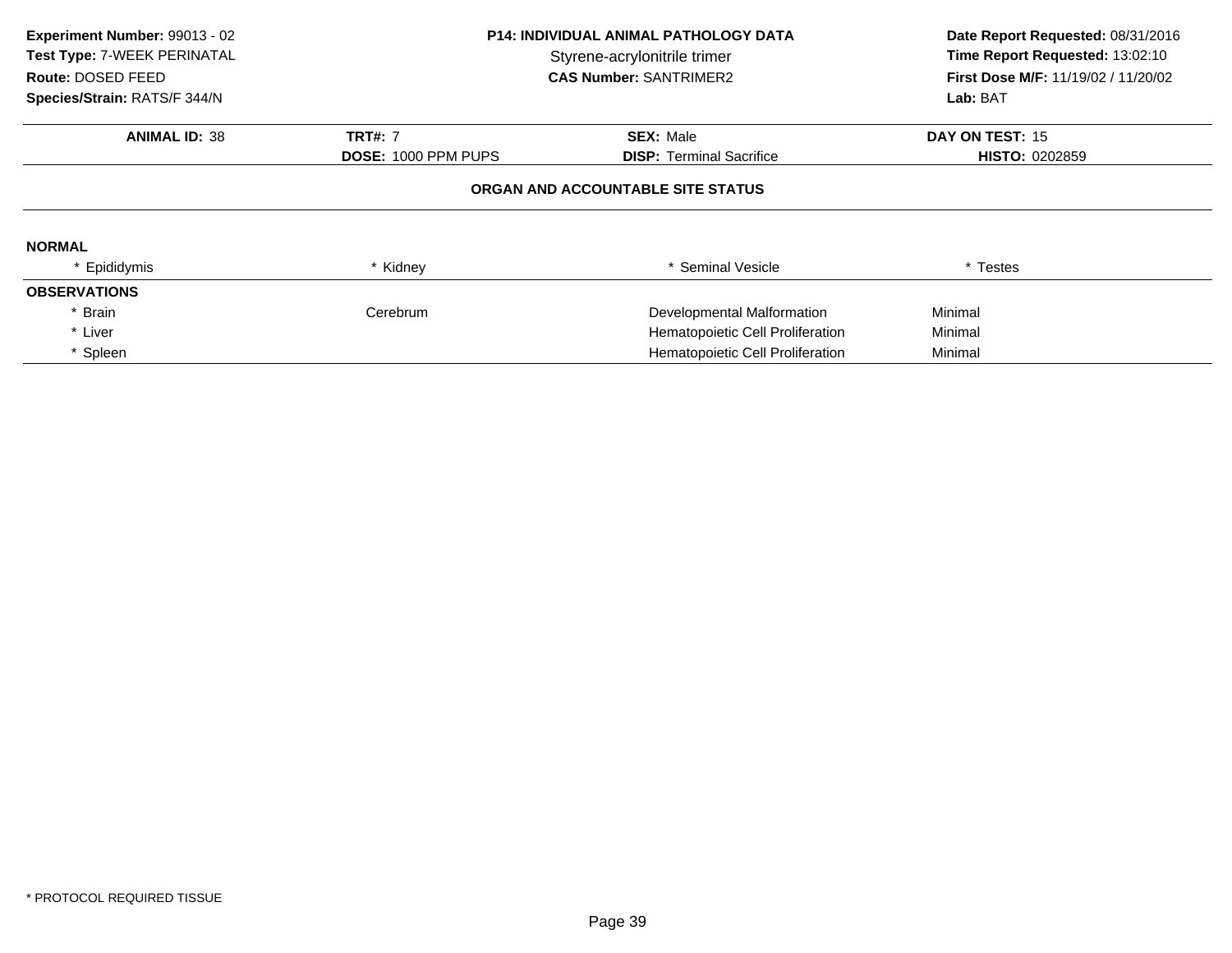| Experiment Number: 99013 - 02<br>Test Type: 7-WEEK PERINATAL<br>Route: DOSED FEED<br>Species/Strain: RATS/F 344/N | <b>P14: INDIVIDUAL ANIMAL PATHOLOGY DATA</b><br>Styrene-acrylonitrile trimer<br><b>CAS Number: SANTRIMER2</b> |                                   | Date Report Requested: 08/31/2016<br>Time Report Requested: 13:02:10<br>First Dose M/F: 11/19/02 / 11/20/02<br>Lab: BAT |
|-------------------------------------------------------------------------------------------------------------------|---------------------------------------------------------------------------------------------------------------|-----------------------------------|-------------------------------------------------------------------------------------------------------------------------|
| <b>ANIMAL ID: 39</b>                                                                                              | <b>TRT#: 7</b>                                                                                                | <b>SEX: Male</b>                  | DAY ON TEST: 15                                                                                                         |
|                                                                                                                   | DOSE: 1000 PPM PUPS                                                                                           | <b>DISP:</b> Terminal Sacrifice   | <b>HISTO: 0202860</b>                                                                                                   |
|                                                                                                                   |                                                                                                               | ORGAN AND ACCOUNTABLE SITE STATUS |                                                                                                                         |
| <b>NORMAL</b>                                                                                                     |                                                                                                               |                                   |                                                                                                                         |
| * Brain                                                                                                           | * Epididymis                                                                                                  | * Seminal Vesicle                 | * Testes                                                                                                                |
| <b>OBSERVATIONS</b>                                                                                               |                                                                                                               |                                   |                                                                                                                         |
| * Kidney                                                                                                          |                                                                                                               | Nephropathy                       | Minimal                                                                                                                 |
| * Liver                                                                                                           |                                                                                                               | <b>Fatty Change</b>               | Minimal                                                                                                                 |
|                                                                                                                   |                                                                                                               | Hematopoietic Cell Proliferation  | Minimal                                                                                                                 |
| Spleen                                                                                                            |                                                                                                               | Hematopoietic Cell Proliferation  | Minimal                                                                                                                 |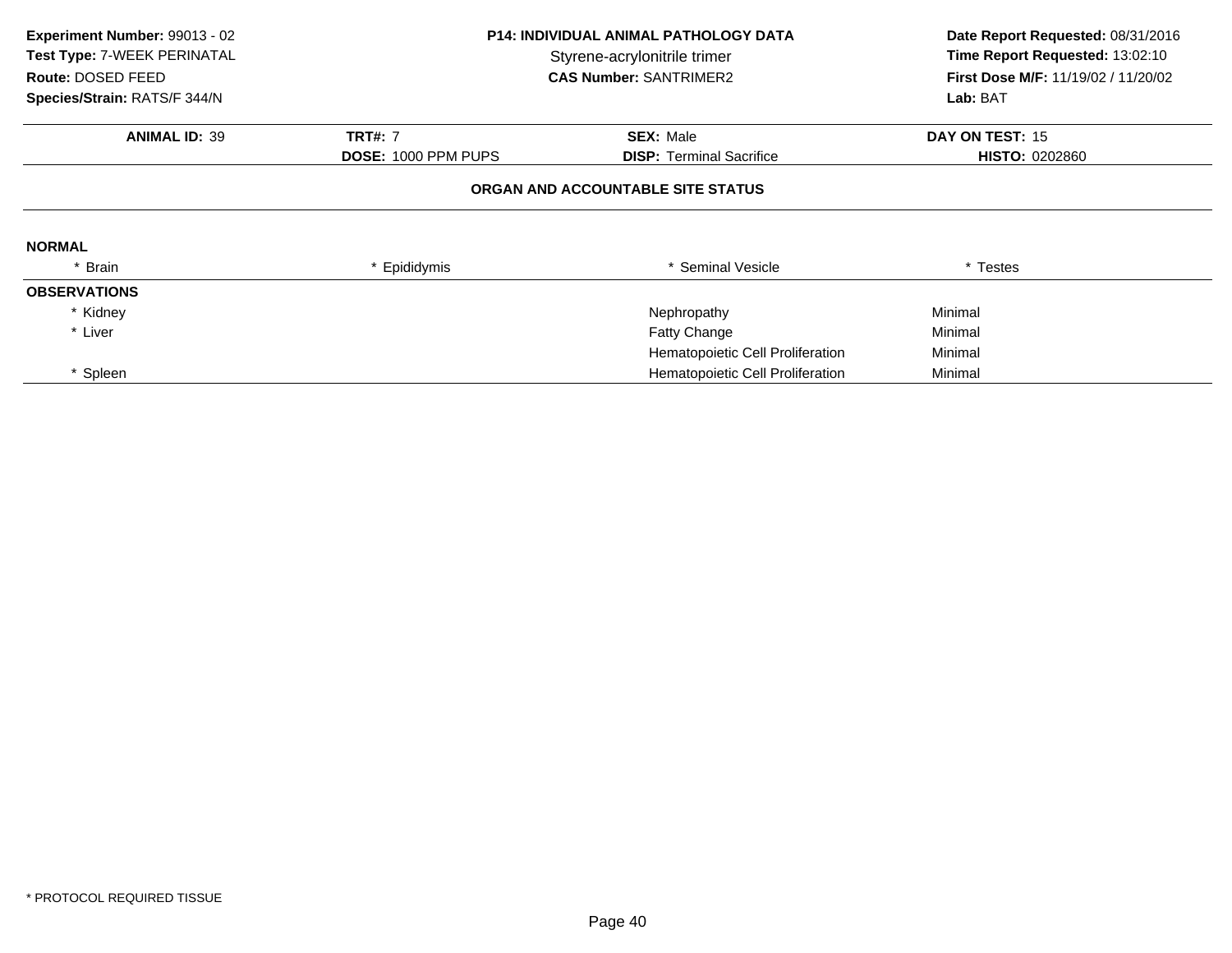| Experiment Number: 99013 - 02<br>Test Type: 7-WEEK PERINATAL<br>Route: DOSED FEED<br>Species/Strain: RATS/F 344/N | <b>P14: INDIVIDUAL ANIMAL PATHOLOGY DATA</b><br>Styrene-acrylonitrile trimer<br><b>CAS Number: SANTRIMER2</b> |                                   | Date Report Requested: 08/31/2016<br>Time Report Requested: 13:02:10<br>First Dose M/F: 11/19/02 / 11/20/02<br>Lab: BAT |
|-------------------------------------------------------------------------------------------------------------------|---------------------------------------------------------------------------------------------------------------|-----------------------------------|-------------------------------------------------------------------------------------------------------------------------|
| <b>ANIMAL ID: 40</b>                                                                                              | <b>TRT#: 7</b>                                                                                                | <b>SEX: Male</b>                  | DAY ON TEST: 15                                                                                                         |
|                                                                                                                   | <b>DOSE: 1000 PPM PUPS</b>                                                                                    | <b>DISP:</b> Terminal Sacrifice   | <b>HISTO: 0202861</b>                                                                                                   |
|                                                                                                                   |                                                                                                               | ORGAN AND ACCOUNTABLE SITE STATUS |                                                                                                                         |
| <b>NORMAL</b>                                                                                                     |                                                                                                               |                                   |                                                                                                                         |
| * Brain                                                                                                           | * Epididymis                                                                                                  | * Kidney                          | * Testes                                                                                                                |
| <b>OBSERVATIONS</b>                                                                                               |                                                                                                               |                                   |                                                                                                                         |
| * Liver                                                                                                           |                                                                                                               | Fatty Change                      | Minimal                                                                                                                 |
| * Seminal Vesicle                                                                                                 |                                                                                                               | Atrophy                           | Minimal                                                                                                                 |
| * Spleen                                                                                                          |                                                                                                               | Hematopoietic Cell Proliferation  | Minimal                                                                                                                 |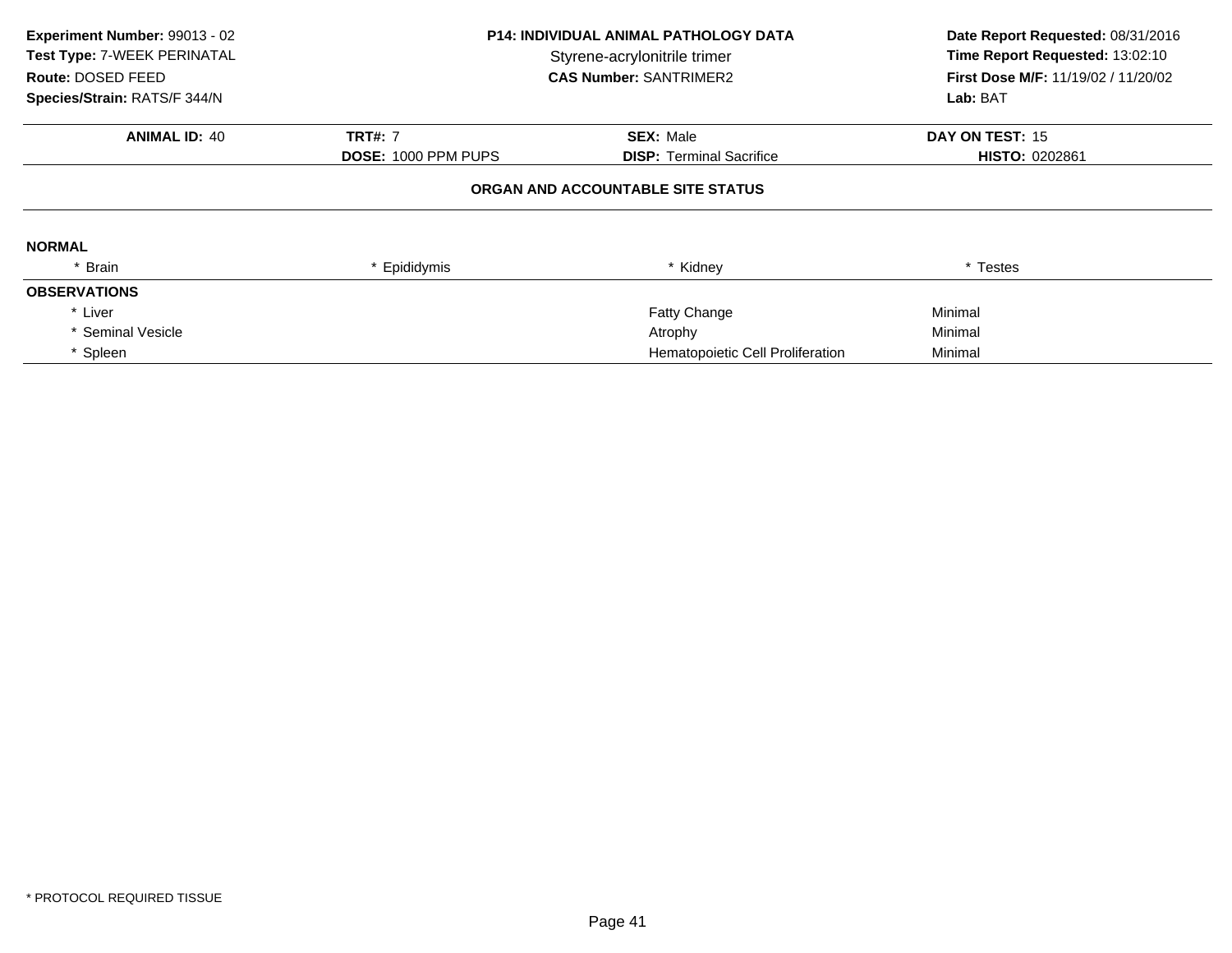| Experiment Number: 99013 - 02<br>Test Type: 7-WEEK PERINATAL<br>Route: DOSED FEED<br>Species/Strain: RATS/F 344/N | <b>P14: INDIVIDUAL ANIMAL PATHOLOGY DATA</b><br>Styrene-acrylonitrile trimer<br><b>CAS Number: SANTRIMER2</b> |                                                     | Date Report Requested: 08/31/2016<br>Time Report Requested: 13:02:10<br>First Dose M/F: 11/19/02 / 11/20/02<br>Lab: BAT |
|-------------------------------------------------------------------------------------------------------------------|---------------------------------------------------------------------------------------------------------------|-----------------------------------------------------|-------------------------------------------------------------------------------------------------------------------------|
| <b>ANIMAL ID: 41</b>                                                                                              | <b>TRT#: 9</b><br>DOSE: 2000 PPM PUPS                                                                         | <b>SEX: Male</b><br><b>DISP:</b> Terminal Sacrifice | DAY ON TEST: 15<br><b>HISTO: 0202872</b>                                                                                |
|                                                                                                                   |                                                                                                               | ORGAN AND ACCOUNTABLE SITE STATUS                   |                                                                                                                         |
| <b>NORMAL</b>                                                                                                     |                                                                                                               |                                                     |                                                                                                                         |
| <b>Brain</b><br>* Thymus                                                                                          | * Epididymis                                                                                                  | * Kidney                                            | * Prostate                                                                                                              |
| <b>OBSERVATIONS</b>                                                                                               |                                                                                                               |                                                     |                                                                                                                         |
| * Liver                                                                                                           |                                                                                                               | Hematopoietic Cell Proliferation<br>Inflammation    | Minimal<br>Chronic Active, Minimal                                                                                      |
| * Seminal Vesicle                                                                                                 |                                                                                                               | Atrophy                                             | Minimal                                                                                                                 |
| * Spleen                                                                                                          |                                                                                                               | Hematopoietic Cell Proliferation                    | Mild                                                                                                                    |
| * Testes                                                                                                          | <b>Germinal Epith</b>                                                                                         | Hypoplasia                                          | Minimal                                                                                                                 |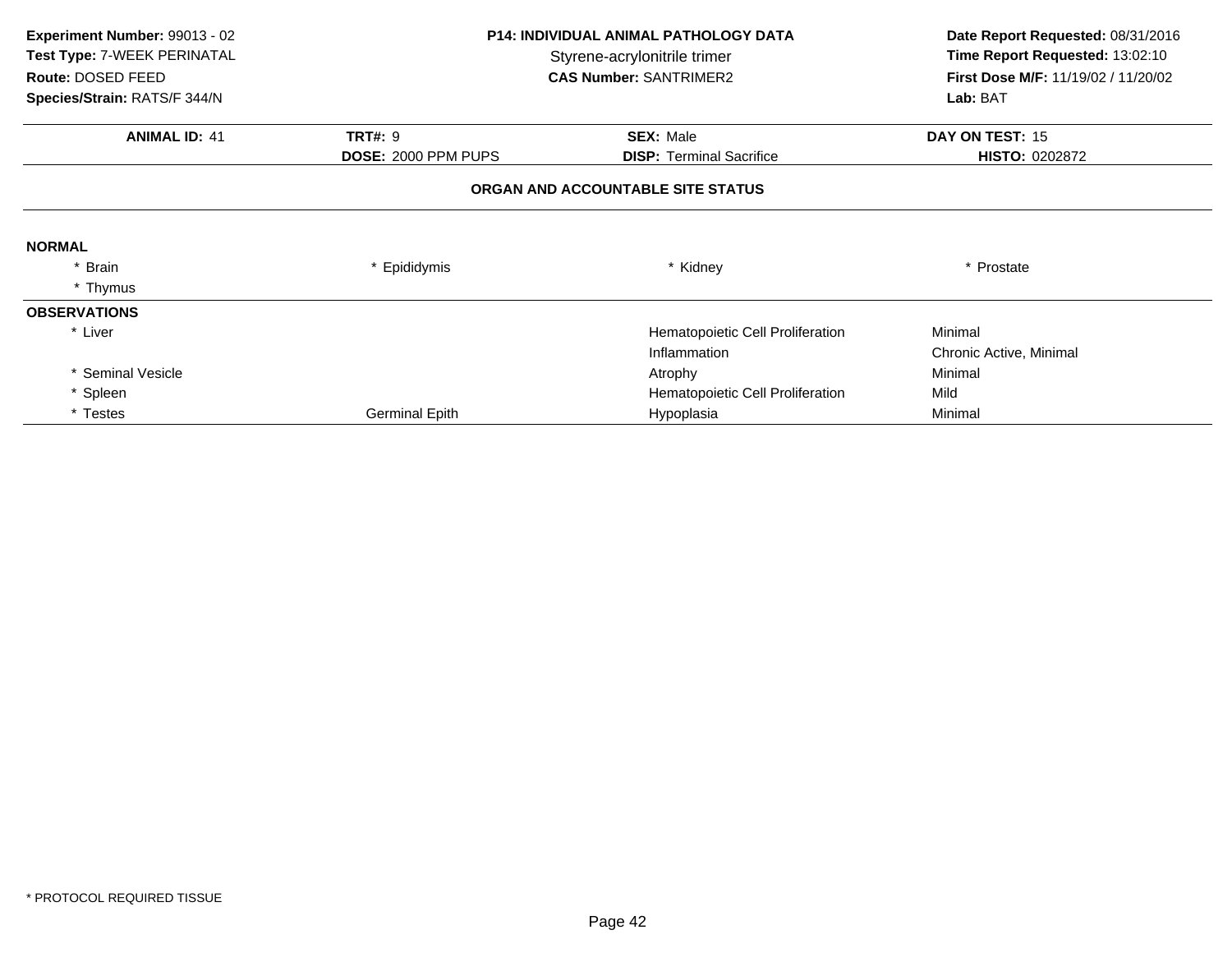| Experiment Number: 99013 - 02 |                              | <b>P14: INDIVIDUAL ANIMAL PATHOLOGY DATA</b> | Date Report Requested: 08/31/2016   |
|-------------------------------|------------------------------|----------------------------------------------|-------------------------------------|
| Test Type: 7-WEEK PERINATAL   | Styrene-acrylonitrile trimer |                                              | Time Report Requested: 13:02:10     |
| Route: DOSED FEED             |                              | <b>CAS Number: SANTRIMER2</b>                | First Dose M/F: 11/19/02 / 11/20/02 |
| Species/Strain: RATS/F 344/N  |                              |                                              | Lab: BAT                            |
| <b>ANIMAL ID: 42</b>          | <b>TRT#: 9</b>               | <b>SEX: Male</b>                             | DAY ON TEST: 15                     |
|                               | DOSE: 2000 PPM PUPS          | <b>DISP:</b> Terminal Sacrifice              | <b>HISTO: 0202873</b>               |
|                               |                              | ORGAN AND ACCOUNTABLE SITE STATUS            |                                     |
| <b>NORMAL</b>                 |                              |                                              |                                     |
| * Brain                       | * Epididymis                 | * Kidney                                     | * Thymus                            |
| <b>OBSERVATIONS</b>           |                              |                                              |                                     |
| * Liver                       |                              | Hematopoietic Cell Proliferation             | Minimal                             |
|                               |                              | Inflammation                                 | Chronic Active, Minimal             |
| * Prostate                    |                              | Inflammation                                 | Minimal                             |
| Seminal Vesicle               |                              | Atrophy                                      | Minimal                             |
| * Spleen                      |                              | Hematopoietic Cell Proliferation             | Minimal                             |
| * Testes                      | <b>Germinal Epith</b>        | Hypoplasia                                   | Minimal                             |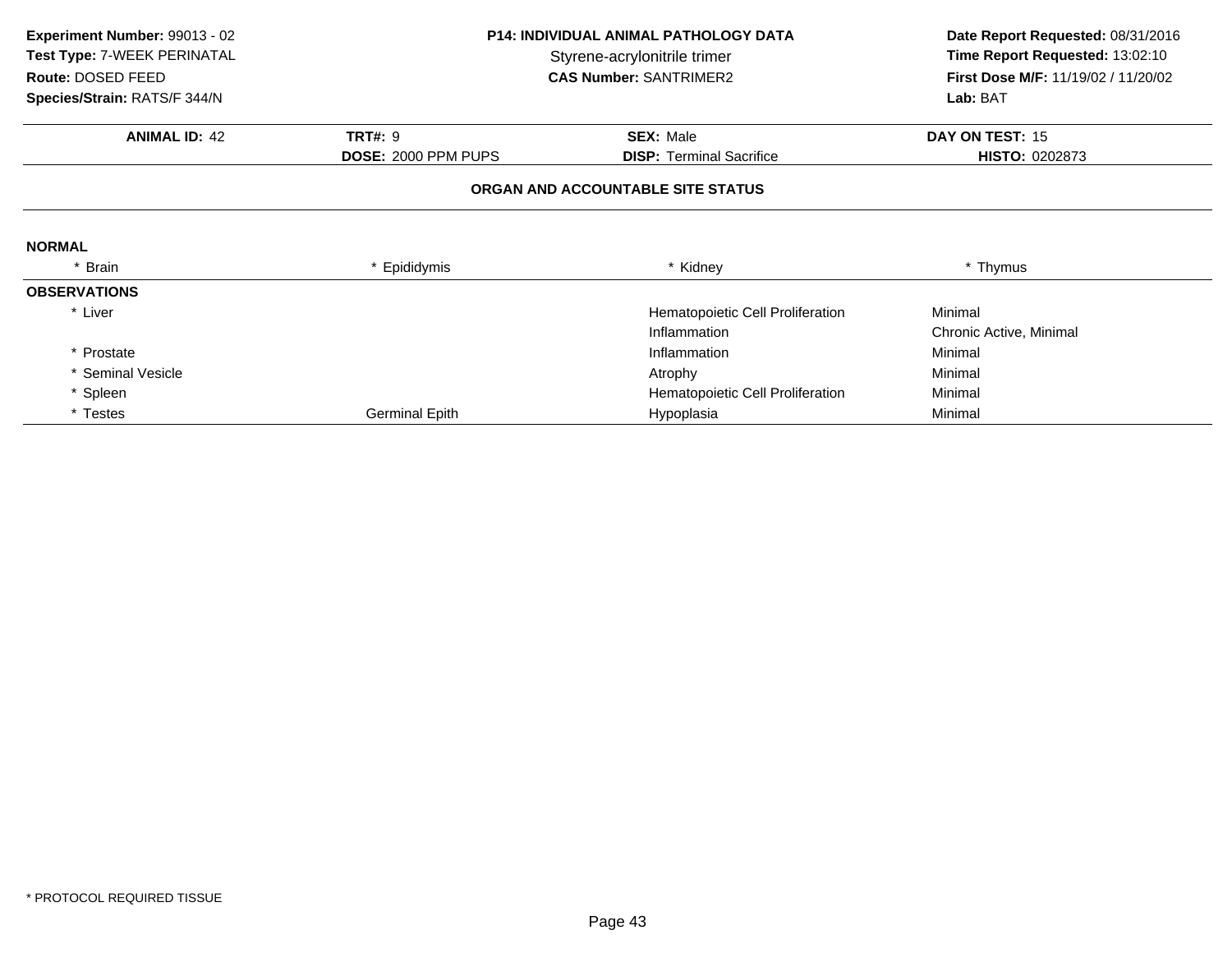| Experiment Number: 99013 - 02<br>Test Type: 7-WEEK PERINATAL<br>Route: DOSED FEED<br>Species/Strain: RATS/F 344/N | <b>P14: INDIVIDUAL ANIMAL PATHOLOGY DATA</b><br>Styrene-acrylonitrile trimer<br><b>CAS Number: SANTRIMER2</b> |                                                     | Date Report Requested: 08/31/2016<br>Time Report Requested: 13:02:10<br>First Dose M/F: 11/19/02 / 11/20/02<br>Lab: BAT |
|-------------------------------------------------------------------------------------------------------------------|---------------------------------------------------------------------------------------------------------------|-----------------------------------------------------|-------------------------------------------------------------------------------------------------------------------------|
| <b>ANIMAL ID: 43</b>                                                                                              | <b>TRT#: 9</b><br>DOSE: 2000 PPM PUPS                                                                         | <b>SEX: Male</b><br><b>DISP:</b> Terminal Sacrifice | DAY ON TEST: 15<br><b>HISTO: 0202874</b>                                                                                |
|                                                                                                                   |                                                                                                               | ORGAN AND ACCOUNTABLE SITE STATUS                   |                                                                                                                         |
| <b>NORMAL</b>                                                                                                     |                                                                                                               |                                                     |                                                                                                                         |
| * Brain                                                                                                           | * Epididymis                                                                                                  | * Kidney                                            | * Liver                                                                                                                 |
| * Prostate                                                                                                        | * Thymus                                                                                                      |                                                     |                                                                                                                         |
| <b>OBSERVATIONS</b>                                                                                               |                                                                                                               |                                                     |                                                                                                                         |
| * Seminal Vesicle                                                                                                 |                                                                                                               | Atrophy                                             | Mild                                                                                                                    |
| * Spleen                                                                                                          |                                                                                                               | Hematopoietic Cell Proliferation                    | Mild                                                                                                                    |
| * Testes                                                                                                          | <b>Germinal Epith</b>                                                                                         | Hypoplasia                                          | Mild                                                                                                                    |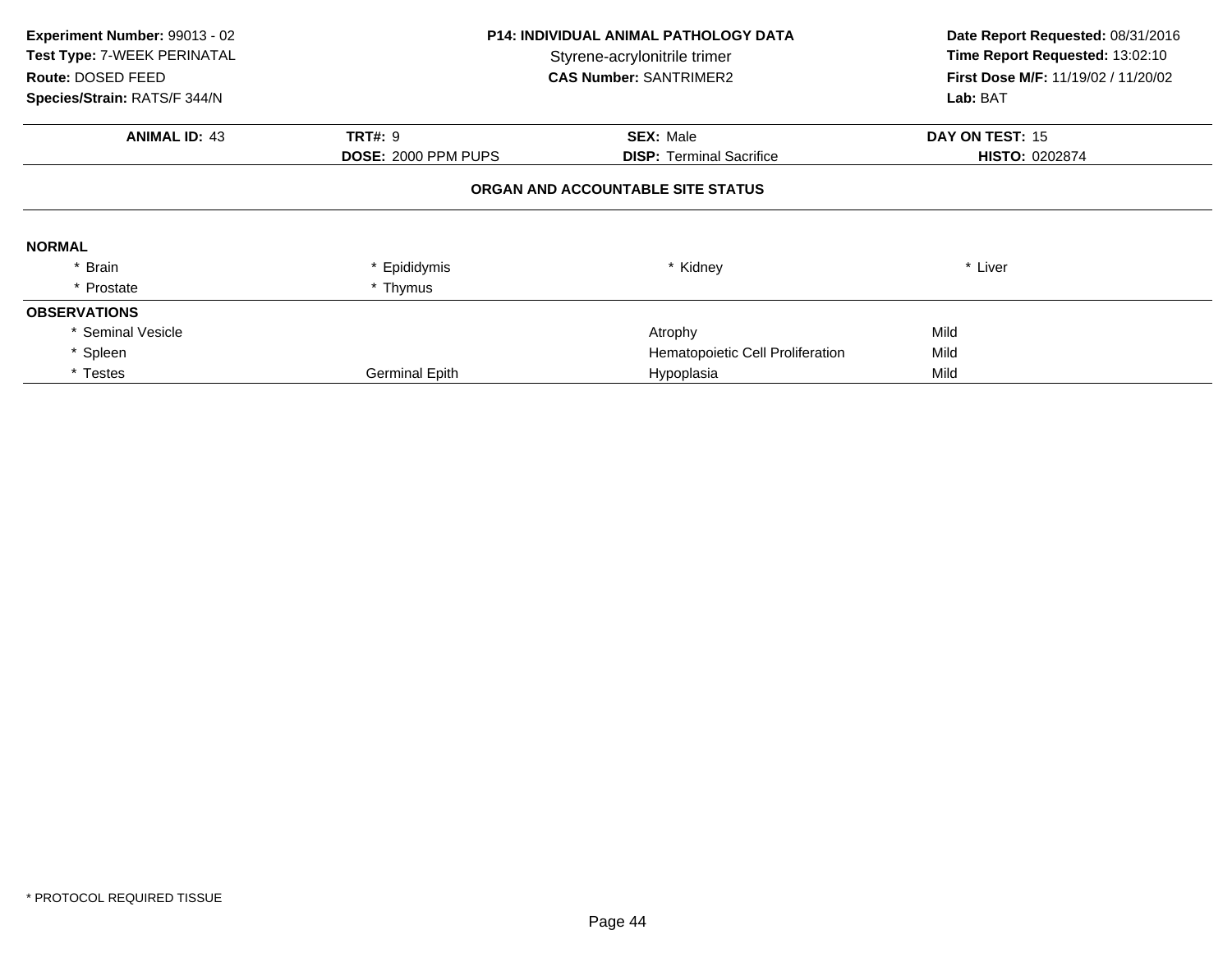| Experiment Number: 99013 - 02<br>Test Type: 7-WEEK PERINATAL<br>Route: DOSED FEED | <b>P14: INDIVIDUAL ANIMAL PATHOLOGY DATA</b><br>Styrene-acrylonitrile trimer<br><b>CAS Number: SANTRIMER2</b> |                                   | Date Report Requested: 08/31/2016<br>Time Report Requested: 13:02:10<br>First Dose M/F: 11/19/02 / 11/20/02 |
|-----------------------------------------------------------------------------------|---------------------------------------------------------------------------------------------------------------|-----------------------------------|-------------------------------------------------------------------------------------------------------------|
| Species/Strain: RATS/F 344/N                                                      |                                                                                                               |                                   | Lab: BAT                                                                                                    |
| <b>ANIMAL ID: 44</b>                                                              | <b>TRT#: 9</b>                                                                                                | <b>SEX: Male</b>                  | DAY ON TEST: 15                                                                                             |
|                                                                                   | DOSE: 2000 PPM PUPS                                                                                           | <b>DISP:</b> Terminal Sacrifice   | <b>HISTO: 0202875</b>                                                                                       |
|                                                                                   |                                                                                                               | ORGAN AND ACCOUNTABLE SITE STATUS |                                                                                                             |
| <b>NORMAL</b>                                                                     |                                                                                                               |                                   |                                                                                                             |
| * Brain                                                                           | * Kidney                                                                                                      | * Prostate                        | * Thymus                                                                                                    |
| <b>OBSERVATIONS</b>                                                               |                                                                                                               |                                   |                                                                                                             |
| * Epididymis                                                                      |                                                                                                               | Atrophy                           | Mild                                                                                                        |
| * Liver                                                                           |                                                                                                               | Inflammation                      | Chronic Active, Minimal                                                                                     |
| * Seminal Vesicle                                                                 |                                                                                                               | Atrophy                           | Minimal                                                                                                     |
| * Spleen                                                                          |                                                                                                               | Hematopoietic Cell Proliferation  | Minimal                                                                                                     |
| * Testes                                                                          | <b>Germinal Epith</b>                                                                                         | Hypoplasia                        | Mild                                                                                                        |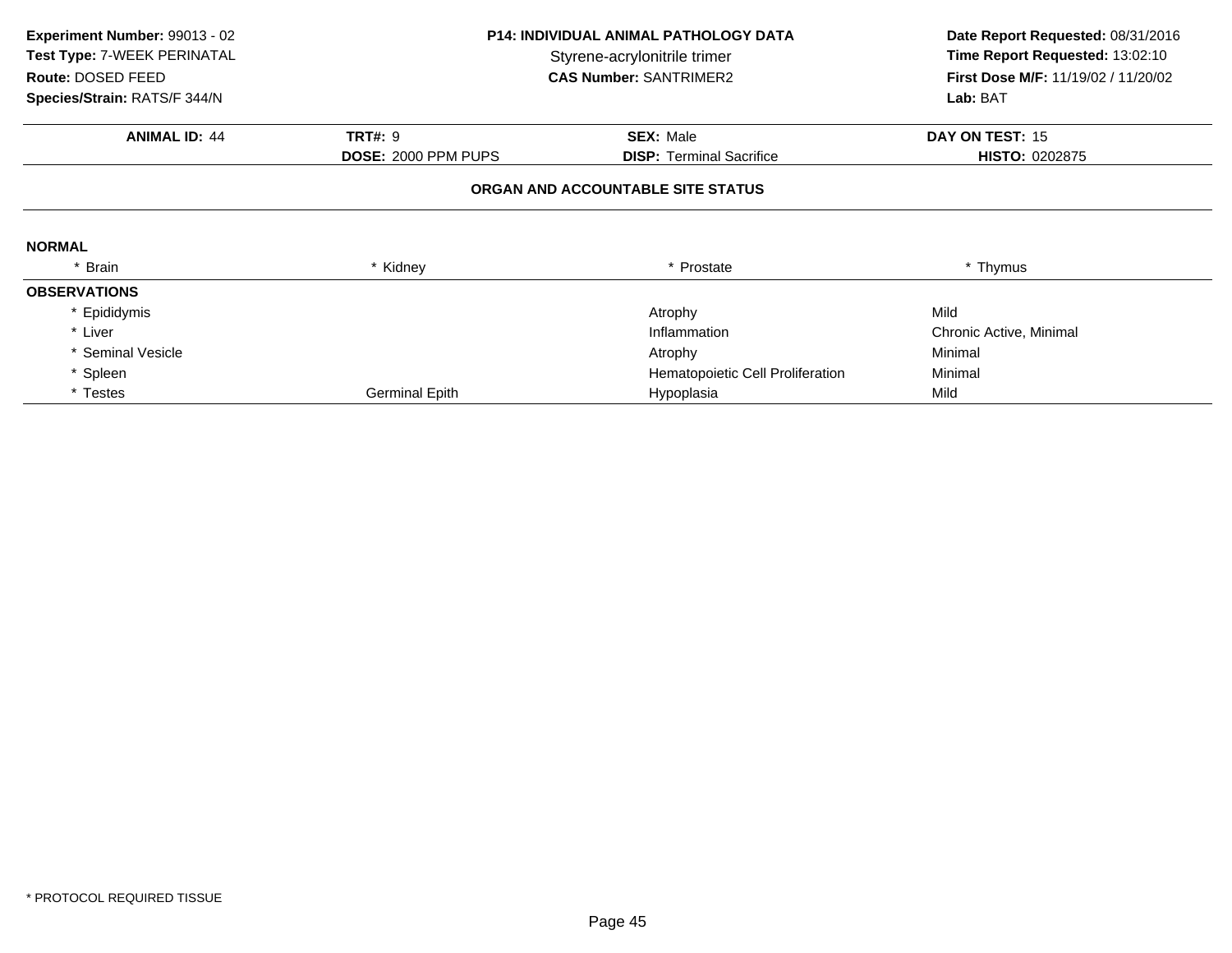| Experiment Number: 99013 - 02<br>Test Type: 7-WEEK PERINATAL<br>Route: DOSED FEED<br>Species/Strain: RATS/F 344/N | <b>P14: INDIVIDUAL ANIMAL PATHOLOGY DATA</b><br>Styrene-acrylonitrile trimer<br><b>CAS Number: SANTRIMER2</b> |                                   | Date Report Requested: 08/31/2016<br>Time Report Requested: 13:02:10<br>First Dose M/F: 11/19/02 / 11/20/02<br>Lab: BAT |
|-------------------------------------------------------------------------------------------------------------------|---------------------------------------------------------------------------------------------------------------|-----------------------------------|-------------------------------------------------------------------------------------------------------------------------|
| <b>ANIMAL ID: 45</b>                                                                                              | <b>TRT#: 9</b>                                                                                                | <b>SEX: Male</b>                  | DAY ON TEST: 15                                                                                                         |
|                                                                                                                   | <b>DOSE: 2000 PPM PUPS</b>                                                                                    | <b>DISP:</b> Terminal Sacrifice   | <b>HISTO: 0202876</b>                                                                                                   |
|                                                                                                                   |                                                                                                               | ORGAN AND ACCOUNTABLE SITE STATUS |                                                                                                                         |
| <b>NORMAL</b>                                                                                                     |                                                                                                               |                                   |                                                                                                                         |
| * Brain                                                                                                           | * Epididymis                                                                                                  | * Kidney                          | * Prostate                                                                                                              |
| * Thymus                                                                                                          |                                                                                                               |                                   |                                                                                                                         |
| <b>OBSERVATIONS</b>                                                                                               |                                                                                                               |                                   |                                                                                                                         |
| * Liver                                                                                                           |                                                                                                               | Inflammation                      | Chronic Active, Minimal                                                                                                 |
| * Seminal Vesicle                                                                                                 |                                                                                                               | Atrophy                           | Minimal                                                                                                                 |
| * Spleen                                                                                                          |                                                                                                               | Hematopoietic Cell Proliferation  | Mild                                                                                                                    |
| * Testes                                                                                                          | <b>Germinal Epith</b>                                                                                         | Hypoplasia                        | Mild                                                                                                                    |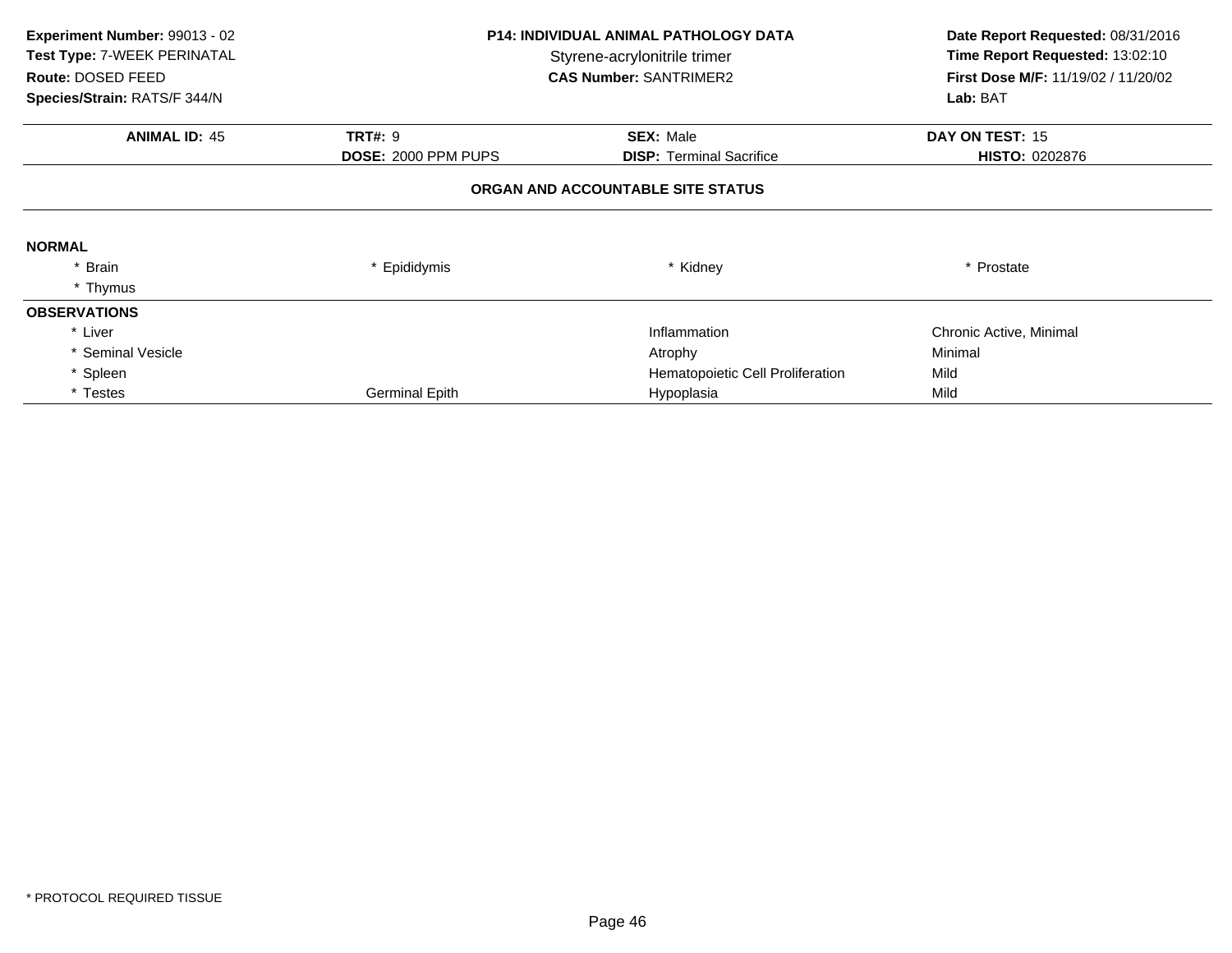| Experiment Number: 99013 - 02<br>Test Type: 7-WEEK PERINATAL<br>Route: DOSED FEED | <b>P14: INDIVIDUAL ANIMAL PATHOLOGY DATA</b><br>Styrene-acrylonitrile trimer<br><b>CAS Number: SANTRIMER2</b> |                                   | Date Report Requested: 08/31/2016<br>Time Report Requested: 13:02:10<br>First Dose M/F: 11/19/02 / 11/20/02 |  |
|-----------------------------------------------------------------------------------|---------------------------------------------------------------------------------------------------------------|-----------------------------------|-------------------------------------------------------------------------------------------------------------|--|
| Species/Strain: RATS/F 344/N                                                      |                                                                                                               |                                   | Lab: BAT                                                                                                    |  |
| <b>ANIMAL ID: 46</b>                                                              | <b>TRT#: 9</b>                                                                                                | <b>SEX: Male</b>                  | DAY ON TEST: 15                                                                                             |  |
|                                                                                   | DOSE: 2000 PPM PUPS                                                                                           | <b>DISP: Terminal Sacrifice</b>   | HISTO: 0202877                                                                                              |  |
|                                                                                   |                                                                                                               | ORGAN AND ACCOUNTABLE SITE STATUS |                                                                                                             |  |
| <b>NORMAL</b>                                                                     |                                                                                                               |                                   |                                                                                                             |  |
| * Brain                                                                           | * Epididymis                                                                                                  | * Kidney                          | * Prostate                                                                                                  |  |
| * Thymus                                                                          |                                                                                                               |                                   |                                                                                                             |  |
| <b>OBSERVATIONS</b>                                                               |                                                                                                               |                                   |                                                                                                             |  |
| * Liver                                                                           |                                                                                                               | Fatty Change                      | Minimal                                                                                                     |  |
|                                                                                   |                                                                                                               | Hematopoietic Cell Proliferation  | Minimal                                                                                                     |  |
|                                                                                   |                                                                                                               | Inflammation                      | Chronic Active, Minimal                                                                                     |  |
| * Seminal Vesicle                                                                 |                                                                                                               | Atrophy                           | Minimal                                                                                                     |  |
| * Spleen                                                                          |                                                                                                               | Hematopoietic Cell Proliferation  | Mild                                                                                                        |  |
| * Testes                                                                          | Germinal Epith                                                                                                | Hypoplasia                        | Minimal                                                                                                     |  |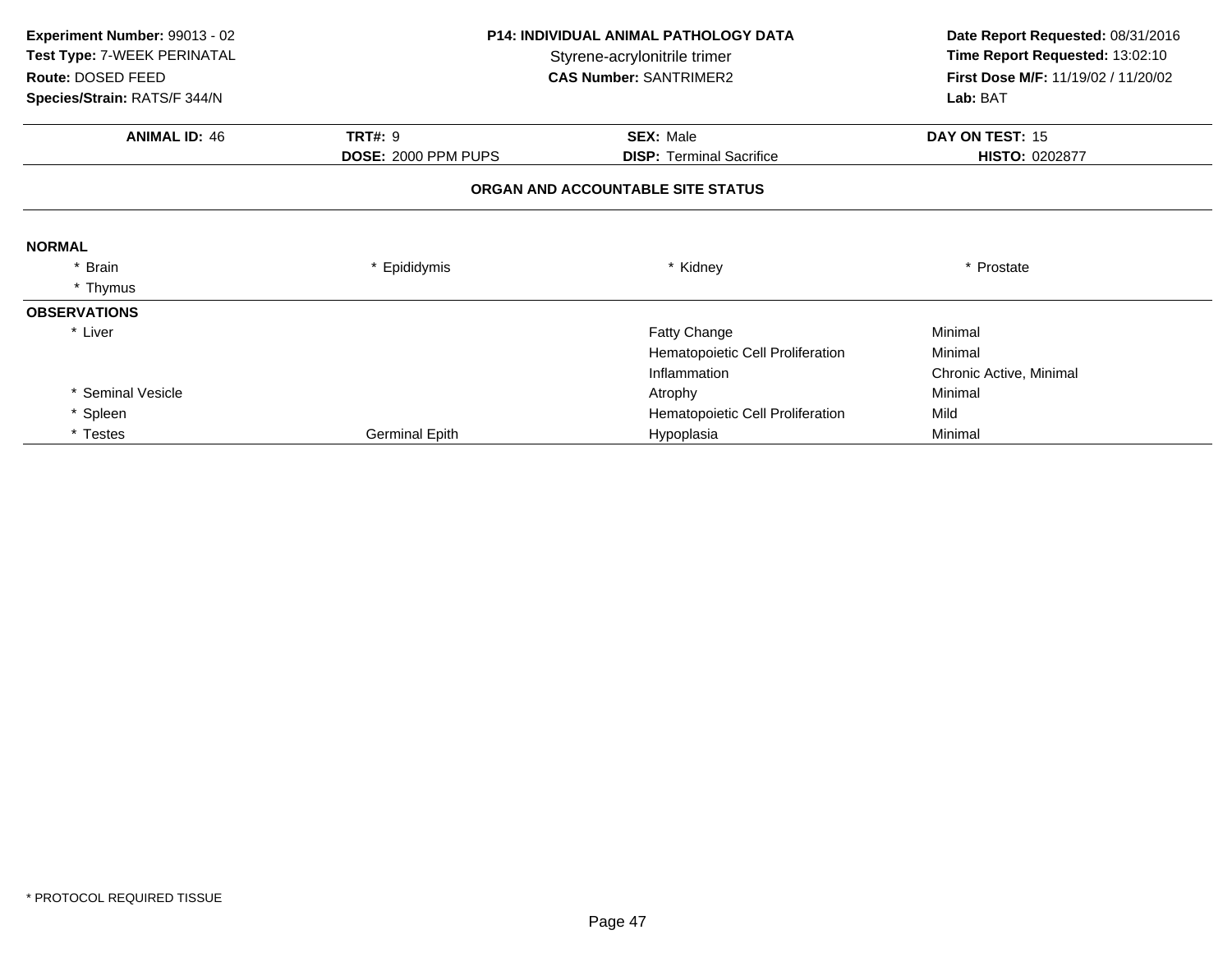| Experiment Number: 99013 - 02 | <b>P14: INDIVIDUAL ANIMAL PATHOLOGY DATA</b> |                                   | Date Report Requested: 08/31/2016          |  |
|-------------------------------|----------------------------------------------|-----------------------------------|--------------------------------------------|--|
| Test Type: 7-WEEK PERINATAL   |                                              | Styrene-acrylonitrile trimer      | Time Report Requested: 13:02:10            |  |
| Route: DOSED FEED             |                                              | <b>CAS Number: SANTRIMER2</b>     | <b>First Dose M/F: 11/19/02 / 11/20/02</b> |  |
| Species/Strain: RATS/F 344/N  |                                              |                                   |                                            |  |
| <b>ANIMAL ID: 47</b>          | <b>TRT#: 9</b>                               | <b>SEX: Male</b>                  | DAY ON TEST: 15                            |  |
|                               | <b>DOSE: 2000 PPM PUPS</b>                   | <b>DISP:</b> Terminal Sacrifice   | <b>HISTO: 0202878</b>                      |  |
|                               |                                              | ORGAN AND ACCOUNTABLE SITE STATUS |                                            |  |
| <b>NORMAL</b>                 |                                              |                                   |                                            |  |
| * Epididymis                  | * Kidney                                     | * Prostate                        | * Thymus                                   |  |
| <b>OBSERVATIONS</b>           |                                              |                                   |                                            |  |
| * Brain                       | Cerebrum                                     | Developmental Malformation        | Minimal                                    |  |
| * Liver                       |                                              | Inflammation                      | Chronic Active, Minimal                    |  |
| * Seminal Vesicle             |                                              | Atrophy                           | Minimal                                    |  |
| * Spleen                      |                                              | Hematopoietic Cell Proliferation  | Mild                                       |  |
| * Testes                      | <b>Germinal Epith</b>                        | Hypoplasia                        | Mild                                       |  |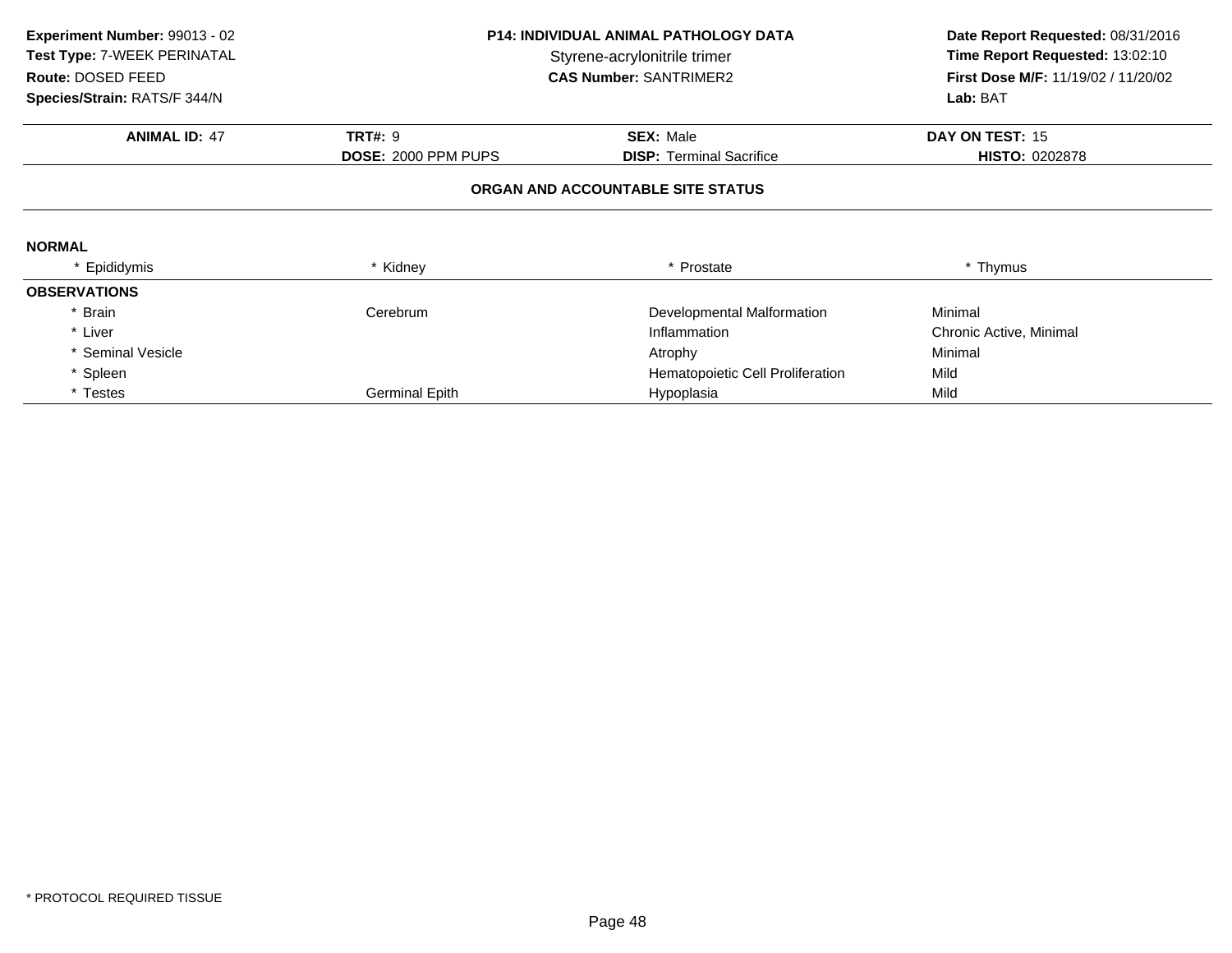| Experiment Number: 99013 - 02 | <b>P14: INDIVIDUAL ANIMAL PATHOLOGY DATA</b><br>Styrene-acrylonitrile trimer |                                   | Date Report Requested: 08/31/2016   |  |
|-------------------------------|------------------------------------------------------------------------------|-----------------------------------|-------------------------------------|--|
| Test Type: 7-WEEK PERINATAL   |                                                                              |                                   | Time Report Requested: 13:02:10     |  |
| Route: DOSED FEED             |                                                                              | <b>CAS Number: SANTRIMER2</b>     | First Dose M/F: 11/19/02 / 11/20/02 |  |
| Species/Strain: RATS/F 344/N  |                                                                              |                                   | Lab: BAT                            |  |
| <b>ANIMAL ID: 48</b>          | <b>TRT#: 9</b>                                                               | <b>SEX: Male</b>                  | DAY ON TEST: 15                     |  |
|                               | DOSE: 2000 PPM PUPS                                                          | <b>DISP:</b> Terminal Sacrifice   | HISTO: 0202879                      |  |
|                               |                                                                              | ORGAN AND ACCOUNTABLE SITE STATUS |                                     |  |
| <b>NORMAL</b>                 |                                                                              |                                   |                                     |  |
| * Brain                       | * Kidney                                                                     | * Prostate                        | * Thymus                            |  |
| <b>OBSERVATIONS</b>           |                                                                              |                                   |                                     |  |
| * Epididymis                  |                                                                              | Atrophy                           | Mild                                |  |
| TGLs = $2-3$ ]<br>[ Atrophy   |                                                                              |                                   |                                     |  |
| * Liver                       |                                                                              | Fatty Change                      | Minimal                             |  |
|                               |                                                                              | Inflammation                      | Chronic Active, Minimal             |  |
| <b>Seminal Vesicle</b>        |                                                                              | Atrophy                           | Minimal                             |  |
| [ Atrophy<br>TGLs = $4-3$ ]   |                                                                              |                                   |                                     |  |
| * Spleen                      |                                                                              | Hematopoietic Cell Proliferation  | Mild                                |  |
| * Testes                      | <b>Germinal Epith</b>                                                        | Hypoplasia                        | Mild                                |  |
| $TGLs = 1-3$<br>[ Hypoplasia  |                                                                              |                                   |                                     |  |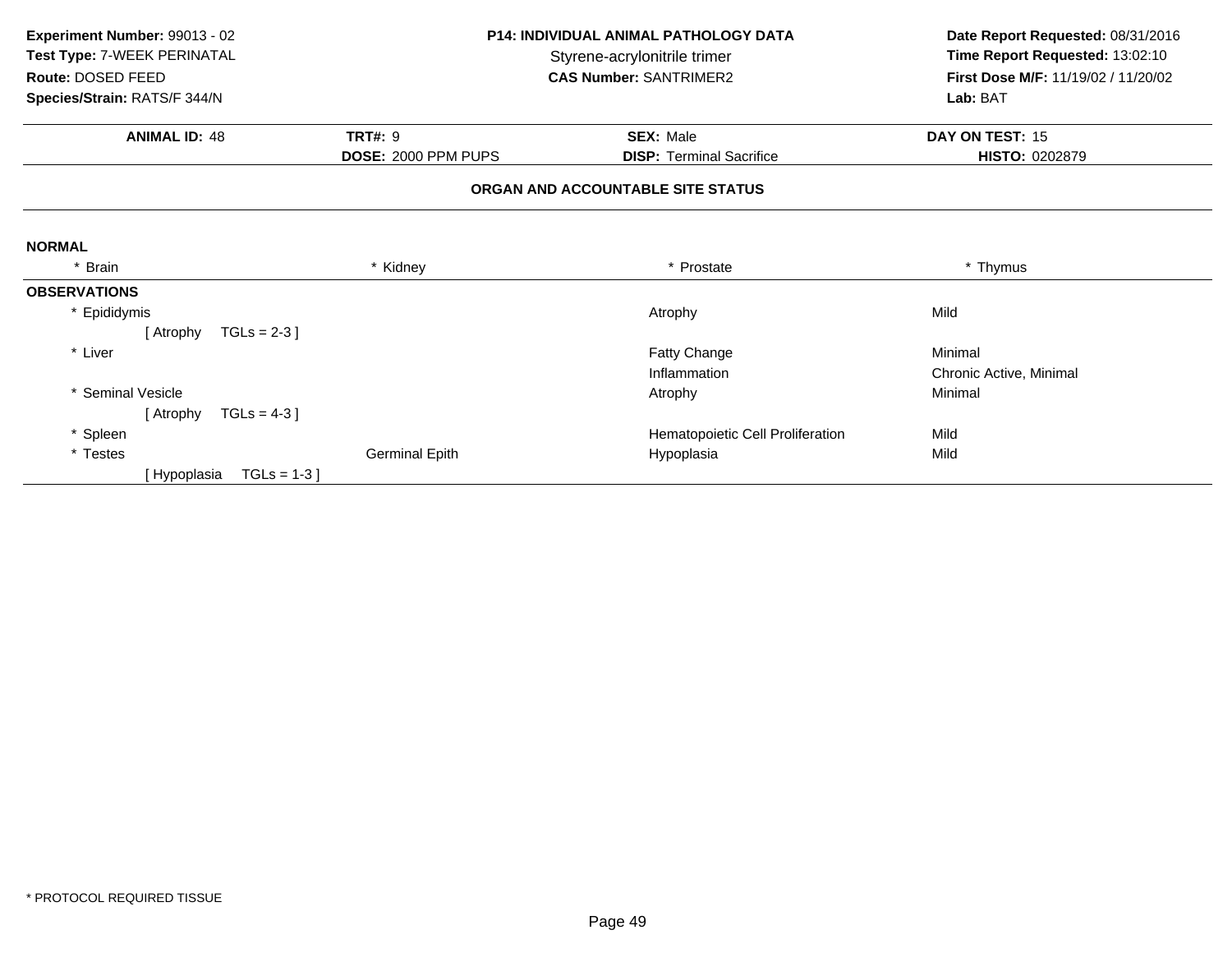| Experiment Number: 99013 - 02<br>Test Type: 7-WEEK PERINATAL<br>Route: DOSED FEED | <b>P14: INDIVIDUAL ANIMAL PATHOLOGY DATA</b><br>Styrene-acrylonitrile trimer<br><b>CAS Number: SANTRIMER2</b> |                                   |                         |  | Date Report Requested: 08/31/2016<br>Time Report Requested: 13:02:10<br>First Dose M/F: 11/19/02 / 11/20/02 |
|-----------------------------------------------------------------------------------|---------------------------------------------------------------------------------------------------------------|-----------------------------------|-------------------------|--|-------------------------------------------------------------------------------------------------------------|
| Species/Strain: RATS/F 344/N                                                      |                                                                                                               |                                   | Lab: BAT                |  |                                                                                                             |
| <b>ANIMAL ID: 49</b>                                                              | <b>TRT#: 9</b>                                                                                                | <b>SEX: Male</b>                  | DAY ON TEST: 15         |  |                                                                                                             |
|                                                                                   | DOSE: 2000 PPM PUPS                                                                                           | <b>DISP: Terminal Sacrifice</b>   | <b>HISTO: 0202880</b>   |  |                                                                                                             |
|                                                                                   |                                                                                                               | ORGAN AND ACCOUNTABLE SITE STATUS |                         |  |                                                                                                             |
| <b>NORMAL</b>                                                                     |                                                                                                               |                                   |                         |  |                                                                                                             |
| * Brain                                                                           | * Epididymis                                                                                                  | * Prostate                        | * Thymus                |  |                                                                                                             |
| <b>OBSERVATIONS</b>                                                               |                                                                                                               |                                   |                         |  |                                                                                                             |
| * Kidney                                                                          |                                                                                                               | Nephropathy                       | Minimal                 |  |                                                                                                             |
| * Liver                                                                           |                                                                                                               | Inflammation                      | Chronic Active, Minimal |  |                                                                                                             |
| * Seminal Vesicle                                                                 |                                                                                                               | Atrophy                           | Minimal                 |  |                                                                                                             |
| * Spleen                                                                          |                                                                                                               | Hematopoietic Cell Proliferation  | Minimal                 |  |                                                                                                             |
| * Testes                                                                          | <b>Germinal Epith</b>                                                                                         | Hypoplasia                        | Mild                    |  |                                                                                                             |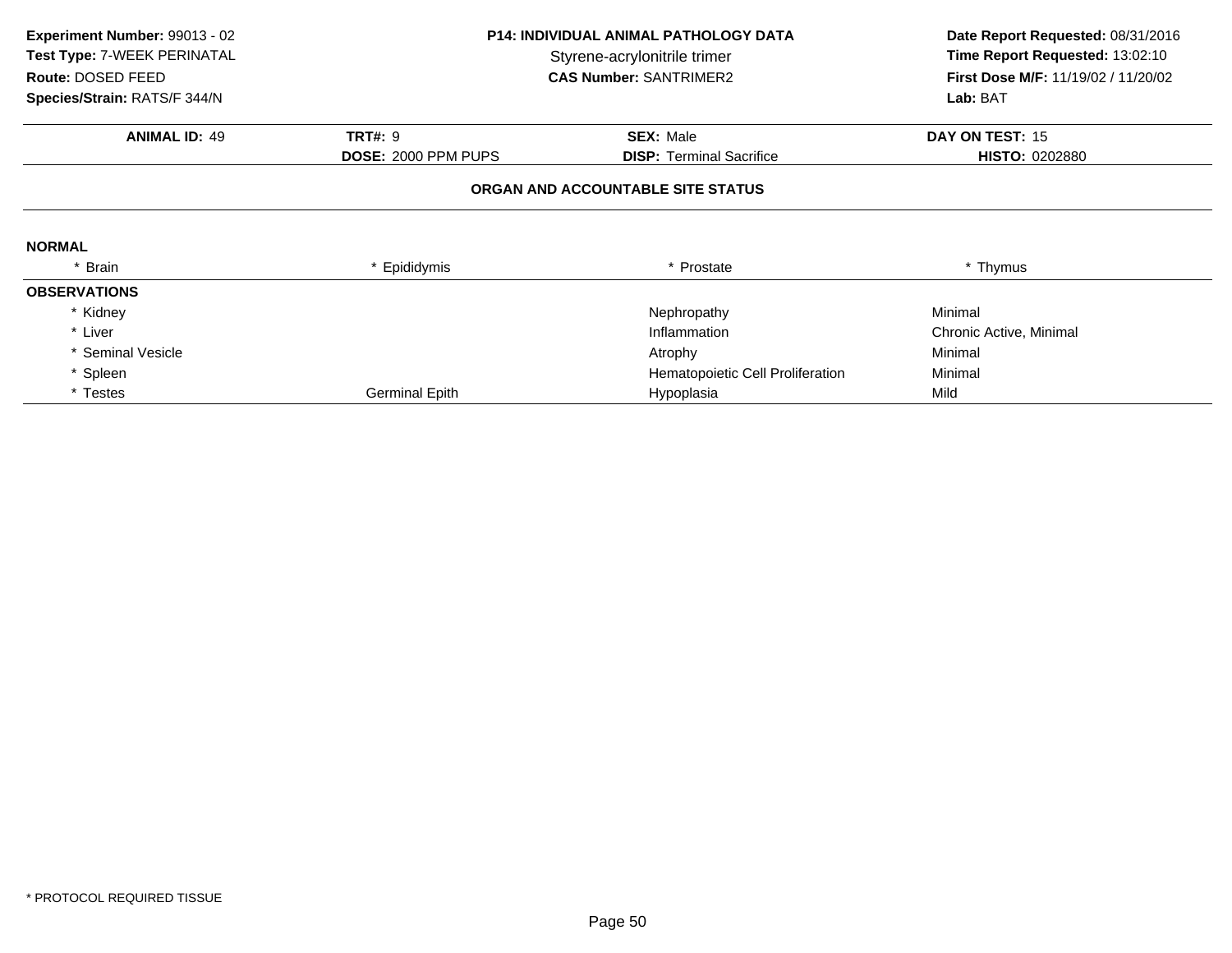| Experiment Number: 99013 - 02<br>Test Type: 7-WEEK PERINATAL<br>Route: DOSED FEED<br>Species/Strain: RATS/F 344/N | <b>P14: INDIVIDUAL ANIMAL PATHOLOGY DATA</b><br>Styrene-acrylonitrile trimer<br><b>CAS Number: SANTRIMER2</b> |                                   | Date Report Requested: 08/31/2016<br>Time Report Requested: 13:02:10<br>First Dose M/F: 11/19/02 / 11/20/02<br>Lab: BAT |
|-------------------------------------------------------------------------------------------------------------------|---------------------------------------------------------------------------------------------------------------|-----------------------------------|-------------------------------------------------------------------------------------------------------------------------|
| <b>ANIMAL ID: 50</b>                                                                                              | <b>TRT#: 9</b>                                                                                                | <b>SEX: Male</b>                  | DAY ON TEST: 15                                                                                                         |
|                                                                                                                   | <b>DOSE: 2000 PPM PUPS</b>                                                                                    | <b>DISP:</b> Terminal Sacrifice   | <b>HISTO: 0202881</b>                                                                                                   |
|                                                                                                                   |                                                                                                               | ORGAN AND ACCOUNTABLE SITE STATUS |                                                                                                                         |
| <b>NORMAL</b>                                                                                                     |                                                                                                               |                                   |                                                                                                                         |
| Brain                                                                                                             | * Epididymis                                                                                                  | * Kidney                          | * Prostate                                                                                                              |
| * Thymus                                                                                                          |                                                                                                               |                                   |                                                                                                                         |
| <b>OBSERVATIONS</b>                                                                                               |                                                                                                               |                                   |                                                                                                                         |
| * Liver                                                                                                           |                                                                                                               | Inflammation                      | Chronic Active, Minimal                                                                                                 |
| * Seminal Vesicle                                                                                                 |                                                                                                               | Atrophy                           | Minimal                                                                                                                 |
| * Spleen                                                                                                          |                                                                                                               | Hematopoietic Cell Proliferation  | Moderate                                                                                                                |
| * Testes                                                                                                          | <b>Germinal Epith</b>                                                                                         | Hypoplasia                        | Minimal                                                                                                                 |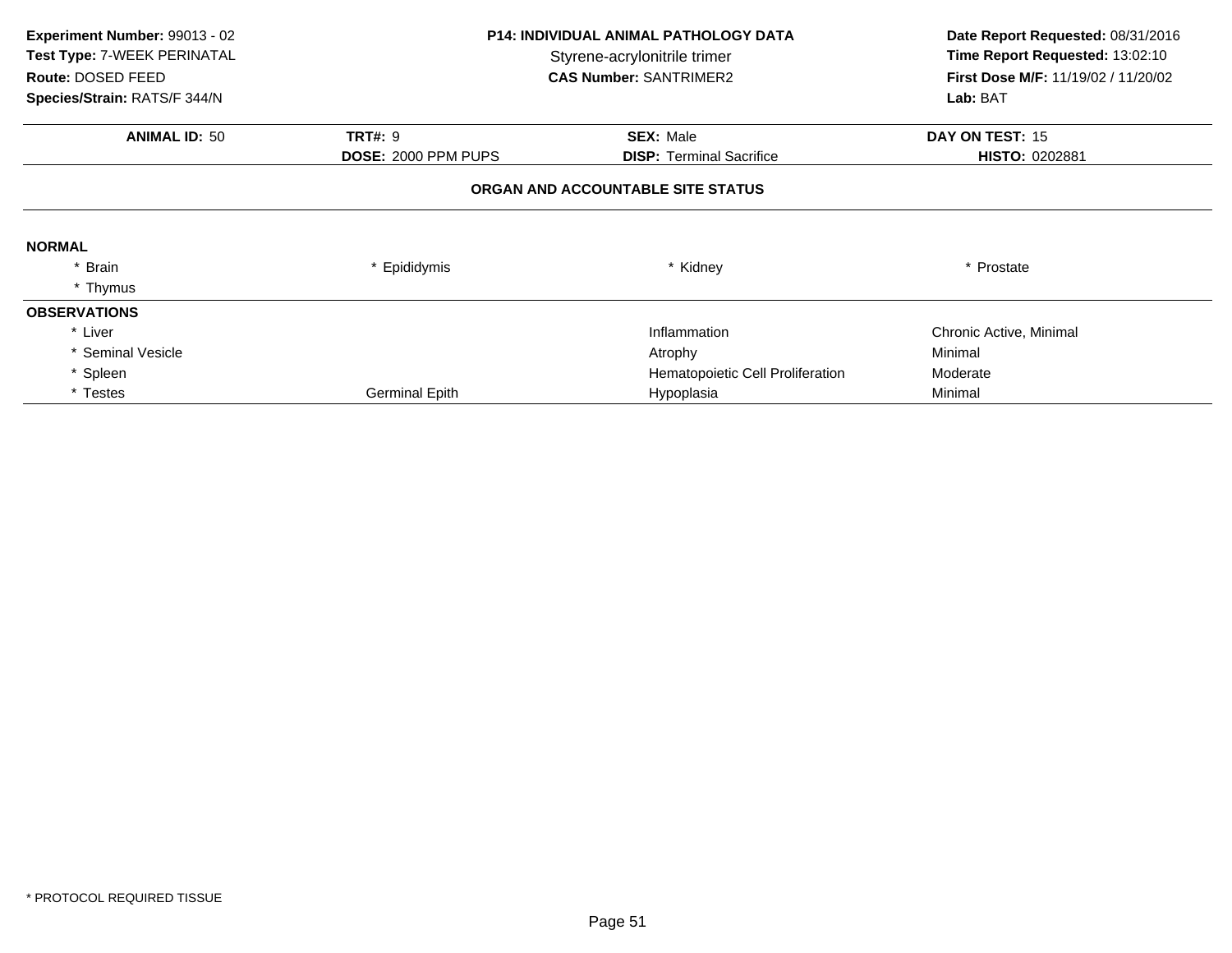| Experiment Number: 99013 - 02<br>Test Type: 7-WEEK PERINATAL<br>Route: DOSED FEED<br>Species/Strain: RATS/F 344/N |                       | <b>P14: INDIVIDUAL ANIMAL PATHOLOGY DATA</b><br>Styrene-acrylonitrile trimer<br><b>CAS Number: SANTRIMER2</b> | Date Report Requested: 08/31/2016<br>Time Report Requested: 13:02:10<br>First Dose M/F: 11/19/02 / 11/20/02<br>Lab: BAT |
|-------------------------------------------------------------------------------------------------------------------|-----------------------|---------------------------------------------------------------------------------------------------------------|-------------------------------------------------------------------------------------------------------------------------|
|                                                                                                                   |                       |                                                                                                               |                                                                                                                         |
| <b>ANIMAL ID: 51</b>                                                                                              | <b>TRT#: 11</b>       | <b>SEX: Male</b>                                                                                              | <b>DAY ON TEST: 3</b>                                                                                                   |
|                                                                                                                   | DOSE: 4000 PPM PUPS   | <b>DISP:</b> Moribund Sacrifice                                                                               | HISTO: 0202892                                                                                                          |
|                                                                                                                   |                       | ORGAN AND ACCOUNTABLE SITE STATUS                                                                             |                                                                                                                         |
| <b>NORMAL</b>                                                                                                     |                       |                                                                                                               |                                                                                                                         |
| <b>Brain</b>                                                                                                      |                       |                                                                                                               |                                                                                                                         |
| <b>OBSERVATIONS</b>                                                                                               |                       |                                                                                                               |                                                                                                                         |
| * Epididymis                                                                                                      |                       | Atrophy                                                                                                       | Moderate                                                                                                                |
| * Kidney                                                                                                          |                       | Atrophy                                                                                                       | Mild                                                                                                                    |
| * Liver                                                                                                           | Hepatocyte            | Atrophy                                                                                                       | Moderate                                                                                                                |
|                                                                                                                   |                       | Depletion Glycogen                                                                                            | Marked                                                                                                                  |
| * Prostate                                                                                                        |                       | Atrophy                                                                                                       | Minimal                                                                                                                 |
| * Seminal Vesicle                                                                                                 |                       | Atrophy                                                                                                       | Moderate                                                                                                                |
| * Skeletal Muscle                                                                                                 |                       | Atrophy                                                                                                       | Mild                                                                                                                    |
| * Spleen                                                                                                          | Lymph Follic          | <b>Depletion Cellular</b>                                                                                     | Mild                                                                                                                    |
|                                                                                                                   |                       | Hematopoietic Cell Proliferation                                                                              | Minimal                                                                                                                 |
| * Testes                                                                                                          | <b>Germinal Epith</b> | Hypoplasia                                                                                                    | Mild                                                                                                                    |
| * Thymus                                                                                                          |                       | Atrophy                                                                                                       | Marked                                                                                                                  |

Animal Note: The cause of death in this animal is likely severe malnutrition. The thymic atro phy is consistent with severe prolonged stress and/or malnutrition.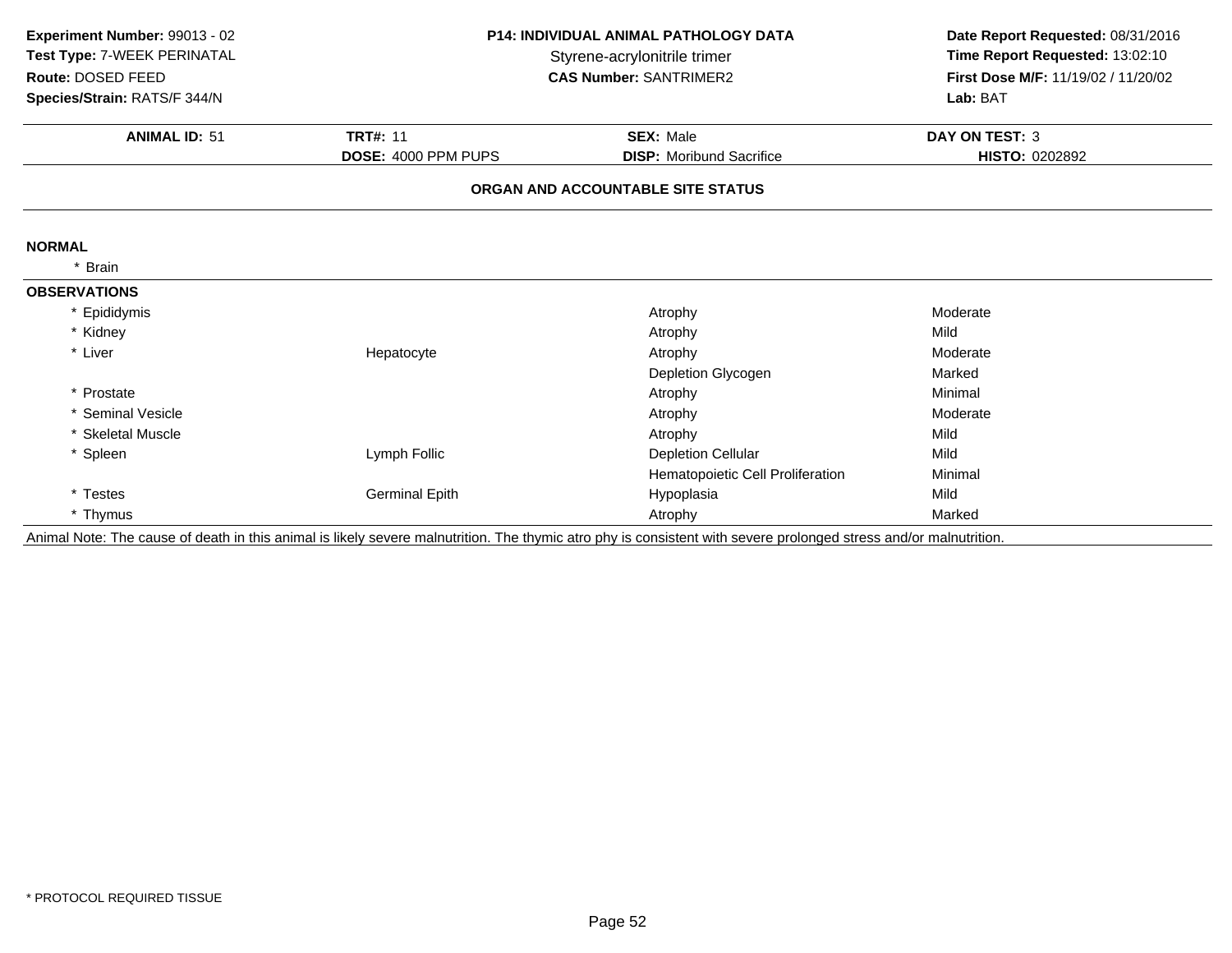| Experiment Number: 99013 - 02 |                       | <b>P14: INDIVIDUAL ANIMAL PATHOLOGY DATA</b> |                                     |
|-------------------------------|-----------------------|----------------------------------------------|-------------------------------------|
| Test Type: 7-WEEK PERINATAL   |                       | Styrene-acrylonitrile trimer                 |                                     |
| Route: DOSED FEED             |                       | <b>CAS Number: SANTRIMER2</b>                | First Dose M/F: 11/19/02 / 11/20/02 |
| Species/Strain: RATS/F 344/N  |                       |                                              | Lab: BAT                            |
| <b>ANIMAL ID: 52</b>          | <b>TRT#: 11</b>       | <b>SEX: Male</b>                             | DAY ON TEST: 15                     |
|                               | DOSE: 4000 PPM PUPS   | <b>DISP: Terminal Sacrifice</b>              | HISTO: 0202893                      |
|                               |                       | ORGAN AND ACCOUNTABLE SITE STATUS            |                                     |
| <b>NORMAL</b>                 |                       |                                              |                                     |
| <b>Brain</b>                  | * Skeletal Muscle     |                                              |                                     |
| <b>OBSERVATIONS</b>           |                       |                                              |                                     |
| * Epididymis                  |                       | Atrophy                                      | Moderate                            |
| [ Atrophy                     | $TGLs = 3-3$ ]        |                                              |                                     |
| * Kidney                      |                       | Atrophy                                      | Minimal                             |
| * Liver                       |                       | Fatty Change                                 | Mild                                |
|                               |                       | Hematopoietic Cell Proliferation             | Minimal                             |
| * Prostate                    |                       | Atrophy                                      | Minimal                             |
| * Seminal Vesicle             |                       | Atrophy                                      | Mild                                |
| * Spleen                      |                       | Hematopoietic Cell Proliferation             | Mild                                |
| * Testes                      | <b>Germinal Epith</b> | Hypoplasia                                   | Mild                                |
| * Thymus                      |                       | Atrophy                                      | Mild                                |
| [ Atrophy                     | $TGLs = 2-2$ ]        |                                              |                                     |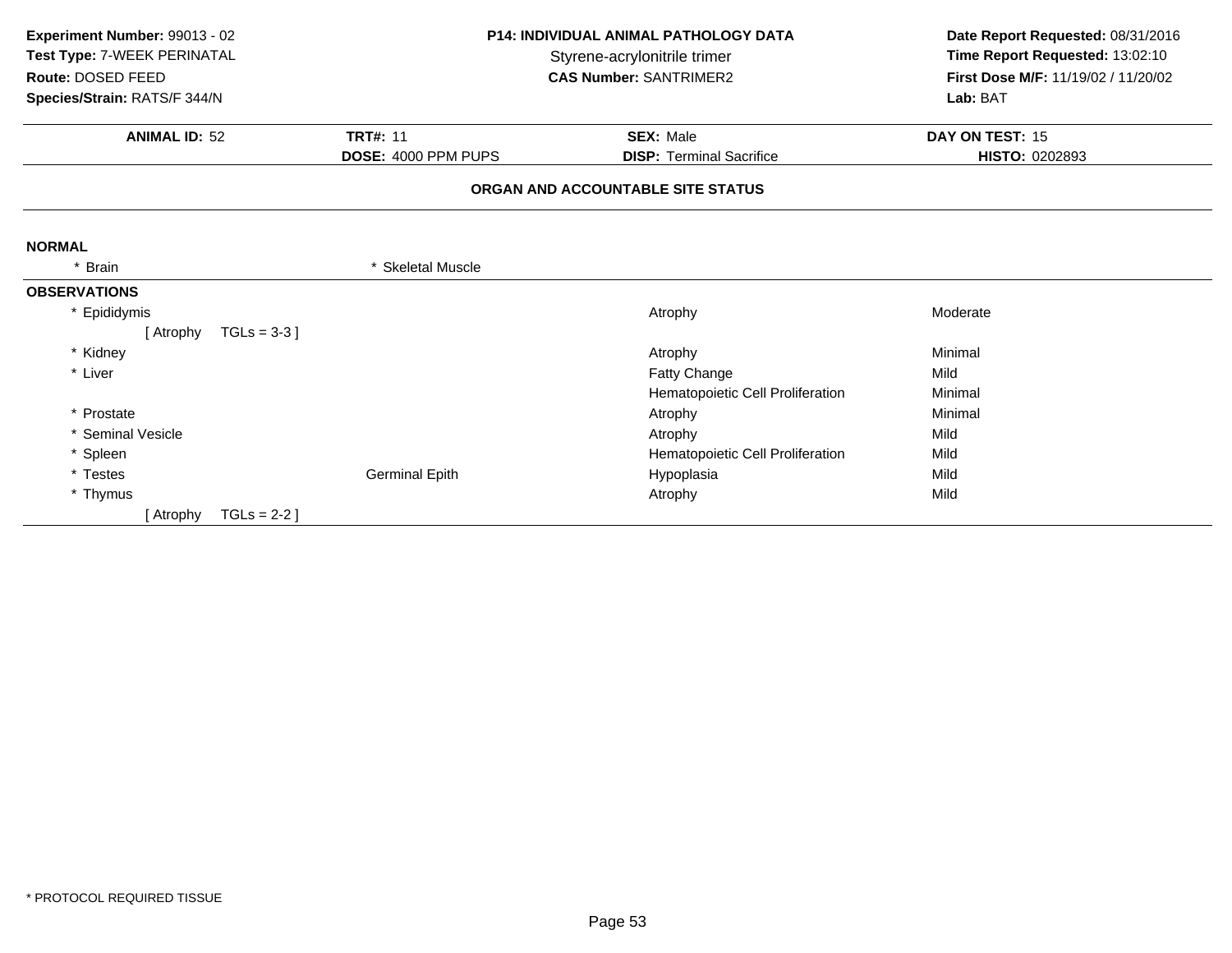| Experiment Number: 99013 - 02 | P14: INDIVIDUAL ANIMAL PATHOLOGY DATA<br>Styrene-acrylonitrile trimer |                                   | Date Report Requested: 08/31/2016<br>Time Report Requested: 13:02:10 |
|-------------------------------|-----------------------------------------------------------------------|-----------------------------------|----------------------------------------------------------------------|
| Test Type: 7-WEEK PERINATAL   |                                                                       |                                   |                                                                      |
| Route: DOSED FEED             |                                                                       | <b>CAS Number: SANTRIMER2</b>     | First Dose M/F: 11/19/02 / 11/20/02                                  |
| Species/Strain: RATS/F 344/N  |                                                                       |                                   | Lab: BAT                                                             |
| <b>ANIMAL ID: 53</b>          | <b>TRT#: 11</b>                                                       | <b>SEX: Male</b>                  | DAY ON TEST: 15                                                      |
|                               | DOSE: 4000 PPM PUPS                                                   | <b>DISP: Terminal Sacrifice</b>   | <b>HISTO: 0202894</b>                                                |
|                               |                                                                       | ORGAN AND ACCOUNTABLE SITE STATUS |                                                                      |
| <b>NORMAL</b>                 |                                                                       |                                   |                                                                      |
| <b>Skeletal Muscle</b>        |                                                                       |                                   |                                                                      |
| <b>OBSERVATIONS</b>           |                                                                       |                                   |                                                                      |
| * Brain                       | Cerebrum                                                              | Developmental Malformation        | Moderate                                                             |
| * Epididymis                  |                                                                       | Atrophy                           | Moderate                                                             |
| * Kidney                      |                                                                       | Atrophy                           | Minimal                                                              |
| * Liver                       |                                                                       | Fatty Change                      | Moderate                                                             |
|                               |                                                                       | Hematopoietic Cell Proliferation  | Minimal                                                              |
|                               |                                                                       | Hepatodiaphragmatic Nodule        |                                                                      |
| [ Hepatodiaphragmatic Nodule  | $TGLs = 1,2-6$                                                        |                                   |                                                                      |
| * Prostate                    |                                                                       | Atrophy                           | Minimal                                                              |
| * Seminal Vesicle             |                                                                       | Atrophy                           | Mild                                                                 |
| * Spleen                      |                                                                       | Hematopoietic Cell Proliferation  | Mild                                                                 |
| * Testes                      | <b>Germinal Epith</b>                                                 | Hypoplasia                        | Mild                                                                 |
| * Thymus                      |                                                                       | Atrophy                           | Mild                                                                 |
| TGLs = $3-2$ ]<br>[ Atrophy   |                                                                       |                                   |                                                                      |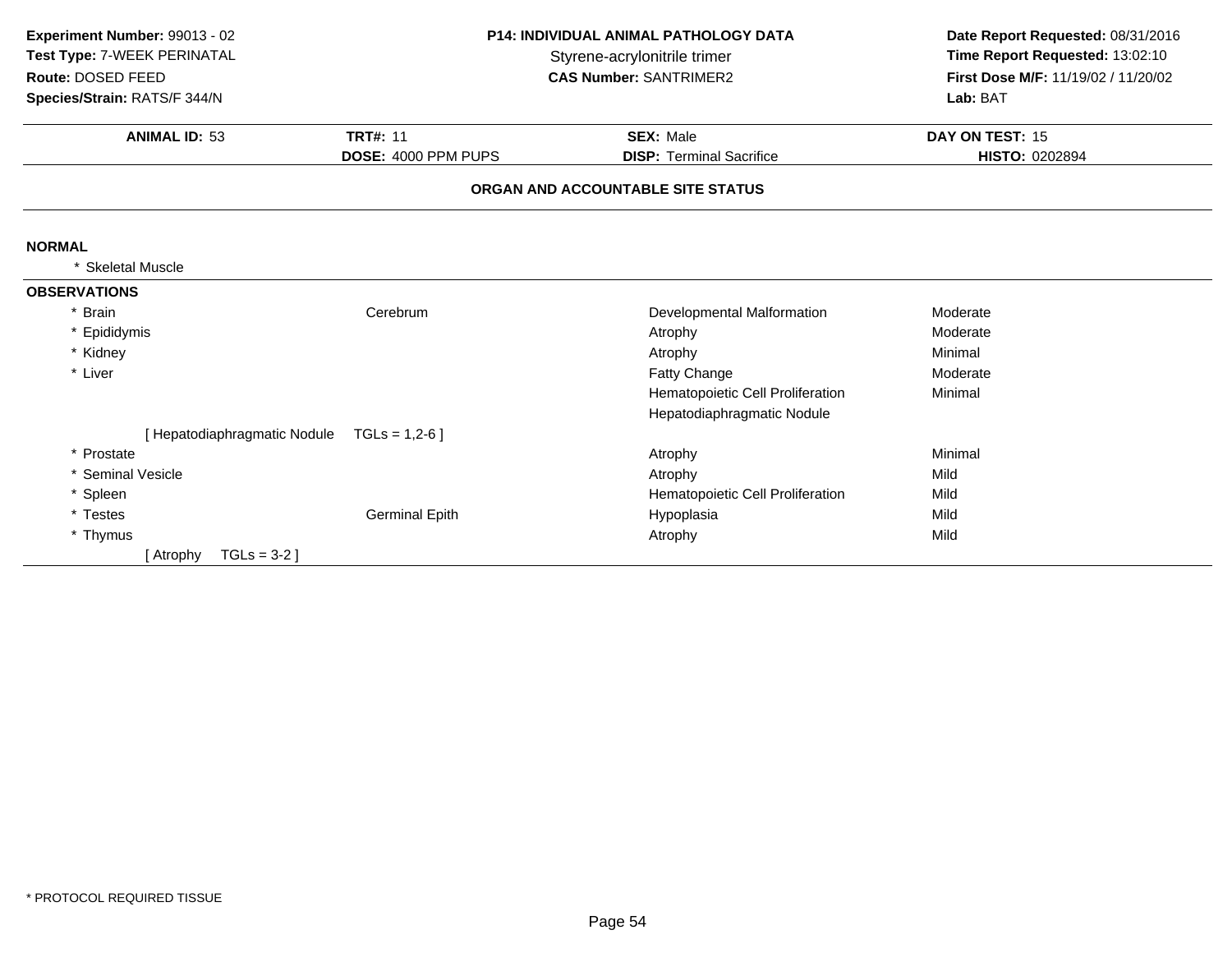| Experiment Number: 99013 - 02 | <b>P14: INDIVIDUAL ANIMAL PATHOLOGY DATA</b><br>Styrene-acrylonitrile trimer |                                   | Date Report Requested: 08/31/2016   |  |
|-------------------------------|------------------------------------------------------------------------------|-----------------------------------|-------------------------------------|--|
| Test Type: 7-WEEK PERINATAL   |                                                                              |                                   | Time Report Requested: 13:02:10     |  |
| Route: DOSED FEED             |                                                                              | <b>CAS Number: SANTRIMER2</b>     | First Dose M/F: 11/19/02 / 11/20/02 |  |
| Species/Strain: RATS/F 344/N  |                                                                              |                                   | Lab: BAT                            |  |
| <b>ANIMAL ID: 54</b>          | <b>TRT#: 11</b>                                                              | <b>SEX: Male</b>                  | DAY ON TEST: 15                     |  |
|                               | DOSE: 4000 PPM PUPS                                                          | <b>DISP: Terminal Sacrifice</b>   | <b>HISTO: 0202895</b>               |  |
|                               |                                                                              | ORGAN AND ACCOUNTABLE SITE STATUS |                                     |  |
| <b>NORMAL</b>                 |                                                                              |                                   |                                     |  |
| * Prostate                    | <b>Skeletal Muscle</b>                                                       | * Thymus                          |                                     |  |
| <b>OBSERVATIONS</b>           |                                                                              |                                   |                                     |  |
| * Brain                       | Cerebrum                                                                     | Developmental Malformation        | Minimal                             |  |
| * Epididymis                  |                                                                              | Atrophy                           | Mild                                |  |
| * Kidney                      |                                                                              | Atrophy                           | Minimal                             |  |
| * Liver                       |                                                                              | Fatty Change                      | Moderate                            |  |
|                               |                                                                              | Hematopoietic Cell Proliferation  | Minimal                             |  |
|                               |                                                                              | Inflammation                      | Chronic Active, Minimal             |  |
| * Seminal Vesicle             |                                                                              | Atrophy                           | Minimal                             |  |
| * Spleen                      |                                                                              | Hematopoietic Cell Proliferation  | Mild                                |  |
| * Testes                      | <b>Germinal Epith</b>                                                        | Hypoplasia                        | Mild                                |  |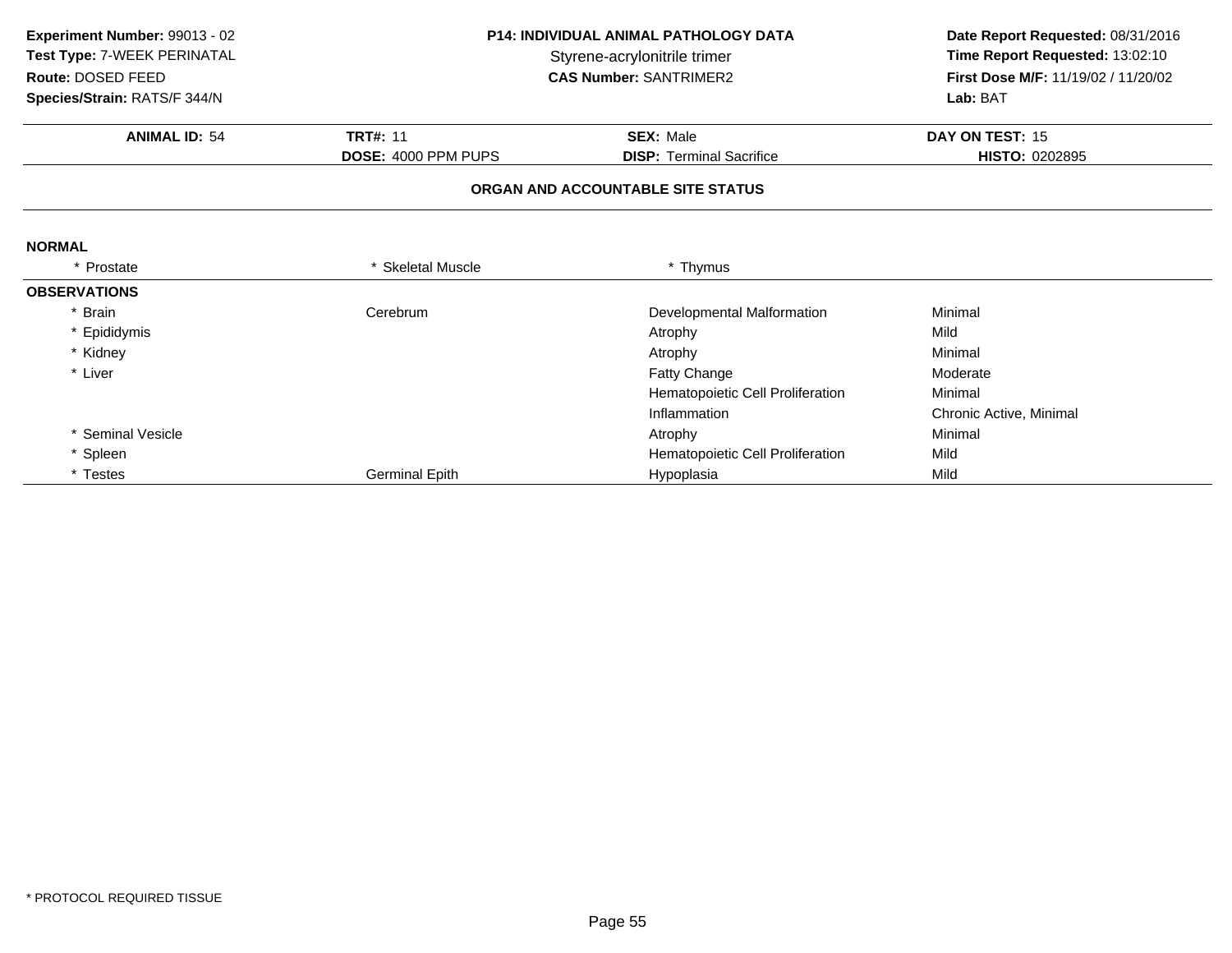| Experiment Number: 99013 - 02<br>Test Type: 7-WEEK PERINATAL<br>Route: DOSED FEED<br>Species/Strain: RATS/F 344/N |                                        | <b>P14: INDIVIDUAL ANIMAL PATHOLOGY DATA</b><br>Styrene-acrylonitrile trimer<br><b>CAS Number: SANTRIMER2</b> |                                   |
|-------------------------------------------------------------------------------------------------------------------|----------------------------------------|---------------------------------------------------------------------------------------------------------------|-----------------------------------|
| <b>ANIMAL ID: 55</b>                                                                                              | <b>TRT#: 11</b><br>DOSE: 4000 PPM PUPS | <b>SEX: Male</b><br><b>DISP: Terminal Sacrifice</b>                                                           | DAY ON TEST: 15<br>HISTO: 0202896 |
|                                                                                                                   |                                        | ORGAN AND ACCOUNTABLE SITE STATUS                                                                             |                                   |
| <b>NORMAL</b>                                                                                                     |                                        |                                                                                                               |                                   |
| * Skeletal Muscle                                                                                                 |                                        |                                                                                                               |                                   |
| <b>OBSERVATIONS</b>                                                                                               |                                        |                                                                                                               |                                   |
| * Brain                                                                                                           | Cerebrum                               | Developmental Malformation                                                                                    | Minimal                           |
| * Epididymis                                                                                                      |                                        | Atrophy                                                                                                       | Moderate                          |
| $TGLs = 2-3$ ]<br>[ Atrophy                                                                                       |                                        |                                                                                                               |                                   |
| * Kidney                                                                                                          |                                        | Atrophy                                                                                                       | Minimal                           |
| * Liver                                                                                                           |                                        | Fatty Change                                                                                                  | Mild                              |
|                                                                                                                   |                                        | Hematopoietic Cell Proliferation                                                                              | Minimal                           |
|                                                                                                                   |                                        | Hepatodiaphragmatic Nodule                                                                                    |                                   |
|                                                                                                                   |                                        | Inflammation                                                                                                  | Chronic Active, Minimal           |
| [ Hepatodiaphragmatic Nodule                                                                                      | $TGLs = 3-6$ ]                         |                                                                                                               |                                   |
| * Prostate                                                                                                        |                                        | Atrophy                                                                                                       | Minimal                           |
| $TGLs = 5-4$ ]<br>[ Atrophy                                                                                       |                                        |                                                                                                               |                                   |
| * Seminal Vesicle                                                                                                 |                                        | Atrophy                                                                                                       | Mild                              |
| $TGLs = 6-3$ ]<br>[ Atrophy                                                                                       |                                        |                                                                                                               |                                   |
| * Spleen                                                                                                          | Lymph Follic                           | <b>Depletion Cellular</b>                                                                                     | Minimal                           |
|                                                                                                                   |                                        | Hematopoietic Cell Proliferation                                                                              | Mild                              |
| * Testes                                                                                                          | <b>Germinal Epith</b>                  | Hypoplasia                                                                                                    | Mild                              |
| $TGLS = 4-3$<br>[Hypoplasia                                                                                       |                                        |                                                                                                               | Minimal                           |
| * Thymus<br>$TGLs = 1-2$                                                                                          |                                        | Atrophy                                                                                                       |                                   |
| [ Atrophy                                                                                                         |                                        |                                                                                                               |                                   |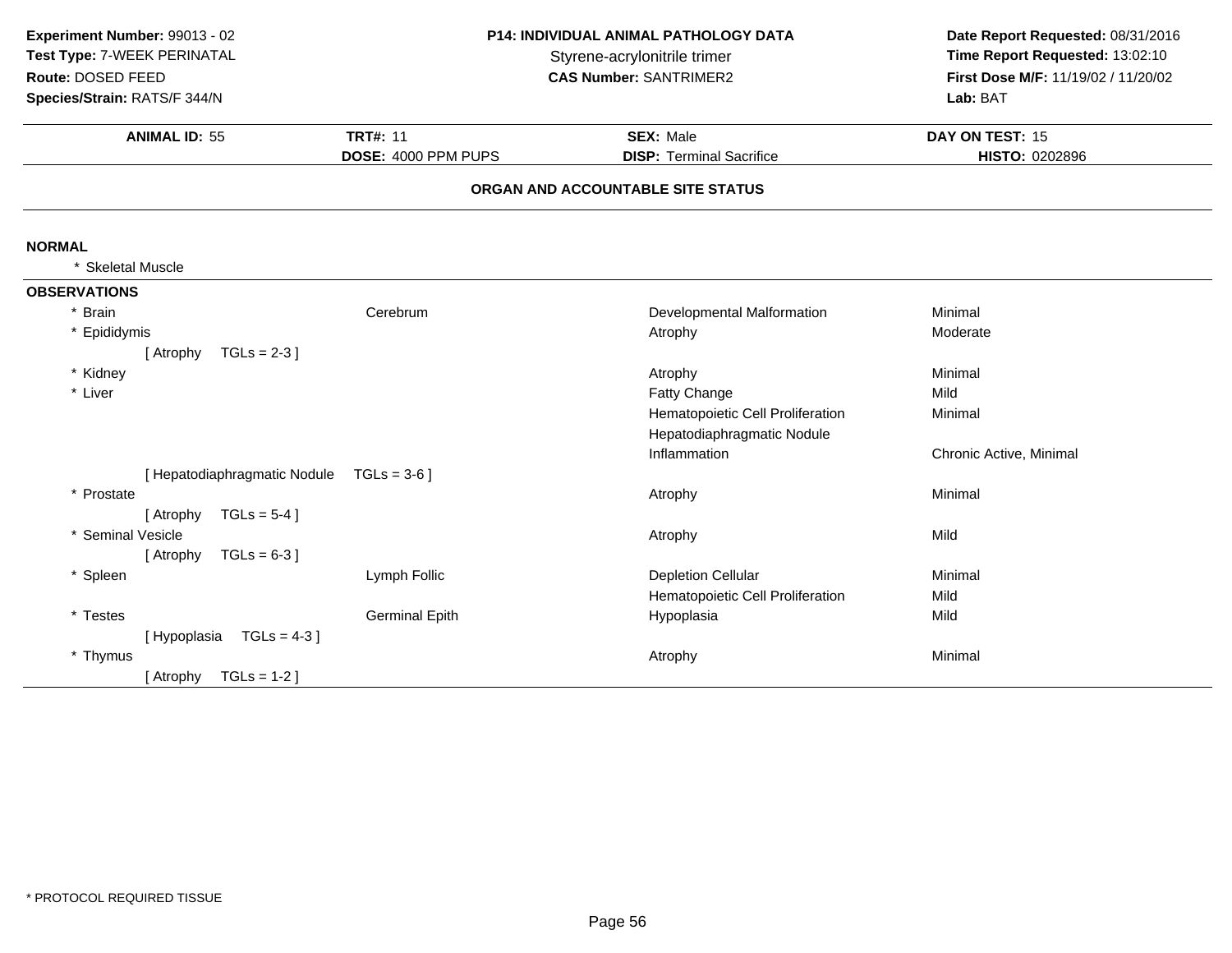| Experiment Number: 99013 - 02<br>Test Type: 7-WEEK PERINATAL<br>Route: DOSED FEED<br>Species/Strain: RATS/F 344/N | <b>P14: INDIVIDUAL ANIMAL PATHOLOGY DATA</b><br>Styrene-acrylonitrile trimer<br><b>CAS Number: SANTRIMER2</b> |                                   | Date Report Requested: 08/31/2016<br>Time Report Requested: 13:02:10<br>First Dose M/F: 11/19/02 / 11/20/02<br>Lab: BAT |
|-------------------------------------------------------------------------------------------------------------------|---------------------------------------------------------------------------------------------------------------|-----------------------------------|-------------------------------------------------------------------------------------------------------------------------|
| <b>ANIMAL ID: 56</b>                                                                                              | <b>TRT#: 11</b>                                                                                               | <b>SEX: Male</b>                  | DAY ON TEST: 15                                                                                                         |
|                                                                                                                   | DOSE: 4000 PPM PUPS                                                                                           | <b>DISP: Terminal Sacrifice</b>   | HISTO: 0202897                                                                                                          |
|                                                                                                                   |                                                                                                               | ORGAN AND ACCOUNTABLE SITE STATUS |                                                                                                                         |
| <b>NORMAL</b>                                                                                                     |                                                                                                               |                                   |                                                                                                                         |
| <b>Brain</b><br>$^\star$                                                                                          | * Skeletal Muscle                                                                                             |                                   |                                                                                                                         |
| <b>OBSERVATIONS</b>                                                                                               |                                                                                                               |                                   |                                                                                                                         |
| * Epididymis                                                                                                      |                                                                                                               | Atrophy                           | Moderate                                                                                                                |
| $TGLs = 1-3$<br>[ Atrophy                                                                                         |                                                                                                               |                                   |                                                                                                                         |
| * Kidney                                                                                                          |                                                                                                               | Atrophy                           | Minimal                                                                                                                 |
| * Liver                                                                                                           |                                                                                                               | Fatty Change                      | Minimal                                                                                                                 |
|                                                                                                                   |                                                                                                               | Hematopoietic Cell Proliferation  | Minimal                                                                                                                 |
| * Prostate                                                                                                        |                                                                                                               | Atrophy                           | Minimal                                                                                                                 |
| TGLs = $7-4$ ]<br>[ Atrophy                                                                                       |                                                                                                               |                                   |                                                                                                                         |
| * Seminal Vesicle                                                                                                 |                                                                                                               | Atrophy                           | Mild                                                                                                                    |
| $TGLs = 6-3$ ]<br>[ Atrophy                                                                                       |                                                                                                               |                                   |                                                                                                                         |
| * Spleen                                                                                                          | Lymph Follic                                                                                                  | <b>Depletion Cellular</b>         | Moderate                                                                                                                |
|                                                                                                                   |                                                                                                               | Hematopoietic Cell Proliferation  | Moderate                                                                                                                |
| * Testes                                                                                                          | <b>Germinal Epith</b>                                                                                         | Hypoplasia                        | Mild                                                                                                                    |
| $TGLs = 2-3$<br>[Hypoplasia                                                                                       |                                                                                                               |                                   |                                                                                                                         |
| * Thymus                                                                                                          |                                                                                                               | Atrophy                           | Mild                                                                                                                    |
| $TGLs = 4-2$ ]<br>[ Atrophy                                                                                       |                                                                                                               |                                   |                                                                                                                         |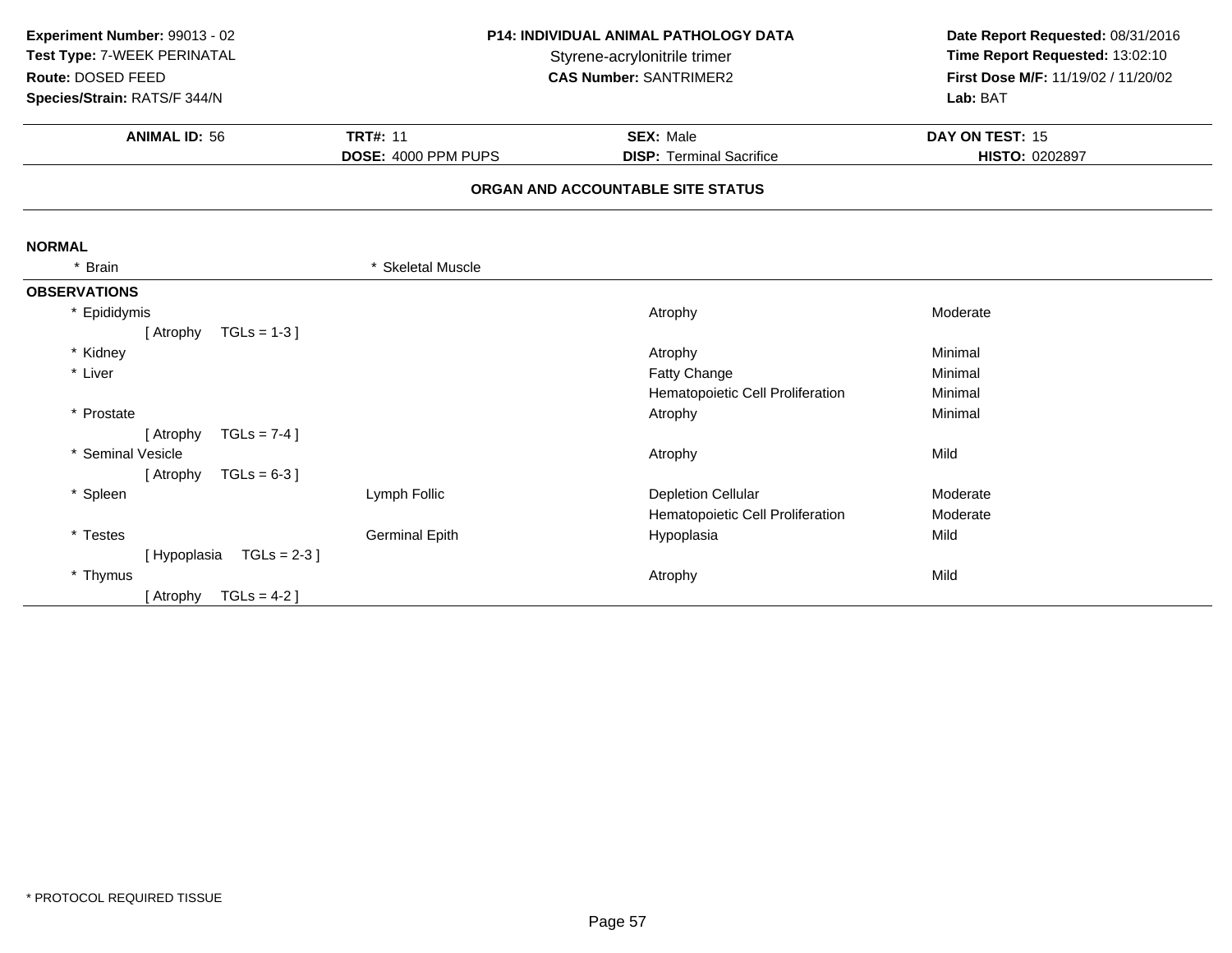| Experiment Number: 99013 - 02<br>Test Type: 7-WEEK PERINATAL<br>Route: DOSED FEED | <b>P14: INDIVIDUAL ANIMAL PATHOLOGY DATA</b><br>Styrene-acrylonitrile trimer<br><b>CAS Number: SANTRIMER2</b> |                                   | Date Report Requested: 08/31/2016<br>Time Report Requested: 13:02:10<br>First Dose M/F: 11/19/02 / 11/20/02 |
|-----------------------------------------------------------------------------------|---------------------------------------------------------------------------------------------------------------|-----------------------------------|-------------------------------------------------------------------------------------------------------------|
| Species/Strain: RATS/F 344/N                                                      |                                                                                                               |                                   | Lab: BAT                                                                                                    |
| <b>ANIMAL ID: 57</b>                                                              | <b>TRT#: 11</b>                                                                                               | <b>SEX: Male</b>                  | DAY ON TEST: 15                                                                                             |
|                                                                                   | DOSE: 4000 PPM PUPS                                                                                           | <b>DISP: Terminal Sacrifice</b>   | <b>HISTO: 0202898</b>                                                                                       |
|                                                                                   |                                                                                                               | ORGAN AND ACCOUNTABLE SITE STATUS |                                                                                                             |
| <b>NORMAL</b>                                                                     |                                                                                                               |                                   |                                                                                                             |
| * Prostate                                                                        | * Skeletal Muscle                                                                                             |                                   |                                                                                                             |
| <b>OBSERVATIONS</b>                                                               |                                                                                                               |                                   |                                                                                                             |
| * Brain                                                                           | Cerebrum                                                                                                      | Developmental Malformation        | Mild                                                                                                        |
| * Epididymis                                                                      |                                                                                                               | Atrophy                           | Moderate                                                                                                    |
| $TGLs = 4-3$ ]<br>[ Atrophy                                                       |                                                                                                               |                                   |                                                                                                             |
| * Kidney                                                                          |                                                                                                               | Atrophy                           | Minimal                                                                                                     |
| * Liver                                                                           |                                                                                                               | Fatty Change                      | Moderate                                                                                                    |
|                                                                                   |                                                                                                               | Hematopoietic Cell Proliferation  | Minimal                                                                                                     |
| * Seminal Vesicle                                                                 |                                                                                                               | Atrophy                           | Mild                                                                                                        |
| * Spleen                                                                          | Lymph Follic                                                                                                  | <b>Depletion Cellular</b>         | Minimal                                                                                                     |
|                                                                                   |                                                                                                               | Hematopoietic Cell Proliferation  | Mild                                                                                                        |
| [ Hematopoietic Cell Proliferation                                                | $TGLs = 5-2$ ]                                                                                                |                                   |                                                                                                             |
| * Testes                                                                          | <b>Germinal Epith</b>                                                                                         | Hypoplasia                        | Moderate                                                                                                    |
| $TGLs = 3-3$<br>[Hypoplasia                                                       |                                                                                                               |                                   |                                                                                                             |
| * Thymus                                                                          |                                                                                                               | Atrophy                           | Mild                                                                                                        |
| $TGLs = 2-2$ ]<br>[ Atrophy                                                       |                                                                                                               |                                   |                                                                                                             |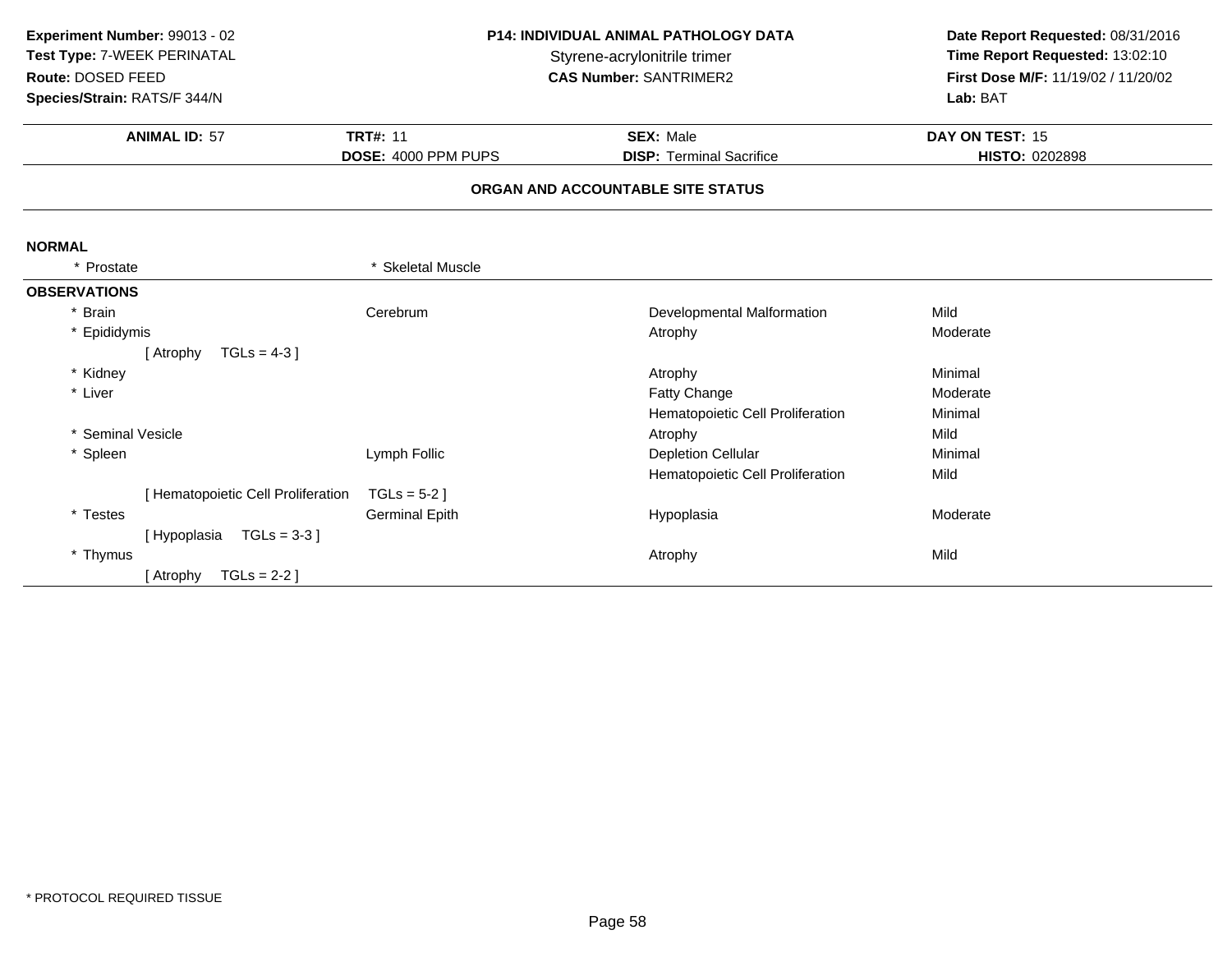| Experiment Number: 99013 - 02<br>Test Type: 7-WEEK PERINATAL<br>Route: DOSED FEED<br>Species/Strain: RATS/F 344/N<br><b>ANIMAL ID: 58</b> | <b>P14: INDIVIDUAL ANIMAL PATHOLOGY DATA</b><br>Styrene-acrylonitrile trimer<br><b>CAS Number: SANTRIMER2</b><br><b>TRT#: 11</b><br><b>SEX: Male</b><br>DOSE: 4000 PPM PUPS<br><b>DISP: Terminal Sacrifice</b> |                                   | Date Report Requested: 08/31/2016<br>Time Report Requested: 13:02:10<br>First Dose M/F: 11/19/02 / 11/20/02<br>Lab: BAT<br>DAY ON TEST: 15<br>HISTO: 0202899 |
|-------------------------------------------------------------------------------------------------------------------------------------------|----------------------------------------------------------------------------------------------------------------------------------------------------------------------------------------------------------------|-----------------------------------|--------------------------------------------------------------------------------------------------------------------------------------------------------------|
|                                                                                                                                           |                                                                                                                                                                                                                | ORGAN AND ACCOUNTABLE SITE STATUS |                                                                                                                                                              |
| <b>NORMAL</b>                                                                                                                             |                                                                                                                                                                                                                |                                   |                                                                                                                                                              |
| <b>Skeletal Muscle</b>                                                                                                                    |                                                                                                                                                                                                                |                                   |                                                                                                                                                              |
| <b>OBSERVATIONS</b>                                                                                                                       |                                                                                                                                                                                                                |                                   |                                                                                                                                                              |
| * Brain                                                                                                                                   | Cerebrum                                                                                                                                                                                                       | Developmental Malformation        | Minimal                                                                                                                                                      |
| * Epididymis                                                                                                                              |                                                                                                                                                                                                                | Atrophy                           | Moderate                                                                                                                                                     |
| $TGLs = 4-3$ ]<br>[ Atrophy                                                                                                               |                                                                                                                                                                                                                |                                   |                                                                                                                                                              |
| * Kidney                                                                                                                                  |                                                                                                                                                                                                                | Atrophy                           | Minimal                                                                                                                                                      |
| * Liver                                                                                                                                   |                                                                                                                                                                                                                | Fatty Change                      | Mild                                                                                                                                                         |
|                                                                                                                                           |                                                                                                                                                                                                                | Hematopoietic Cell Proliferation  | Minimal                                                                                                                                                      |
|                                                                                                                                           |                                                                                                                                                                                                                | Inflammation                      | Chronic Active, Minimal                                                                                                                                      |
| * Prostate                                                                                                                                |                                                                                                                                                                                                                | Atrophy                           | Minimal                                                                                                                                                      |
| * Seminal Vesicle                                                                                                                         |                                                                                                                                                                                                                | Atrophy                           | Minimal                                                                                                                                                      |
| * Spleen                                                                                                                                  | Lymph Follic                                                                                                                                                                                                   | <b>Depletion Cellular</b>         | Minimal                                                                                                                                                      |
|                                                                                                                                           |                                                                                                                                                                                                                | Hematopoietic Cell Proliferation  | Mild                                                                                                                                                         |
| [ Hematopoietic Cell Proliferation                                                                                                        | $TGLs = 1-2$ ]                                                                                                                                                                                                 |                                   |                                                                                                                                                              |
| * Testes                                                                                                                                  | <b>Germinal Epith</b>                                                                                                                                                                                          | Hypoplasia                        | Mild                                                                                                                                                         |
| $TGLs = 3-3$ ]<br>[Hypoplasia                                                                                                             |                                                                                                                                                                                                                |                                   |                                                                                                                                                              |
| * Thymus                                                                                                                                  |                                                                                                                                                                                                                | Atrophy                           | Mild                                                                                                                                                         |
| [ Atrophy<br>TGLs = $2-2$ ]                                                                                                               |                                                                                                                                                                                                                |                                   |                                                                                                                                                              |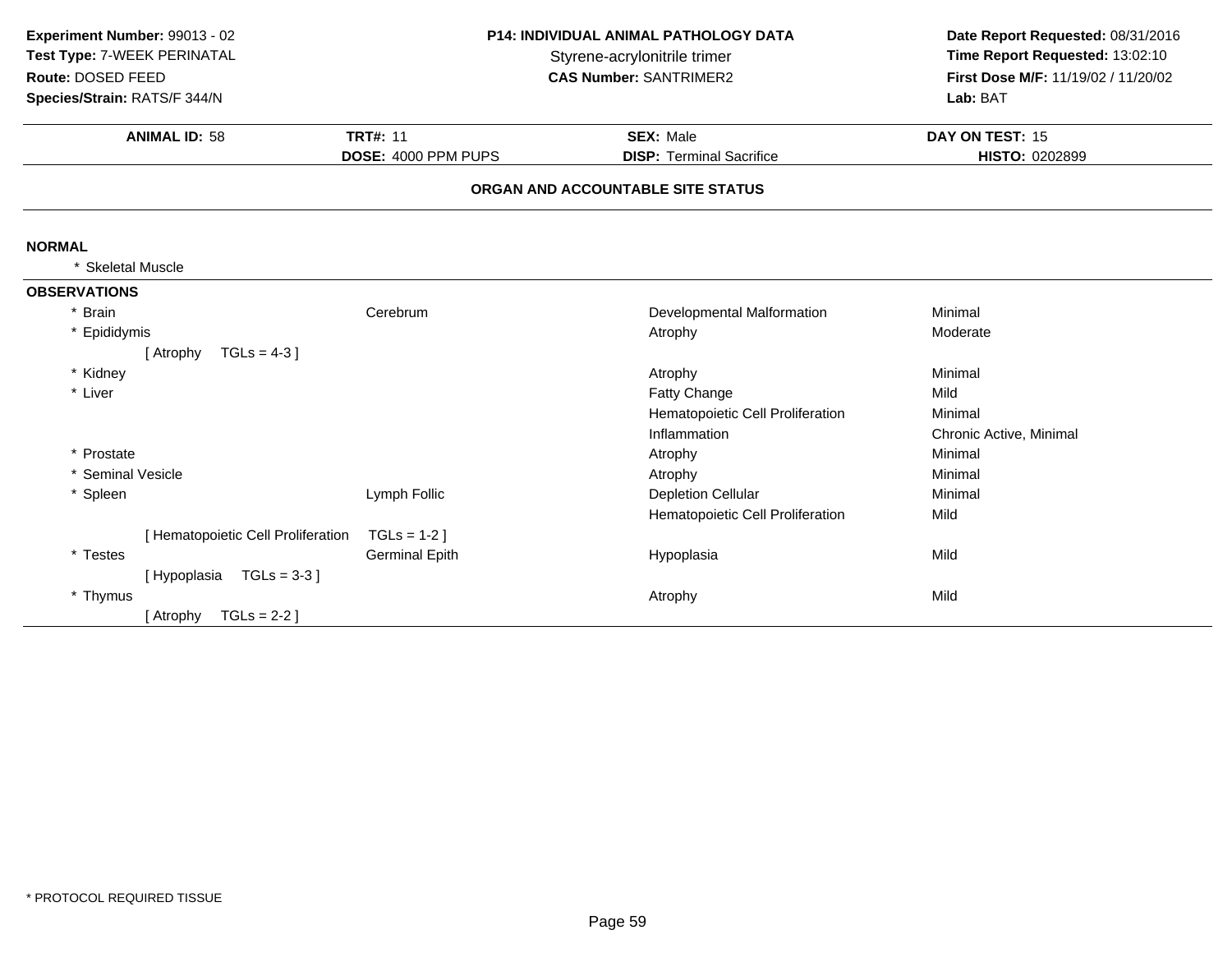| Experiment Number: 99013 - 02<br>Test Type: 7-WEEK PERINATAL<br>Route: DOSED FEED<br>Species/Strain: RATS/F 344/N | <b>P14: INDIVIDUAL ANIMAL PATHOLOGY DATA</b><br>Styrene-acrylonitrile trimer<br><b>CAS Number: SANTRIMER2</b> |                                                     | Date Report Requested: 08/31/2016<br>Time Report Requested: 13:02:10<br>First Dose M/F: 11/19/02 / 11/20/02<br>Lab: BAT |
|-------------------------------------------------------------------------------------------------------------------|---------------------------------------------------------------------------------------------------------------|-----------------------------------------------------|-------------------------------------------------------------------------------------------------------------------------|
| <b>ANIMAL ID: 59</b>                                                                                              | <b>TRT#: 11</b><br>DOSE: 4000 PPM PUPS                                                                        | <b>SEX: Male</b><br><b>DISP: Terminal Sacrifice</b> | DAY ON TEST: 15<br><b>HISTO: 0202900</b>                                                                                |
|                                                                                                                   |                                                                                                               | ORGAN AND ACCOUNTABLE SITE STATUS                   |                                                                                                                         |
| <b>NORMAL</b>                                                                                                     |                                                                                                               |                                                     |                                                                                                                         |
| <b>Skeletal Muscle</b>                                                                                            |                                                                                                               |                                                     |                                                                                                                         |
| <b>OBSERVATIONS</b>                                                                                               |                                                                                                               |                                                     |                                                                                                                         |
| * Brain                                                                                                           | Cerebrum                                                                                                      | Developmental Malformation                          | Minimal                                                                                                                 |
| Epididymis                                                                                                        |                                                                                                               | Atrophy                                             | Moderate                                                                                                                |
| * Kidney                                                                                                          |                                                                                                               | Atrophy                                             | Minimal                                                                                                                 |
| * Liver                                                                                                           |                                                                                                               | Fatty Change                                        | Mild                                                                                                                    |
|                                                                                                                   |                                                                                                               | Hematopoietic Cell Proliferation                    | Minimal                                                                                                                 |
| * Prostate                                                                                                        |                                                                                                               | Atrophy                                             | Minimal                                                                                                                 |
| * Seminal Vesicle                                                                                                 |                                                                                                               | Atrophy                                             | Moderate                                                                                                                |
| * Spleen                                                                                                          | Lymph Follic                                                                                                  | <b>Depletion Cellular</b>                           | Mild                                                                                                                    |
|                                                                                                                   |                                                                                                               | Hematopoietic Cell Proliferation                    | Moderate                                                                                                                |
| [ Hematopoietic Cell Proliferation                                                                                | $TGLS = 1-2$                                                                                                  |                                                     |                                                                                                                         |
| * Testes                                                                                                          | <b>Germinal Epith</b>                                                                                         | Hypoplasia                                          | Mild                                                                                                                    |
| * Thymus                                                                                                          |                                                                                                               | Atrophy                                             | Minimal                                                                                                                 |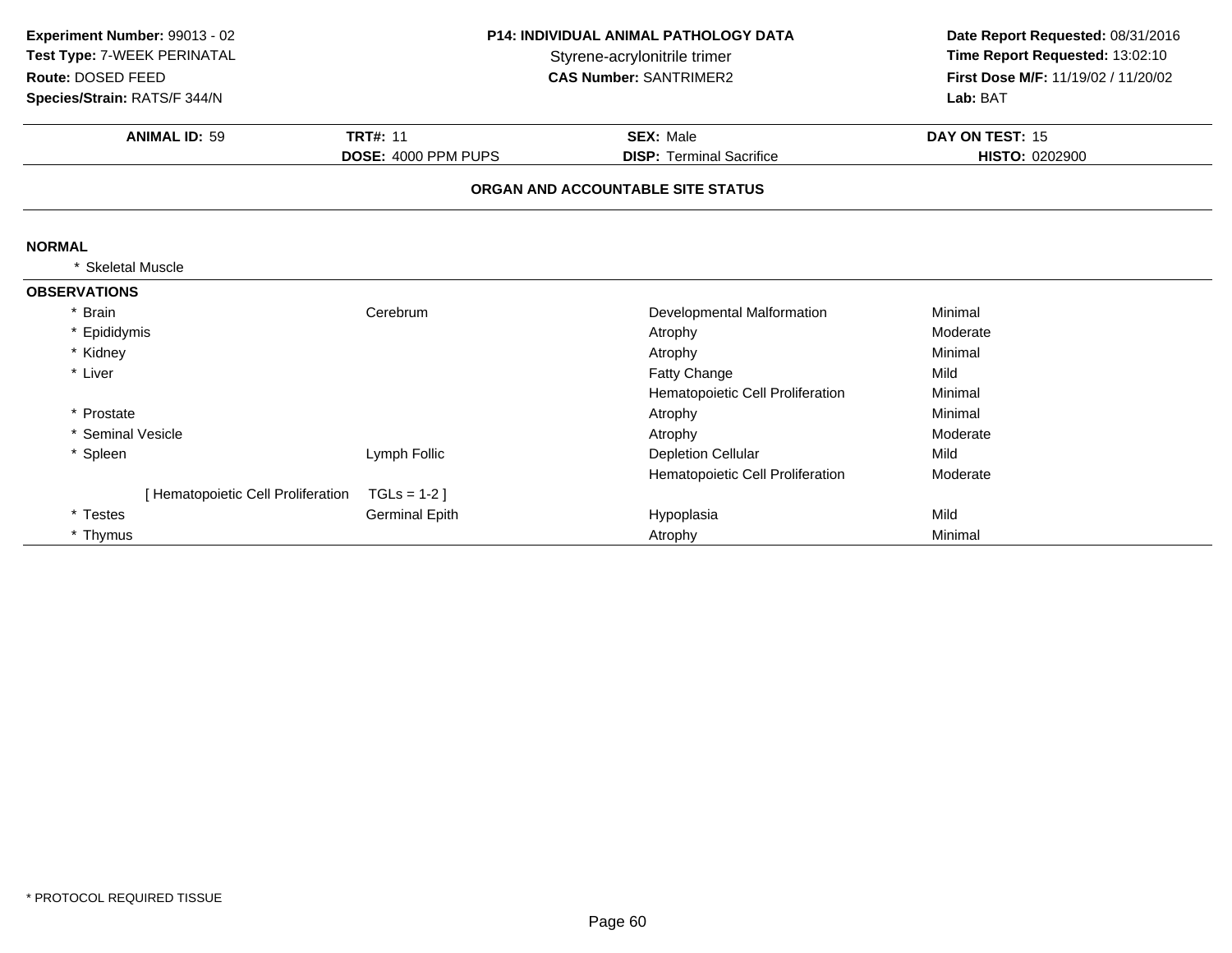| Experiment Number: 99013 - 02<br>Test Type: 7-WEEK PERINATAL<br>Route: DOSED FEED<br>Species/Strain: RATS/F 344/N | P14: INDIVIDUAL ANIMAL PATHOLOGY DATA<br>Styrene-acrylonitrile trimer<br><b>CAS Number: SANTRIMER2</b> |                                                     | Date Report Requested: 08/31/2016<br>Time Report Requested: 13:02:10<br>First Dose M/F: 11/19/02 / 11/20/02<br>Lab: BAT |
|-------------------------------------------------------------------------------------------------------------------|--------------------------------------------------------------------------------------------------------|-----------------------------------------------------|-------------------------------------------------------------------------------------------------------------------------|
| <b>ANIMAL ID: 60</b>                                                                                              | <b>TRT#: 11</b><br>DOSE: 4000 PPM PUPS                                                                 | <b>SEX: Male</b><br><b>DISP: Terminal Sacrifice</b> | DAY ON TEST: 15<br>HISTO: 0202901                                                                                       |
|                                                                                                                   |                                                                                                        | ORGAN AND ACCOUNTABLE SITE STATUS                   |                                                                                                                         |
| <b>NORMAL</b>                                                                                                     |                                                                                                        |                                                     |                                                                                                                         |
| * Skeletal Muscle                                                                                                 |                                                                                                        |                                                     |                                                                                                                         |
| <b>OBSERVATIONS</b>                                                                                               |                                                                                                        |                                                     |                                                                                                                         |
| * Brain                                                                                                           | Cerebrum                                                                                               | Developmental Malformation                          | Mild                                                                                                                    |
| * Epididymis                                                                                                      |                                                                                                        | Atrophy                                             | Moderate                                                                                                                |
| $TGLs = 2-3$ ]<br>[ Atrophy                                                                                       |                                                                                                        |                                                     |                                                                                                                         |
| * Kidney                                                                                                          |                                                                                                        | Atrophy                                             | Minimal                                                                                                                 |
|                                                                                                                   |                                                                                                        | Mineralization                                      | Minimal                                                                                                                 |
|                                                                                                                   |                                                                                                        | Nephropathy                                         | Minimal                                                                                                                 |
| * Liver                                                                                                           |                                                                                                        | Fatty Change                                        | Mild                                                                                                                    |
|                                                                                                                   |                                                                                                        | Hematopoietic Cell Proliferation                    | Minimal                                                                                                                 |
|                                                                                                                   |                                                                                                        | Inflammation                                        | Chronic Active, Minimal                                                                                                 |
| * Prostate                                                                                                        |                                                                                                        | Atrophy                                             | Minimal                                                                                                                 |
| * Seminal Vesicle                                                                                                 |                                                                                                        | Atrophy                                             | Mild                                                                                                                    |
| $TGLs = 4-3$ ]<br>[ Atrophy                                                                                       |                                                                                                        |                                                     |                                                                                                                         |
| * Spleen                                                                                                          | Lymph Follic                                                                                           | <b>Depletion Cellular</b>                           | Minimal                                                                                                                 |
|                                                                                                                   |                                                                                                        | Hematopoietic Cell Proliferation                    | Moderate                                                                                                                |
| [ Hematopoietic Cell Proliferation                                                                                | $TGLs = 6-2$ ]                                                                                         |                                                     |                                                                                                                         |
| * Testes                                                                                                          | <b>Germinal Epith</b>                                                                                  | Hypoplasia                                          | Mild                                                                                                                    |
| $TGLs = 1-3$<br>[Hypoplasia                                                                                       |                                                                                                        |                                                     |                                                                                                                         |
| * Thymus                                                                                                          |                                                                                                        | Atrophy                                             | Mild                                                                                                                    |
| $TGLs = 5-2$ ]<br>[ Atrophy                                                                                       |                                                                                                        |                                                     |                                                                                                                         |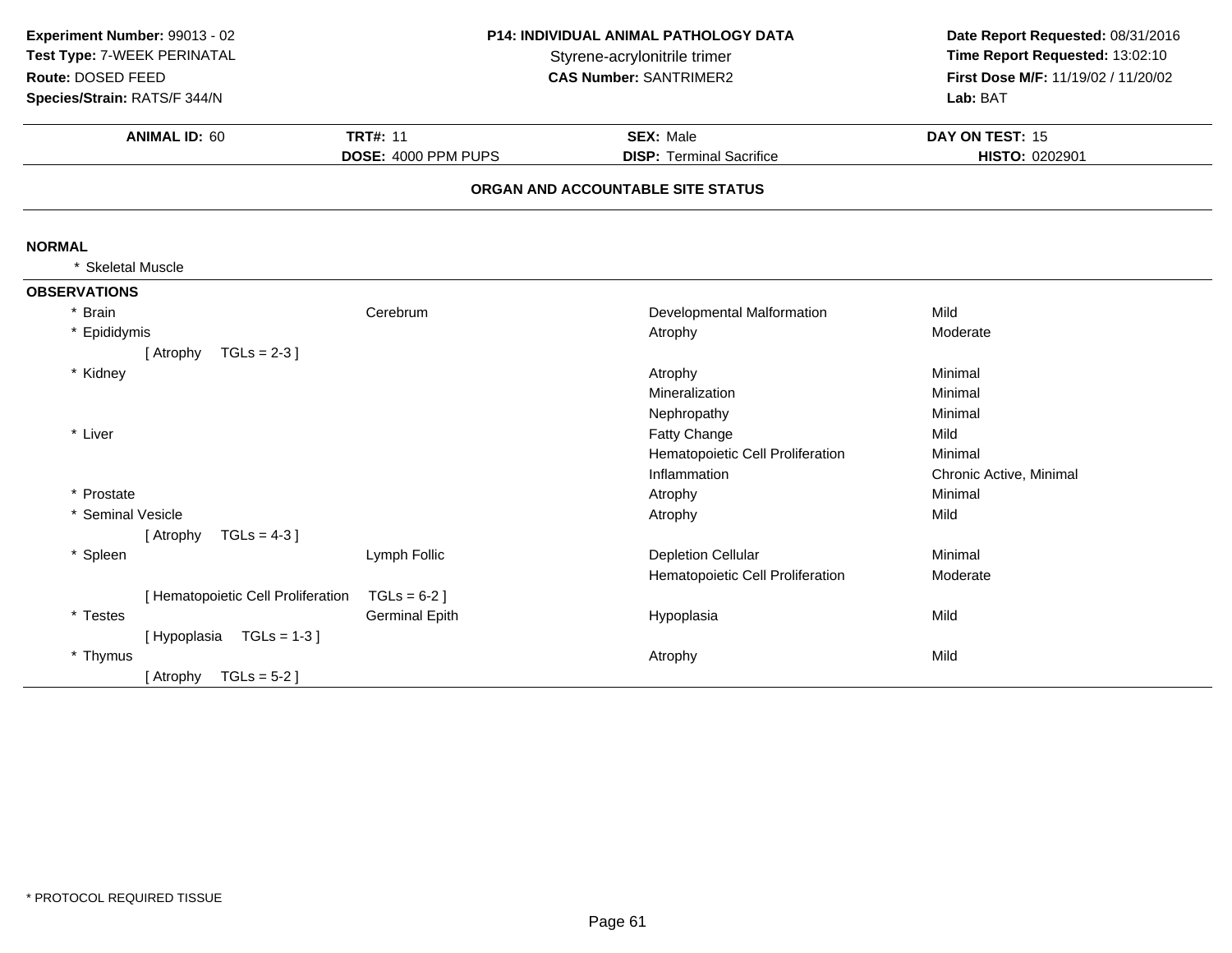| Experiment Number: 99013 - 02<br>Test Type: 7-WEEK PERINATAL<br>Route: DOSED FEED<br>Species/Strain: RATS/F 344/N |                                         | <b>P14: INDIVIDUAL ANIMAL PATHOLOGY DATA</b><br>Styrene-acrylonitrile trimer<br><b>CAS Number: SANTRIMER2</b> |                                  | Date Report Requested: 08/31/2016<br>Time Report Requested: 13:02:10<br>First Dose M/F: 11/19/02 / 11/20/02<br>Lab: BAT |  |  |  |
|-------------------------------------------------------------------------------------------------------------------|-----------------------------------------|---------------------------------------------------------------------------------------------------------------|----------------------------------|-------------------------------------------------------------------------------------------------------------------------|--|--|--|
|                                                                                                                   | <b>ANIMAL ID: 61</b>                    | <b>TRT#: 2</b>                                                                                                | <b>SEX: Female</b>               | DAY ON TEST: 15                                                                                                         |  |  |  |
|                                                                                                                   |                                         | <b>DOSE: 0 PPM PUPS</b>                                                                                       | <b>DISP: Terminal Sacrifice</b>  | <b>HISTO: 0202802</b>                                                                                                   |  |  |  |
|                                                                                                                   | ORGAN AND ACCOUNTABLE SITE STATUS       |                                                                                                               |                                  |                                                                                                                         |  |  |  |
| <b>NORMAL</b>                                                                                                     |                                         |                                                                                                               |                                  |                                                                                                                         |  |  |  |
| * Brain                                                                                                           |                                         | * Kidney                                                                                                      | * Skeletal Muscle                | * Thymus                                                                                                                |  |  |  |
| * Uterus                                                                                                          |                                         | * Vagina                                                                                                      |                                  |                                                                                                                         |  |  |  |
| <b>OBSERVATIONS</b>                                                                                               |                                         |                                                                                                               |                                  |                                                                                                                         |  |  |  |
| * Liver                                                                                                           |                                         |                                                                                                               | Hepatodiaphragmatic Nodule       |                                                                                                                         |  |  |  |
|                                                                                                                   | [Hepatodiaphragmatic Nodule TGLs = 1-5] |                                                                                                               |                                  |                                                                                                                         |  |  |  |
| * Ovary                                                                                                           |                                         |                                                                                                               | Atrophy                          | Minimal                                                                                                                 |  |  |  |
| * Spleen                                                                                                          |                                         |                                                                                                               | Hematopoietic Cell Proliferation | Minimal                                                                                                                 |  |  |  |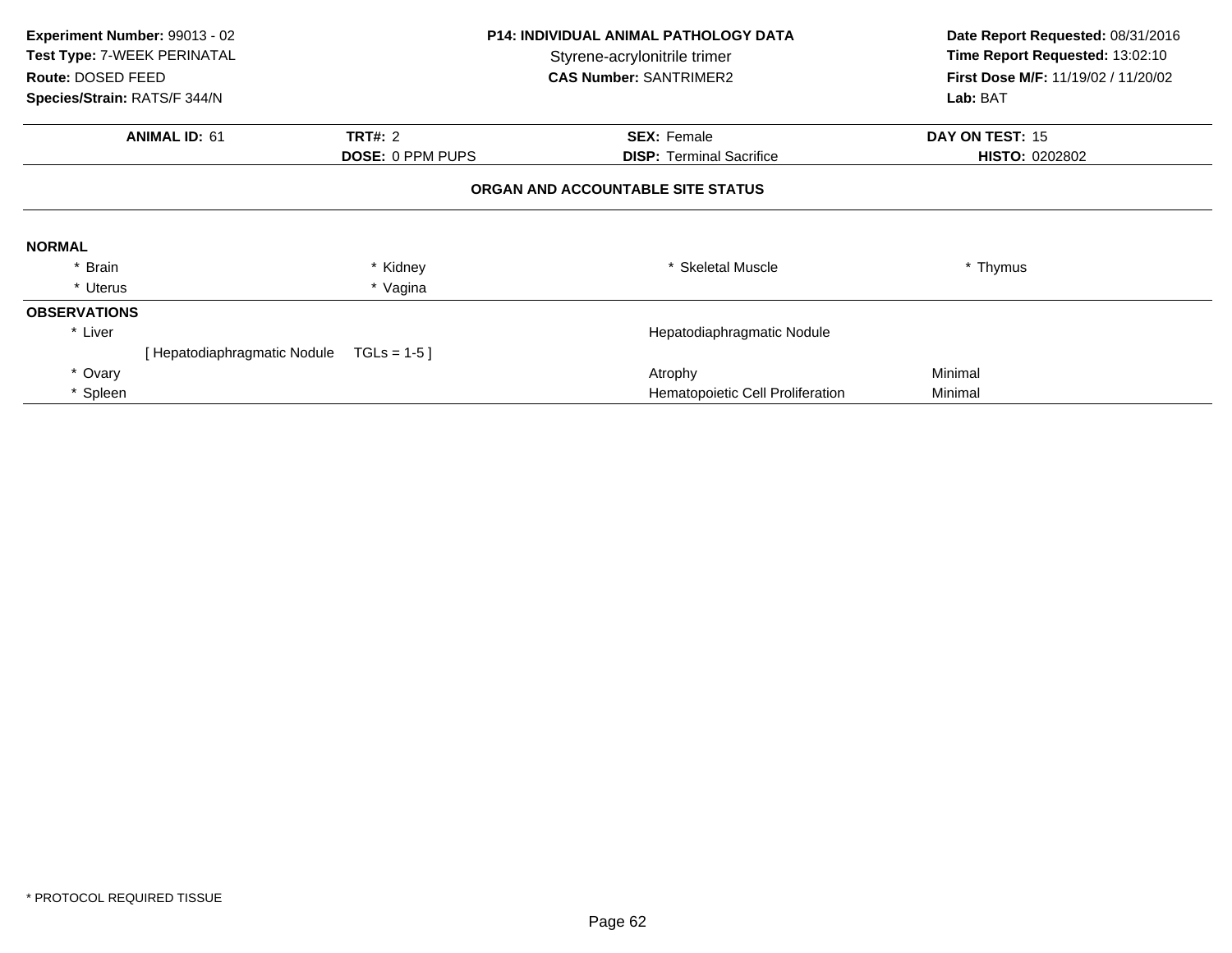| Experiment Number: 99013 - 02<br>Test Type: 7-WEEK PERINATAL<br>Route: DOSED FEED | <b>P14: INDIVIDUAL ANIMAL PATHOLOGY DATA</b><br>Styrene-acrylonitrile trimer<br><b>CAS Number: SANTRIMER2</b> |                                   | Date Report Requested: 08/31/2016<br>Time Report Requested: 13:02:10<br>First Dose M/F: 11/19/02 / 11/20/02 |  |
|-----------------------------------------------------------------------------------|---------------------------------------------------------------------------------------------------------------|-----------------------------------|-------------------------------------------------------------------------------------------------------------|--|
| Species/Strain: RATS/F 344/N                                                      |                                                                                                               |                                   | Lab: BAT                                                                                                    |  |
| <b>ANIMAL ID: 62</b>                                                              | <b>TRT#: 2</b>                                                                                                | <b>SEX: Female</b>                | DAY ON TEST: 15                                                                                             |  |
|                                                                                   | <b>DOSE: 0 PPM PUPS</b>                                                                                       | <b>DISP:</b> Terminal Sacrifice   | <b>HISTO: 0202803</b>                                                                                       |  |
|                                                                                   |                                                                                                               | ORGAN AND ACCOUNTABLE SITE STATUS |                                                                                                             |  |
| <b>NORMAL</b>                                                                     |                                                                                                               |                                   |                                                                                                             |  |
| * Brain                                                                           | * Kidney                                                                                                      | * Ovary                           | <b>Skeletal Muscle</b>                                                                                      |  |
| * Thymus                                                                          | * Uterus                                                                                                      | * Vagina                          |                                                                                                             |  |
| <b>OBSERVATIONS</b>                                                               |                                                                                                               |                                   |                                                                                                             |  |
| * Liver                                                                           |                                                                                                               | Hematopoietic Cell Proliferation  | Minimal                                                                                                     |  |
|                                                                                   |                                                                                                               | Inflammation                      | Chronic Active, Minimal                                                                                     |  |
| * Spleen                                                                          |                                                                                                               | Hematopoietic Cell Proliferation  | Minimal                                                                                                     |  |
| * Vagina                                                                          |                                                                                                               |                                   |                                                                                                             |  |
| Note: Estrus.                                                                     |                                                                                                               |                                   |                                                                                                             |  |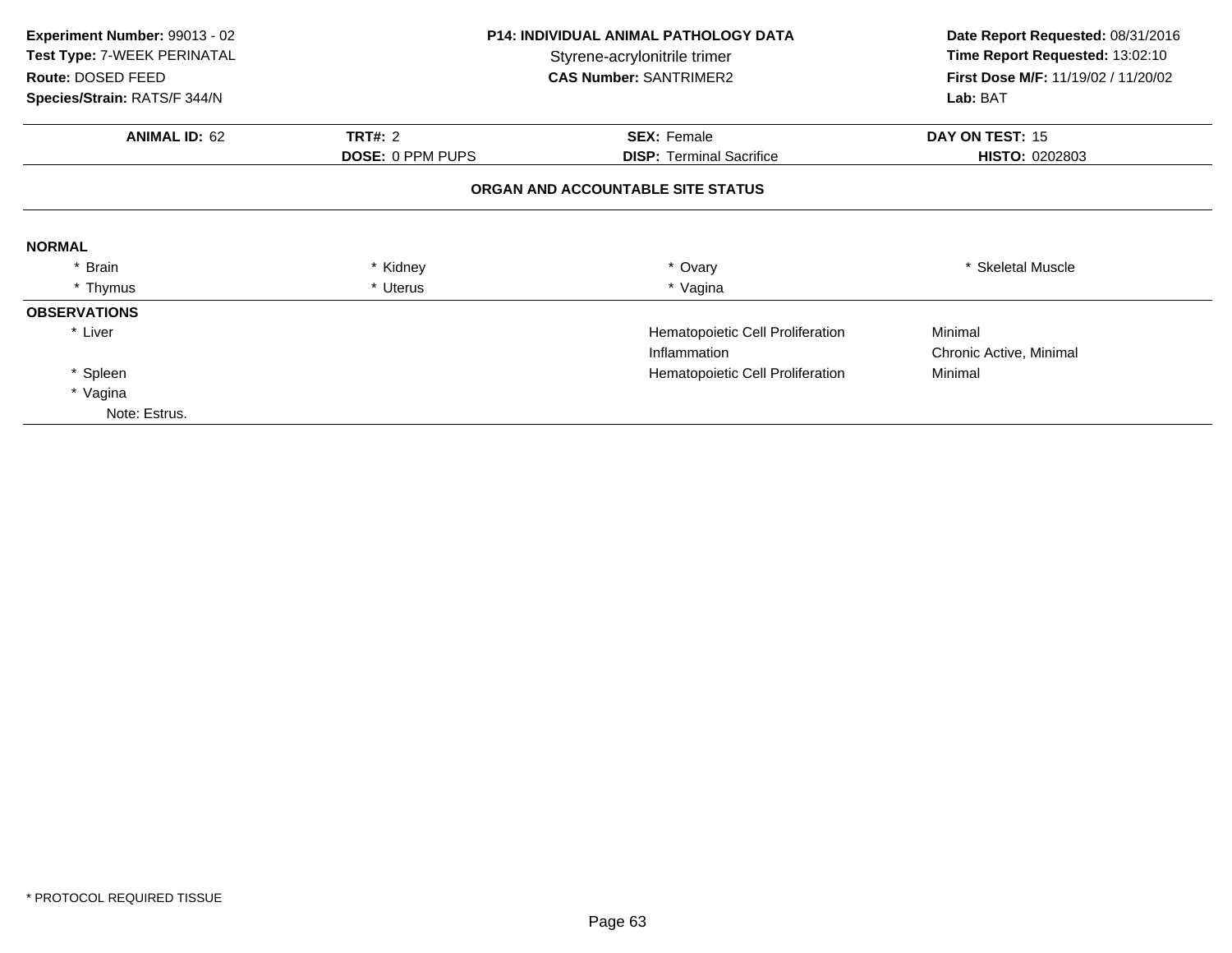| Route: DOSED FEED            | <b>P14: INDIVIDUAL ANIMAL PATHOLOGY DATA</b><br>Experiment Number: 99013 - 02<br>Test Type: 7-WEEK PERINATAL<br>Styrene-acrylonitrile trimer<br><b>CAS Number: SANTRIMER2</b> |                         | Date Report Requested: 08/31/2016<br>Time Report Requested: 13:02:10<br>First Dose M/F: 11/19/02 / 11/20/02 |                       |
|------------------------------|-------------------------------------------------------------------------------------------------------------------------------------------------------------------------------|-------------------------|-------------------------------------------------------------------------------------------------------------|-----------------------|
| Species/Strain: RATS/F 344/N |                                                                                                                                                                               |                         |                                                                                                             | Lab: BAT              |
| <b>ANIMAL ID: 63</b>         |                                                                                                                                                                               | <b>TRT#: 2</b>          | <b>SEX: Female</b>                                                                                          | DAY ON TEST: 15       |
|                              |                                                                                                                                                                               | <b>DOSE: 0 PPM PUPS</b> | <b>DISP: Terminal Sacrifice</b>                                                                             | <b>HISTO: 0202804</b> |
|                              |                                                                                                                                                                               |                         | ORGAN AND ACCOUNTABLE SITE STATUS                                                                           |                       |
| <b>NORMAL</b>                |                                                                                                                                                                               |                         |                                                                                                             |                       |
| * Brain                      |                                                                                                                                                                               | <b>Skeletal Muscle</b>  | * Thymus                                                                                                    | * Uterus              |
| * Vagina                     |                                                                                                                                                                               |                         |                                                                                                             |                       |
| <b>OBSERVATIONS</b>          |                                                                                                                                                                               |                         |                                                                                                             |                       |
| * Kidney                     |                                                                                                                                                                               |                         | Nephropathy                                                                                                 | Minimal               |
| * Liver                      |                                                                                                                                                                               |                         | Hematopoietic Cell Proliferation                                                                            | Minimal               |
|                              |                                                                                                                                                                               |                         | Hepatodiaphragmatic Nodule                                                                                  |                       |
|                              | [ Hepatodiaphragmatic Nodule                                                                                                                                                  | $TGLs = 1-5$            |                                                                                                             |                       |
| * Ovary                      |                                                                                                                                                                               |                         | Atrophy                                                                                                     | Minimal               |
| * Spleen                     |                                                                                                                                                                               |                         | Hematopoietic Cell Proliferation                                                                            | Minimal               |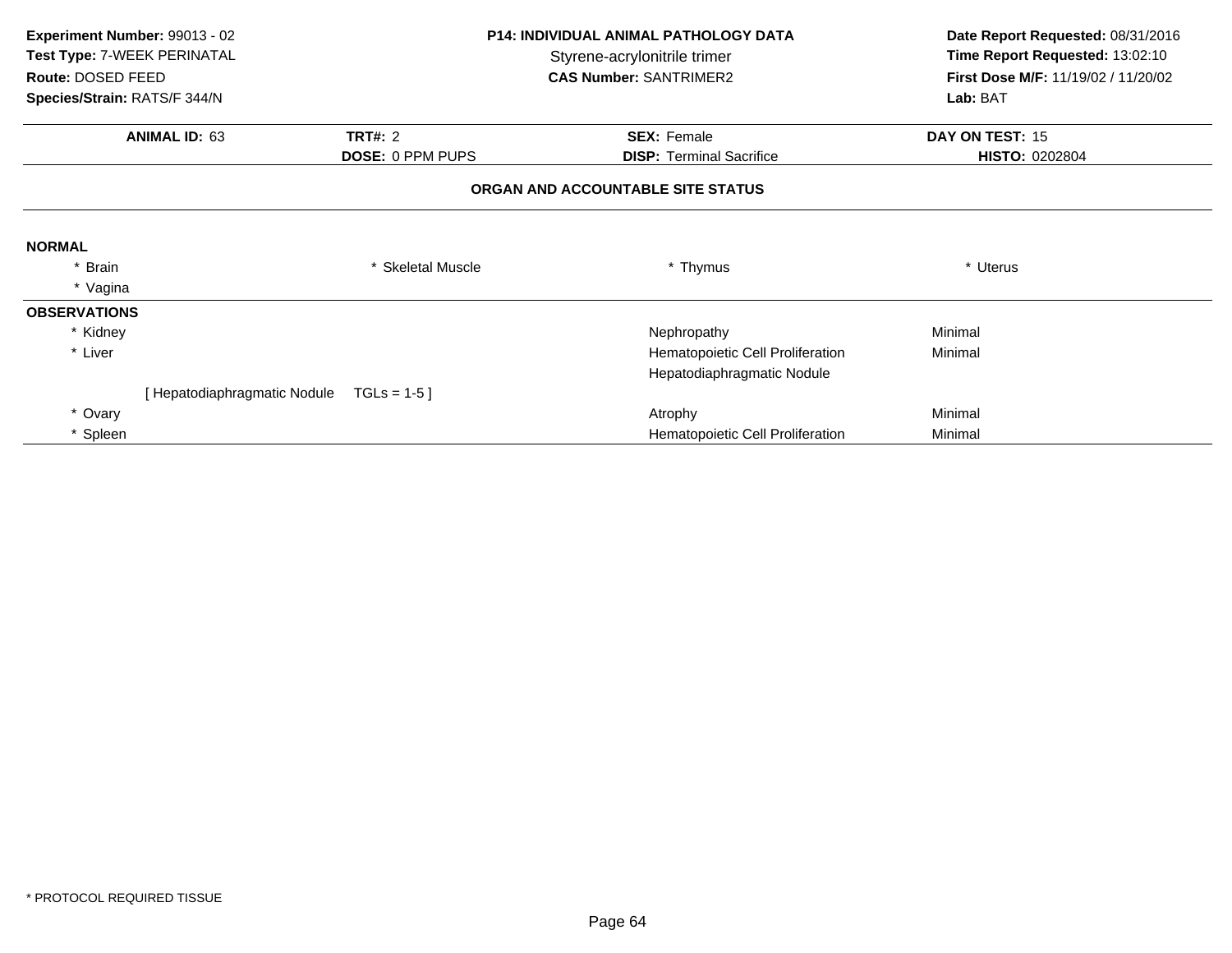| Experiment Number: 99013 - 02<br>Test Type: 7-WEEK PERINATAL<br>Route: DOSED FEED<br>Species/Strain: RATS/F 344/N |                         | <b>P14: INDIVIDUAL ANIMAL PATHOLOGY DATA</b><br>Styrene-acrylonitrile trimer<br><b>CAS Number: SANTRIMER2</b> | Date Report Requested: 08/31/2016<br>Time Report Requested: 13:02:10<br>First Dose M/F: 11/19/02 / 11/20/02<br>Lab: BAT |  |
|-------------------------------------------------------------------------------------------------------------------|-------------------------|---------------------------------------------------------------------------------------------------------------|-------------------------------------------------------------------------------------------------------------------------|--|
| <b>ANIMAL ID: 64</b>                                                                                              | <b>TRT#: 2</b>          | <b>SEX: Female</b>                                                                                            | DAY ON TEST: 15                                                                                                         |  |
|                                                                                                                   | <b>DOSE: 0 PPM PUPS</b> | <b>DISP: Terminal Sacrifice</b>                                                                               | <b>HISTO: 0202805</b>                                                                                                   |  |
|                                                                                                                   |                         | ORGAN AND ACCOUNTABLE SITE STATUS                                                                             |                                                                                                                         |  |
| <b>NORMAL</b>                                                                                                     |                         |                                                                                                               |                                                                                                                         |  |
| * Brain                                                                                                           | * Kidney                | * Ovary                                                                                                       | * Skeletal Muscle                                                                                                       |  |
| * Thymus                                                                                                          | * Uterus                | * Vagina                                                                                                      |                                                                                                                         |  |
| <b>OBSERVATIONS</b>                                                                                               |                         |                                                                                                               |                                                                                                                         |  |
| * Liver                                                                                                           |                         | Inflammation                                                                                                  | Chronic Active, Minimal                                                                                                 |  |
| * Spleen                                                                                                          |                         | Hematopoietic Cell Proliferation                                                                              | Minimal                                                                                                                 |  |
| * Vagina                                                                                                          |                         |                                                                                                               |                                                                                                                         |  |
| Note: Metestrus.                                                                                                  |                         |                                                                                                               |                                                                                                                         |  |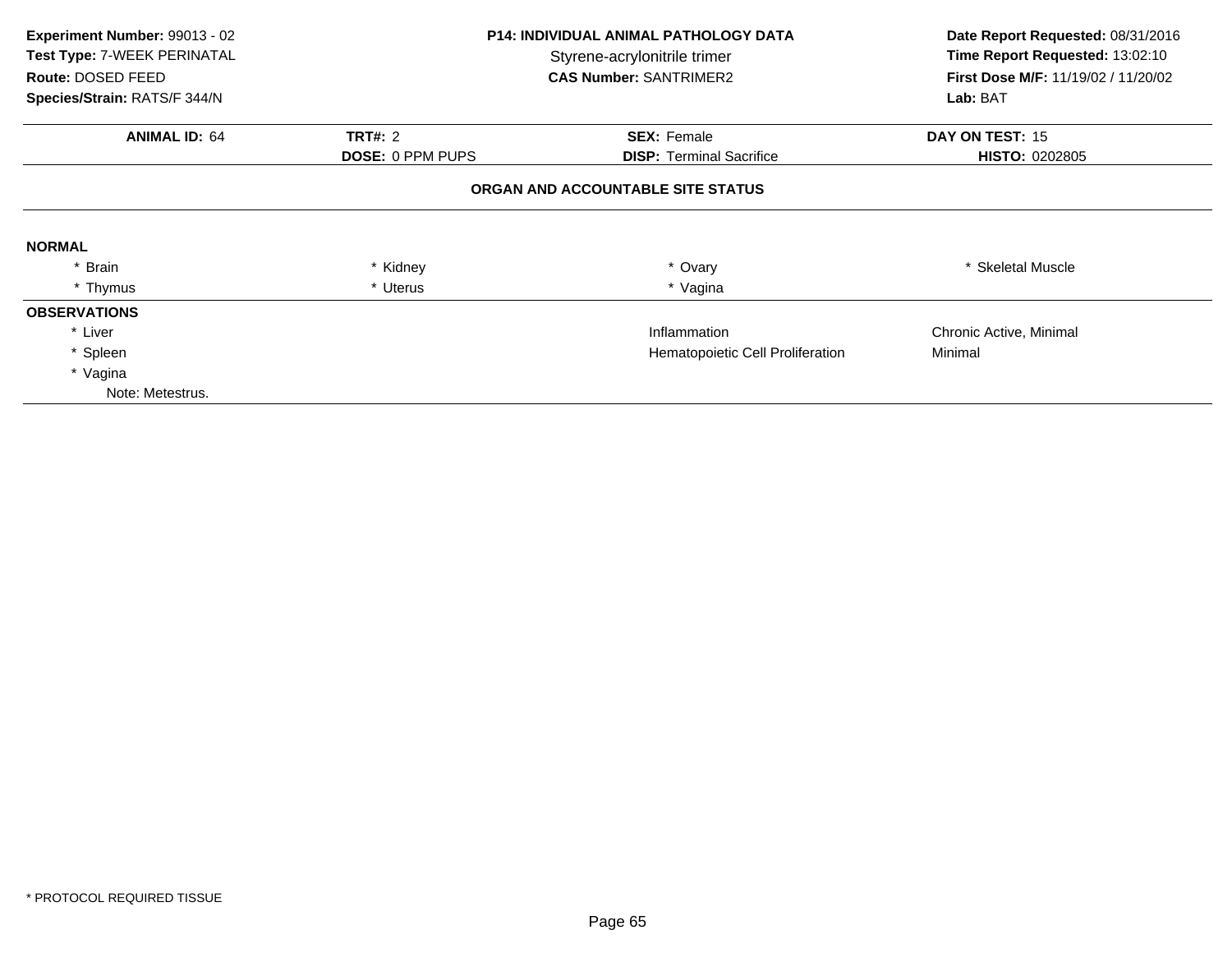| Experiment Number: 99013 - 02<br>Test Type: 7-WEEK PERINATAL<br>Route: DOSED FEED<br>Species/Strain: RATS/F 344/N | <b>P14: INDIVIDUAL ANIMAL PATHOLOGY DATA</b><br>Styrene-acrylonitrile trimer<br><b>CAS Number: SANTRIMER2</b> |                                                       | Date Report Requested: 08/31/2016<br>Time Report Requested: 13:02:10<br>First Dose M/F: 11/19/02 / 11/20/02<br>Lab: BAT |  |
|-------------------------------------------------------------------------------------------------------------------|---------------------------------------------------------------------------------------------------------------|-------------------------------------------------------|-------------------------------------------------------------------------------------------------------------------------|--|
| <b>ANIMAL ID: 65</b>                                                                                              | <b>TRT#: 2</b><br><b>DOSE: 0 PPM PUPS</b>                                                                     | <b>SEX: Female</b><br><b>DISP: Terminal Sacrifice</b> | DAY ON TEST: 15<br><b>HISTO: 0202806</b>                                                                                |  |
|                                                                                                                   |                                                                                                               | ORGAN AND ACCOUNTABLE SITE STATUS                     |                                                                                                                         |  |
| <b>NORMAL</b>                                                                                                     |                                                                                                               |                                                       |                                                                                                                         |  |
| * Brain                                                                                                           | * Ovary                                                                                                       | * Skeletal Muscle                                     | * Thymus                                                                                                                |  |
| * Uterus                                                                                                          | * Vagina                                                                                                      |                                                       |                                                                                                                         |  |
| <b>OBSERVATIONS</b>                                                                                               |                                                                                                               |                                                       |                                                                                                                         |  |
| * Kidney                                                                                                          |                                                                                                               | Nephropathy                                           | Minimal                                                                                                                 |  |
| * Liver                                                                                                           |                                                                                                               | Inflammation                                          | Chronic Active, Minimal                                                                                                 |  |
| * Spleen                                                                                                          |                                                                                                               | Hematopoietic Cell Proliferation                      | Minimal                                                                                                                 |  |
| * Vagina                                                                                                          |                                                                                                               |                                                       |                                                                                                                         |  |
| Note: Metestrus.                                                                                                  |                                                                                                               |                                                       |                                                                                                                         |  |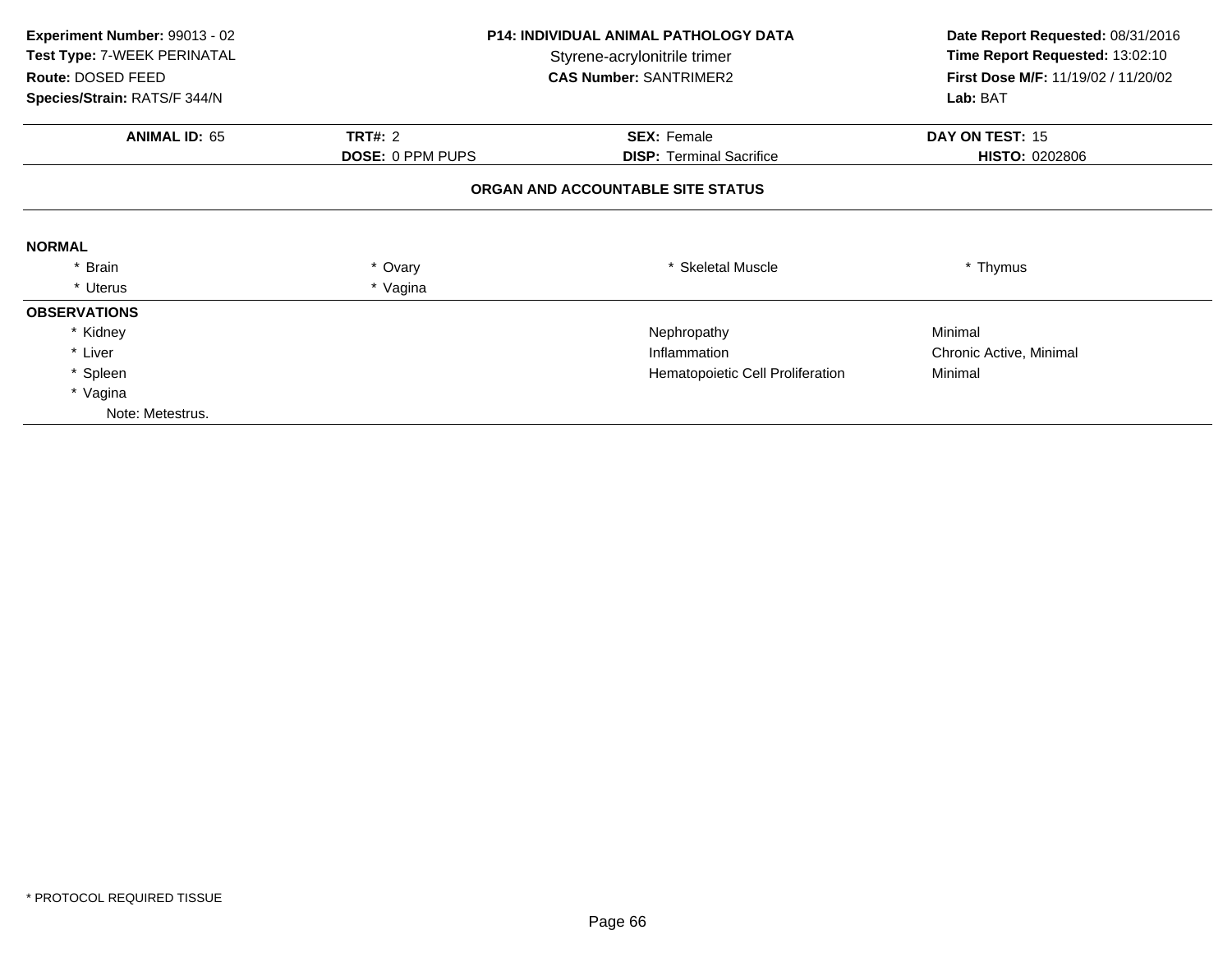| Experiment Number: 99013 - 02<br>Test Type: 7-WEEK PERINATAL<br>Route: DOSED FEED<br>Species/Strain: RATS/F 344/N |                         | <b>P14: INDIVIDUAL ANIMAL PATHOLOGY DATA</b><br>Styrene-acrylonitrile trimer<br><b>CAS Number: SANTRIMER2</b> | Date Report Requested: 08/31/2016<br>Time Report Requested: 13:02:10<br><b>First Dose M/F: 11/19/02 / 11/20/02</b><br>Lab: BAT |  |  |  |
|-------------------------------------------------------------------------------------------------------------------|-------------------------|---------------------------------------------------------------------------------------------------------------|--------------------------------------------------------------------------------------------------------------------------------|--|--|--|
| <b>ANIMAL ID: 66</b>                                                                                              | <b>TRT#: 2</b>          | <b>SEX: Female</b>                                                                                            | DAY ON TEST: 15                                                                                                                |  |  |  |
|                                                                                                                   | <b>DOSE: 0 PPM PUPS</b> | <b>DISP:</b> Terminal Sacrifice                                                                               | <b>HISTO: 0202807</b>                                                                                                          |  |  |  |
| ORGAN AND ACCOUNTABLE SITE STATUS                                                                                 |                         |                                                                                                               |                                                                                                                                |  |  |  |
| <b>NORMAL</b>                                                                                                     |                         |                                                                                                               |                                                                                                                                |  |  |  |
| * Brain                                                                                                           | * Kidney                | * Skeletal Muscle                                                                                             | * Thymus                                                                                                                       |  |  |  |
| * Uterus                                                                                                          | * Vagina                |                                                                                                               |                                                                                                                                |  |  |  |
| <b>OBSERVATIONS</b>                                                                                               |                         |                                                                                                               |                                                                                                                                |  |  |  |
| * Liver                                                                                                           |                         | Hematopoietic Cell Proliferation                                                                              | Minimal                                                                                                                        |  |  |  |
| * Ovary                                                                                                           |                         | Atrophy                                                                                                       | Minimal                                                                                                                        |  |  |  |
| * Spleen                                                                                                          |                         | Hematopoietic Cell Proliferation                                                                              | Minimal                                                                                                                        |  |  |  |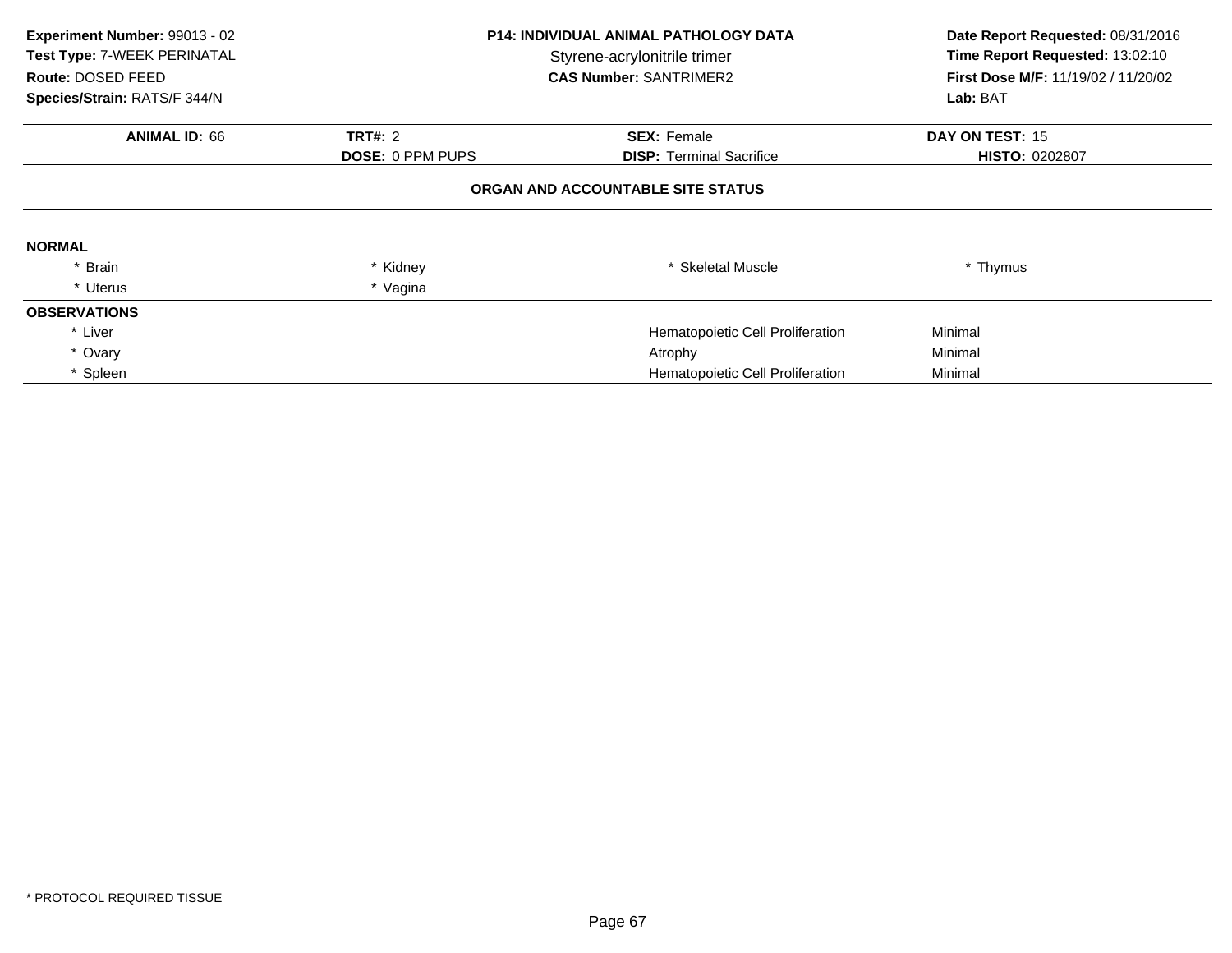| Experiment Number: 99013 - 02<br>Test Type: 7-WEEK PERINATAL<br>Route: DOSED FEED | <b>P14: INDIVIDUAL ANIMAL PATHOLOGY DATA</b><br>Styrene-acrylonitrile trimer<br><b>CAS Number: SANTRIMER2</b> |                                   | Date Report Requested: 08/31/2016<br>Time Report Requested: 13:02:10<br>First Dose M/F: 11/19/02 / 11/20/02 |  |
|-----------------------------------------------------------------------------------|---------------------------------------------------------------------------------------------------------------|-----------------------------------|-------------------------------------------------------------------------------------------------------------|--|
| Species/Strain: RATS/F 344/N                                                      |                                                                                                               |                                   | Lab: BAT                                                                                                    |  |
| <b>ANIMAL ID: 67</b>                                                              | <b>TRT#: 2</b>                                                                                                | <b>SEX: Female</b>                | DAY ON TEST: 15                                                                                             |  |
|                                                                                   | <b>DOSE: 0 PPM PUPS</b>                                                                                       | <b>DISP:</b> Terminal Sacrifice   | <b>HISTO: 0202808</b>                                                                                       |  |
|                                                                                   |                                                                                                               | ORGAN AND ACCOUNTABLE SITE STATUS |                                                                                                             |  |
| <b>NORMAL</b>                                                                     |                                                                                                               |                                   |                                                                                                             |  |
| * Brain                                                                           | * Kidney                                                                                                      | * Ovary                           | * Skeletal Muscle                                                                                           |  |
| * Thymus                                                                          | * Uterus                                                                                                      | * Vagina                          |                                                                                                             |  |
| <b>OBSERVATIONS</b>                                                               |                                                                                                               |                                   |                                                                                                             |  |
| * Liver                                                                           |                                                                                                               | Hepatodiaphragmatic Nodule        |                                                                                                             |  |
| [ Hepatodiaphragmatic Nodule                                                      | $TGLs = 1-5$                                                                                                  |                                   |                                                                                                             |  |
| * Spleen                                                                          |                                                                                                               | Hematopoietic Cell Proliferation  | Minimal                                                                                                     |  |
| * Vagina                                                                          |                                                                                                               |                                   |                                                                                                             |  |
| Note: Diestrus.                                                                   |                                                                                                               |                                   |                                                                                                             |  |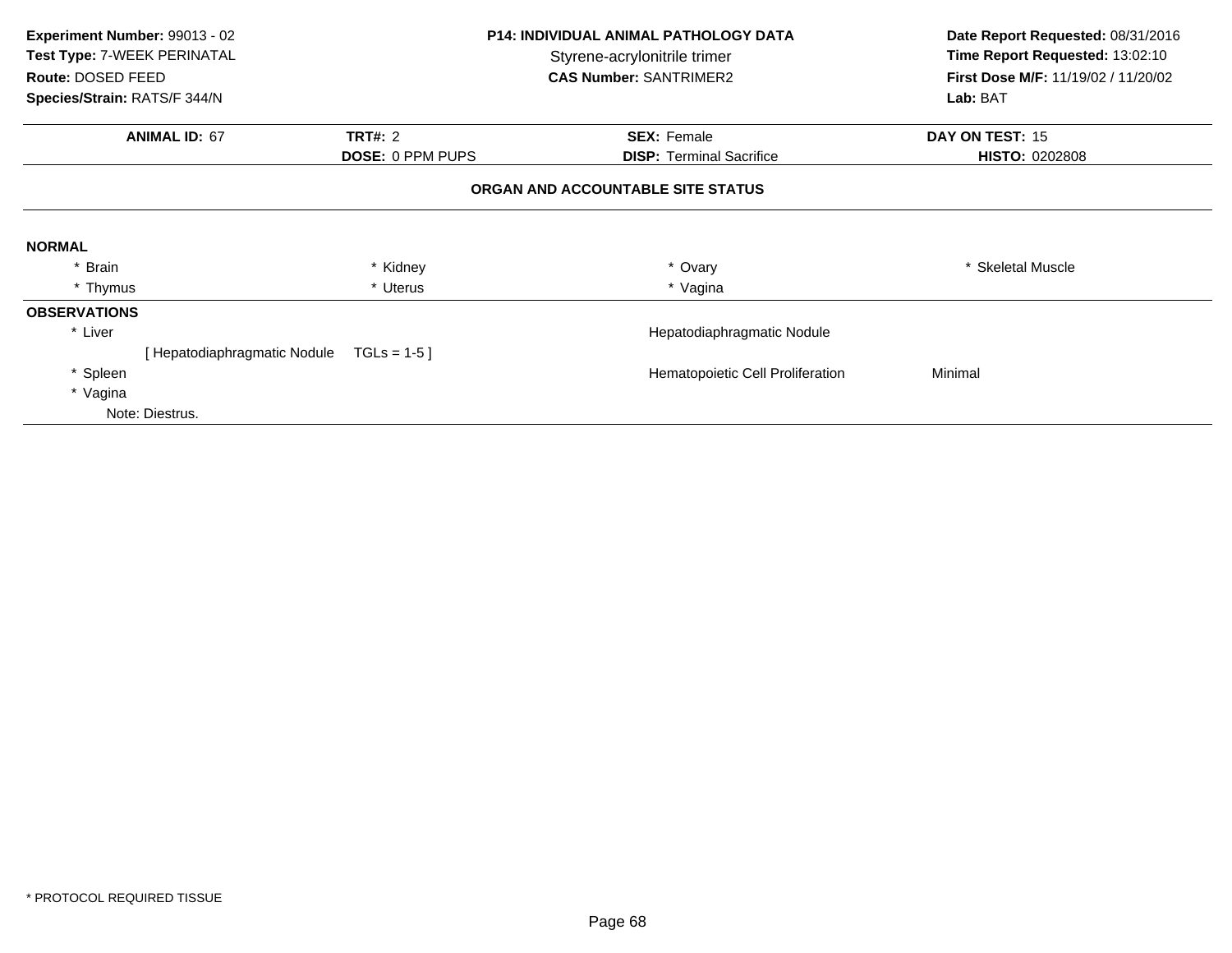| Experiment Number: 99013 - 02<br>Test Type: 7-WEEK PERINATAL<br>Route: DOSED FEED<br>Species/Strain: RATS/F 344/N |                                           | <b>P14: INDIVIDUAL ANIMAL PATHOLOGY DATA</b><br>Styrene-acrylonitrile trimer<br><b>CAS Number: SANTRIMER2</b> |                                          |
|-------------------------------------------------------------------------------------------------------------------|-------------------------------------------|---------------------------------------------------------------------------------------------------------------|------------------------------------------|
| <b>ANIMAL ID: 68</b>                                                                                              | <b>TRT#: 2</b><br><b>DOSE: 0 PPM PUPS</b> | <b>SEX: Female</b><br><b>DISP:</b> Terminal Sacrifice                                                         | DAY ON TEST: 15<br><b>HISTO: 0202809</b> |
|                                                                                                                   |                                           | ORGAN AND ACCOUNTABLE SITE STATUS                                                                             |                                          |
| <b>NORMAL</b>                                                                                                     |                                           |                                                                                                               |                                          |
| * Brain                                                                                                           | * Kidney                                  | * Liver                                                                                                       | * Skeletal Muscle                        |
| * Thymus                                                                                                          | * Uterus                                  | * Vagina                                                                                                      |                                          |
| <b>OBSERVATIONS</b>                                                                                               |                                           |                                                                                                               |                                          |
| * Ovary                                                                                                           |                                           | Atrophy                                                                                                       | Minimal                                  |
| Spleen                                                                                                            |                                           | Hematopoietic Cell Proliferation                                                                              | Minimal                                  |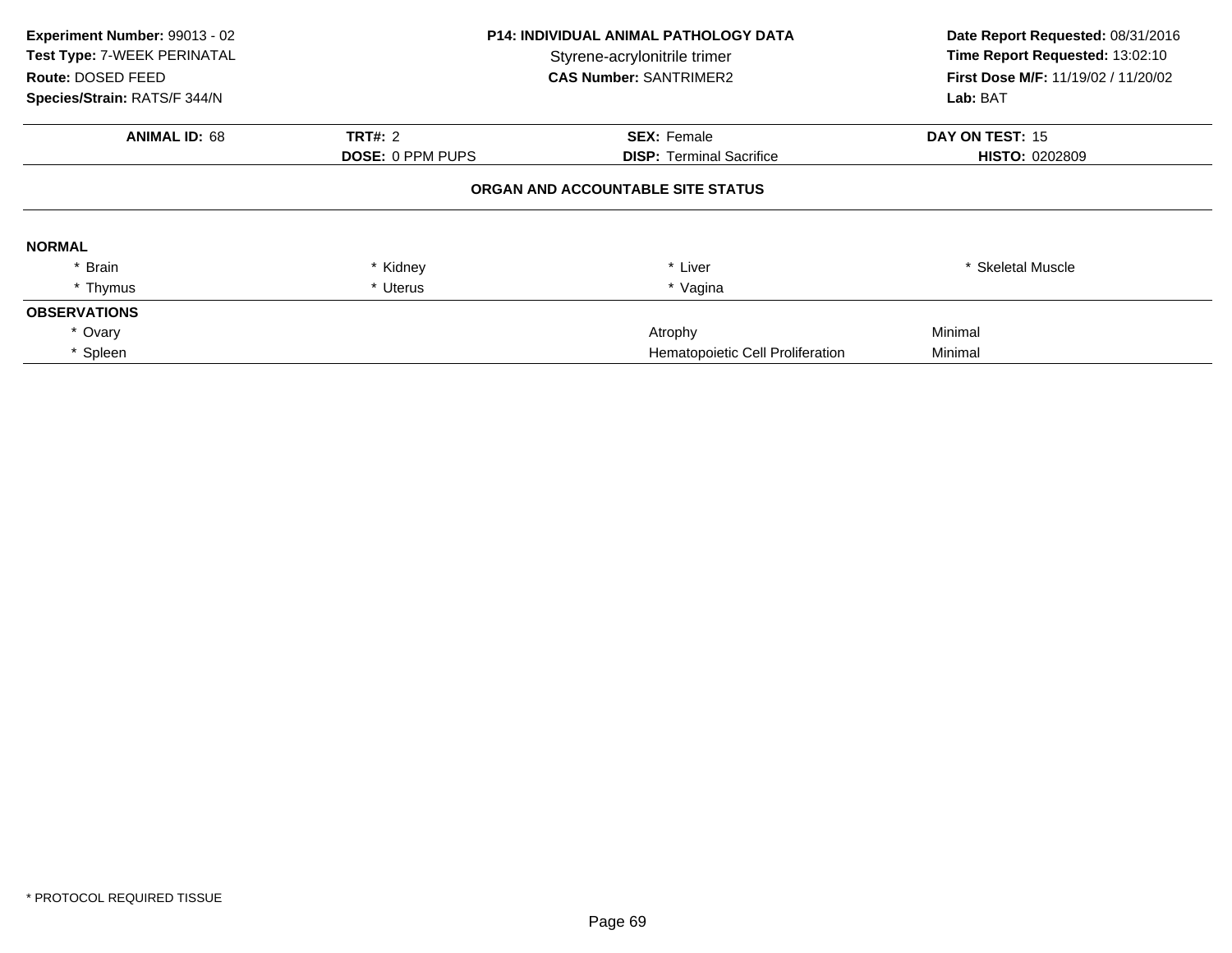| Experiment Number: 99013 - 02<br>Test Type: 7-WEEK PERINATAL<br>Route: DOSED FEED<br>Species/Strain: RATS/F 344/N | <b>P14: INDIVIDUAL ANIMAL PATHOLOGY DATA</b><br>Styrene-acrylonitrile trimer<br><b>CAS Number: SANTRIMER2</b> |                                   | Date Report Requested: 08/31/2016<br>Time Report Requested: 13:02:10<br>First Dose M/F: 11/19/02 / 11/20/02<br>Lab: BAT |
|-------------------------------------------------------------------------------------------------------------------|---------------------------------------------------------------------------------------------------------------|-----------------------------------|-------------------------------------------------------------------------------------------------------------------------|
|                                                                                                                   |                                                                                                               |                                   |                                                                                                                         |
| <b>ANIMAL ID: 69</b>                                                                                              | <b>TRT#: 2</b><br><b>SEX: Female</b><br><b>DOSE: 0 PPM PUPS</b><br><b>DISP: Terminal Sacrifice</b>            |                                   | DAY ON TEST: 15<br>HISTO: 0202810                                                                                       |
|                                                                                                                   |                                                                                                               | ORGAN AND ACCOUNTABLE SITE STATUS |                                                                                                                         |
| <b>NORMAL</b>                                                                                                     |                                                                                                               |                                   |                                                                                                                         |
| * Kidney                                                                                                          | * Ovary                                                                                                       | <b>Skeletal Muscle</b>            | * Thymus                                                                                                                |
| * Uterus                                                                                                          | * Vagina                                                                                                      |                                   |                                                                                                                         |
| <b>OBSERVATIONS</b>                                                                                               |                                                                                                               |                                   |                                                                                                                         |
| * Brain                                                                                                           | Cerebrum                                                                                                      | Developmental Malformation        | Minimal                                                                                                                 |
| * Liver                                                                                                           |                                                                                                               | Inflammation                      | Chronic Active, Minimal                                                                                                 |
| * Spleen                                                                                                          |                                                                                                               | Hematopoietic Cell Proliferation  | Minimal                                                                                                                 |
| * Vagina                                                                                                          |                                                                                                               |                                   |                                                                                                                         |
| Note: Metestrus.                                                                                                  |                                                                                                               |                                   |                                                                                                                         |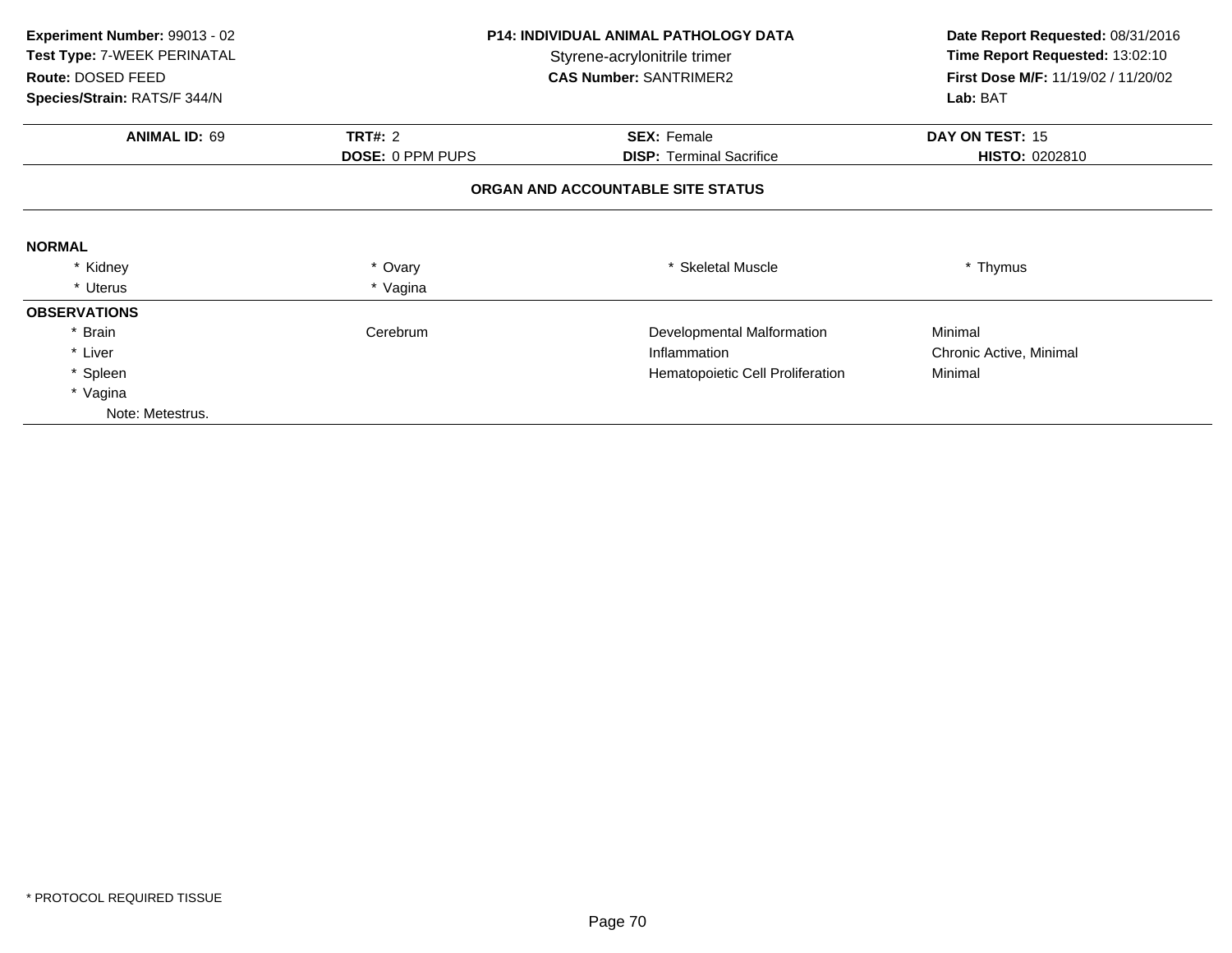| Experiment Number: 99013 - 02<br><b>P14: INDIVIDUAL ANIMAL PATHOLOGY DATA</b> |                              | Date Report Requested: 08/31/2016 |                                   |                                     |  |
|-------------------------------------------------------------------------------|------------------------------|-----------------------------------|-----------------------------------|-------------------------------------|--|
| Test Type: 7-WEEK PERINATAL                                                   |                              |                                   | Styrene-acrylonitrile trimer      | Time Report Requested: 13:02:10     |  |
| Route: DOSED FEED                                                             |                              |                                   | <b>CAS Number: SANTRIMER2</b>     | First Dose M/F: 11/19/02 / 11/20/02 |  |
| Species/Strain: RATS/F 344/N                                                  |                              |                                   |                                   | Lab: BAT                            |  |
|                                                                               | <b>ANIMAL ID: 70</b>         | <b>TRT#: 2</b>                    | <b>SEX: Female</b>                | DAY ON TEST: 15                     |  |
|                                                                               |                              | <b>DOSE: 0 PPM PUPS</b>           | <b>DISP: Terminal Sacrifice</b>   | <b>HISTO: 0202811</b>               |  |
|                                                                               |                              |                                   | ORGAN AND ACCOUNTABLE SITE STATUS |                                     |  |
| <b>NORMAL</b>                                                                 |                              |                                   |                                   |                                     |  |
| * Brain                                                                       |                              | * Ovary                           | * Skeletal Muscle                 | * Thymus                            |  |
| * Uterus                                                                      |                              | * Vagina                          |                                   |                                     |  |
| <b>OBSERVATIONS</b>                                                           |                              |                                   |                                   |                                     |  |
| * Kidney                                                                      |                              |                                   | Nephropathy                       | Minimal                             |  |
| * Liver                                                                       |                              |                                   | Hepatodiaphragmatic Nodule        |                                     |  |
|                                                                               | [ Hepatodiaphragmatic Nodule | $TGLs = 1-5$                      |                                   |                                     |  |
| * Spleen                                                                      |                              |                                   | Hematopoietic Cell Proliferation  | Minimal                             |  |
| * Vagina                                                                      |                              |                                   |                                   |                                     |  |
|                                                                               | Note: Metestrus.             |                                   |                                   |                                     |  |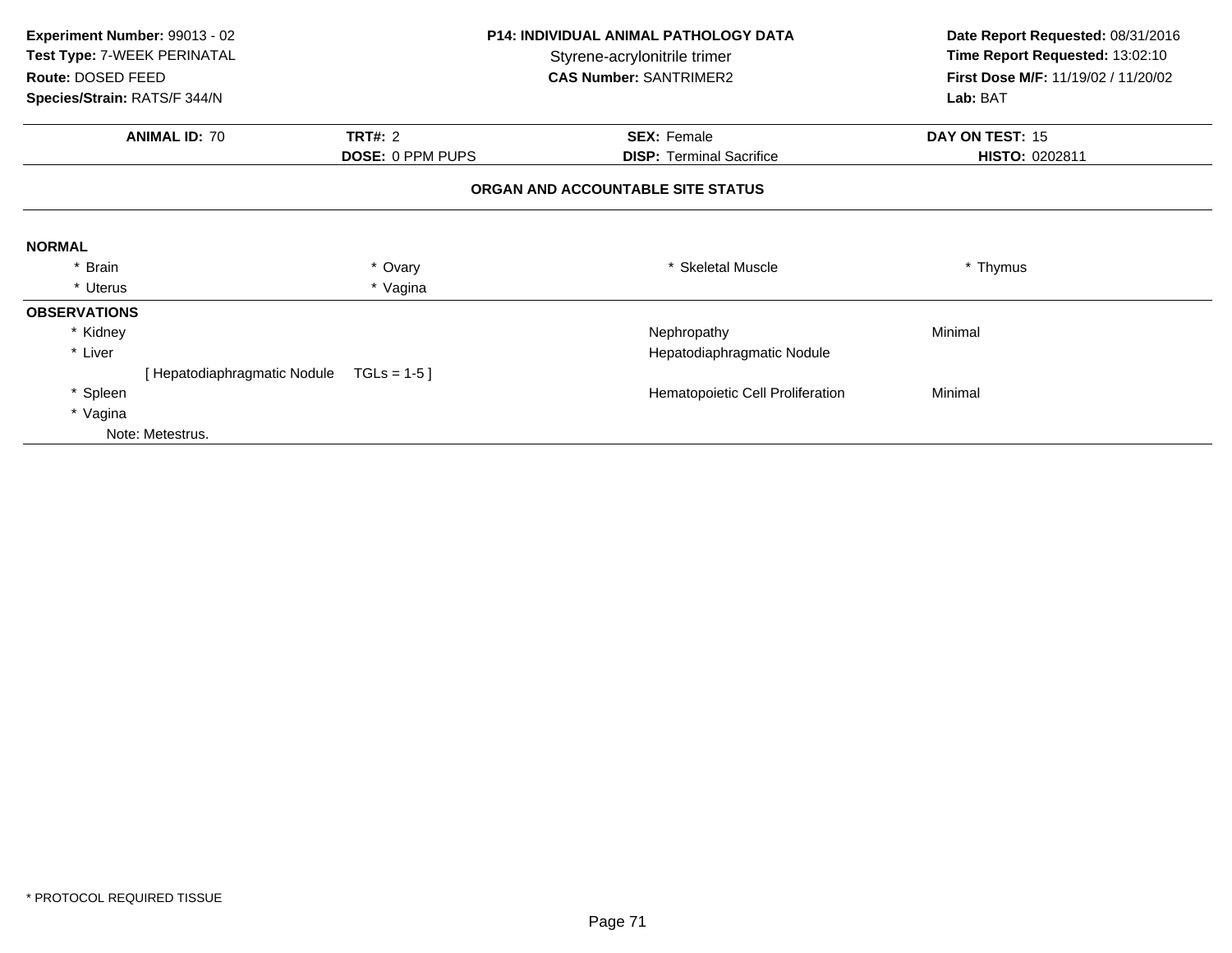| Experiment Number: 99013 - 02<br>Test Type: 7-WEEK PERINATAL<br>Route: DOSED FEED<br>Species/Strain: RATS/F 344/N | <b>P14: INDIVIDUAL ANIMAL PATHOLOGY DATA</b><br>Styrene-acrylonitrile trimer<br><b>CAS Number: SANTRIMER2</b> |                                   | Date Report Requested: 08/31/2016<br>Time Report Requested: 13:02:10<br>First Dose M/F: 11/19/02 / 11/20/02<br>Lab: BAT |
|-------------------------------------------------------------------------------------------------------------------|---------------------------------------------------------------------------------------------------------------|-----------------------------------|-------------------------------------------------------------------------------------------------------------------------|
| <b>ANIMAL ID: 71</b>                                                                                              | <b>TRT#: 4</b>                                                                                                | <b>SEX: Female</b>                | DAY ON TEST: 15                                                                                                         |
|                                                                                                                   | <b>DOSE: 250 PPM PUPS</b>                                                                                     | <b>DISP: Terminal Sacrifice</b>   | <b>HISTO: 0202822</b>                                                                                                   |
|                                                                                                                   |                                                                                                               | ORGAN AND ACCOUNTABLE SITE STATUS |                                                                                                                         |
| <b>NORMAL</b>                                                                                                     |                                                                                                               |                                   |                                                                                                                         |
| * Vagina                                                                                                          |                                                                                                               |                                   |                                                                                                                         |
| <b>OBSERVATIONS</b>                                                                                               |                                                                                                               |                                   |                                                                                                                         |
| Brain                                                                                                             | Cerebrum                                                                                                      | Developmental Malformation        | Minimal                                                                                                                 |
| * Ovary                                                                                                           |                                                                                                               | Atrophy                           | Minimal                                                                                                                 |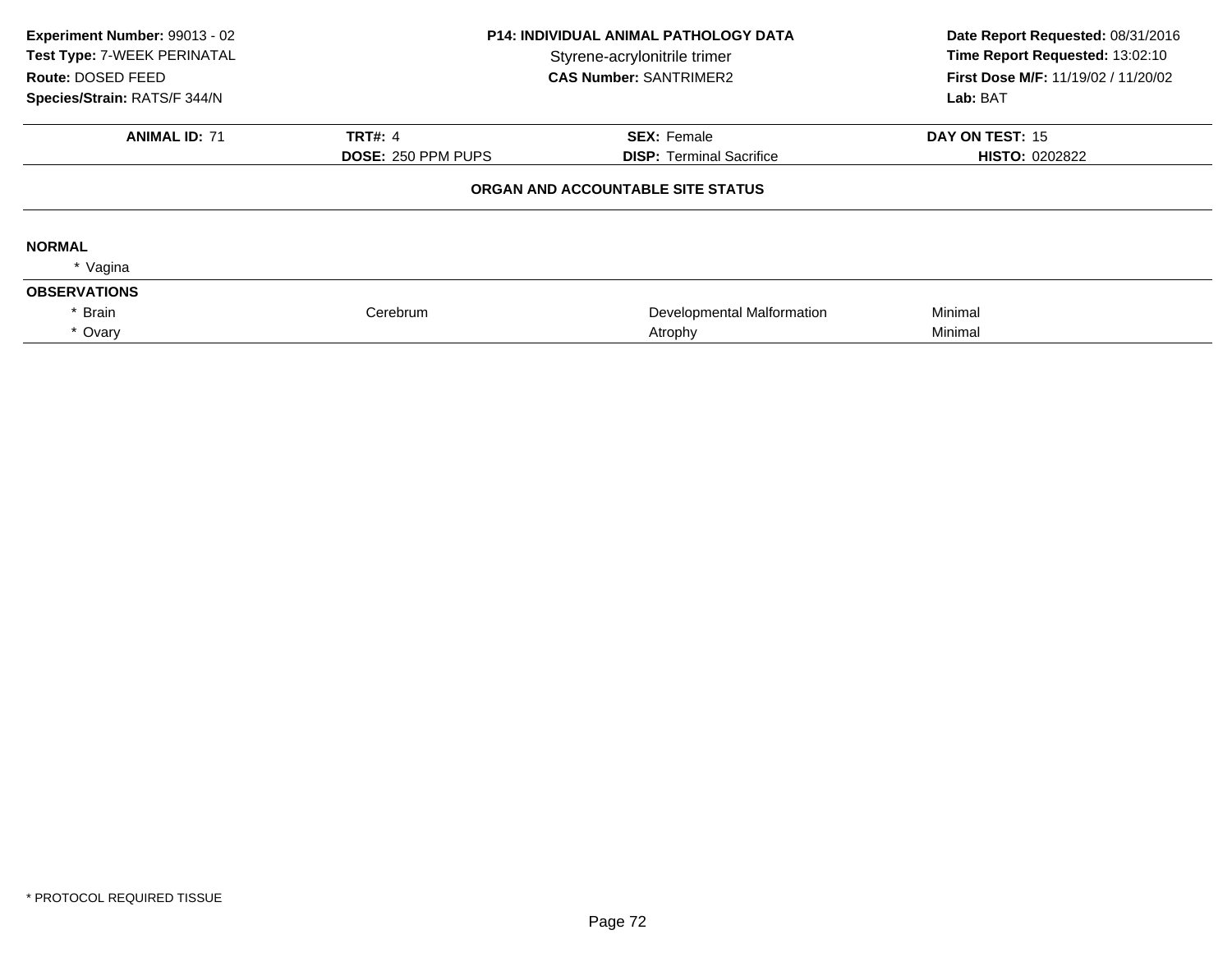| <b>P14: INDIVIDUAL ANIMAL PATHOLOGY DATA</b> |                                 | Date Report Requested: 08/31/2016<br>Time Report Requested: 13:02:10                               |  |
|----------------------------------------------|---------------------------------|----------------------------------------------------------------------------------------------------|--|
|                                              |                                 | First Dose M/F: 11/19/02 / 11/20/02                                                                |  |
|                                              |                                 | Lab: BAT                                                                                           |  |
| <b>TRT#: 4</b>                               | <b>SEX: Female</b>              | DAY ON TEST: 15                                                                                    |  |
| <b>DOSE: 250 PPM PUPS</b>                    | <b>DISP: Terminal Sacrifice</b> | <b>HISTO: 0202823</b>                                                                              |  |
|                                              |                                 |                                                                                                    |  |
|                                              |                                 |                                                                                                    |  |
| * Vagina                                     |                                 |                                                                                                    |  |
|                                              |                                 |                                                                                                    |  |
|                                              | Atrophy                         | Minimal                                                                                            |  |
|                                              |                                 | Styrene-acrylonitrile trimer<br><b>CAS Number: SANTRIMER2</b><br>ORGAN AND ACCOUNTABLE SITE STATUS |  |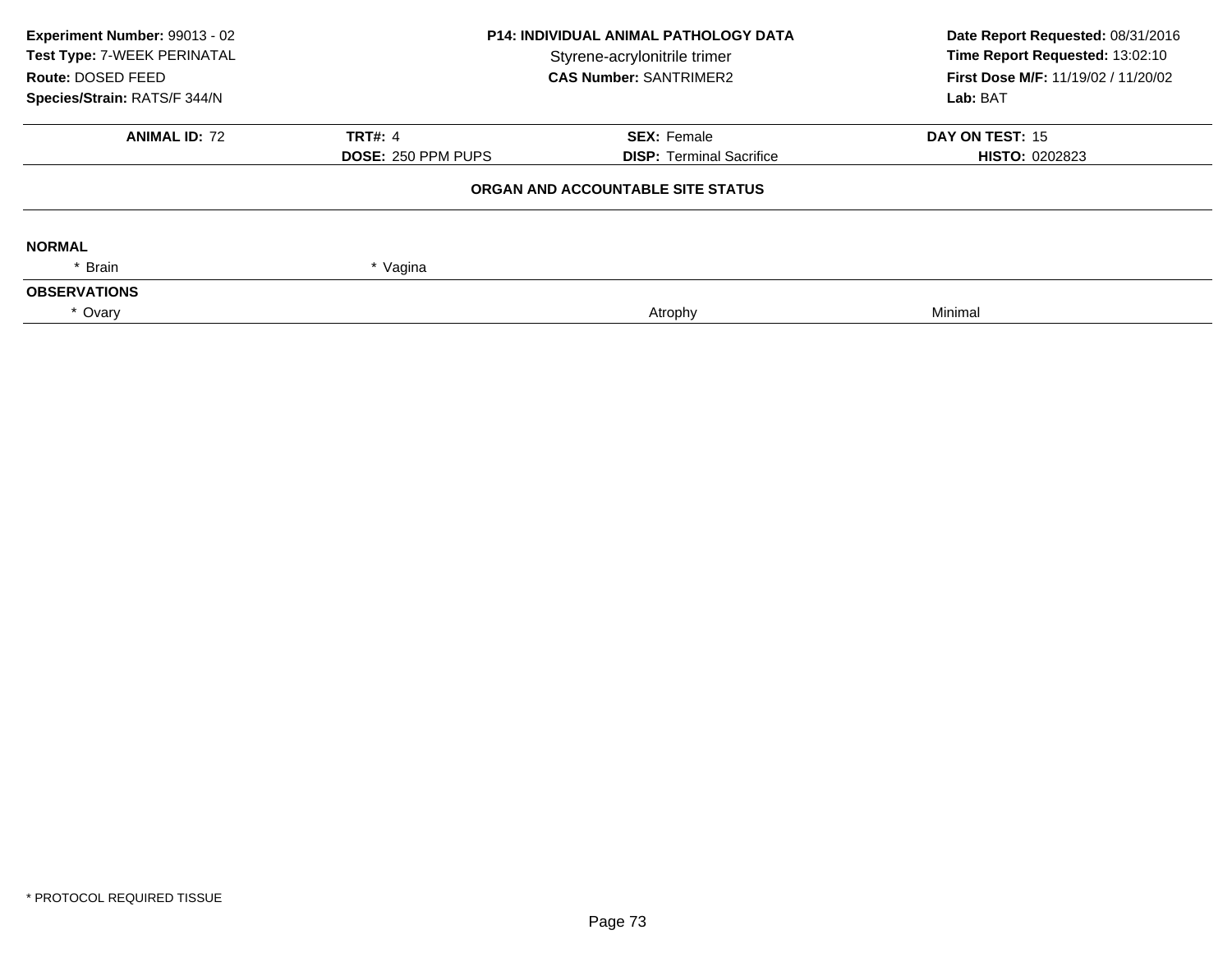| Experiment Number: 99013 - 02<br>Test Type: 7-WEEK PERINATAL<br>Route: DOSED FEED<br>Species/Strain: RATS/F 344/N | <b>P14: INDIVIDUAL ANIMAL PATHOLOGY DATA</b><br>Styrene-acrylonitrile trimer<br><b>CAS Number: SANTRIMER2</b> |                                   | Date Report Requested: 08/31/2016<br>Time Report Requested: 13:02:10<br><b>First Dose M/F: 11/19/02 / 11/20/02</b><br>Lab: BAT |
|-------------------------------------------------------------------------------------------------------------------|---------------------------------------------------------------------------------------------------------------|-----------------------------------|--------------------------------------------------------------------------------------------------------------------------------|
| <b>ANIMAL ID: 73</b>                                                                                              | <b>TRT#: 4</b>                                                                                                | <b>SEX: Female</b>                | DAY ON TEST: 15                                                                                                                |
|                                                                                                                   | <b>DOSE: 250 PPM PUPS</b>                                                                                     | <b>DISP:</b> Terminal Sacrifice   | <b>HISTO: 0202824</b>                                                                                                          |
|                                                                                                                   |                                                                                                               | ORGAN AND ACCOUNTABLE SITE STATUS |                                                                                                                                |
| <b>NORMAL</b>                                                                                                     |                                                                                                               |                                   |                                                                                                                                |
| * Vagina                                                                                                          |                                                                                                               |                                   |                                                                                                                                |
| <b>OBSERVATIONS</b>                                                                                               |                                                                                                               |                                   |                                                                                                                                |
| Brain                                                                                                             | Cerebrum                                                                                                      | Developmental Malformation        | Minimal                                                                                                                        |
| * Ovary                                                                                                           |                                                                                                               | Atrophy                           | Minimal                                                                                                                        |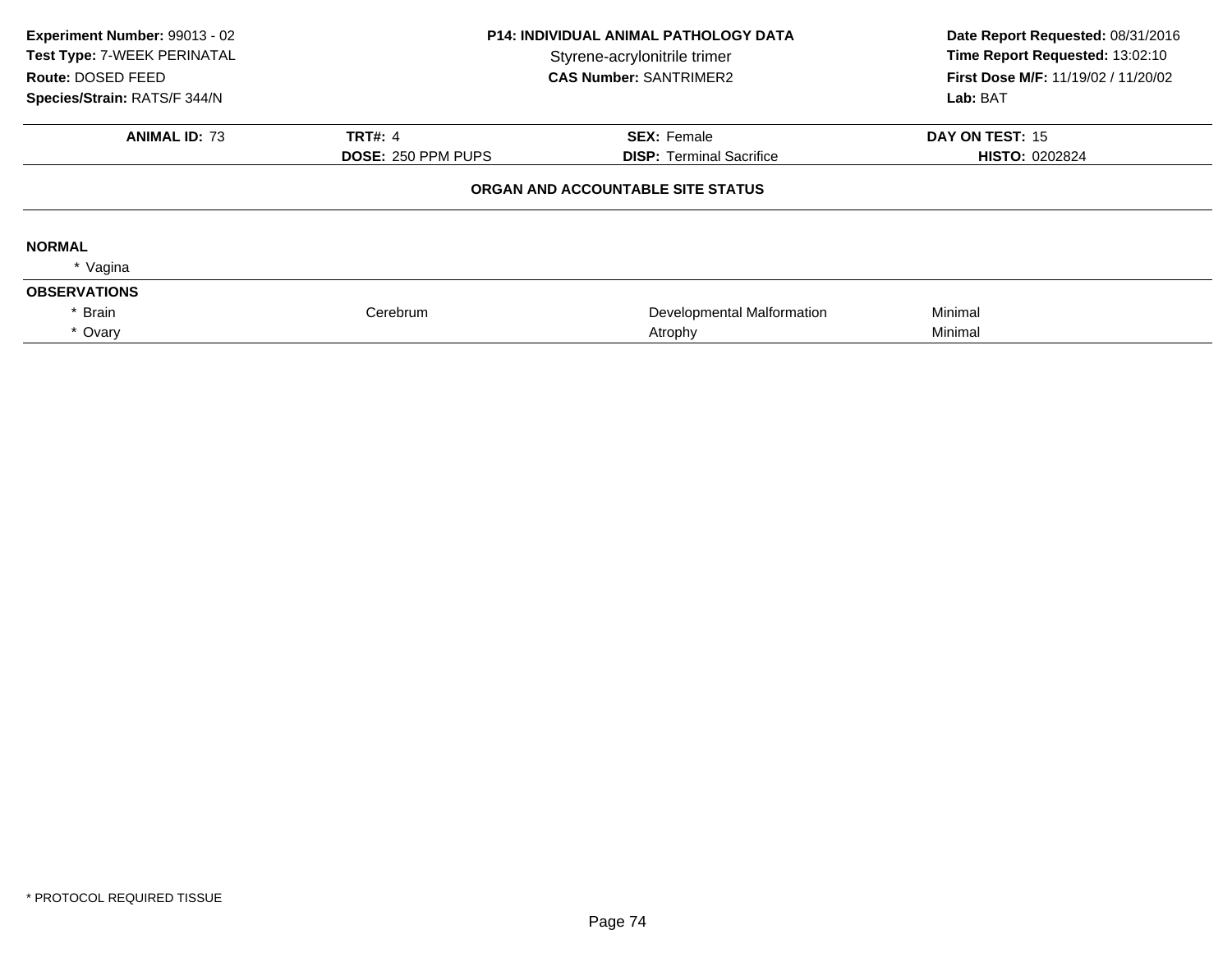| Experiment Number: 99013 - 02<br>Test Type: 7-WEEK PERINATAL<br>Route: DOSED FEED<br>Species/Strain: RATS/F 344/N | <b>P14: INDIVIDUAL ANIMAL PATHOLOGY DATA</b><br>Styrene-acrylonitrile trimer<br><b>CAS Number: SANTRIMER2</b> |                                                       | Date Report Requested: 08/31/2016<br>Time Report Requested: 13:02:10<br>First Dose M/F: 11/19/02 / 11/20/02<br>Lab: BAT |
|-------------------------------------------------------------------------------------------------------------------|---------------------------------------------------------------------------------------------------------------|-------------------------------------------------------|-------------------------------------------------------------------------------------------------------------------------|
| <b>ANIMAL ID: 74</b>                                                                                              | <b>TRT#: 4</b><br><b>DOSE: 250 PPM PUPS</b>                                                                   | <b>SEX: Female</b><br><b>DISP:</b> Terminal Sacrifice | DAY ON TEST: 15<br><b>HISTO: 0202825</b>                                                                                |
|                                                                                                                   |                                                                                                               | ORGAN AND ACCOUNTABLE SITE STATUS                     |                                                                                                                         |
| <b>NORMAL</b><br>* Vagina                                                                                         |                                                                                                               |                                                       |                                                                                                                         |
| <b>OBSERVATIONS</b>                                                                                               |                                                                                                               |                                                       |                                                                                                                         |
| Brain                                                                                                             | Cerebrum                                                                                                      | Developmental Malformation                            | Minimal                                                                                                                 |
| * Ovary                                                                                                           |                                                                                                               | Atrophy                                               | Minimal                                                                                                                 |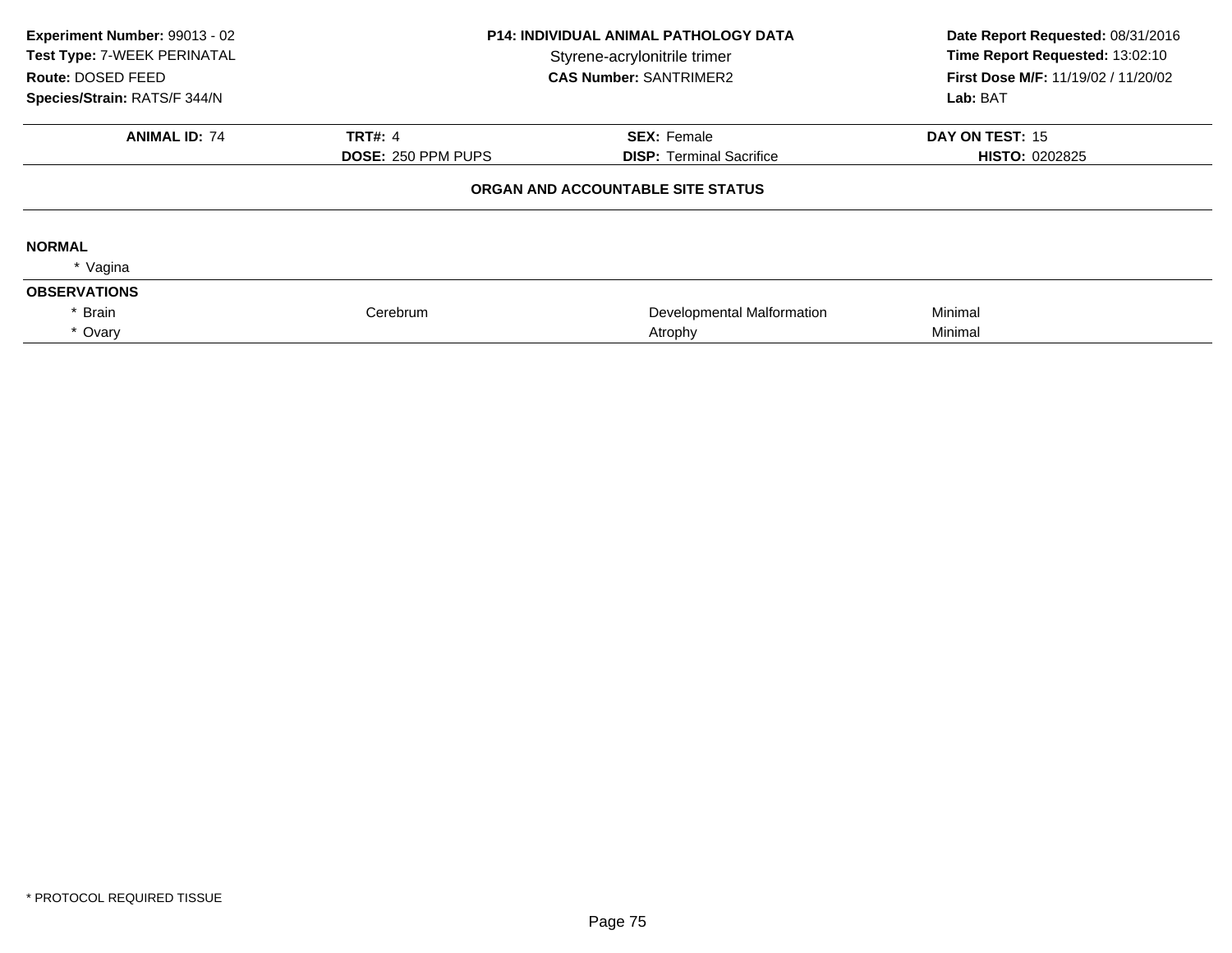| Experiment Number: 99013 - 02<br>Test Type: 7-WEEK PERINATAL | <b>P14: INDIVIDUAL ANIMAL PATHOLOGY DATA</b><br>Styrene-acrylonitrile trimer<br><b>CAS Number: SANTRIMER2</b> |                                   | Date Report Requested: 08/31/2016<br>Time Report Requested: 13:02:10 |  |
|--------------------------------------------------------------|---------------------------------------------------------------------------------------------------------------|-----------------------------------|----------------------------------------------------------------------|--|
| Route: DOSED FEED                                            |                                                                                                               |                                   | First Dose M/F: 11/19/02 / 11/20/02<br>Lab: BAT                      |  |
| Species/Strain: RATS/F 344/N                                 |                                                                                                               |                                   |                                                                      |  |
| <b>ANIMAL ID: 75</b>                                         | <b>TRT#: 4</b>                                                                                                | <b>SEX: Female</b>                | DAY ON TEST: 15                                                      |  |
|                                                              | <b>DOSE: 250 PPM PUPS</b>                                                                                     | <b>DISP:</b> Terminal Sacrifice   | <b>HISTO: 0202826</b>                                                |  |
|                                                              |                                                                                                               | ORGAN AND ACCOUNTABLE SITE STATUS |                                                                      |  |
| <b>NORMAL</b>                                                |                                                                                                               |                                   |                                                                      |  |
| * Brain                                                      | * Vagina                                                                                                      |                                   |                                                                      |  |
| <b>OBSERVATIONS</b>                                          |                                                                                                               |                                   |                                                                      |  |
| * Ovary                                                      |                                                                                                               | Atrophy                           | Minimal                                                              |  |
|                                                              |                                                                                                               |                                   |                                                                      |  |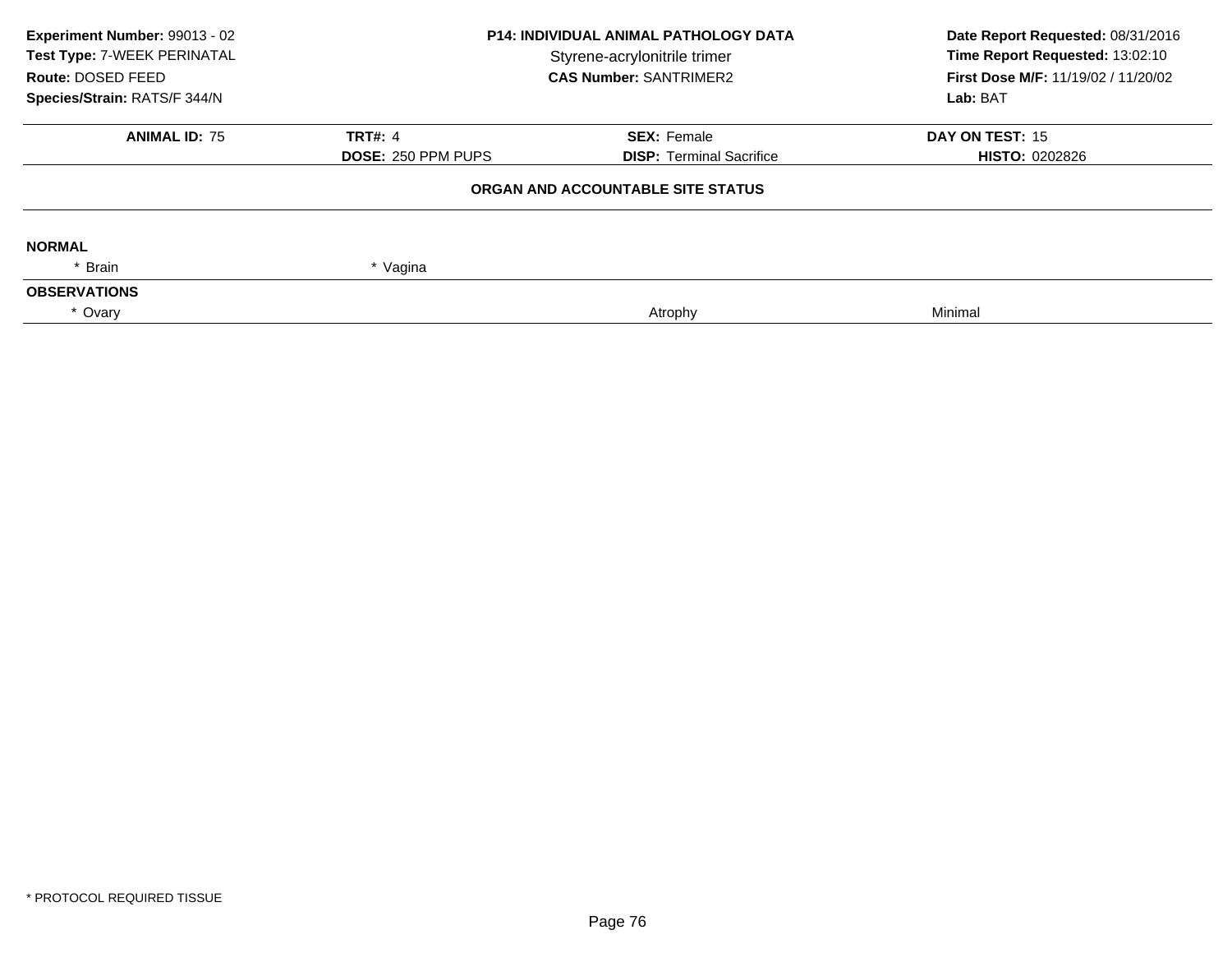| Experiment Number: 99013 - 02<br>Test Type: 7-WEEK PERINATAL<br>Route: DOSED FEED<br>Species/Strain: RATS/F 344/N | <b>P14: INDIVIDUAL ANIMAL PATHOLOGY DATA</b><br>Styrene-acrylonitrile trimer<br><b>CAS Number: SANTRIMER2</b> |                                   | Date Report Requested: 08/31/2016<br>Time Report Requested: 13:02:10<br><b>First Dose M/F: 11/19/02 / 11/20/02</b><br>Lab: BAT |
|-------------------------------------------------------------------------------------------------------------------|---------------------------------------------------------------------------------------------------------------|-----------------------------------|--------------------------------------------------------------------------------------------------------------------------------|
| <b>ANIMAL ID: 76</b>                                                                                              | <b>TRT#: 4</b>                                                                                                | <b>SEX: Female</b>                | DAY ON TEST: 15                                                                                                                |
|                                                                                                                   | <b>DOSE: 250 PPM PUPS</b>                                                                                     | <b>DISP:</b> Terminal Sacrifice   | <b>HISTO: 0202827</b>                                                                                                          |
|                                                                                                                   |                                                                                                               | ORGAN AND ACCOUNTABLE SITE STATUS |                                                                                                                                |
| <b>NORMAL</b>                                                                                                     |                                                                                                               |                                   |                                                                                                                                |
| * Vagina                                                                                                          |                                                                                                               |                                   |                                                                                                                                |
| <b>OBSERVATIONS</b>                                                                                               |                                                                                                               |                                   |                                                                                                                                |
| Brain                                                                                                             | Cerebrum                                                                                                      | Developmental Malformation        | Minimal                                                                                                                        |
| * Ovary                                                                                                           |                                                                                                               | Atrophy                           | Minimal                                                                                                                        |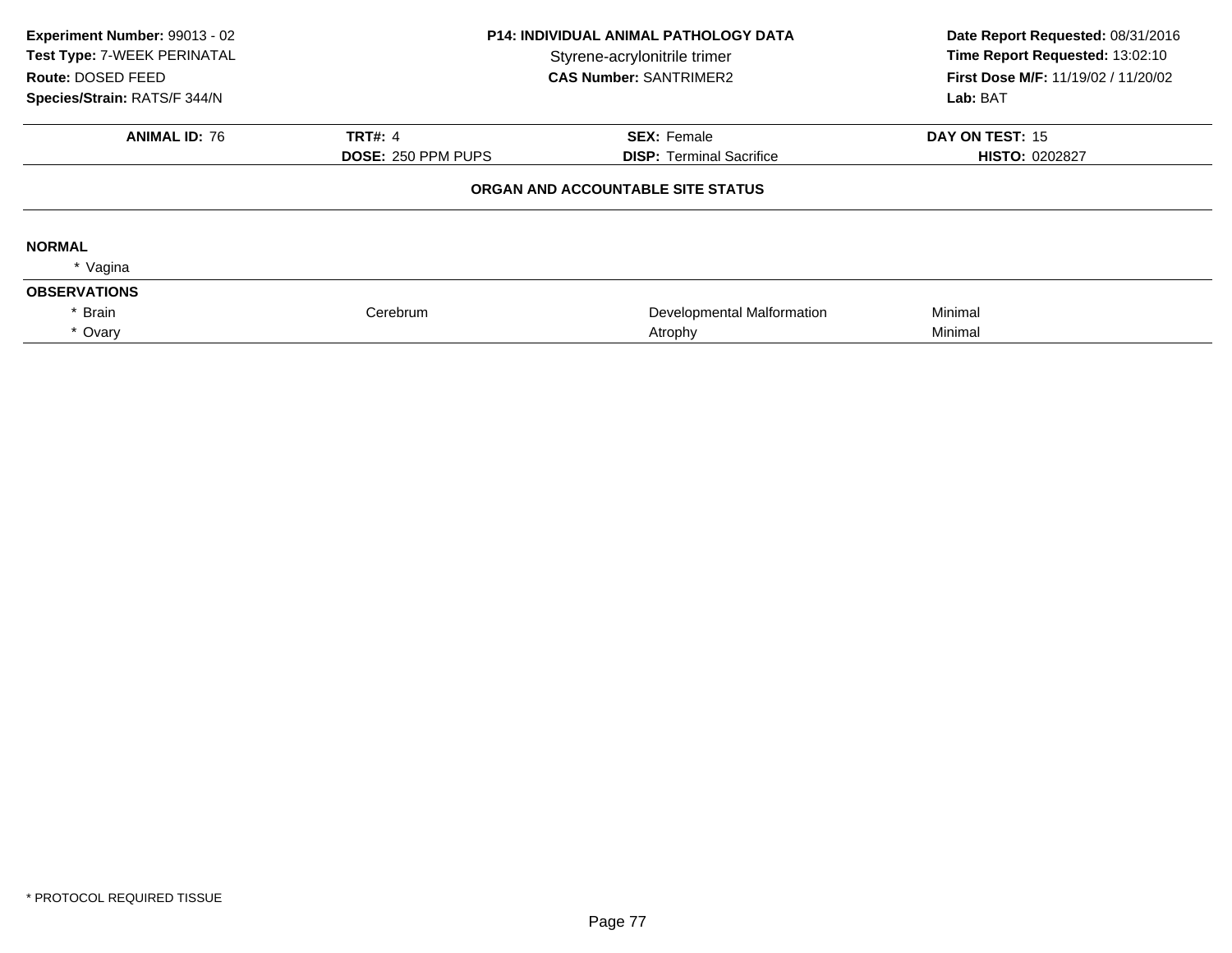| Experiment Number: 99013 - 02<br>Test Type: 7-WEEK PERINATAL<br>Route: DOSED FEED<br>Species/Strain: RATS/F 344/N | <b>P14: INDIVIDUAL ANIMAL PATHOLOGY DATA</b><br>Styrene-acrylonitrile trimer<br><b>CAS Number: SANTRIMER2</b> |                                                       | Date Report Requested: 08/31/2016<br>Time Report Requested: 13:02:10<br>First Dose M/F: 11/19/02 / 11/20/02<br>Lab: BAT |
|-------------------------------------------------------------------------------------------------------------------|---------------------------------------------------------------------------------------------------------------|-------------------------------------------------------|-------------------------------------------------------------------------------------------------------------------------|
| <b>ANIMAL ID: 77</b>                                                                                              | <b>TRT#: 4</b><br><b>DOSE: 250 PPM PUPS</b>                                                                   | <b>SEX: Female</b><br><b>DISP:</b> Terminal Sacrifice | DAY ON TEST: 15<br><b>HISTO: 0202828</b>                                                                                |
|                                                                                                                   |                                                                                                               | ORGAN AND ACCOUNTABLE SITE STATUS                     |                                                                                                                         |
| <b>NORMAL</b><br>* Vagina                                                                                         |                                                                                                               |                                                       |                                                                                                                         |
| <b>OBSERVATIONS</b>                                                                                               |                                                                                                               |                                                       |                                                                                                                         |
| Brain                                                                                                             | Cerebrum                                                                                                      | Developmental Malformation                            | Minimal                                                                                                                 |
| * Ovary                                                                                                           |                                                                                                               | Atrophy                                               | Minimal                                                                                                                 |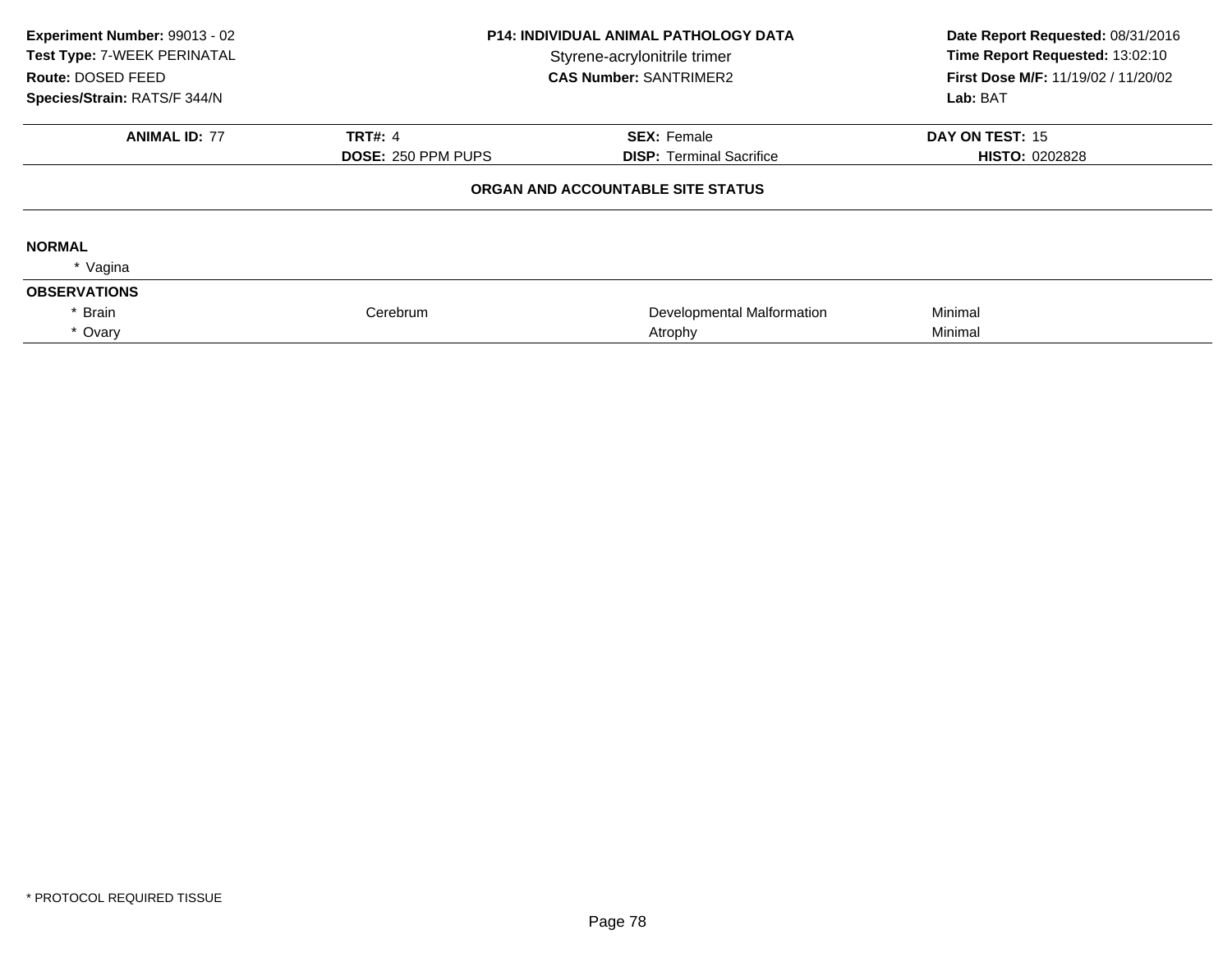| Experiment Number: 99013 - 02<br>Test Type: 7-WEEK PERINATAL<br>Route: DOSED FEED<br>Species/Strain: RATS/F 344/N | <b>P14: INDIVIDUAL ANIMAL PATHOLOGY DATA</b><br>Styrene-acrylonitrile trimer<br><b>CAS Number: SANTRIMER2</b> |                                   | Date Report Requested: 08/31/2016<br>Time Report Requested: 13:02:10<br>First Dose M/F: 11/19/02 / 11/20/02<br>Lab: BAT |
|-------------------------------------------------------------------------------------------------------------------|---------------------------------------------------------------------------------------------------------------|-----------------------------------|-------------------------------------------------------------------------------------------------------------------------|
| <b>ANIMAL ID: 78</b>                                                                                              | <b>TRT#: 4</b>                                                                                                | <b>SEX: Female</b>                | DAY ON TEST: 15                                                                                                         |
|                                                                                                                   | <b>DOSE: 250 PPM PUPS</b>                                                                                     | <b>DISP:</b> Terminal Sacrifice   | <b>HISTO: 0202829</b>                                                                                                   |
|                                                                                                                   |                                                                                                               | ORGAN AND ACCOUNTABLE SITE STATUS |                                                                                                                         |
| <b>NORMAL</b>                                                                                                     |                                                                                                               |                                   |                                                                                                                         |
| * Brain                                                                                                           | * Ovary                                                                                                       | * Vagina                          |                                                                                                                         |
| <b>OBSERVATIONS</b>                                                                                               |                                                                                                               |                                   |                                                                                                                         |
| * Vagina                                                                                                          |                                                                                                               |                                   |                                                                                                                         |
| Note: Metestrus.                                                                                                  |                                                                                                               |                                   |                                                                                                                         |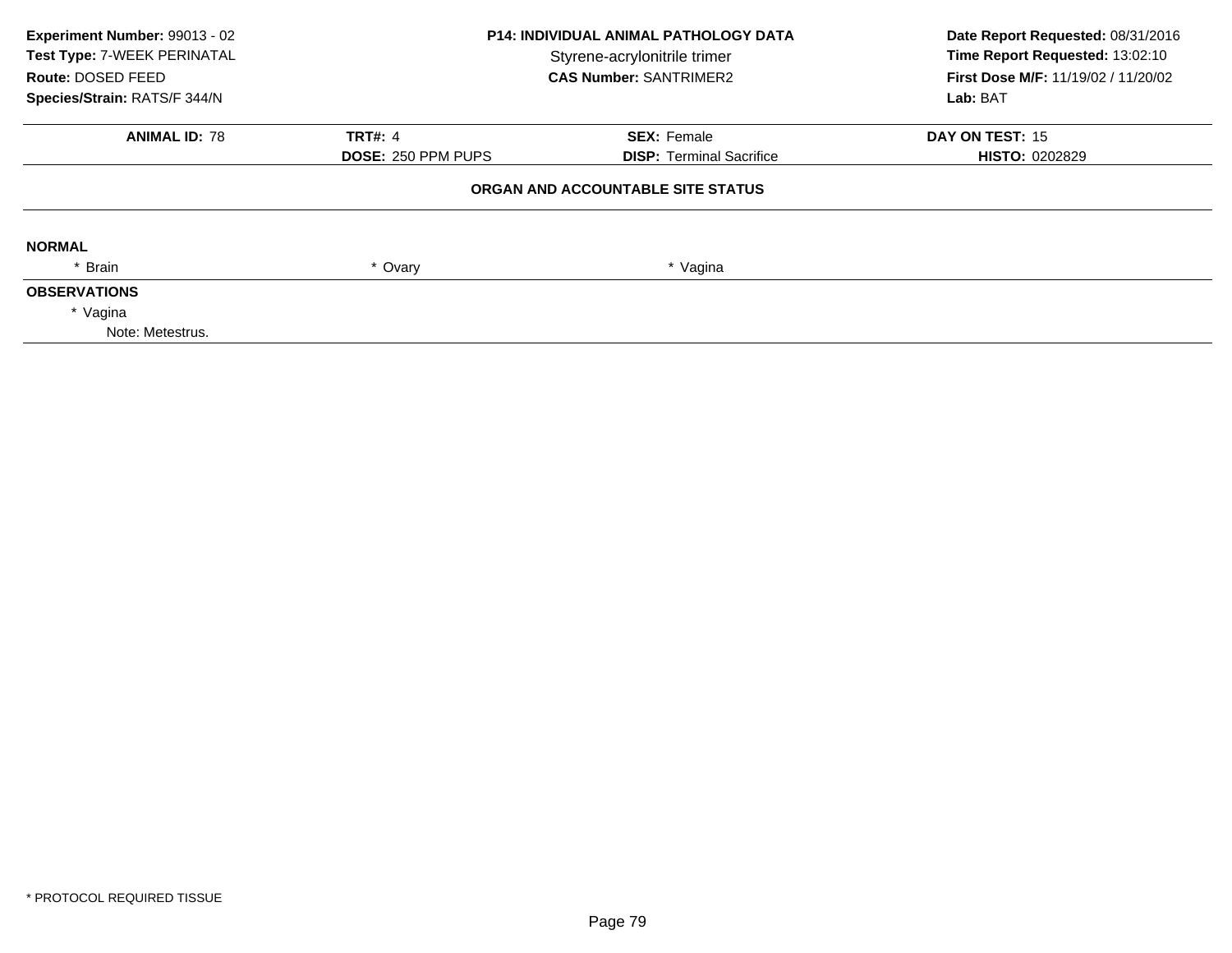| Experiment Number: 99013 - 02<br><b>P14: INDIVIDUAL ANIMAL PATHOLOGY DATA</b><br>Test Type: 7-WEEK PERINATAL<br>Styrene-acrylonitrile trimer |                               | Date Report Requested: 08/31/2016<br>Time Report Requested: 13:02:10 |                                                 |
|----------------------------------------------------------------------------------------------------------------------------------------------|-------------------------------|----------------------------------------------------------------------|-------------------------------------------------|
| Route: DOSED FEED                                                                                                                            | <b>CAS Number: SANTRIMER2</b> |                                                                      | First Dose M/F: 11/19/02 / 11/20/02<br>Lab: BAT |
| Species/Strain: RATS/F 344/N                                                                                                                 |                               |                                                                      |                                                 |
| <b>ANIMAL ID: 79</b>                                                                                                                         | <b>TRT#: 4</b>                | <b>SEX: Female</b>                                                   | DAY ON TEST: 15                                 |
|                                                                                                                                              | <b>DOSE: 250 PPM PUPS</b>     | <b>DISP: Terminal Sacrifice</b>                                      | <b>HISTO: 0202830</b>                           |
|                                                                                                                                              |                               | ORGAN AND ACCOUNTABLE SITE STATUS                                    |                                                 |
| <b>NORMAL</b>                                                                                                                                |                               |                                                                      |                                                 |
| * Brain                                                                                                                                      | * Vagina                      |                                                                      |                                                 |
| <b>OBSERVATIONS</b>                                                                                                                          |                               |                                                                      |                                                 |
| * Ovary                                                                                                                                      |                               | Atrophy                                                              | Minimal                                         |
|                                                                                                                                              |                               |                                                                      |                                                 |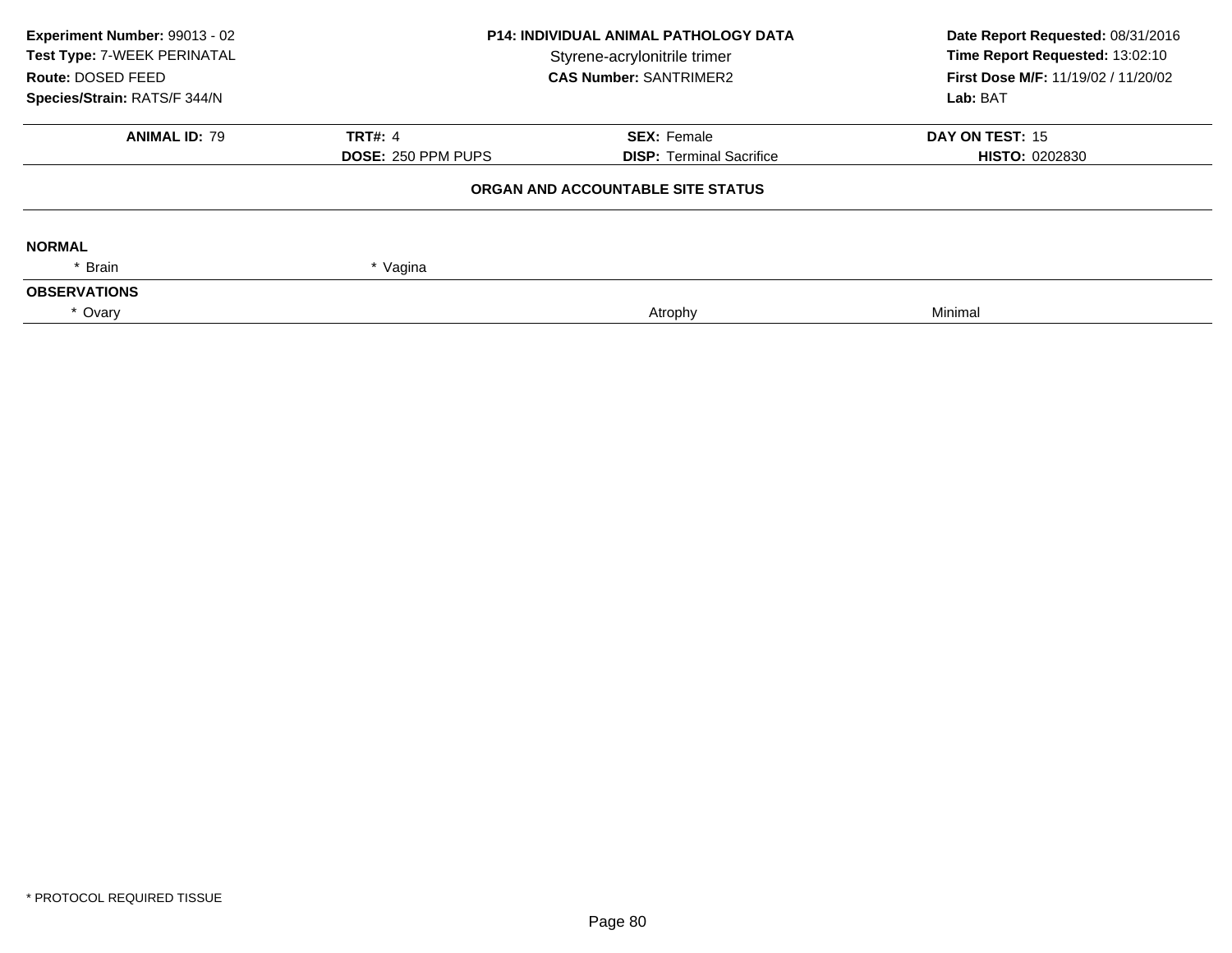| Experiment Number: 99013 - 02<br>Test Type: 7-WEEK PERINATAL<br>Route: DOSED FEED<br>Species/Strain: RATS/F 344/N | <b>P14: INDIVIDUAL ANIMAL PATHOLOGY DATA</b><br>Styrene-acrylonitrile trimer<br><b>CAS Number: SANTRIMER2</b> |                                   | Date Report Requested: 08/31/2016<br>Time Report Requested: 13:02:10<br>First Dose M/F: 11/19/02 / 11/20/02<br>Lab: BAT |
|-------------------------------------------------------------------------------------------------------------------|---------------------------------------------------------------------------------------------------------------|-----------------------------------|-------------------------------------------------------------------------------------------------------------------------|
| <b>ANIMAL ID: 80</b>                                                                                              | <b>TRT#: 4</b>                                                                                                | <b>SEX: Female</b>                | DAY ON TEST: 15                                                                                                         |
|                                                                                                                   | <b>DOSE: 250 PPM PUPS</b>                                                                                     | <b>DISP:</b> Terminal Sacrifice   | <b>HISTO: 0202831</b>                                                                                                   |
|                                                                                                                   |                                                                                                               | ORGAN AND ACCOUNTABLE SITE STATUS |                                                                                                                         |
| <b>NORMAL</b>                                                                                                     |                                                                                                               |                                   |                                                                                                                         |
| * Brain                                                                                                           | * Ovary                                                                                                       | * Vagina                          |                                                                                                                         |
| <b>OBSERVATIONS</b>                                                                                               |                                                                                                               |                                   |                                                                                                                         |
| * Vagina                                                                                                          |                                                                                                               |                                   |                                                                                                                         |
| Note: Metestrus.                                                                                                  |                                                                                                               |                                   |                                                                                                                         |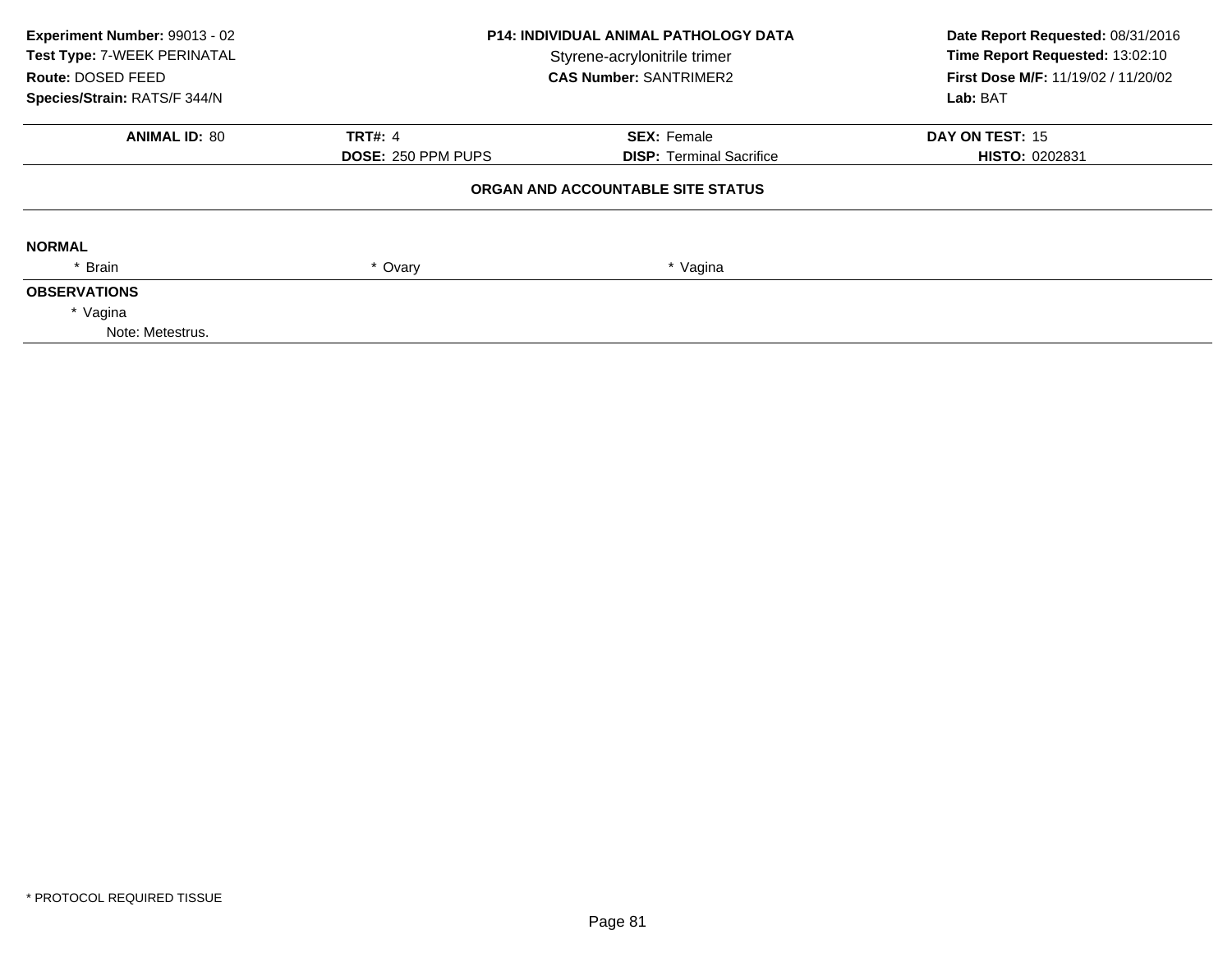| Experiment Number: 99013 - 02<br>Test Type: 7-WEEK PERINATAL<br>Route: DOSED FEED | <b>P14: INDIVIDUAL ANIMAL PATHOLOGY DATA</b><br>Styrene-acrylonitrile trimer<br><b>CAS Number: SANTRIMER2</b> |                                   | Date Report Requested: 08/31/2016<br>Time Report Requested: 13:02:10<br>First Dose M/F: 11/19/02 / 11/20/02 |  |
|-----------------------------------------------------------------------------------|---------------------------------------------------------------------------------------------------------------|-----------------------------------|-------------------------------------------------------------------------------------------------------------|--|
| Species/Strain: RATS/F 344/N                                                      |                                                                                                               |                                   | Lab: BAT                                                                                                    |  |
| <b>ANIMAL ID: 81</b>                                                              | <b>TRT#: 6</b>                                                                                                | <b>SEX: Female</b>                | DAY ON TEST: 15                                                                                             |  |
|                                                                                   | <b>DOSE: 500 PPM PUPS</b>                                                                                     | <b>DISP: Terminal Sacrifice</b>   | <b>HISTO: 0202842</b>                                                                                       |  |
|                                                                                   |                                                                                                               | ORGAN AND ACCOUNTABLE SITE STATUS |                                                                                                             |  |
| <b>NORMAL</b>                                                                     |                                                                                                               |                                   |                                                                                                             |  |
| Brain                                                                             | * Liver                                                                                                       | * Vagina                          |                                                                                                             |  |
| <b>OBSERVATIONS</b>                                                               |                                                                                                               |                                   |                                                                                                             |  |
| * Ovary                                                                           |                                                                                                               | Atrophy                           | Minimal                                                                                                     |  |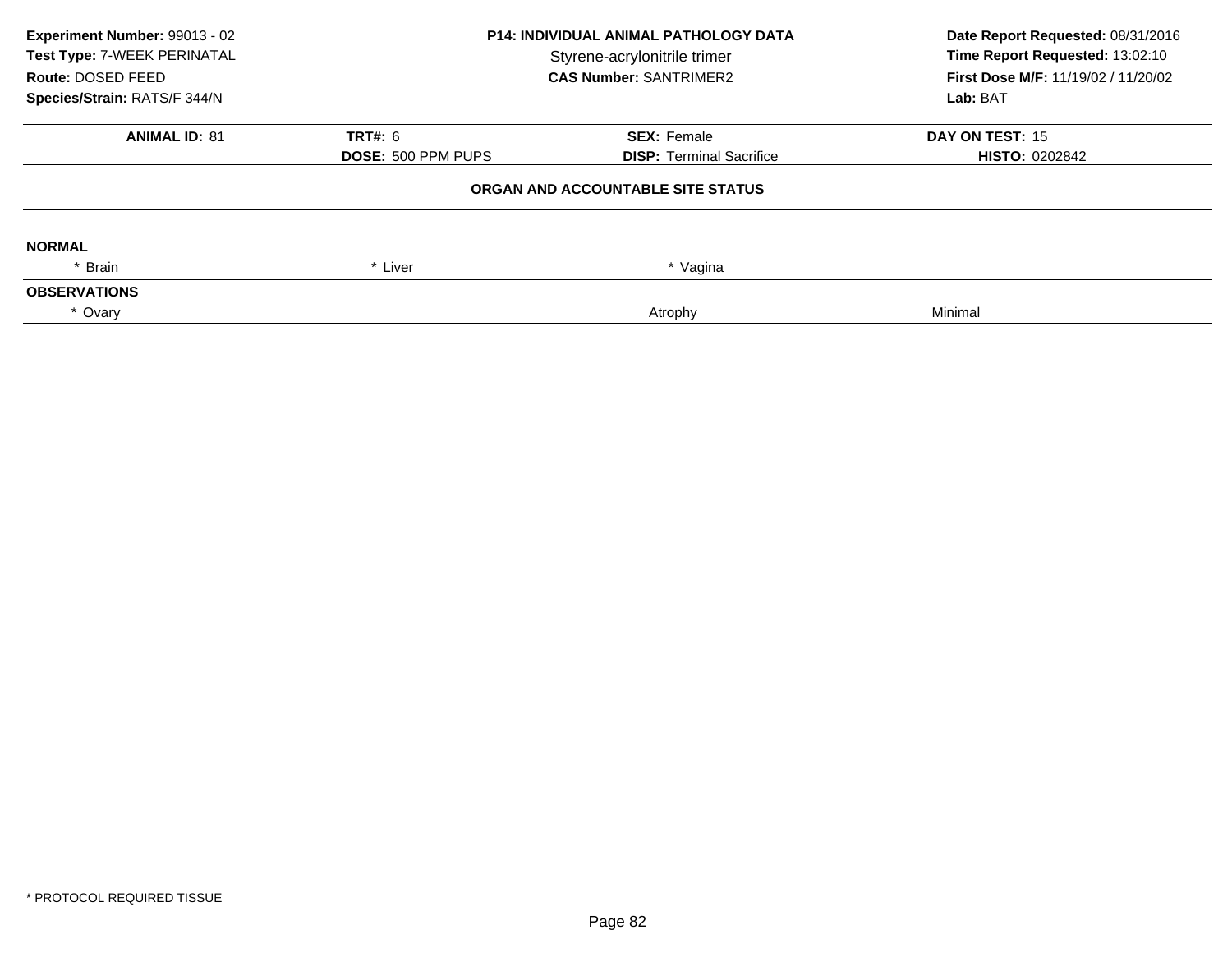| Experiment Number: 99013 - 02<br>Test Type: 7-WEEK PERINATAL<br>Route: DOSED FEED | <b>P14: INDIVIDUAL ANIMAL PATHOLOGY DATA</b><br>Styrene-acrylonitrile trimer<br><b>CAS Number: SANTRIMER2</b> |                                   | Date Report Requested: 08/31/2016<br>Time Report Requested: 13:02:10<br>First Dose M/F: 11/19/02 / 11/20/02 |  |
|-----------------------------------------------------------------------------------|---------------------------------------------------------------------------------------------------------------|-----------------------------------|-------------------------------------------------------------------------------------------------------------|--|
| Species/Strain: RATS/F 344/N                                                      |                                                                                                               |                                   | Lab: BAT                                                                                                    |  |
| <b>ANIMAL ID: 82</b>                                                              | <b>TRT#: 6</b>                                                                                                | <b>SEX: Female</b>                | DAY ON TEST: 15                                                                                             |  |
|                                                                                   | <b>DOSE: 500 PPM PUPS</b>                                                                                     | <b>DISP: Terminal Sacrifice</b>   | <b>HISTO: 0202843</b>                                                                                       |  |
|                                                                                   |                                                                                                               | ORGAN AND ACCOUNTABLE SITE STATUS |                                                                                                             |  |
| <b>NORMAL</b>                                                                     |                                                                                                               |                                   |                                                                                                             |  |
| Brain                                                                             | * Liver                                                                                                       | * Vagina                          |                                                                                                             |  |
| <b>OBSERVATIONS</b>                                                               |                                                                                                               |                                   |                                                                                                             |  |
| * Ovary                                                                           |                                                                                                               | Atrophy                           | Minimal                                                                                                     |  |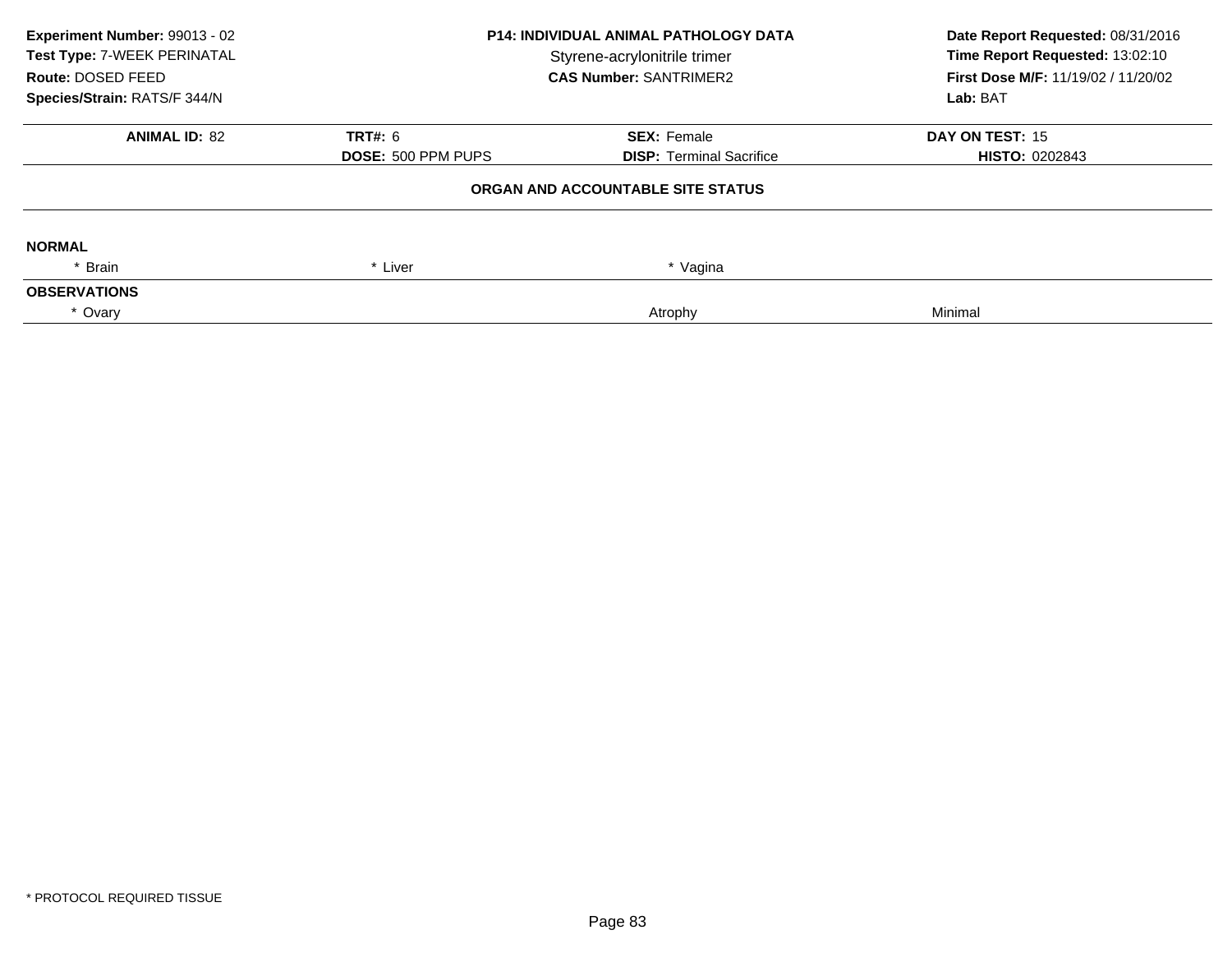| Experiment Number: 99013 - 02<br>Test Type: 7-WEEK PERINATAL<br>Route: DOSED FEED<br>Species/Strain: RATS/F 344/N | <b>P14: INDIVIDUAL ANIMAL PATHOLOGY DATA</b><br>Styrene-acrylonitrile trimer<br><b>CAS Number: SANTRIMER2</b> |                                   | Date Report Requested: 08/31/2016<br>Time Report Requested: 13:02:10<br>First Dose M/F: 11/19/02 / 11/20/02<br>Lab: BAT |
|-------------------------------------------------------------------------------------------------------------------|---------------------------------------------------------------------------------------------------------------|-----------------------------------|-------------------------------------------------------------------------------------------------------------------------|
| <b>ANIMAL ID: 83</b>                                                                                              | <b>TRT#: 6</b>                                                                                                | <b>SEX: Female</b>                | DAY ON TEST: 15                                                                                                         |
|                                                                                                                   | <b>DOSE: 500 PPM PUPS</b>                                                                                     | <b>DISP: Terminal Sacrifice</b>   | <b>HISTO: 0202844</b>                                                                                                   |
|                                                                                                                   |                                                                                                               | ORGAN AND ACCOUNTABLE SITE STATUS |                                                                                                                         |
| <b>NORMAL</b>                                                                                                     |                                                                                                               |                                   |                                                                                                                         |
| * Brain                                                                                                           | * Vagina                                                                                                      |                                   |                                                                                                                         |
| <b>OBSERVATIONS</b>                                                                                               |                                                                                                               |                                   |                                                                                                                         |
| * Liver                                                                                                           |                                                                                                               | Inflammation                      | Chronic Active, Minimal                                                                                                 |
| * Ovary                                                                                                           |                                                                                                               | Atrophy                           | Minimal                                                                                                                 |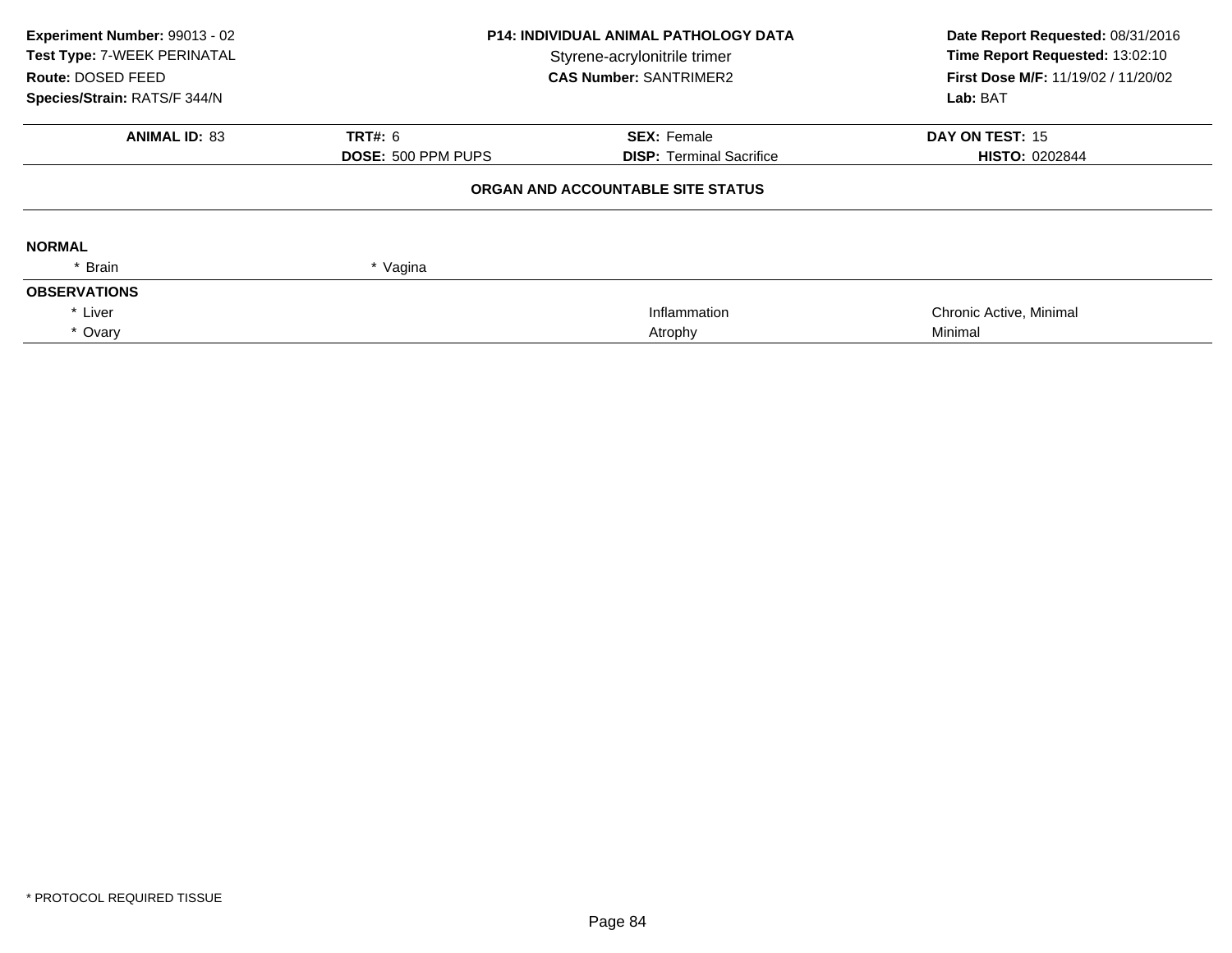| Experiment Number: 99013 - 02<br>Test Type: 7-WEEK PERINATAL<br>Route: DOSED FEED<br>Species/Strain: RATS/F 344/N | <b>P14: INDIVIDUAL ANIMAL PATHOLOGY DATA</b><br>Styrene-acrylonitrile trimer<br><b>CAS Number: SANTRIMER2</b> |                                   | Date Report Requested: 08/31/2016<br>Time Report Requested: 13:02:10<br>First Dose M/F: 11/19/02 / 11/20/02<br>Lab: BAT |
|-------------------------------------------------------------------------------------------------------------------|---------------------------------------------------------------------------------------------------------------|-----------------------------------|-------------------------------------------------------------------------------------------------------------------------|
|                                                                                                                   |                                                                                                               |                                   |                                                                                                                         |
| <b>ANIMAL ID: 84</b>                                                                                              | <b>TRT#: 6</b>                                                                                                | <b>SEX: Female</b>                | DAY ON TEST: 15                                                                                                         |
|                                                                                                                   | DOSE: 500 PPM PUPS                                                                                            | <b>DISP: Terminal Sacrifice</b>   | <b>HISTO: 0202845</b>                                                                                                   |
|                                                                                                                   |                                                                                                               | ORGAN AND ACCOUNTABLE SITE STATUS |                                                                                                                         |
| <b>NORMAL</b>                                                                                                     |                                                                                                               |                                   |                                                                                                                         |
| Brain                                                                                                             | * Ovary                                                                                                       | * Vagina                          |                                                                                                                         |
| <b>OBSERVATIONS</b>                                                                                               |                                                                                                               |                                   |                                                                                                                         |
| * Liver                                                                                                           |                                                                                                               | Hematopoietic Cell Proliferation  | Minimal                                                                                                                 |
| * Vagina                                                                                                          |                                                                                                               |                                   |                                                                                                                         |
| Note: Metestrus.                                                                                                  |                                                                                                               |                                   |                                                                                                                         |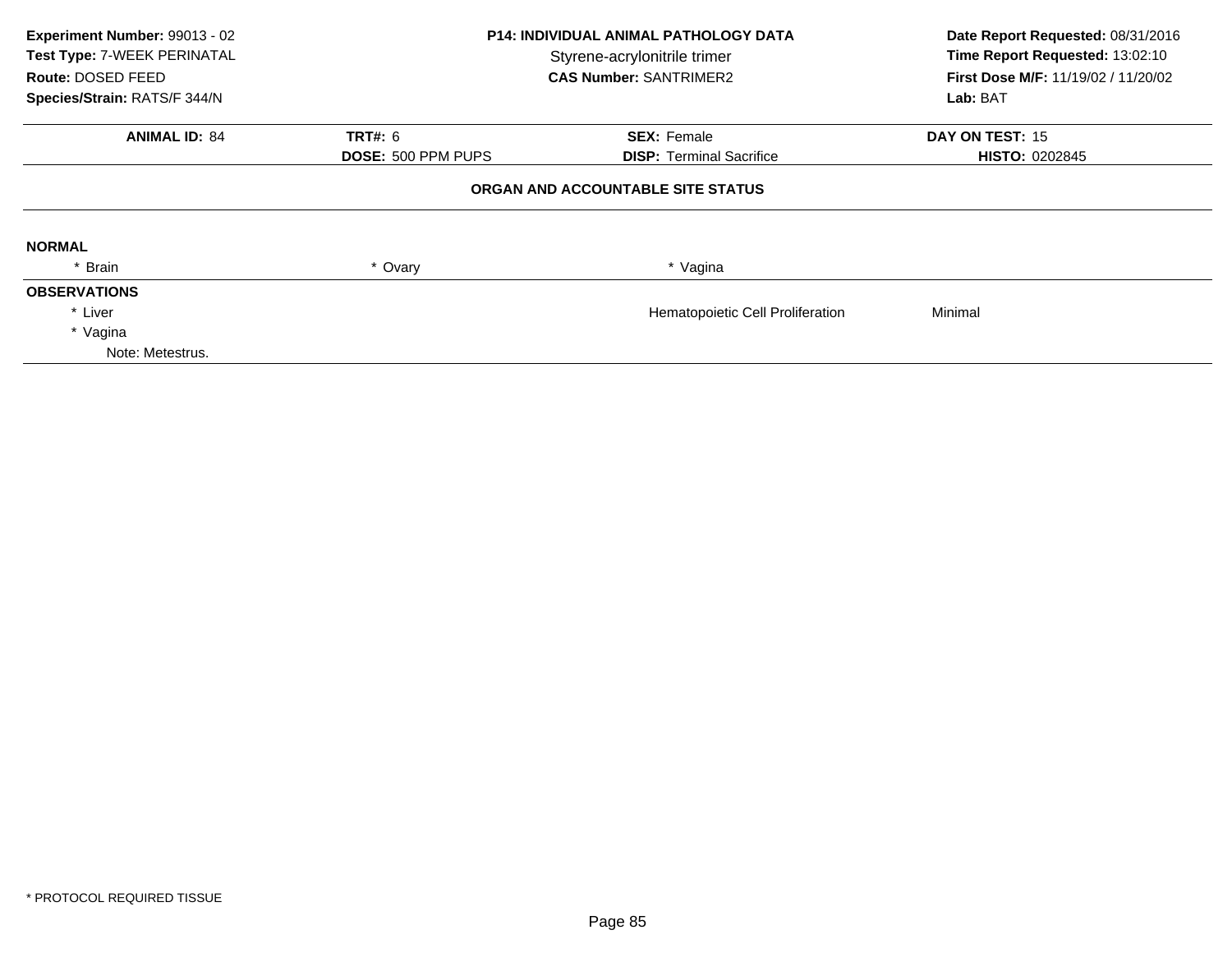| Experiment Number: 99013 - 02<br>Test Type: 7-WEEK PERINATAL<br>Route: DOSED FEED<br>Species/Strain: RATS/F 344/N | <b>P14: INDIVIDUAL ANIMAL PATHOLOGY DATA</b><br>Styrene-acrylonitrile trimer<br><b>CAS Number: SANTRIMER2</b> |                                                       | Date Report Requested: 08/31/2016<br>Time Report Requested: 13:02:10<br><b>First Dose M/F: 11/19/02 / 11/20/02</b><br>Lab: BAT |  |  |
|-------------------------------------------------------------------------------------------------------------------|---------------------------------------------------------------------------------------------------------------|-------------------------------------------------------|--------------------------------------------------------------------------------------------------------------------------------|--|--|
| <b>ANIMAL ID: 85</b>                                                                                              | <b>TRT#: 6</b><br><b>DOSE: 500 PPM PUPS</b>                                                                   | <b>SEX: Female</b><br><b>DISP:</b> Terminal Sacrifice | DAY ON TEST: 15<br><b>HISTO: 0202846</b>                                                                                       |  |  |
| ORGAN AND ACCOUNTABLE SITE STATUS                                                                                 |                                                                                                               |                                                       |                                                                                                                                |  |  |
| <b>NORMAL</b>                                                                                                     |                                                                                                               |                                                       |                                                                                                                                |  |  |
| * Ovary                                                                                                           | * Vagina                                                                                                      |                                                       |                                                                                                                                |  |  |
| <b>OBSERVATIONS</b>                                                                                               |                                                                                                               |                                                       |                                                                                                                                |  |  |
| <b>Brain</b>                                                                                                      | Cerebrum                                                                                                      | Developmental Malformation                            | Minimal                                                                                                                        |  |  |
| * Liver                                                                                                           | Inflammation                                                                                                  |                                                       | Chronic Active, Minimal                                                                                                        |  |  |
| * Vagina                                                                                                          |                                                                                                               |                                                       |                                                                                                                                |  |  |
| Note: Diestrus.                                                                                                   |                                                                                                               |                                                       |                                                                                                                                |  |  |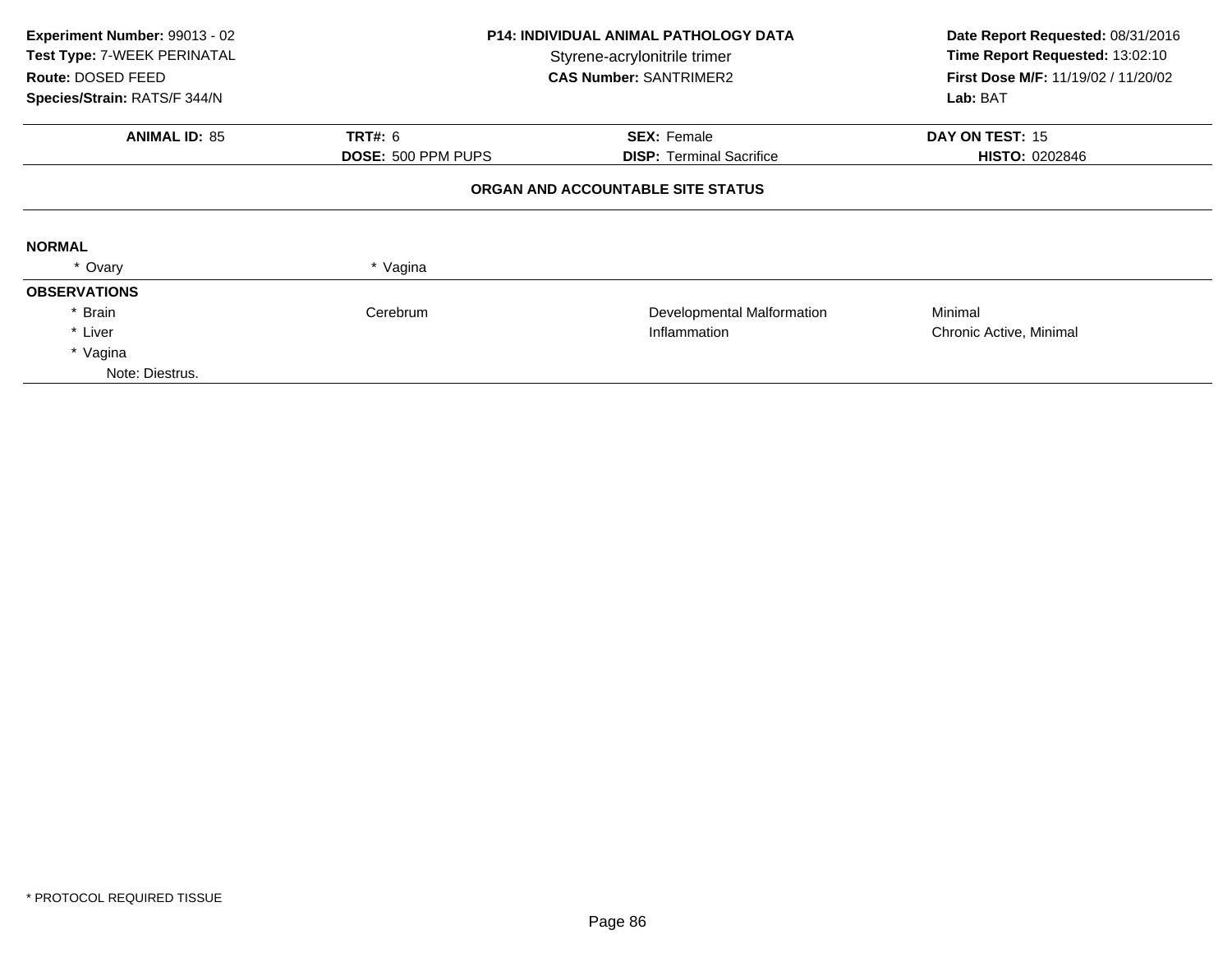| Experiment Number: 99013 - 02<br>Test Type: 7-WEEK PERINATAL<br>Route: DOSED FEED<br>Species/Strain: RATS/F 344/N | <b>P14: INDIVIDUAL ANIMAL PATHOLOGY DATA</b><br>Styrene-acrylonitrile trimer<br><b>CAS Number: SANTRIMER2</b> |                                   | Date Report Requested: 08/31/2016<br>Time Report Requested: 13:02:10<br><b>First Dose M/F: 11/19/02 / 11/20/02</b><br>Lab: BAT |
|-------------------------------------------------------------------------------------------------------------------|---------------------------------------------------------------------------------------------------------------|-----------------------------------|--------------------------------------------------------------------------------------------------------------------------------|
| <b>ANIMAL ID: 86</b>                                                                                              | <b>TRT#: 6</b>                                                                                                | <b>SEX: Female</b>                | DAY ON TEST: 15                                                                                                                |
|                                                                                                                   | <b>DOSE: 500 PPM PUPS</b>                                                                                     | <b>DISP:</b> Terminal Sacrifice   | <b>HISTO: 0202847</b>                                                                                                          |
|                                                                                                                   |                                                                                                               | ORGAN AND ACCOUNTABLE SITE STATUS |                                                                                                                                |
| <b>NORMAL</b>                                                                                                     |                                                                                                               |                                   |                                                                                                                                |
| * Brain                                                                                                           | * Liver                                                                                                       | * Ovary                           | * Vagina                                                                                                                       |
| <b>OBSERVATIONS</b>                                                                                               |                                                                                                               |                                   |                                                                                                                                |
| * Vagina                                                                                                          |                                                                                                               |                                   |                                                                                                                                |
| Note: Estrus.                                                                                                     |                                                                                                               |                                   |                                                                                                                                |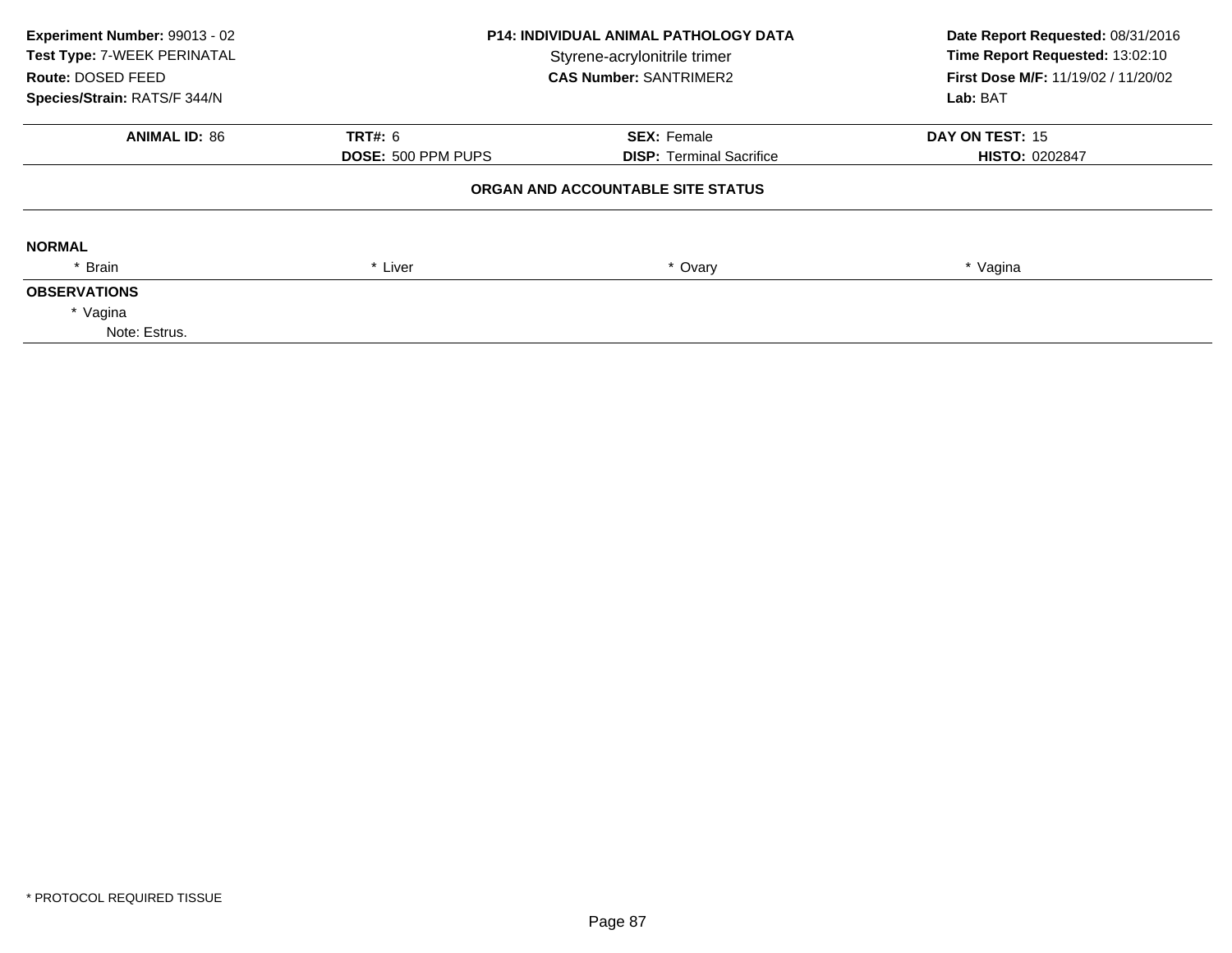| Experiment Number: 99013 - 02<br>Test Type: 7-WEEK PERINATAL<br>Route: DOSED FEED | <b>P14: INDIVIDUAL ANIMAL PATHOLOGY DATA</b><br>Styrene-acrylonitrile trimer<br><b>CAS Number: SANTRIMER2</b> |                                   | Date Report Requested: 08/31/2016<br>Time Report Requested: 13:02:10<br>First Dose M/F: 11/19/02 / 11/20/02 |  |
|-----------------------------------------------------------------------------------|---------------------------------------------------------------------------------------------------------------|-----------------------------------|-------------------------------------------------------------------------------------------------------------|--|
| Species/Strain: RATS/F 344/N                                                      |                                                                                                               |                                   | Lab: BAT                                                                                                    |  |
| <b>ANIMAL ID: 87</b>                                                              | <b>TRT#: 6</b>                                                                                                | <b>SEX: Female</b>                | DAY ON TEST: 15                                                                                             |  |
|                                                                                   | <b>DOSE: 500 PPM PUPS</b>                                                                                     | <b>DISP: Terminal Sacrifice</b>   | <b>HISTO: 0202848</b>                                                                                       |  |
|                                                                                   |                                                                                                               | ORGAN AND ACCOUNTABLE SITE STATUS |                                                                                                             |  |
| <b>NORMAL</b>                                                                     |                                                                                                               |                                   |                                                                                                             |  |
| Brain                                                                             | * Liver                                                                                                       | * Vagina                          |                                                                                                             |  |
| <b>OBSERVATIONS</b>                                                               |                                                                                                               |                                   |                                                                                                             |  |
| * Ovary                                                                           |                                                                                                               | Atrophy                           | Minimal                                                                                                     |  |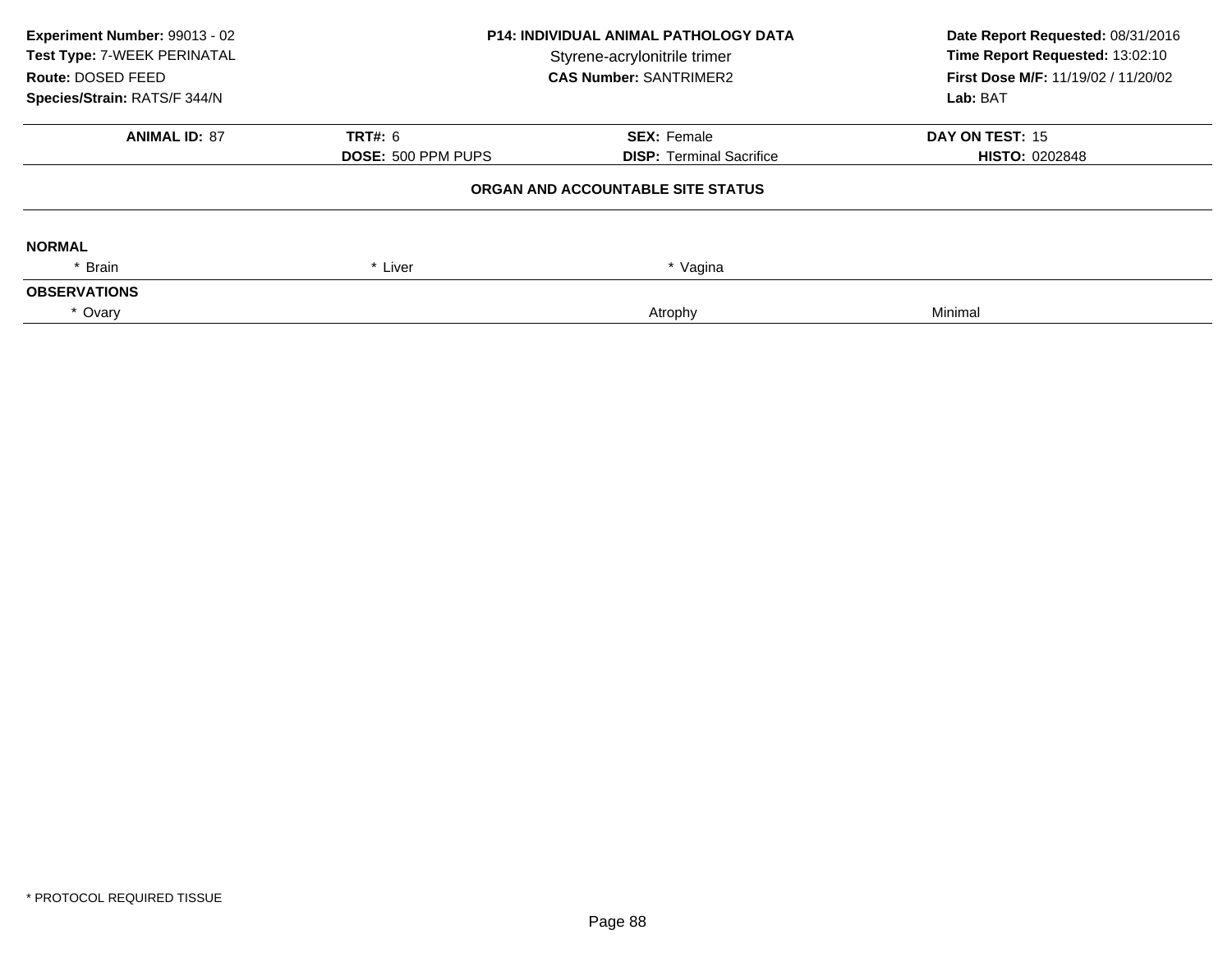| Experiment Number: 99013 - 02<br>Test Type: 7-WEEK PERINATAL<br>Route: DOSED FEED<br>Species/Strain: RATS/F 344/N | <b>P14: INDIVIDUAL ANIMAL PATHOLOGY DATA</b><br>Styrene-acrylonitrile trimer<br><b>CAS Number: SANTRIMER2</b> |                                   | Date Report Requested: 08/31/2016<br>Time Report Requested: 13:02:10<br>First Dose M/F: 11/19/02 / 11/20/02<br>Lab: BAT |  |
|-------------------------------------------------------------------------------------------------------------------|---------------------------------------------------------------------------------------------------------------|-----------------------------------|-------------------------------------------------------------------------------------------------------------------------|--|
| <b>ANIMAL ID: 88</b>                                                                                              | <b>TRT#: 6</b>                                                                                                | <b>SEX: Female</b>                | DAY ON TEST: 15                                                                                                         |  |
|                                                                                                                   | <b>DOSE: 500 PPM PUPS</b>                                                                                     | <b>DISP:</b> Terminal Sacrifice   | <b>HISTO: 0202849</b>                                                                                                   |  |
|                                                                                                                   |                                                                                                               | ORGAN AND ACCOUNTABLE SITE STATUS |                                                                                                                         |  |
| <b>NORMAL</b>                                                                                                     |                                                                                                               |                                   |                                                                                                                         |  |
| * Brain                                                                                                           | * Vagina                                                                                                      |                                   |                                                                                                                         |  |
| <b>OBSERVATIONS</b>                                                                                               |                                                                                                               |                                   |                                                                                                                         |  |
| * Liver                                                                                                           |                                                                                                               | Inflammation                      | Chronic Active, Minimal                                                                                                 |  |
| * Ovary                                                                                                           |                                                                                                               | Atrophy                           | Minimal                                                                                                                 |  |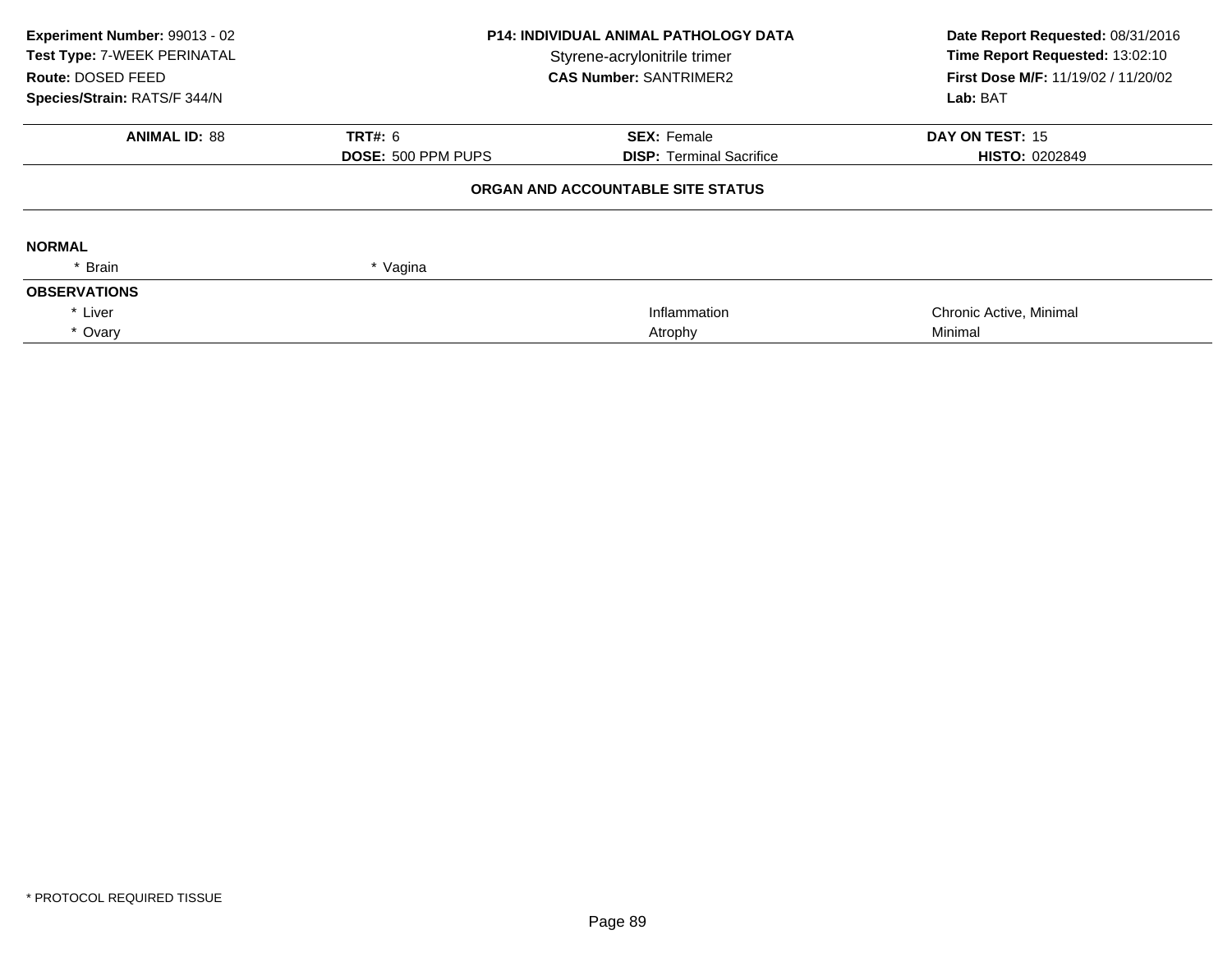| Experiment Number: 99013 - 02<br>Test Type: 7-WEEK PERINATAL<br>Route: DOSED FEED<br>Species/Strain: RATS/F 344/N | <b>P14: INDIVIDUAL ANIMAL PATHOLOGY DATA</b><br>Styrene-acrylonitrile trimer<br><b>CAS Number: SANTRIMER2</b> |                                                       | Date Report Requested: 08/31/2016<br>Time Report Requested: 13:02:10<br><b>First Dose M/F: 11/19/02 / 11/20/02</b><br>Lab: BAT |  |
|-------------------------------------------------------------------------------------------------------------------|---------------------------------------------------------------------------------------------------------------|-------------------------------------------------------|--------------------------------------------------------------------------------------------------------------------------------|--|
|                                                                                                                   |                                                                                                               |                                                       |                                                                                                                                |  |
| <b>ANIMAL ID: 89</b>                                                                                              | <b>TRT#: 6</b><br>DOSE: 500 PPM PUPS                                                                          | <b>SEX: Female</b><br><b>DISP: Terminal Sacrifice</b> | DAY ON TEST: 15<br><b>HISTO: 0202850</b>                                                                                       |  |
|                                                                                                                   |                                                                                                               | ORGAN AND ACCOUNTABLE SITE STATUS                     |                                                                                                                                |  |
| <b>NORMAL</b>                                                                                                     |                                                                                                               |                                                       |                                                                                                                                |  |
| * Vagina                                                                                                          |                                                                                                               |                                                       |                                                                                                                                |  |
| <b>OBSERVATIONS</b>                                                                                               |                                                                                                               |                                                       |                                                                                                                                |  |
| * Brain                                                                                                           | Cerebrum                                                                                                      | Developmental Malformation                            | Minimal                                                                                                                        |  |
| * Liver                                                                                                           |                                                                                                               | Inflammation                                          | Chronic Active, Minimal                                                                                                        |  |
| * Ovary                                                                                                           |                                                                                                               | Atrophy                                               | Minimal                                                                                                                        |  |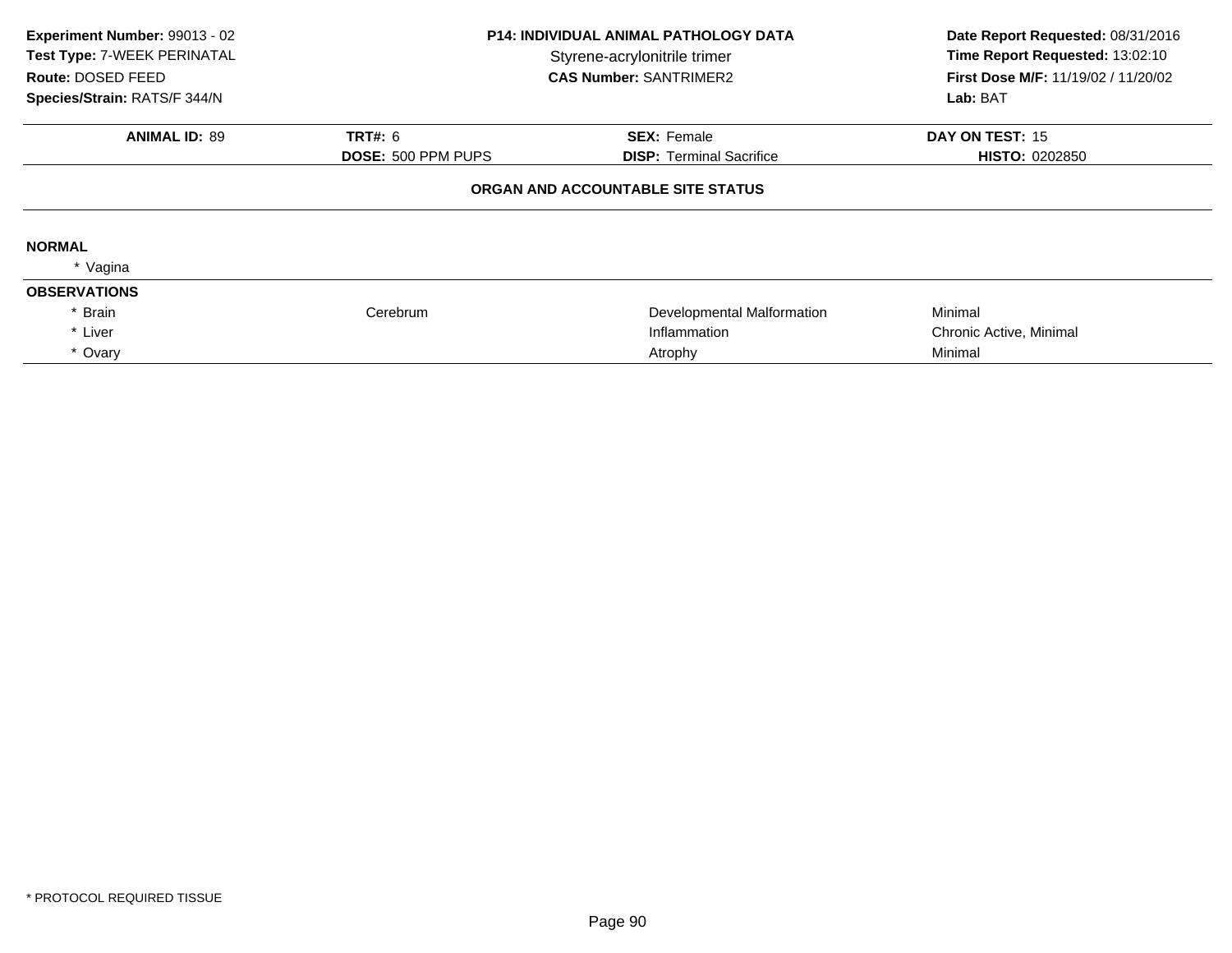| Experiment Number: 99013 - 02<br>Test Type: 7-WEEK PERINATAL<br>Route: DOSED FEED<br>Species/Strain: RATS/F 344/N |                             | <b>P14: INDIVIDUAL ANIMAL PATHOLOGY DATA</b><br>Styrene-acrylonitrile trimer<br><b>CAS Number: SANTRIMER2</b> |  | Date Report Requested: 08/31/2016<br>Time Report Requested: 13:02:10<br><b>First Dose M/F: 11/19/02 / 11/20/02</b><br>Lab: BAT |                       |
|-------------------------------------------------------------------------------------------------------------------|-----------------------------|---------------------------------------------------------------------------------------------------------------|--|--------------------------------------------------------------------------------------------------------------------------------|-----------------------|
|                                                                                                                   | <b>ANIMAL ID: 90</b>        | <b>TRT#: 6</b>                                                                                                |  | <b>SEX: Female</b>                                                                                                             | DAY ON TEST: 15       |
|                                                                                                                   |                             | DOSE: 500 PPM PUPS                                                                                            |  | <b>DISP: Terminal Sacrifice</b>                                                                                                | <b>HISTO: 0202851</b> |
| ORGAN AND ACCOUNTABLE SITE STATUS                                                                                 |                             |                                                                                                               |  |                                                                                                                                |                       |
| <b>NORMAL</b>                                                                                                     |                             |                                                                                                               |  |                                                                                                                                |                       |
| Brain                                                                                                             |                             | * Vagina                                                                                                      |  |                                                                                                                                |                       |
| <b>OBSERVATIONS</b>                                                                                               |                             |                                                                                                               |  |                                                                                                                                |                       |
| * Liver                                                                                                           |                             |                                                                                                               |  | Hepatodiaphragmatic Nodule                                                                                                     |                       |
|                                                                                                                   | [Hepatodiaphragmatic Nodule | $TGLs = 1,2-5$                                                                                                |  |                                                                                                                                |                       |
| * Ovary                                                                                                           |                             |                                                                                                               |  | Atrophy                                                                                                                        | Minimal               |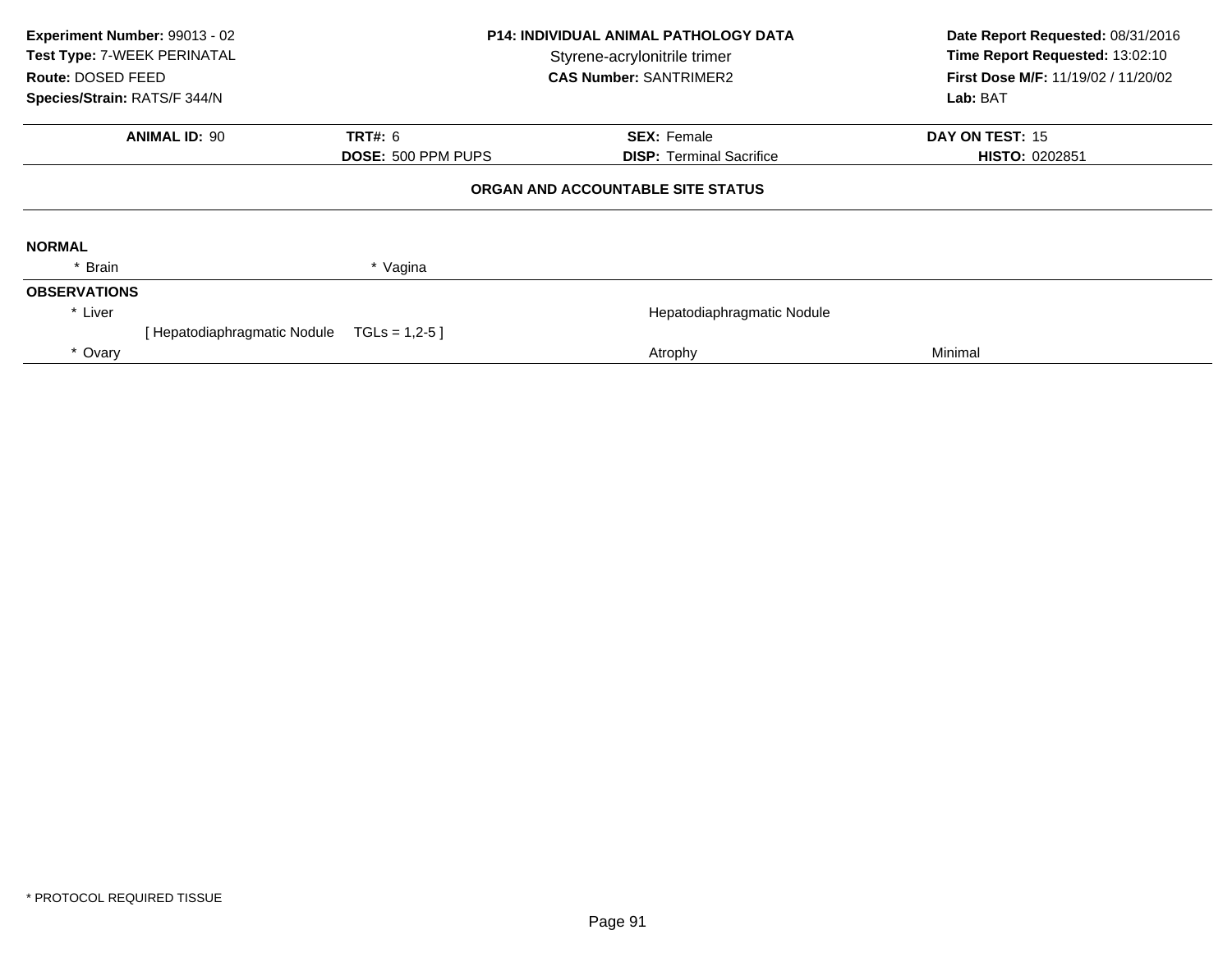| Experiment Number: 99013 - 02<br>Test Type: 7-WEEK PERINATAL<br>Route: DOSED FEED<br>Species/Strain: RATS/F 344/N |                                                                                                            | <b>P14: INDIVIDUAL ANIMAL PATHOLOGY DATA</b><br>Styrene-acrylonitrile trimer<br><b>CAS Number: SANTRIMER2</b> |                       |
|-------------------------------------------------------------------------------------------------------------------|------------------------------------------------------------------------------------------------------------|---------------------------------------------------------------------------------------------------------------|-----------------------|
| <b>ANIMAL ID: 91</b>                                                                                              | <b>TRT#: 8</b>                                                                                             | <b>SEX: Female</b>                                                                                            | DAY ON TEST: 15       |
|                                                                                                                   | DOSE: 1000 PPM PUPS                                                                                        | <b>DISP:</b> Terminal Sacrifice                                                                               | <b>HISTO: 0202862</b> |
|                                                                                                                   |                                                                                                            | ORGAN AND ACCOUNTABLE SITE STATUS                                                                             |                       |
| <b>NORMAL</b>                                                                                                     |                                                                                                            |                                                                                                               |                       |
| * Brain                                                                                                           | * Uterus                                                                                                   | * Vagina                                                                                                      |                       |
| <b>OBSERVATIONS</b>                                                                                               |                                                                                                            |                                                                                                               |                       |
| * Brain                                                                                                           |                                                                                                            |                                                                                                               |                       |
|                                                                                                                   | Note: There is a moderate-sized piece of tissue that has artifactually been deposited within the cerebrum. |                                                                                                               |                       |
| * Liver                                                                                                           |                                                                                                            | <b>Fatty Change</b>                                                                                           | Minimal               |
|                                                                                                                   |                                                                                                            | Hematopoietic Cell Proliferation                                                                              | Minimal               |
| * Ovary                                                                                                           |                                                                                                            | Atrophy                                                                                                       | Minimal               |
| * Spleen                                                                                                          |                                                                                                            | Hematopoietic Cell Proliferation                                                                              | Minimal               |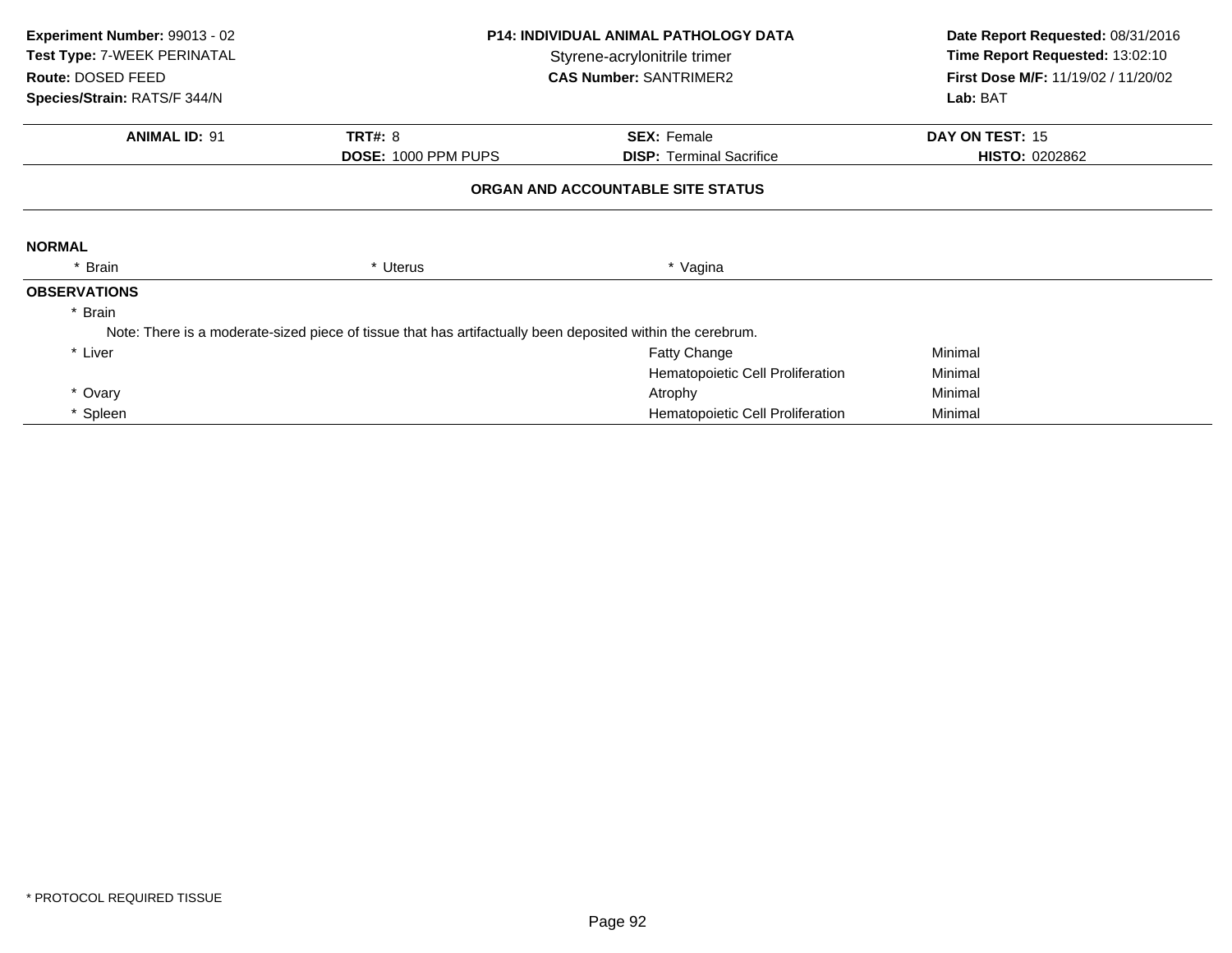| Experiment Number: 99013 - 02<br>Test Type: 7-WEEK PERINATAL<br>Route: DOSED FEED<br>Species/Strain: RATS/F 344/N |                     | <b>P14: INDIVIDUAL ANIMAL PATHOLOGY DATA</b><br>Styrene-acrylonitrile trimer<br><b>CAS Number: SANTRIMER2</b> | Date Report Requested: 08/31/2016<br>Time Report Requested: 13:02:10<br>First Dose M/F: 11/19/02 / 11/20/02<br>Lab: BAT |
|-------------------------------------------------------------------------------------------------------------------|---------------------|---------------------------------------------------------------------------------------------------------------|-------------------------------------------------------------------------------------------------------------------------|
| <b>ANIMAL ID: 92</b>                                                                                              | <b>TRT#: 8</b>      | <b>SEX: Female</b>                                                                                            | DAY ON TEST: 15                                                                                                         |
|                                                                                                                   | DOSE: 1000 PPM PUPS | <b>DISP:</b> Terminal Sacrifice                                                                               | <b>HISTO: 0202863</b>                                                                                                   |
|                                                                                                                   |                     | ORGAN AND ACCOUNTABLE SITE STATUS                                                                             |                                                                                                                         |
| <b>NORMAL</b>                                                                                                     |                     |                                                                                                               |                                                                                                                         |
| * Brain                                                                                                           | * Uterus            | * Vagina                                                                                                      |                                                                                                                         |
| <b>OBSERVATIONS</b>                                                                                               |                     |                                                                                                               |                                                                                                                         |
| * Liver                                                                                                           |                     | Hematopoietic Cell Proliferation                                                                              | Minimal                                                                                                                 |
|                                                                                                                   |                     | Inflammation                                                                                                  | Chronic Active, Minimal                                                                                                 |
| * Ovary                                                                                                           |                     | Atrophy                                                                                                       | Minimal                                                                                                                 |
| * Spleen                                                                                                          |                     | Hematopoietic Cell Proliferation                                                                              | Minimal                                                                                                                 |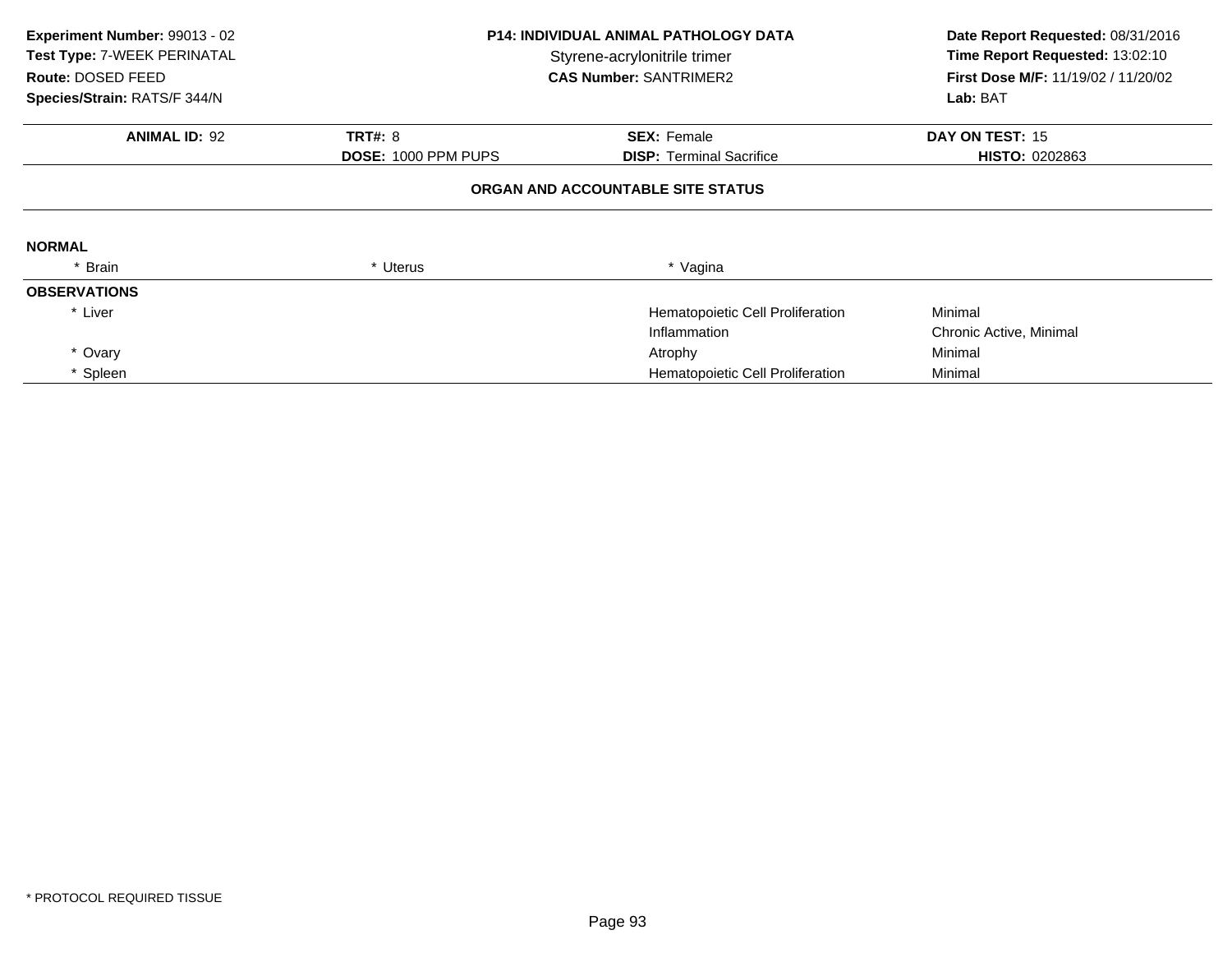| Experiment Number: 99013 - 02<br>Test Type: 7-WEEK PERINATAL<br>Route: DOSED FEED<br>Species/Strain: RATS/F 344/N | <b>P14: INDIVIDUAL ANIMAL PATHOLOGY DATA</b><br>Styrene-acrylonitrile trimer<br><b>CAS Number: SANTRIMER2</b> |                                                       | Date Report Requested: 08/31/2016<br>Time Report Requested: 13:02:10<br><b>First Dose M/F: 11/19/02 / 11/20/02</b><br>Lab: BAT |  |  |  |
|-------------------------------------------------------------------------------------------------------------------|---------------------------------------------------------------------------------------------------------------|-------------------------------------------------------|--------------------------------------------------------------------------------------------------------------------------------|--|--|--|
|                                                                                                                   |                                                                                                               |                                                       |                                                                                                                                |  |  |  |
| <b>ANIMAL ID: 93</b>                                                                                              | <b>TRT#: 8</b><br><b>DOSE: 1000 PPM PUPS</b>                                                                  | <b>SEX: Female</b><br><b>DISP:</b> Terminal Sacrifice | DAY ON TEST: 15<br><b>HISTO: 0202864</b>                                                                                       |  |  |  |
| ORGAN AND ACCOUNTABLE SITE STATUS                                                                                 |                                                                                                               |                                                       |                                                                                                                                |  |  |  |
| <b>NORMAL</b>                                                                                                     |                                                                                                               |                                                       |                                                                                                                                |  |  |  |
| * Brain                                                                                                           | * Ovary                                                                                                       | * Uterus                                              | * Vagina                                                                                                                       |  |  |  |
| <b>OBSERVATIONS</b>                                                                                               |                                                                                                               |                                                       |                                                                                                                                |  |  |  |
| * Liver                                                                                                           |                                                                                                               | Inflammation                                          | Chronic Active, Minimal                                                                                                        |  |  |  |
| * Spleen                                                                                                          | Hematopoietic Cell Proliferation                                                                              |                                                       | Minimal                                                                                                                        |  |  |  |
| * Vagina                                                                                                          |                                                                                                               |                                                       |                                                                                                                                |  |  |  |
| Note: Metestrus.                                                                                                  |                                                                                                               |                                                       |                                                                                                                                |  |  |  |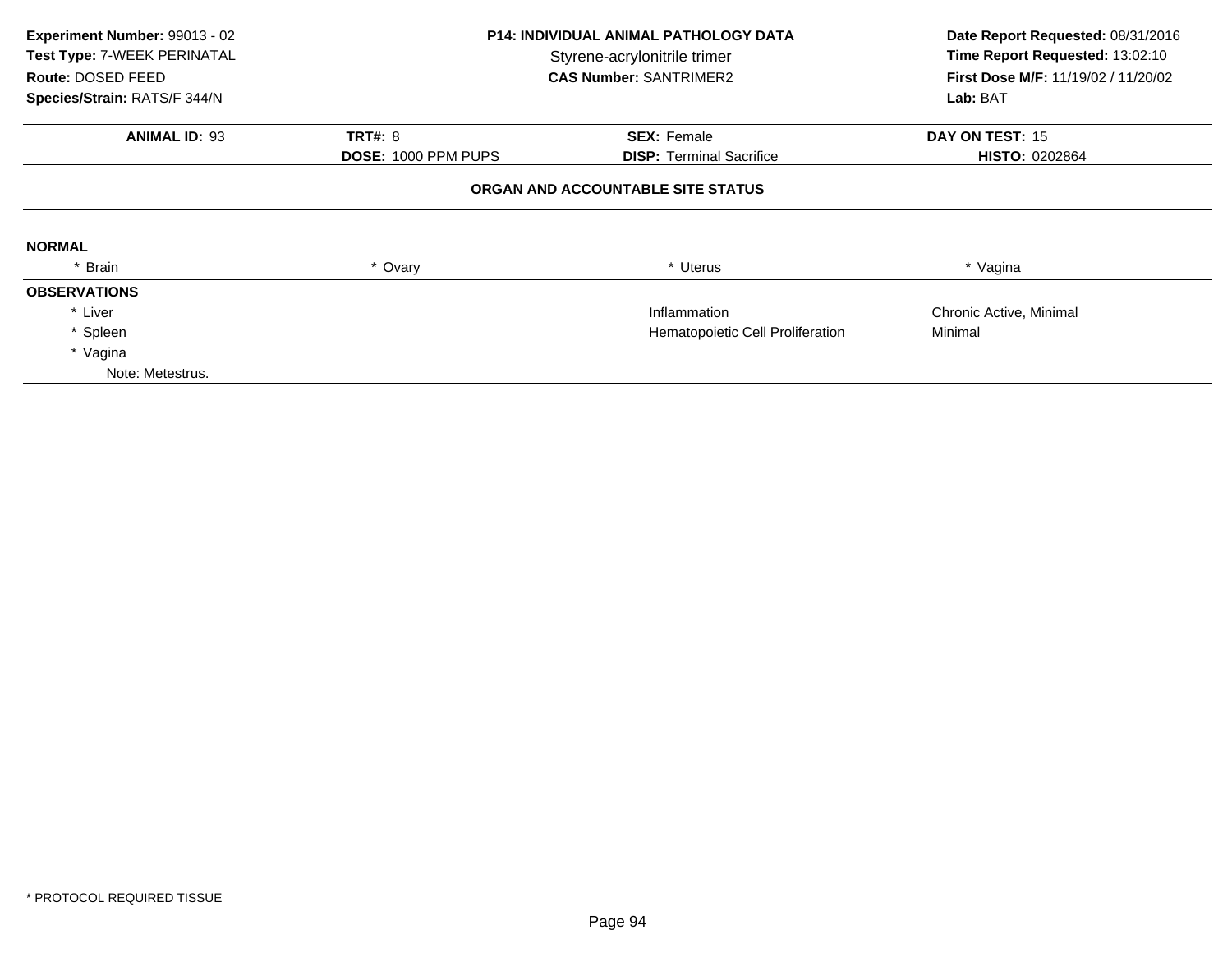| Experiment Number: 99013 - 02<br>Test Type: 7-WEEK PERINATAL<br>Route: DOSED FEED<br>Species/Strain: RATS/F 344/N | P14: INDIVIDUAL ANIMAL PATHOLOGY DATA<br>Styrene-acrylonitrile trimer<br><b>CAS Number: SANTRIMER2</b> |                                   | Date Report Requested: 08/31/2016<br>Time Report Requested: 13:02:10<br>First Dose M/F: 11/19/02 / 11/20/02<br>Lab: BAT |  |
|-------------------------------------------------------------------------------------------------------------------|--------------------------------------------------------------------------------------------------------|-----------------------------------|-------------------------------------------------------------------------------------------------------------------------|--|
|                                                                                                                   |                                                                                                        |                                   |                                                                                                                         |  |
| <b>ANIMAL ID: 94</b>                                                                                              | <b>TRT#: 8</b>                                                                                         | <b>SEX: Female</b>                | DAY ON TEST: 15                                                                                                         |  |
|                                                                                                                   | DOSE: 1000 PPM PUPS                                                                                    | <b>DISP:</b> Terminal Sacrifice   | <b>HISTO: 0202865</b>                                                                                                   |  |
|                                                                                                                   |                                                                                                        | ORGAN AND ACCOUNTABLE SITE STATUS |                                                                                                                         |  |
|                                                                                                                   |                                                                                                        |                                   |                                                                                                                         |  |
| <b>NORMAL</b>                                                                                                     |                                                                                                        |                                   |                                                                                                                         |  |
| * Uterus                                                                                                          | * Vagina                                                                                               |                                   |                                                                                                                         |  |
| <b>OBSERVATIONS</b>                                                                                               |                                                                                                        |                                   |                                                                                                                         |  |
| * Brain                                                                                                           | Cerebrum                                                                                               | Developmental Malformation        | Minimal                                                                                                                 |  |
| * Liver                                                                                                           |                                                                                                        | Inflammation                      | Chronic Active, Minimal                                                                                                 |  |
| * Ovary                                                                                                           |                                                                                                        | Atrophy                           | Minimal                                                                                                                 |  |
| * Spleen                                                                                                          |                                                                                                        | Hematopoietic Cell Proliferation  | Minimal                                                                                                                 |  |
| * Vagina                                                                                                          |                                                                                                        |                                   |                                                                                                                         |  |
| Note: This rat is probably entering her first estrous cycle.                                                      |                                                                                                        |                                   |                                                                                                                         |  |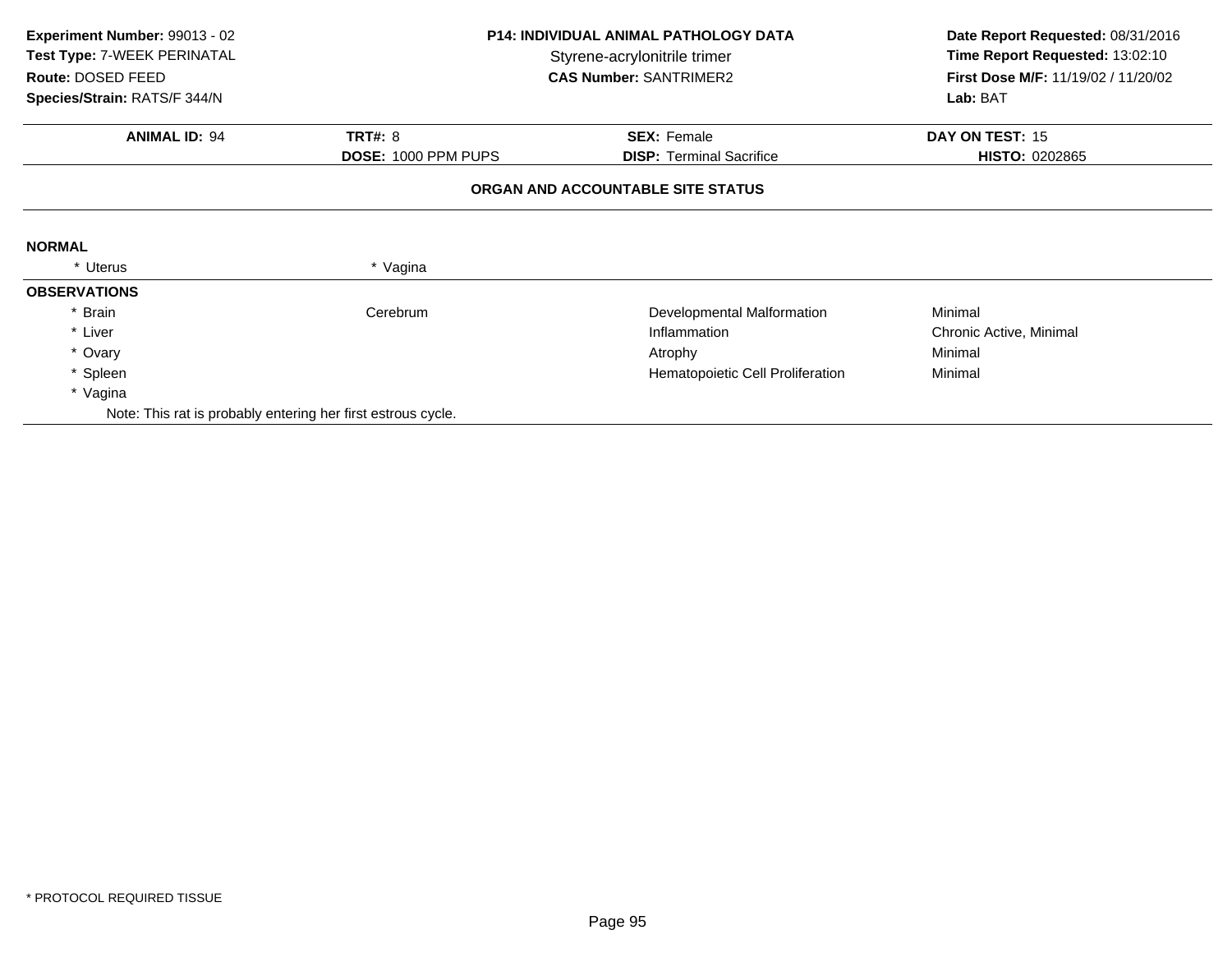| Experiment Number: 99013 - 02<br>Test Type: 7-WEEK PERINATAL<br>Route: DOSED FEED<br>Species/Strain: RATS/F 344/N | <b>P14: INDIVIDUAL ANIMAL PATHOLOGY DATA</b><br>Styrene-acrylonitrile trimer<br><b>CAS Number: SANTRIMER2</b> |                                  | Date Report Requested: 08/31/2016<br>Time Report Requested: 13:02:10<br>First Dose M/F: 11/19/02 / 11/20/02<br>Lab: BAT |  |  |  |
|-------------------------------------------------------------------------------------------------------------------|---------------------------------------------------------------------------------------------------------------|----------------------------------|-------------------------------------------------------------------------------------------------------------------------|--|--|--|
| <b>ANIMAL ID: 95</b>                                                                                              | <b>TRT#: 8</b>                                                                                                | <b>SEX: Female</b>               | DAY ON TEST: 15                                                                                                         |  |  |  |
|                                                                                                                   | <b>DOSE: 1000 PPM PUPS</b>                                                                                    | <b>DISP:</b> Terminal Sacrifice  | <b>HISTO: 0202866</b>                                                                                                   |  |  |  |
| ORGAN AND ACCOUNTABLE SITE STATUS                                                                                 |                                                                                                               |                                  |                                                                                                                         |  |  |  |
| <b>NORMAL</b>                                                                                                     |                                                                                                               |                                  |                                                                                                                         |  |  |  |
| * Brain                                                                                                           | * Liver                                                                                                       | * Ovary                          | * Uterus                                                                                                                |  |  |  |
| * Vagina                                                                                                          |                                                                                                               |                                  |                                                                                                                         |  |  |  |
| <b>OBSERVATIONS</b>                                                                                               |                                                                                                               |                                  |                                                                                                                         |  |  |  |
| * Spleen                                                                                                          |                                                                                                               | Hematopoietic Cell Proliferation | Minimal                                                                                                                 |  |  |  |
| * Vagina                                                                                                          |                                                                                                               |                                  |                                                                                                                         |  |  |  |
| Note: Estrus.                                                                                                     |                                                                                                               |                                  |                                                                                                                         |  |  |  |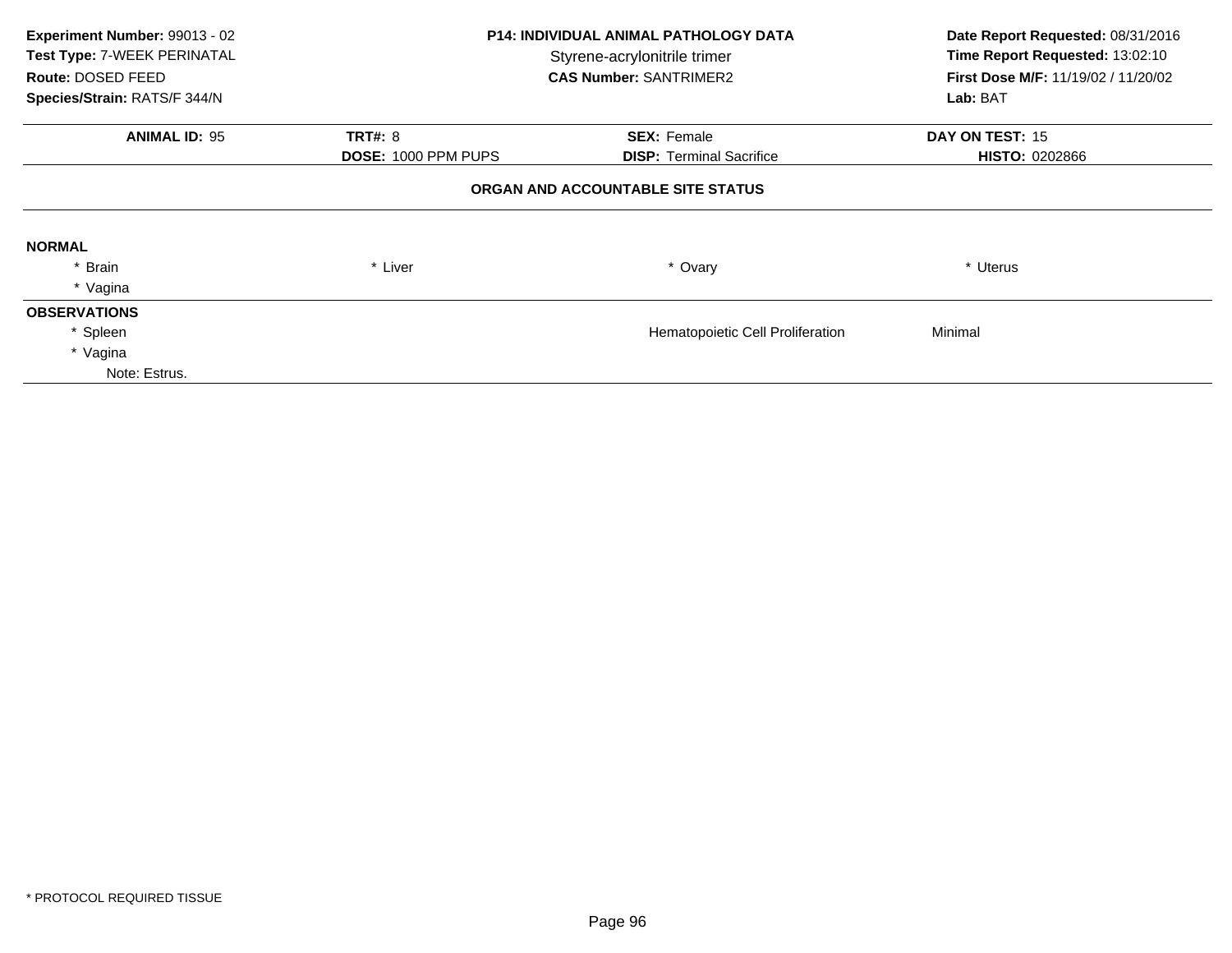| Experiment Number: 99013 - 02<br>Test Type: 7-WEEK PERINATAL<br>Route: DOSED FEED<br>Species/Strain: RATS/F 344/N | <b>P14: INDIVIDUAL ANIMAL PATHOLOGY DATA</b><br>Styrene-acrylonitrile trimer<br><b>CAS Number: SANTRIMER2</b> |                                                       |                                   |  | Date Report Requested: 08/31/2016<br>Time Report Requested: 13:02:10<br>First Dose M/F: 11/19/02 / 11/20/02<br>Lab: BAT |
|-------------------------------------------------------------------------------------------------------------------|---------------------------------------------------------------------------------------------------------------|-------------------------------------------------------|-----------------------------------|--|-------------------------------------------------------------------------------------------------------------------------|
|                                                                                                                   |                                                                                                               |                                                       |                                   |  |                                                                                                                         |
| <b>ANIMAL ID: 96</b>                                                                                              | <b>TRT#: 8</b><br>DOSE: 1000 PPM PUPS                                                                         | <b>SEX: Female</b><br><b>DISP:</b> Terminal Sacrifice | DAY ON TEST: 15<br>HISTO: 0202867 |  |                                                                                                                         |
|                                                                                                                   |                                                                                                               | ORGAN AND ACCOUNTABLE SITE STATUS                     |                                   |  |                                                                                                                         |
| <b>NORMAL</b>                                                                                                     |                                                                                                               |                                                       |                                   |  |                                                                                                                         |
| * Brain                                                                                                           | * Uterus                                                                                                      | * Vagina                                              |                                   |  |                                                                                                                         |
| <b>OBSERVATIONS</b>                                                                                               |                                                                                                               |                                                       |                                   |  |                                                                                                                         |
| * Liver                                                                                                           |                                                                                                               | Fatty Change<br>Hepatodiaphragmatic Nodule            | Minimal                           |  |                                                                                                                         |
| [Hepatodiaphragmatic Nodule                                                                                       | $TGLs = 1-5$                                                                                                  |                                                       |                                   |  |                                                                                                                         |
| Oral Mucosa                                                                                                       |                                                                                                               |                                                       |                                   |  |                                                                                                                         |
|                                                                                                                   | Note: One ovary was missing at trim, the other has no corpora lutea.                                          |                                                       |                                   |  |                                                                                                                         |
| * Ovary                                                                                                           |                                                                                                               | Atrophy                                               | Minimal                           |  |                                                                                                                         |
| * Spleen                                                                                                          |                                                                                                               | Hematopoietic Cell Proliferation                      | Minimal                           |  |                                                                                                                         |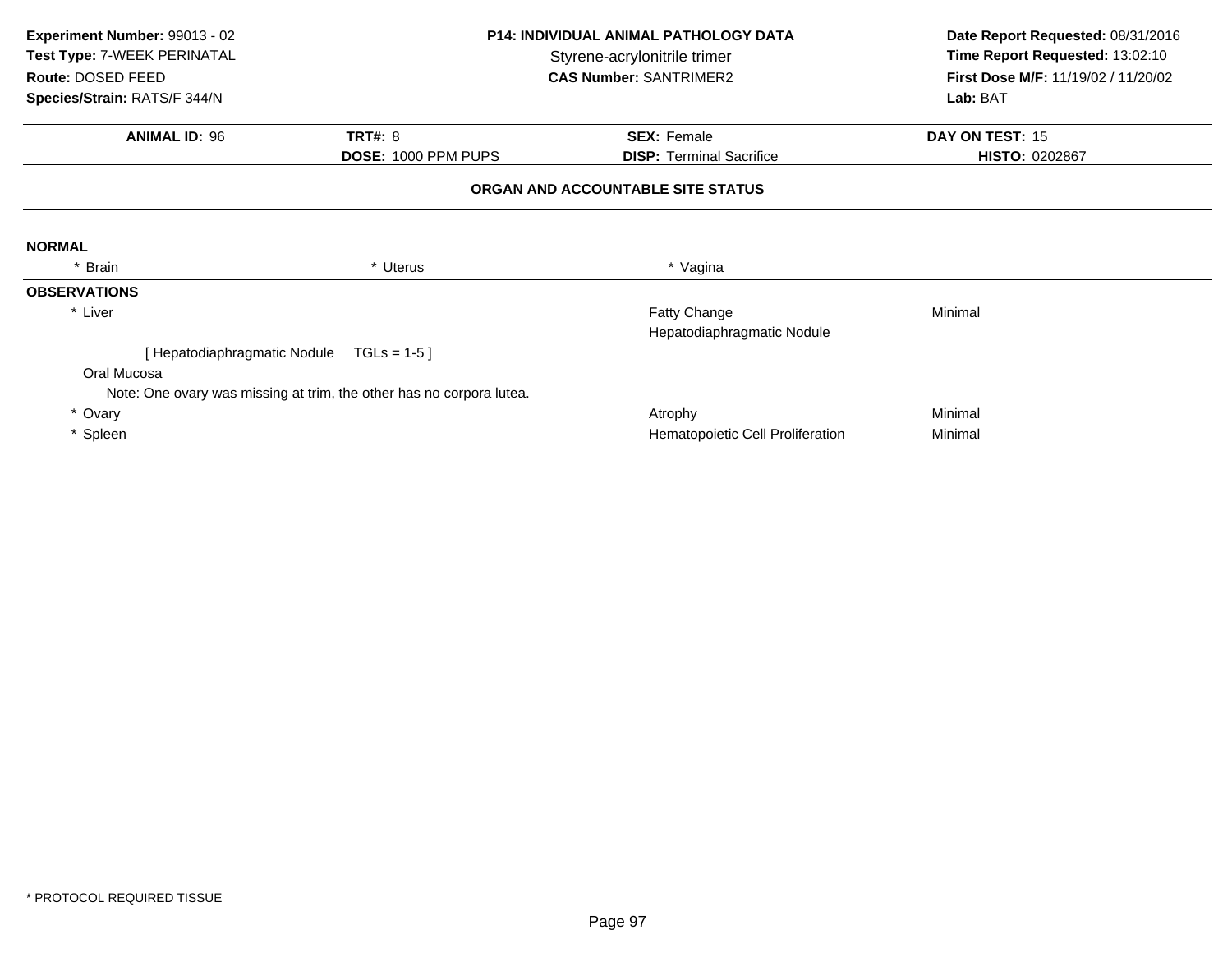| Experiment Number: 99013 - 02<br>Test Type: 7-WEEK PERINATAL<br>Route: DOSED FEED<br>Species/Strain: RATS/F 344/N | <b>P14: INDIVIDUAL ANIMAL PATHOLOGY DATA</b><br>Styrene-acrylonitrile trimer<br><b>CAS Number: SANTRIMER2</b> |                                   | Date Report Requested: 08/31/2016<br>Time Report Requested: 13:02:10<br><b>First Dose M/F: 11/19/02 / 11/20/02</b><br>Lab: BAT |
|-------------------------------------------------------------------------------------------------------------------|---------------------------------------------------------------------------------------------------------------|-----------------------------------|--------------------------------------------------------------------------------------------------------------------------------|
| <b>ANIMAL ID: 97</b>                                                                                              | <b>TRT#: 8</b>                                                                                                | <b>SEX: Female</b>                | DAY ON TEST: 15                                                                                                                |
|                                                                                                                   | <b>DOSE: 1000 PPM PUPS</b>                                                                                    | <b>DISP:</b> Terminal Sacrifice   | <b>HISTO: 0202868</b>                                                                                                          |
|                                                                                                                   |                                                                                                               | ORGAN AND ACCOUNTABLE SITE STATUS |                                                                                                                                |
| <b>NORMAL</b>                                                                                                     |                                                                                                               |                                   |                                                                                                                                |
| * Brain                                                                                                           | * Uterus                                                                                                      | * Vagina                          |                                                                                                                                |
| <b>OBSERVATIONS</b>                                                                                               |                                                                                                               |                                   |                                                                                                                                |
| * Liver                                                                                                           |                                                                                                               | Hematopoietic Cell Proliferation  | Minimal                                                                                                                        |
| * Ovary                                                                                                           |                                                                                                               | Atrophy                           | Minimal                                                                                                                        |
| * Spleen                                                                                                          |                                                                                                               | Hematopoietic Cell Proliferation  | Minimal                                                                                                                        |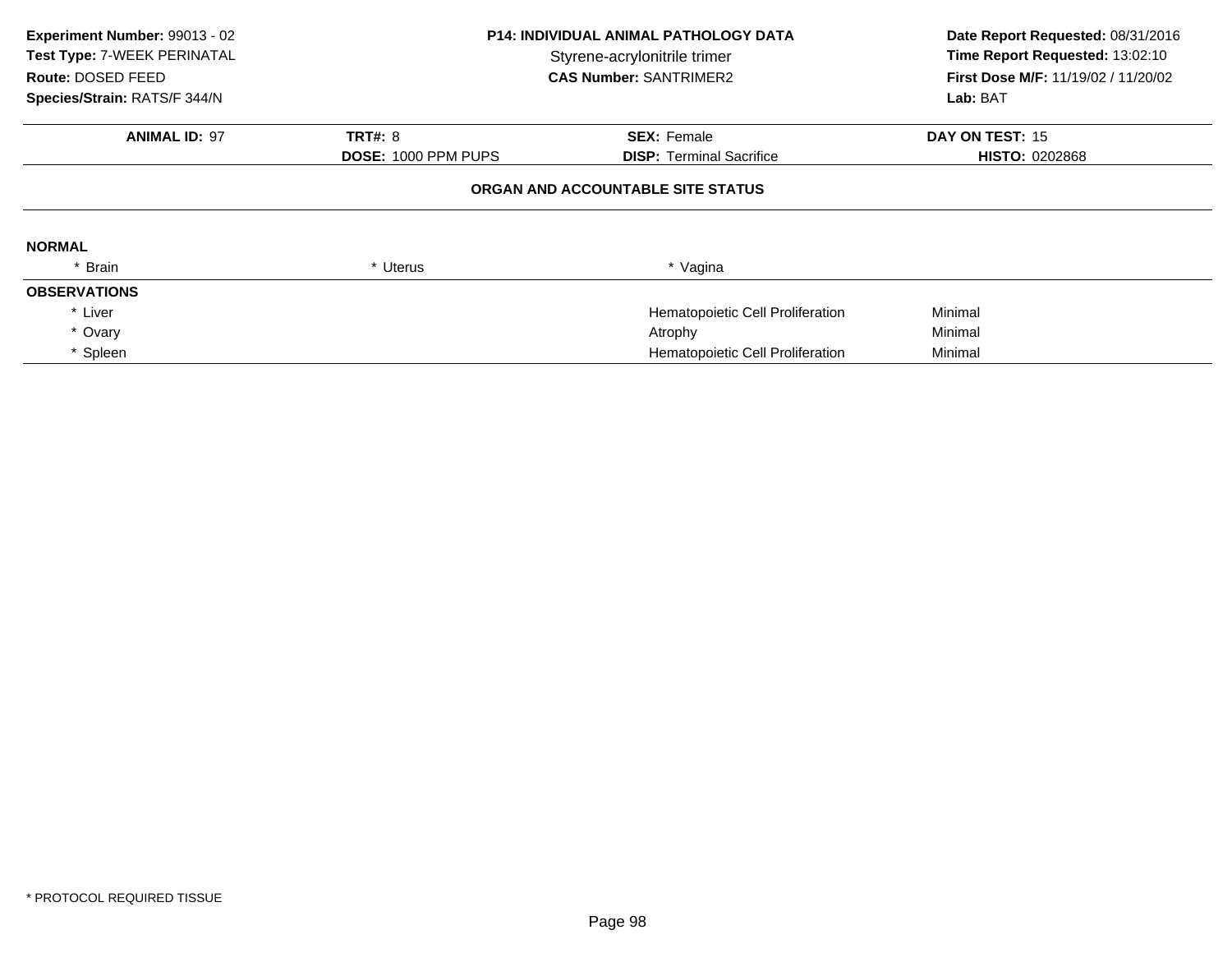| Experiment Number: 99013 - 02<br>Test Type: 7-WEEK PERINATAL<br>Route: DOSED FEED<br>Species/Strain: RATS/F 344/N |                     | <b>P14: INDIVIDUAL ANIMAL PATHOLOGY DATA</b><br>Styrene-acrylonitrile trimer<br><b>CAS Number: SANTRIMER2</b> | Date Report Requested: 08/31/2016<br>Time Report Requested: 13:02:10<br>First Dose M/F: 11/19/02 / 11/20/02<br>Lab: BAT |  |
|-------------------------------------------------------------------------------------------------------------------|---------------------|---------------------------------------------------------------------------------------------------------------|-------------------------------------------------------------------------------------------------------------------------|--|
|                                                                                                                   |                     |                                                                                                               |                                                                                                                         |  |
| <b>ANIMAL ID: 98</b>                                                                                              | <b>TRT#: 8</b>      | <b>SEX: Female</b>                                                                                            | DAY ON TEST: 15                                                                                                         |  |
|                                                                                                                   | DOSE: 1000 PPM PUPS | <b>DISP:</b> Terminal Sacrifice                                                                               | <b>HISTO: 0202869</b>                                                                                                   |  |
|                                                                                                                   |                     | ORGAN AND ACCOUNTABLE SITE STATUS                                                                             |                                                                                                                         |  |
| <b>NORMAL</b>                                                                                                     |                     |                                                                                                               |                                                                                                                         |  |
| * Brain                                                                                                           | * Ovary             | * Uterus                                                                                                      | * Vagina                                                                                                                |  |
| <b>OBSERVATIONS</b>                                                                                               |                     |                                                                                                               |                                                                                                                         |  |
| * Liver                                                                                                           |                     | Hematopoietic Cell Proliferation                                                                              | Minimal                                                                                                                 |  |
| * Spleen                                                                                                          |                     | Hematopoietic Cell Proliferation                                                                              | Minimal                                                                                                                 |  |
| * Vagina                                                                                                          |                     |                                                                                                               |                                                                                                                         |  |
| Note: Metestrus.                                                                                                  |                     |                                                                                                               |                                                                                                                         |  |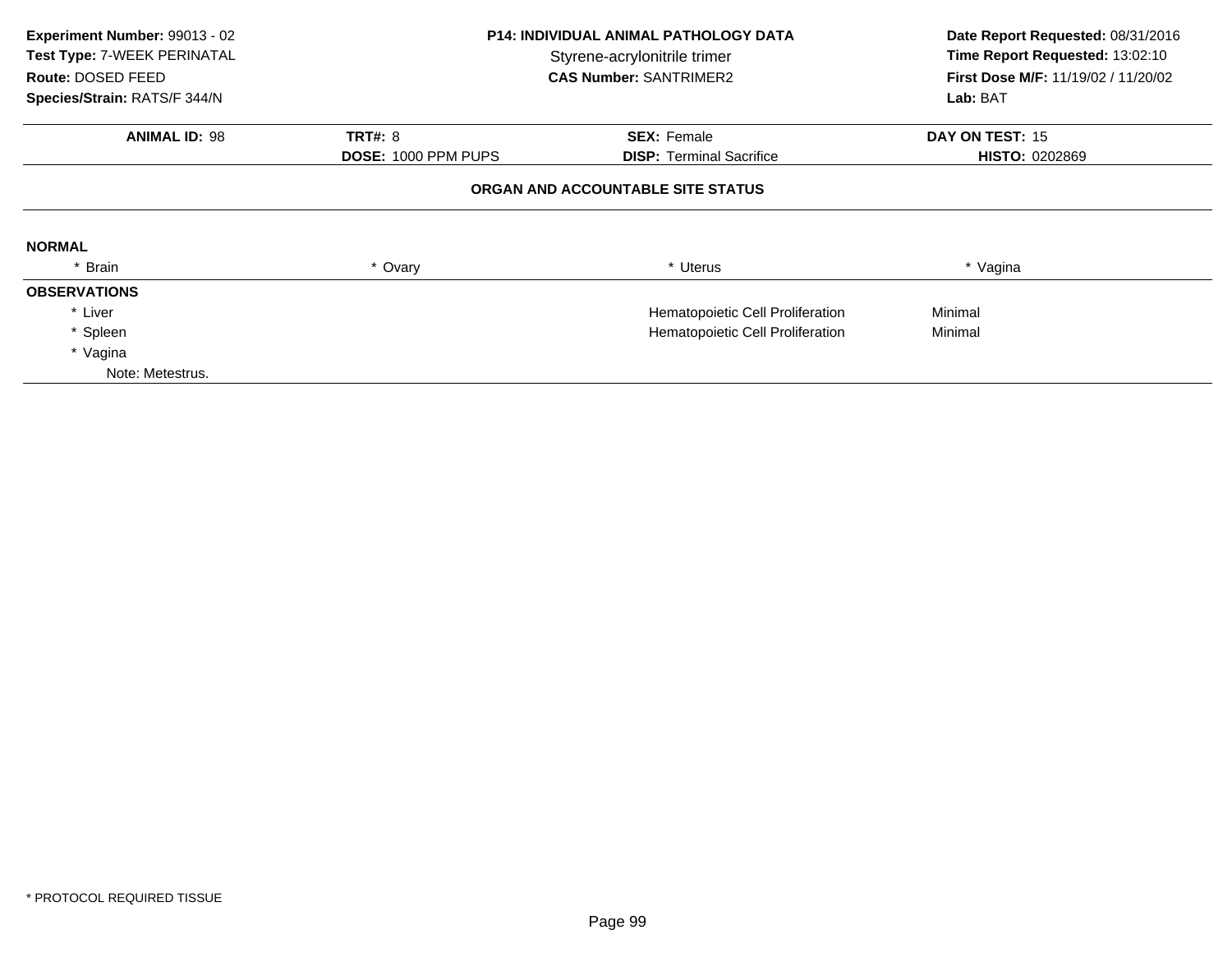| Experiment Number: 99013 - 02<br>Test Type: 7-WEEK PERINATAL<br>Route: DOSED FEED<br>Species/Strain: RATS/F 344/N | <b>P14: INDIVIDUAL ANIMAL PATHOLOGY DATA</b><br>Styrene-acrylonitrile trimer<br><b>CAS Number: SANTRIMER2</b> |                                   | Date Report Requested: 08/31/2016<br>Time Report Requested: 13:02:10<br>First Dose M/F: 11/19/02 / 11/20/02<br>Lab: BAT |
|-------------------------------------------------------------------------------------------------------------------|---------------------------------------------------------------------------------------------------------------|-----------------------------------|-------------------------------------------------------------------------------------------------------------------------|
| <b>ANIMAL ID: 99</b>                                                                                              | <b>TRT#: 8</b>                                                                                                | <b>SEX: Female</b>                | DAY ON TEST: 15                                                                                                         |
|                                                                                                                   | DOSE: 1000 PPM PUPS                                                                                           | <b>DISP:</b> Terminal Sacrifice   | <b>HISTO: 0202870</b>                                                                                                   |
|                                                                                                                   |                                                                                                               | ORGAN AND ACCOUNTABLE SITE STATUS |                                                                                                                         |
| <b>NORMAL</b>                                                                                                     |                                                                                                               |                                   |                                                                                                                         |
| * Brain                                                                                                           | * Uterus                                                                                                      | * Vagina                          |                                                                                                                         |
| <b>OBSERVATIONS</b>                                                                                               |                                                                                                               |                                   |                                                                                                                         |
| * Liver                                                                                                           |                                                                                                               | Inflammation                      | Chronic Active, Minimal                                                                                                 |
| * Ovary                                                                                                           |                                                                                                               | Atrophy                           | Minimal                                                                                                                 |
| * Spleen                                                                                                          |                                                                                                               | Hematopoietic Cell Proliferation  | Minimal                                                                                                                 |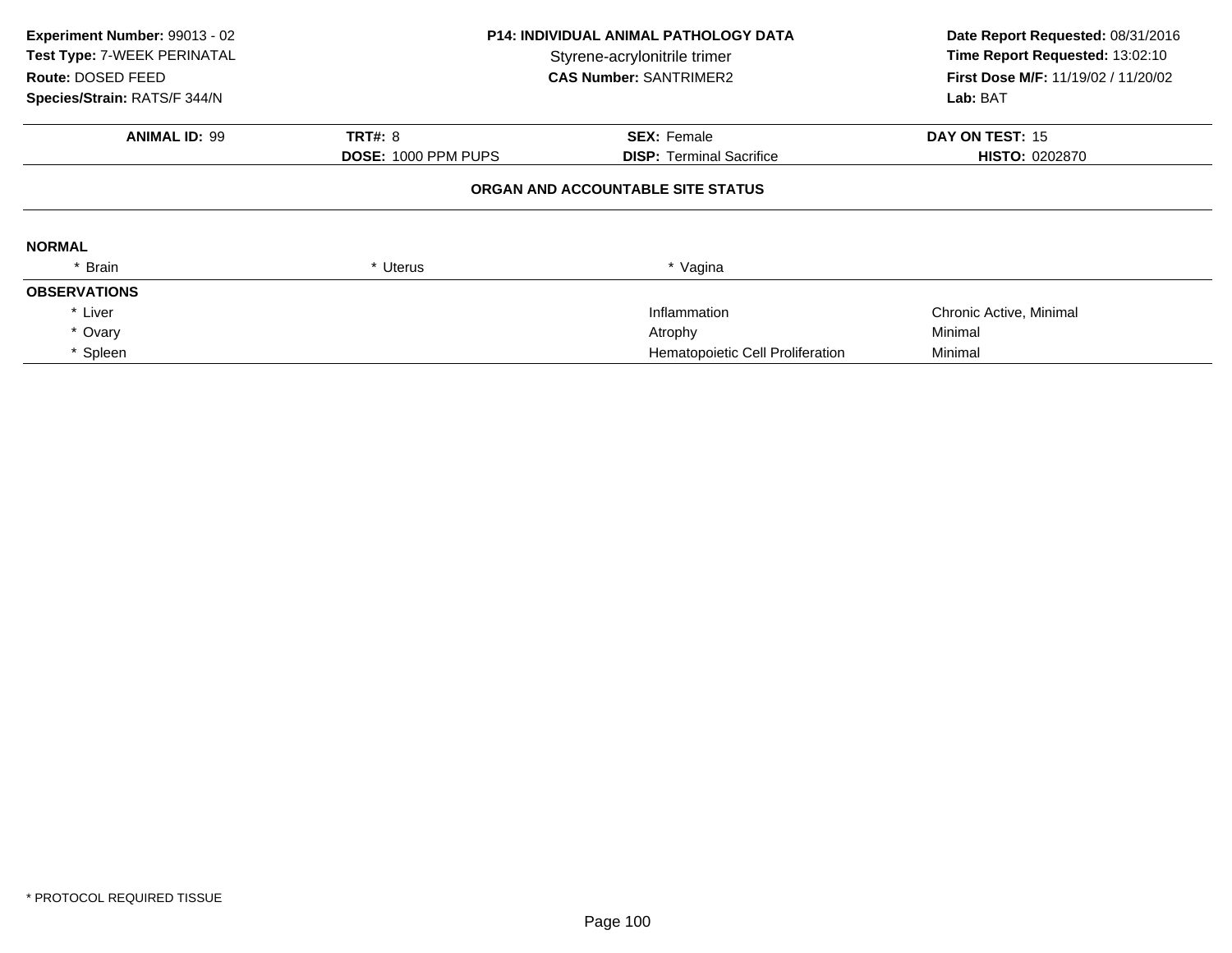| Experiment Number: 99013 - 02<br>Test Type: 7-WEEK PERINATAL<br>Route: DOSED FEED<br>Species/Strain: RATS/F 344/N | <b>P14: INDIVIDUAL ANIMAL PATHOLOGY DATA</b><br>Styrene-acrylonitrile trimer<br><b>CAS Number: SANTRIMER2</b> |                                   | Date Report Requested: 08/31/2016<br>Time Report Requested: 13:02:10<br><b>First Dose M/F: 11/19/02 / 11/20/02</b><br>Lab: BAT |
|-------------------------------------------------------------------------------------------------------------------|---------------------------------------------------------------------------------------------------------------|-----------------------------------|--------------------------------------------------------------------------------------------------------------------------------|
| <b>ANIMAL ID: 100</b>                                                                                             | <b>TRT#: 8</b>                                                                                                | <b>SEX: Female</b>                | DAY ON TEST: 15                                                                                                                |
|                                                                                                                   | DOSE: 1000 PPM PUPS                                                                                           | <b>DISP:</b> Terminal Sacrifice   | <b>HISTO: 0202871</b>                                                                                                          |
|                                                                                                                   |                                                                                                               | ORGAN AND ACCOUNTABLE SITE STATUS |                                                                                                                                |
| <b>NORMAL</b>                                                                                                     |                                                                                                               |                                   |                                                                                                                                |
| * Brain                                                                                                           | * Uterus                                                                                                      | * Vagina                          |                                                                                                                                |
| <b>OBSERVATIONS</b>                                                                                               |                                                                                                               |                                   |                                                                                                                                |
| * Liver                                                                                                           |                                                                                                               | Hematopoietic Cell Proliferation  | Minimal                                                                                                                        |
| * Ovary                                                                                                           |                                                                                                               | Atrophy                           | Minimal                                                                                                                        |
| * Spleen                                                                                                          |                                                                                                               | Hematopoietic Cell Proliferation  | Minimal                                                                                                                        |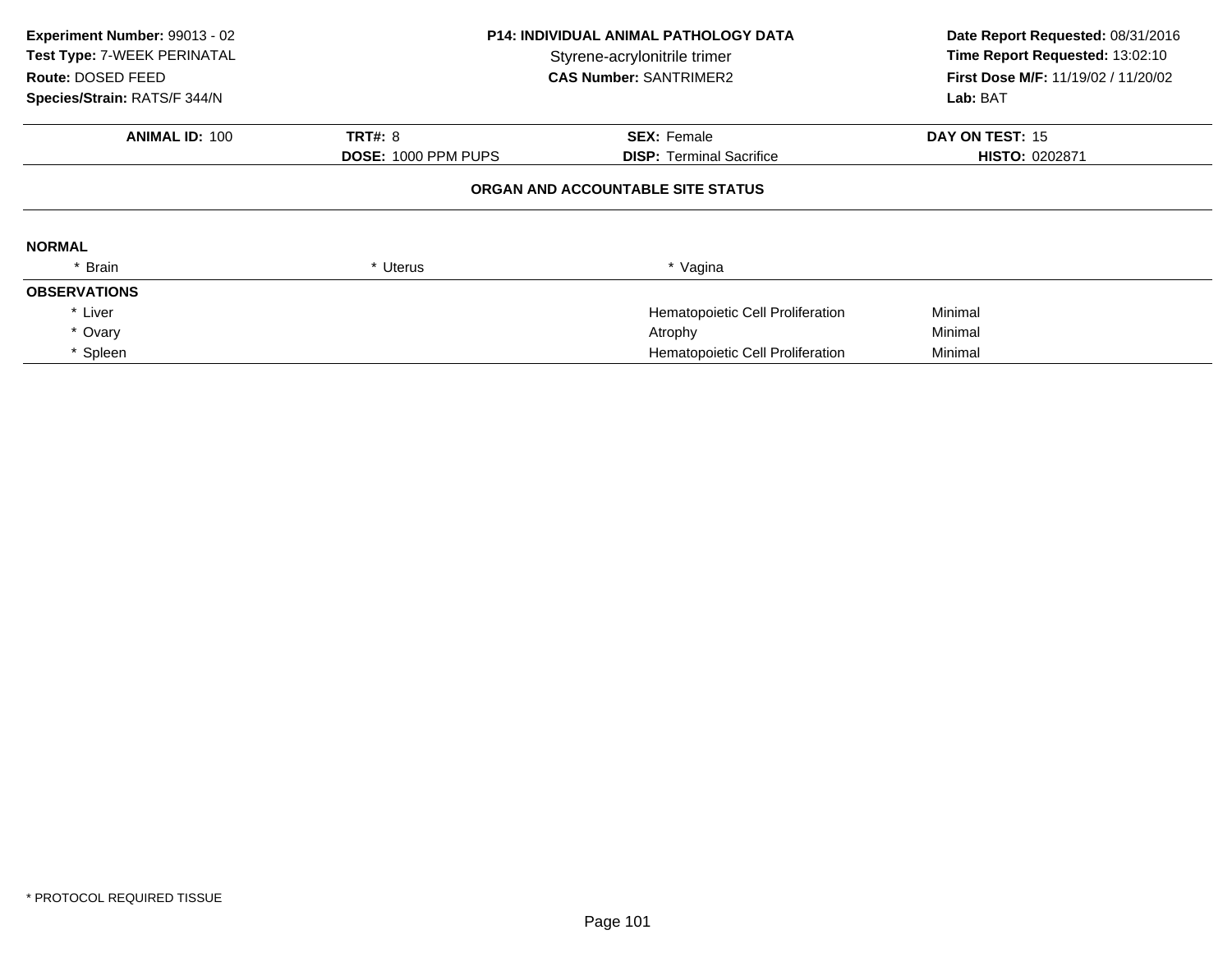| Experiment Number: 99013 - 02<br>Test Type: 7-WEEK PERINATAL<br>Route: DOSED FEED | <b>P14: INDIVIDUAL ANIMAL PATHOLOGY DATA</b><br>Styrene-acrylonitrile trimer<br><b>CAS Number: SANTRIMER2</b> |                                   | Date Report Requested: 08/31/2016<br>Time Report Requested: 13:02:10<br>First Dose M/F: 11/19/02 / 11/20/02 |  |
|-----------------------------------------------------------------------------------|---------------------------------------------------------------------------------------------------------------|-----------------------------------|-------------------------------------------------------------------------------------------------------------|--|
| Species/Strain: RATS/F 344/N                                                      |                                                                                                               |                                   | Lab: BAT                                                                                                    |  |
| <b>ANIMAL ID: 101</b>                                                             | <b>TRT#: 10</b>                                                                                               | <b>SEX: Female</b>                | DAY ON TEST: 15                                                                                             |  |
|                                                                                   | DOSE: 2000 PPM PUPS                                                                                           | <b>DISP:</b> Terminal Sacrifice   | <b>HISTO: 0202882</b>                                                                                       |  |
|                                                                                   |                                                                                                               | ORGAN AND ACCOUNTABLE SITE STATUS |                                                                                                             |  |
| <b>NORMAL</b>                                                                     |                                                                                                               |                                   |                                                                                                             |  |
| * Brain                                                                           | * Kidney                                                                                                      | * Thymus                          | * Vagina                                                                                                    |  |
| <b>OBSERVATIONS</b>                                                               |                                                                                                               |                                   |                                                                                                             |  |
| * Liver                                                                           |                                                                                                               | Hematopoietic Cell Proliferation  | Minimal                                                                                                     |  |
| * Ovary                                                                           |                                                                                                               | Atrophy                           | Mild                                                                                                        |  |
| * Spleen                                                                          | Lymph Follic                                                                                                  | <b>Depletion Cellular</b>         | Minimal                                                                                                     |  |
|                                                                                   |                                                                                                               | Hematopoietic Cell Proliferation  | Mild                                                                                                        |  |
| * Uterus                                                                          |                                                                                                               | Atrophy                           | Mild                                                                                                        |  |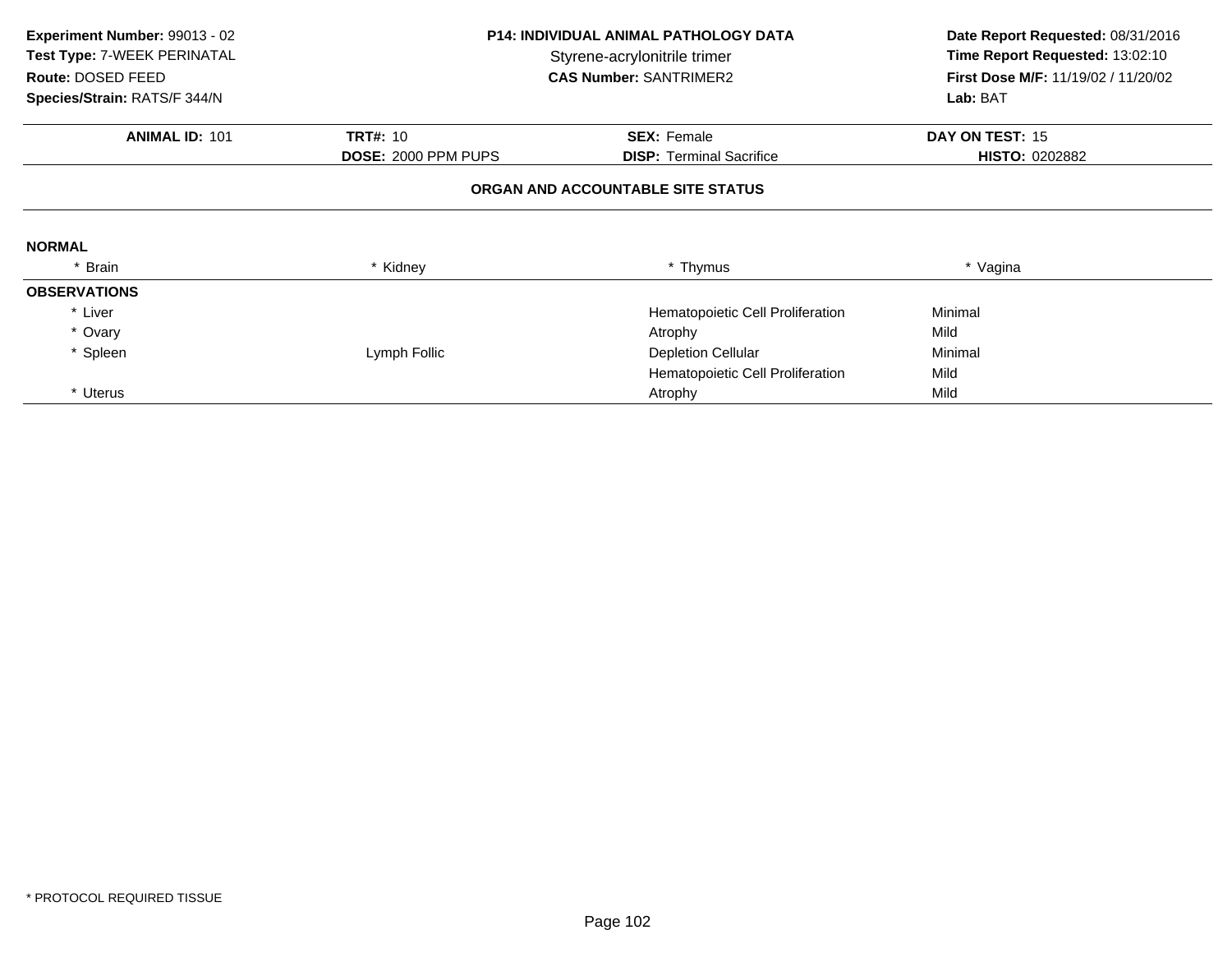| Experiment Number: 99013 - 02<br><b>P14: INDIVIDUAL ANIMAL PATHOLOGY DATA</b> |                                                             |                     | Date Report Requested: 08/31/2016 |                                     |  |
|-------------------------------------------------------------------------------|-------------------------------------------------------------|---------------------|-----------------------------------|-------------------------------------|--|
|                                                                               | Test Type: 7-WEEK PERINATAL<br>Styrene-acrylonitrile trimer |                     |                                   | Time Report Requested: 13:02:10     |  |
| Route: DOSED FEED                                                             |                                                             |                     | <b>CAS Number: SANTRIMER2</b>     | First Dose M/F: 11/19/02 / 11/20/02 |  |
| Species/Strain: RATS/F 344/N                                                  |                                                             |                     |                                   | Lab: BAT                            |  |
|                                                                               | <b>ANIMAL ID: 102</b>                                       | <b>TRT#: 10</b>     | <b>SEX: Female</b>                | DAY ON TEST: 15                     |  |
|                                                                               |                                                             | DOSE: 2000 PPM PUPS | <b>DISP:</b> Terminal Sacrifice   | HISTO: 0202883                      |  |
|                                                                               |                                                             |                     | ORGAN AND ACCOUNTABLE SITE STATUS |                                     |  |
| <b>NORMAL</b>                                                                 |                                                             |                     |                                   |                                     |  |
| * Brain                                                                       |                                                             | * Kidney            | * Thymus                          | * Vagina                            |  |
| <b>OBSERVATIONS</b>                                                           |                                                             |                     |                                   |                                     |  |
| * Liver                                                                       |                                                             |                     | Hematopoietic Cell Proliferation  | Minimal                             |  |
|                                                                               |                                                             |                     | Hepatodiaphragmatic Nodule        |                                     |  |
|                                                                               | Hepatodiaphragmatic Nodule                                  | $TGLs = 1-5$        |                                   |                                     |  |
| * Ovary                                                                       |                                                             |                     | Atrophy                           | Minimal                             |  |
| * Spleen                                                                      |                                                             | Lymph Follic        | <b>Depletion Cellular</b>         | Minimal                             |  |
|                                                                               |                                                             |                     | Hematopoietic Cell Proliferation  | Minimal                             |  |
| * Uterus                                                                      |                                                             |                     | Atrophy                           | Mild                                |  |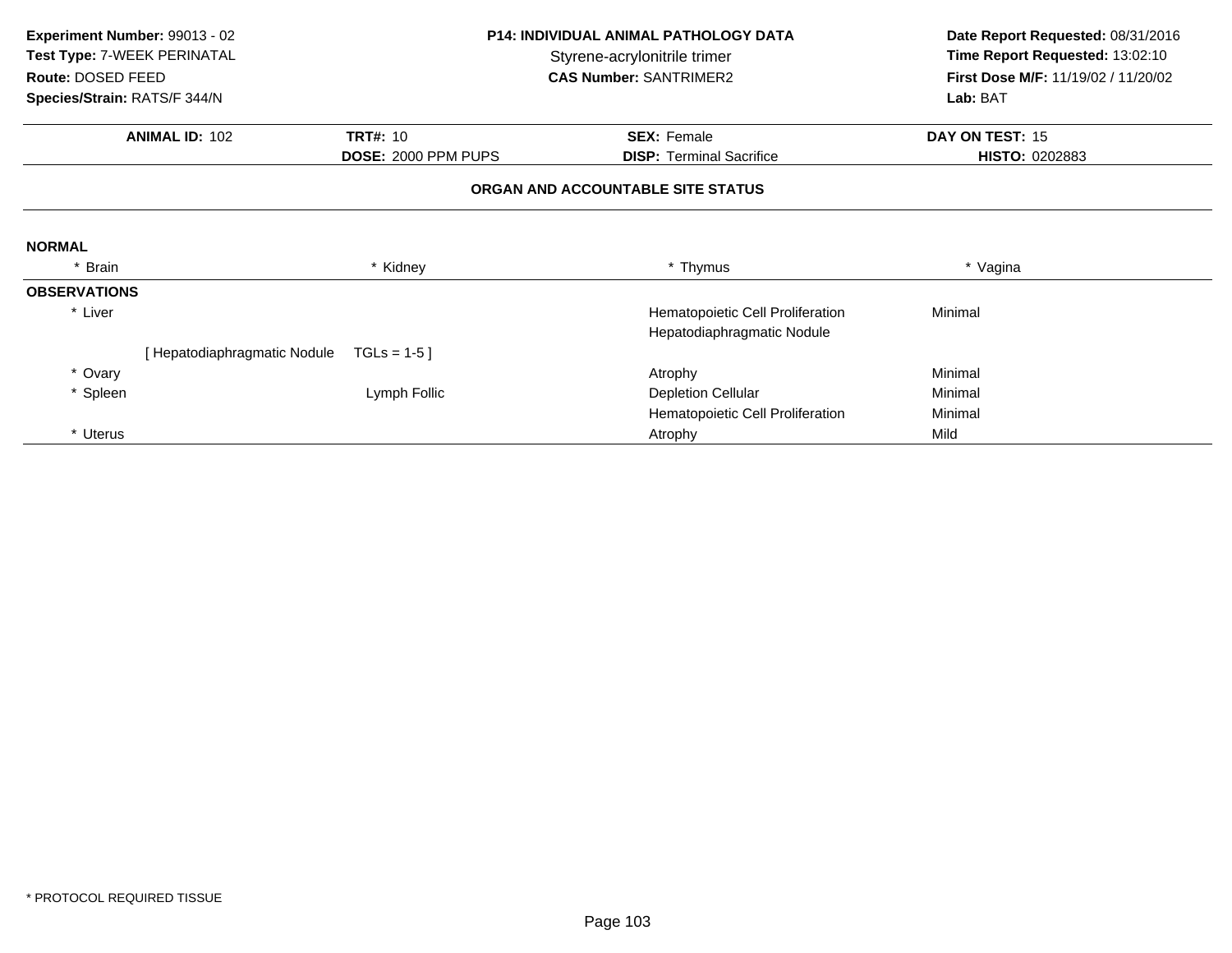| Experiment Number: 99013 - 02<br>Test Type: 7-WEEK PERINATAL<br>Route: DOSED FEED<br>Species/Strain: RATS/F 344/N | <b>P14: INDIVIDUAL ANIMAL PATHOLOGY DATA</b><br>Styrene-acrylonitrile trimer<br><b>CAS Number: SANTRIMER2</b> |                                   | Date Report Requested: 08/31/2016<br>Time Report Requested: 13:02:10<br>First Dose M/F: 11/19/02 / 11/20/02<br>Lab: BAT |  |
|-------------------------------------------------------------------------------------------------------------------|---------------------------------------------------------------------------------------------------------------|-----------------------------------|-------------------------------------------------------------------------------------------------------------------------|--|
| <b>ANIMAL ID: 103</b>                                                                                             | <b>TRT#: 10</b>                                                                                               | <b>SEX: Female</b>                | DAY ON TEST: 15                                                                                                         |  |
|                                                                                                                   | <b>DOSE: 2000 PPM PUPS</b>                                                                                    | <b>DISP: Terminal Sacrifice</b>   | <b>HISTO: 0202884</b>                                                                                                   |  |
|                                                                                                                   |                                                                                                               | ORGAN AND ACCOUNTABLE SITE STATUS |                                                                                                                         |  |
| <b>NORMAL</b>                                                                                                     |                                                                                                               |                                   |                                                                                                                         |  |
| * Brain                                                                                                           | * Kidney                                                                                                      | * Thymus                          | * Vagina                                                                                                                |  |
| <b>OBSERVATIONS</b>                                                                                               |                                                                                                               |                                   |                                                                                                                         |  |
| * Liver                                                                                                           |                                                                                                               | Inflammation                      | Chronic Active, Minimal                                                                                                 |  |
| * Ovary                                                                                                           |                                                                                                               | Atrophy                           | Minimal                                                                                                                 |  |
| * Spleen                                                                                                          |                                                                                                               | Hematopoietic Cell Proliferation  | Minimal                                                                                                                 |  |
| * Uterus                                                                                                          |                                                                                                               | Atrophy                           | Mild                                                                                                                    |  |
| $TGLs = 2-3$ ]<br>[ Atrophy                                                                                       |                                                                                                               |                                   |                                                                                                                         |  |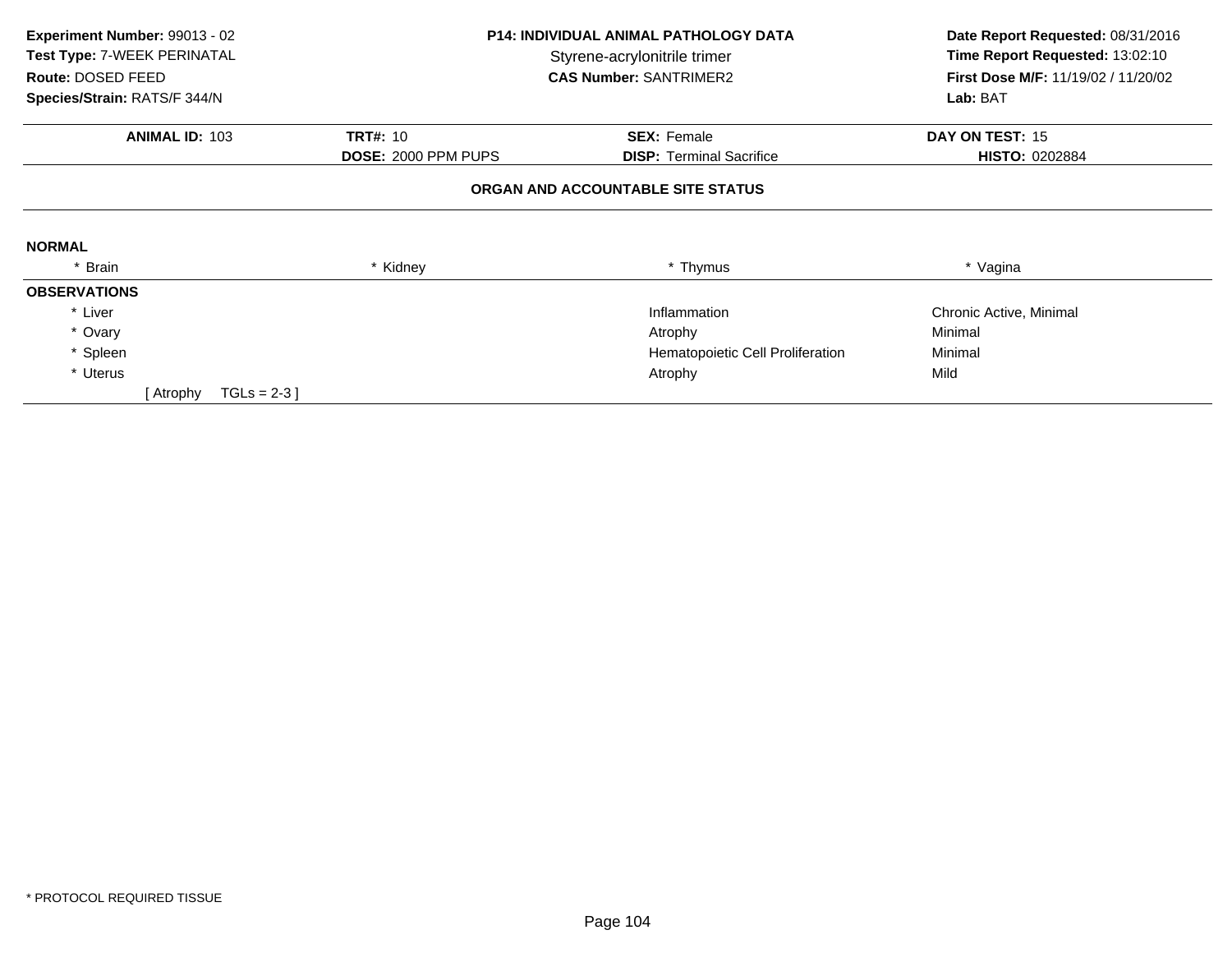| Experiment Number: 99013 - 02<br>Test Type: 7-WEEK PERINATAL<br>Route: DOSED FEED<br>Species/Strain: RATS/F 344/N | <b>P14: INDIVIDUAL ANIMAL PATHOLOGY DATA</b><br>Styrene-acrylonitrile trimer<br><b>CAS Number: SANTRIMER2</b> |                                                       | Date Report Requested: 08/31/2016<br>Time Report Requested: 13:02:10<br>First Dose M/F: 11/19/02 / 11/20/02<br>Lab: BAT |  |  |  |
|-------------------------------------------------------------------------------------------------------------------|---------------------------------------------------------------------------------------------------------------|-------------------------------------------------------|-------------------------------------------------------------------------------------------------------------------------|--|--|--|
| <b>ANIMAL ID: 104</b>                                                                                             | <b>TRT#: 10</b><br><b>DOSE: 2000 PPM PUPS</b>                                                                 | <b>SEX: Female</b><br><b>DISP:</b> Terminal Sacrifice | DAY ON TEST: 15<br><b>HISTO: 0202885</b>                                                                                |  |  |  |
|                                                                                                                   | ORGAN AND ACCOUNTABLE SITE STATUS                                                                             |                                                       |                                                                                                                         |  |  |  |
| <b>NORMAL</b>                                                                                                     |                                                                                                               |                                                       |                                                                                                                         |  |  |  |
| * Brain                                                                                                           | * Kidney                                                                                                      | * Thymus                                              | * Uterus                                                                                                                |  |  |  |
| * Vagina                                                                                                          |                                                                                                               |                                                       |                                                                                                                         |  |  |  |
| <b>OBSERVATIONS</b>                                                                                               |                                                                                                               |                                                       |                                                                                                                         |  |  |  |
| * Liver                                                                                                           |                                                                                                               | Inflammation                                          | Chronic Active, Minimal                                                                                                 |  |  |  |
| * Ovary                                                                                                           |                                                                                                               | Atrophy                                               | Minimal                                                                                                                 |  |  |  |
| * Spleen                                                                                                          |                                                                                                               | Hematopoietic Cell Proliferation                      | Minimal                                                                                                                 |  |  |  |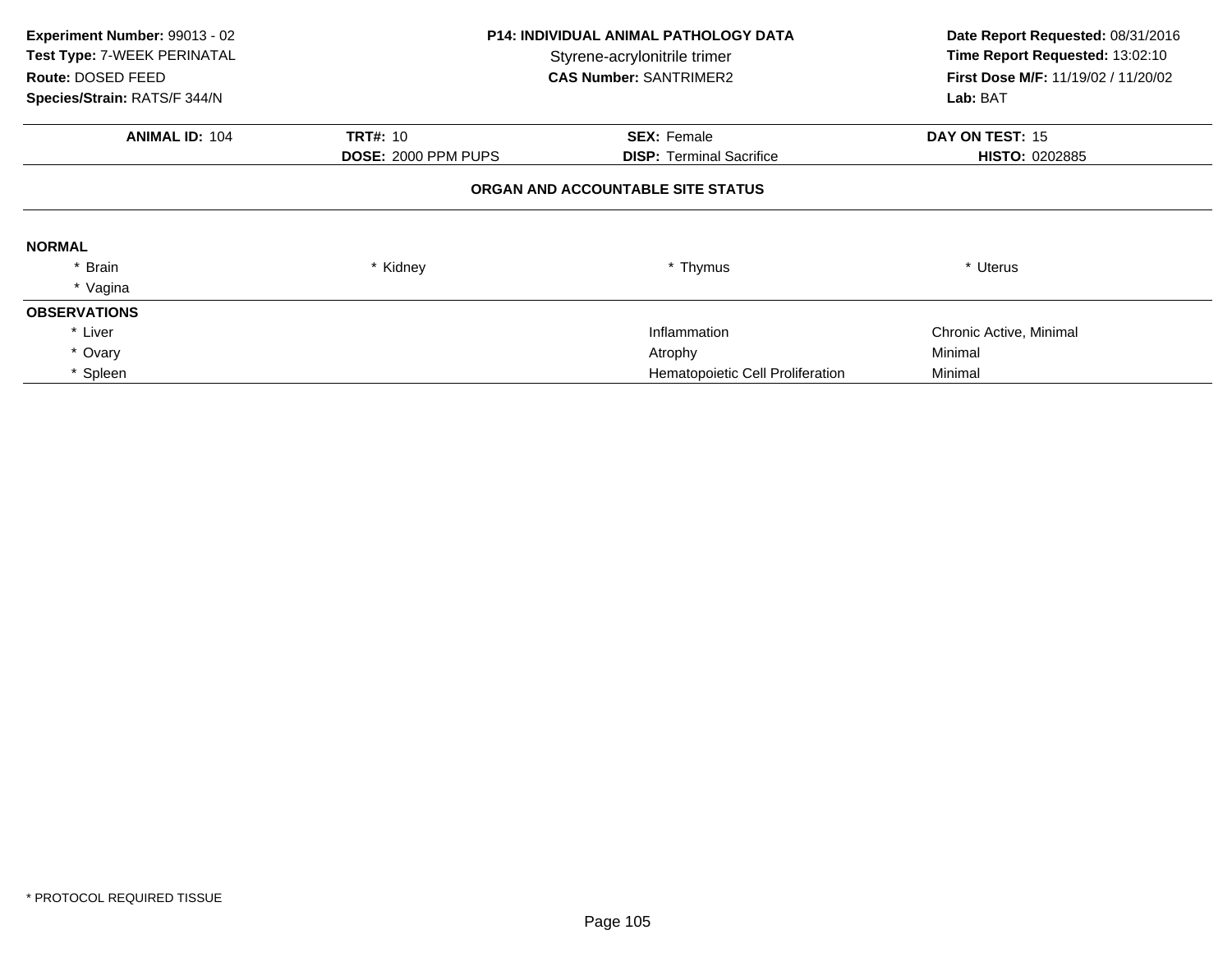| Experiment Number: 99013 - 02 |                                    | <b>P14: INDIVIDUAL ANIMAL PATHOLOGY DATA</b> |                                   | Date Report Requested: 08/31/2016   |  |
|-------------------------------|------------------------------------|----------------------------------------------|-----------------------------------|-------------------------------------|--|
| Test Type: 7-WEEK PERINATAL   |                                    |                                              | Styrene-acrylonitrile trimer      | Time Report Requested: 13:02:10     |  |
| Route: DOSED FEED             |                                    |                                              | <b>CAS Number: SANTRIMER2</b>     | First Dose M/F: 11/19/02 / 11/20/02 |  |
| Species/Strain: RATS/F 344/N  |                                    |                                              |                                   | Lab: BAT                            |  |
|                               | <b>ANIMAL ID: 105</b>              | <b>TRT#: 10</b>                              | <b>SEX: Female</b>                | DAY ON TEST: 15                     |  |
|                               |                                    | DOSE: 2000 PPM PUPS                          | <b>DISP: Terminal Sacrifice</b>   | <b>HISTO: 0202886</b>               |  |
|                               |                                    |                                              | ORGAN AND ACCOUNTABLE SITE STATUS |                                     |  |
| <b>NORMAL</b>                 |                                    |                                              |                                   |                                     |  |
| * Brain                       |                                    | * Kidney                                     | * Thymus                          | * Vagina                            |  |
| <b>OBSERVATIONS</b>           |                                    |                                              |                                   |                                     |  |
| * Liver                       |                                    |                                              | Hematopoietic Cell Proliferation  | Minimal                             |  |
| * Ovary                       |                                    |                                              | Atrophy                           | Minimal                             |  |
| * Spleen                      |                                    |                                              | Hematopoietic Cell Proliferation  | Moderate                            |  |
|                               | [ Hematopoietic Cell Proliferation | $TGLs = 1-2$                                 |                                   |                                     |  |
| * Uterus                      |                                    |                                              | Atrophy                           | Mild                                |  |
|                               | $TGLs = 2-3$ ]<br>[ Atrophy        |                                              |                                   |                                     |  |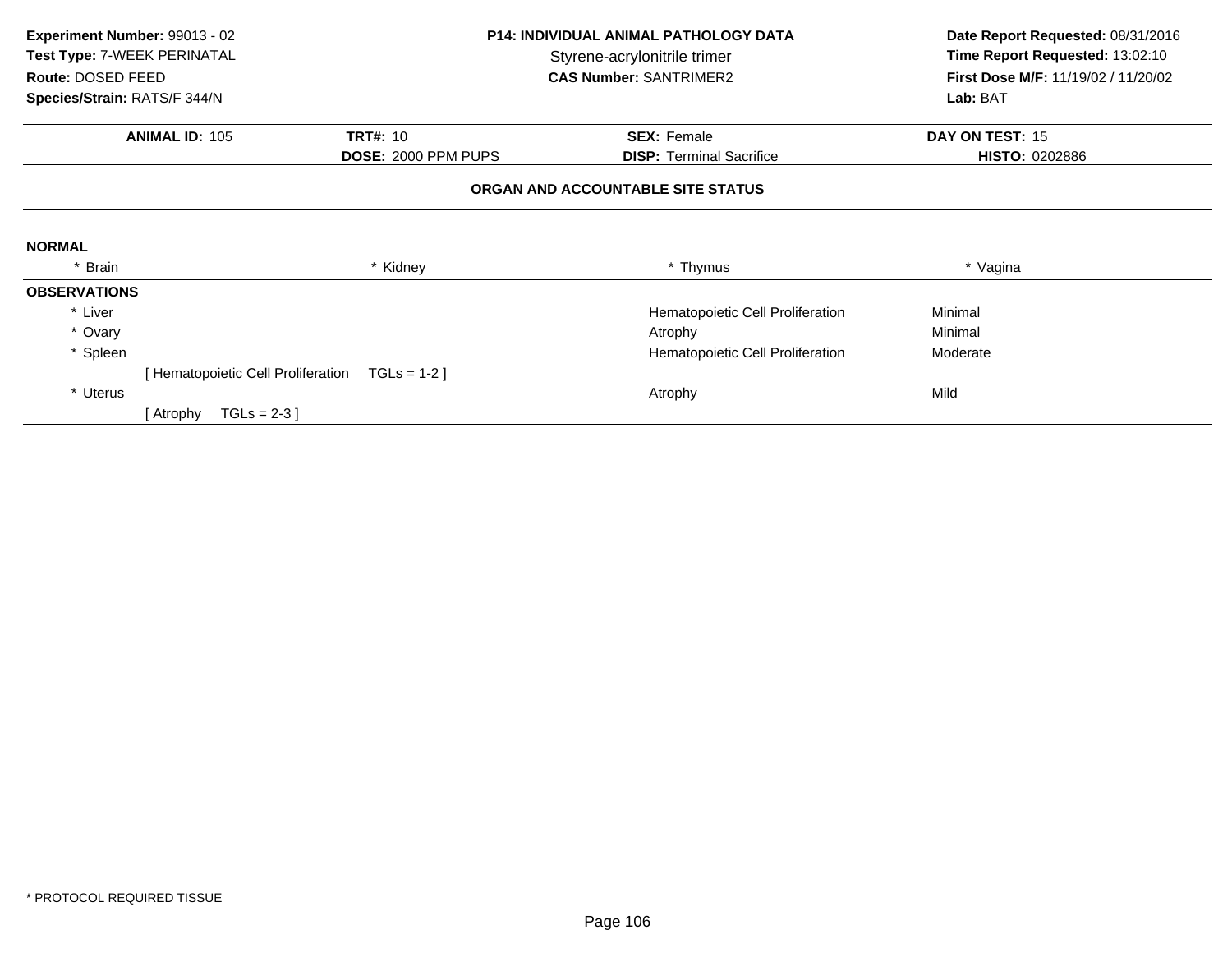| Experiment Number: 99013 - 02 |                                                             | <b>P14: INDIVIDUAL ANIMAL PATHOLOGY DATA</b> | Date Report Requested: 08/31/2016 |                                     |
|-------------------------------|-------------------------------------------------------------|----------------------------------------------|-----------------------------------|-------------------------------------|
|                               | Test Type: 7-WEEK PERINATAL<br>Styrene-acrylonitrile trimer |                                              | Time Report Requested: 13:02:10   |                                     |
| Route: DOSED FEED             |                                                             |                                              | <b>CAS Number: SANTRIMER2</b>     | First Dose M/F: 11/19/02 / 11/20/02 |
| Species/Strain: RATS/F 344/N  |                                                             |                                              |                                   | Lab: BAT                            |
|                               | <b>ANIMAL ID: 106</b>                                       | <b>TRT#: 10</b>                              | <b>SEX: Female</b>                | DAY ON TEST: 15                     |
|                               |                                                             | DOSE: 2000 PPM PUPS                          | <b>DISP:</b> Terminal Sacrifice   | <b>HISTO: 0202887</b>               |
|                               |                                                             |                                              | ORGAN AND ACCOUNTABLE SITE STATUS |                                     |
| <b>NORMAL</b>                 |                                                             |                                              |                                   |                                     |
| Brain                         |                                                             | * Kidney                                     | * Thymus                          | * Vagina                            |
| <b>OBSERVATIONS</b>           |                                                             |                                              |                                   |                                     |
| * Liver                       |                                                             |                                              | Hepatodiaphragmatic Nodule        |                                     |
|                               |                                                             |                                              | Inflammation                      | Chronic Active, Minimal             |
|                               | [Hepatodiaphragmatic Nodule                                 | $TGLs = 1-5$                                 |                                   |                                     |
| * Ovary                       |                                                             |                                              | Atrophy                           | Minimal                             |
| * Spleen                      |                                                             | Lymph Follic                                 | <b>Depletion Cellular</b>         | Minimal                             |
|                               |                                                             |                                              | Hematopoietic Cell Proliferation  | Mild                                |
| * Uterus                      |                                                             |                                              | Atrophy                           | Minimal                             |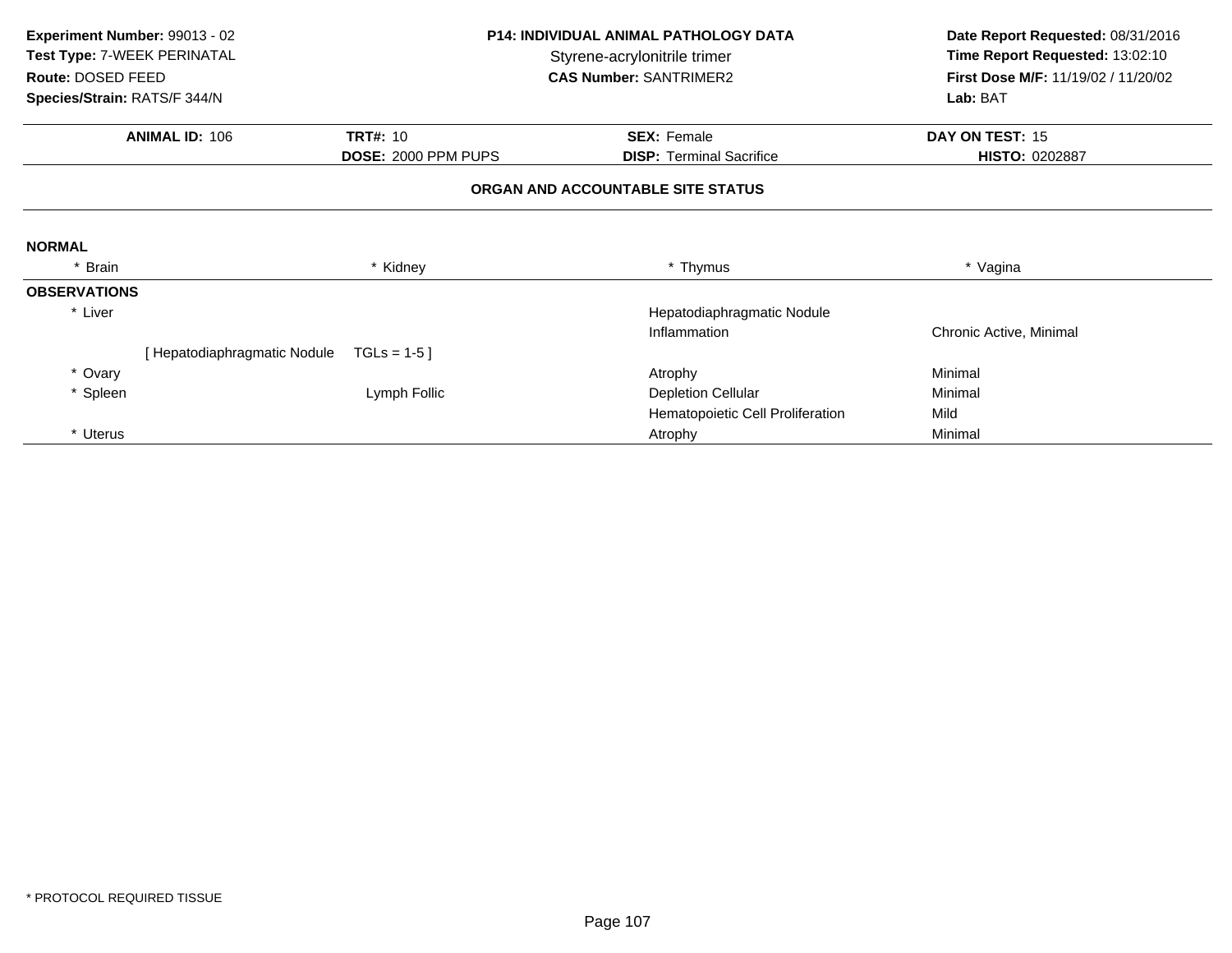| Experiment Number: 99013 - 02<br>Test Type: 7-WEEK PERINATAL<br>Route: DOSED FEED<br>Species/Strain: RATS/F 344/N |                            | <b>P14: INDIVIDUAL ANIMAL PATHOLOGY DATA</b><br>Styrene-acrylonitrile trimer<br><b>CAS Number: SANTRIMER2</b> |                       |
|-------------------------------------------------------------------------------------------------------------------|----------------------------|---------------------------------------------------------------------------------------------------------------|-----------------------|
| <b>ANIMAL ID: 107</b>                                                                                             | <b>TRT#: 10</b>            | <b>SEX: Female</b>                                                                                            | DAY ON TEST: 15       |
|                                                                                                                   | <b>DOSE: 2000 PPM PUPS</b> | <b>DISP: Terminal Sacrifice</b>                                                                               | <b>HISTO: 0202888</b> |
|                                                                                                                   |                            | ORGAN AND ACCOUNTABLE SITE STATUS                                                                             |                       |
| <b>NORMAL</b>                                                                                                     |                            |                                                                                                               |                       |
| * Brain                                                                                                           | * Liver                    | * Thymus                                                                                                      | * Vagina              |
| <b>OBSERVATIONS</b>                                                                                               |                            |                                                                                                               |                       |
| * Kidney                                                                                                          |                            | Nephropathy                                                                                                   | Minimal               |
| * Ovary                                                                                                           |                            | Atrophy                                                                                                       | Minimal               |
| * Spleen                                                                                                          |                            | Hematopoietic Cell Proliferation                                                                              | Minimal               |
| * Uterus                                                                                                          |                            | Atrophy                                                                                                       | Mild                  |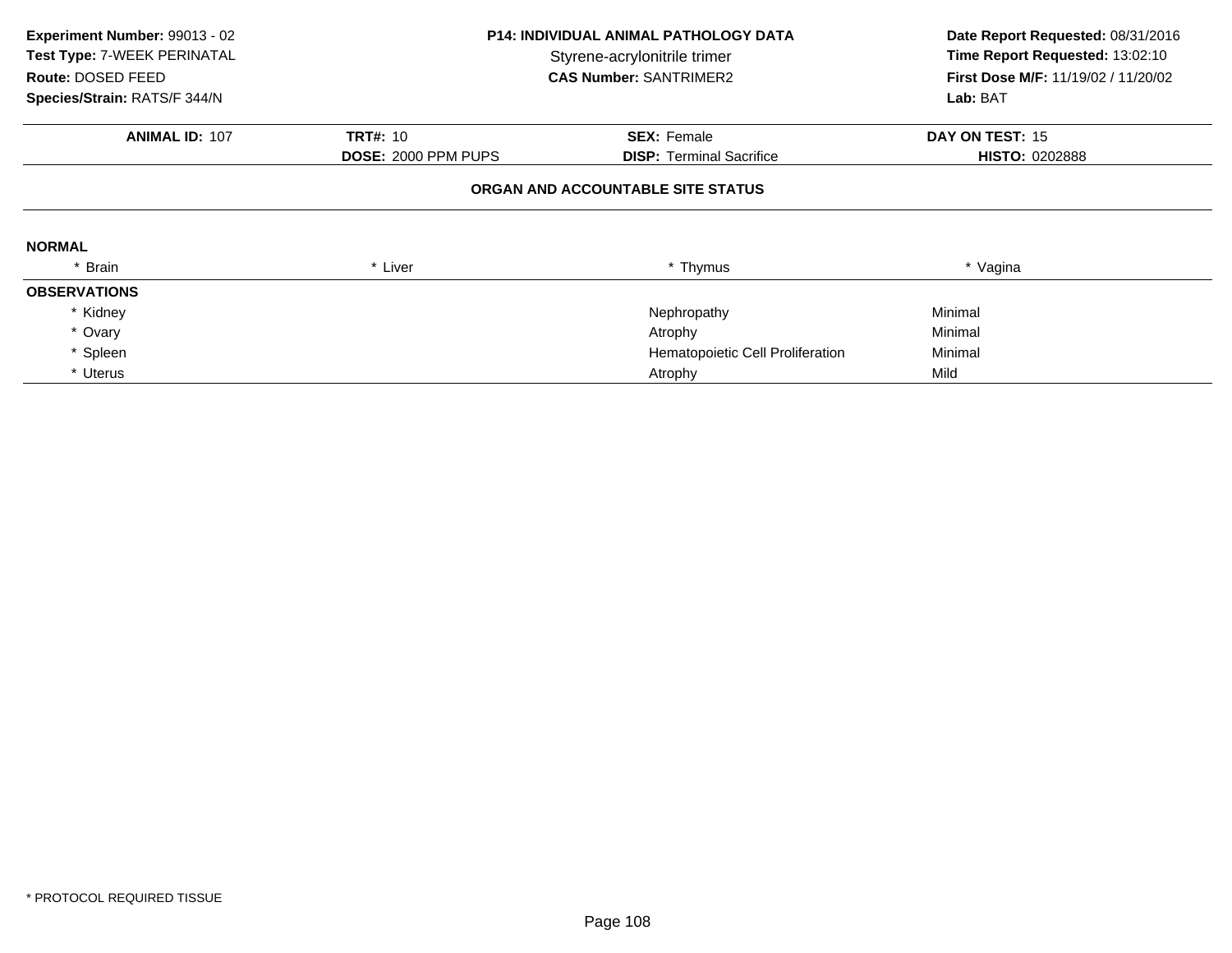| Experiment Number: 99013 - 02 |                              |                     | <b>P14: INDIVIDUAL ANIMAL PATHOLOGY DATA</b> | Date Report Requested: 08/31/2016   |
|-------------------------------|------------------------------|---------------------|----------------------------------------------|-------------------------------------|
| Test Type: 7-WEEK PERINATAL   |                              |                     | Styrene-acrylonitrile trimer                 | Time Report Requested: 13:02:10     |
| Route: DOSED FEED             |                              |                     | <b>CAS Number: SANTRIMER2</b>                | First Dose M/F: 11/19/02 / 11/20/02 |
| Species/Strain: RATS/F 344/N  |                              |                     |                                              | Lab: BAT                            |
|                               | <b>ANIMAL ID: 108</b>        | <b>TRT#: 10</b>     | <b>SEX: Female</b>                           | DAY ON TEST: 15                     |
|                               |                              | DOSE: 2000 PPM PUPS | <b>DISP: Terminal Sacrifice</b>              | <b>HISTO: 0202889</b>               |
|                               |                              |                     | ORGAN AND ACCOUNTABLE SITE STATUS            |                                     |
| <b>NORMAL</b>                 |                              |                     |                                              |                                     |
| * Kidney                      |                              | * Thymus            | * Vagina                                     |                                     |
| <b>OBSERVATIONS</b>           |                              |                     |                                              |                                     |
| * Brain                       |                              | Cerebrum            | Developmental Malformation                   | Minimal                             |
| * Liver                       |                              |                     | Hepatodiaphragmatic Nodule                   |                                     |
|                               | [ Hepatodiaphragmatic Nodule | TGLs = $2-5$ ]      |                                              |                                     |
| * Ovary                       |                              |                     | Atrophy                                      | Minimal                             |
| * Spleen                      |                              |                     | Hematopoietic Cell Proliferation             | Minimal                             |
| * Uterus                      |                              |                     | Atrophy                                      | Mild                                |
|                               | $TGLs = 1-3$<br>[ Atrophy    |                     |                                              |                                     |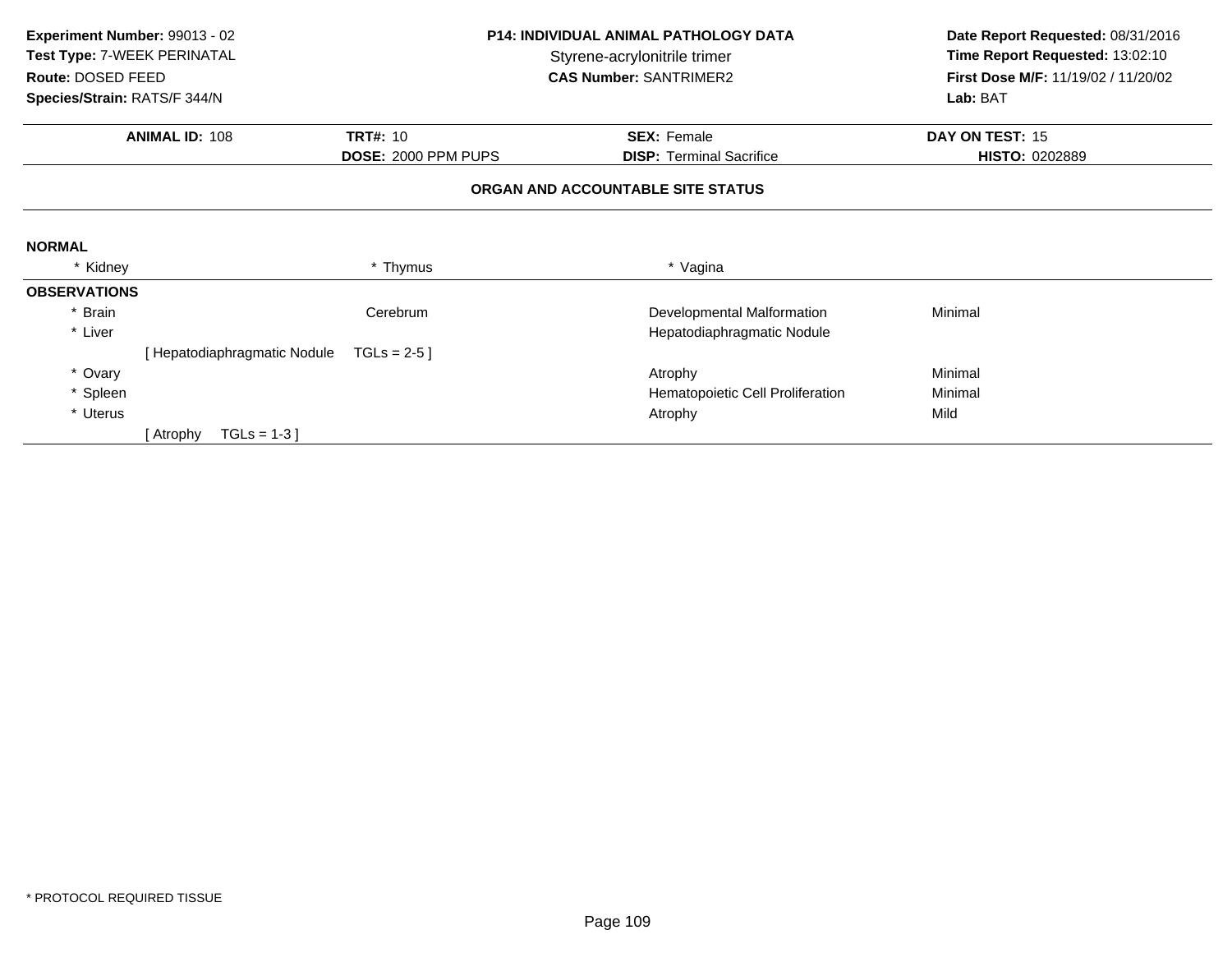| Experiment Number: 99013 - 02 |                     | <b>P14: INDIVIDUAL ANIMAL PATHOLOGY DATA</b> | Date Report Requested: 08/31/2016   |  |
|-------------------------------|---------------------|----------------------------------------------|-------------------------------------|--|
| Test Type: 7-WEEK PERINATAL   |                     | Styrene-acrylonitrile trimer                 | Time Report Requested: 13:02:10     |  |
| Route: DOSED FEED             |                     | <b>CAS Number: SANTRIMER2</b>                | First Dose M/F: 11/19/02 / 11/20/02 |  |
| Species/Strain: RATS/F 344/N  |                     |                                              | Lab: BAT                            |  |
| <b>ANIMAL ID: 109</b>         | <b>TRT#: 10</b>     | <b>SEX: Female</b>                           | DAY ON TEST: 15                     |  |
|                               | DOSE: 2000 PPM PUPS | <b>DISP: Terminal Sacrifice</b>              | <b>HISTO: 0202890</b>               |  |
|                               |                     | ORGAN AND ACCOUNTABLE SITE STATUS            |                                     |  |
|                               |                     |                                              |                                     |  |
| <b>NORMAL</b>                 |                     |                                              |                                     |  |
| * Kidney                      | * Thymus            | * Vagina                                     |                                     |  |
| <b>OBSERVATIONS</b>           |                     |                                              |                                     |  |
| * Brain                       | Cerebrum            | Developmental Malformation                   | Minimal                             |  |
| * Liver                       |                     | <b>Fatty Change</b>                          | Minimal                             |  |
| * Ovary                       |                     | Atrophy                                      | Mild                                |  |
| * Spleen                      |                     | Hematopoietic Cell Proliferation             | Minimal                             |  |
| * Uterus                      |                     | Atrophy                                      | Mild                                |  |
| $TGLs = 1-3$ ]<br>[ Atrophy   |                     |                                              |                                     |  |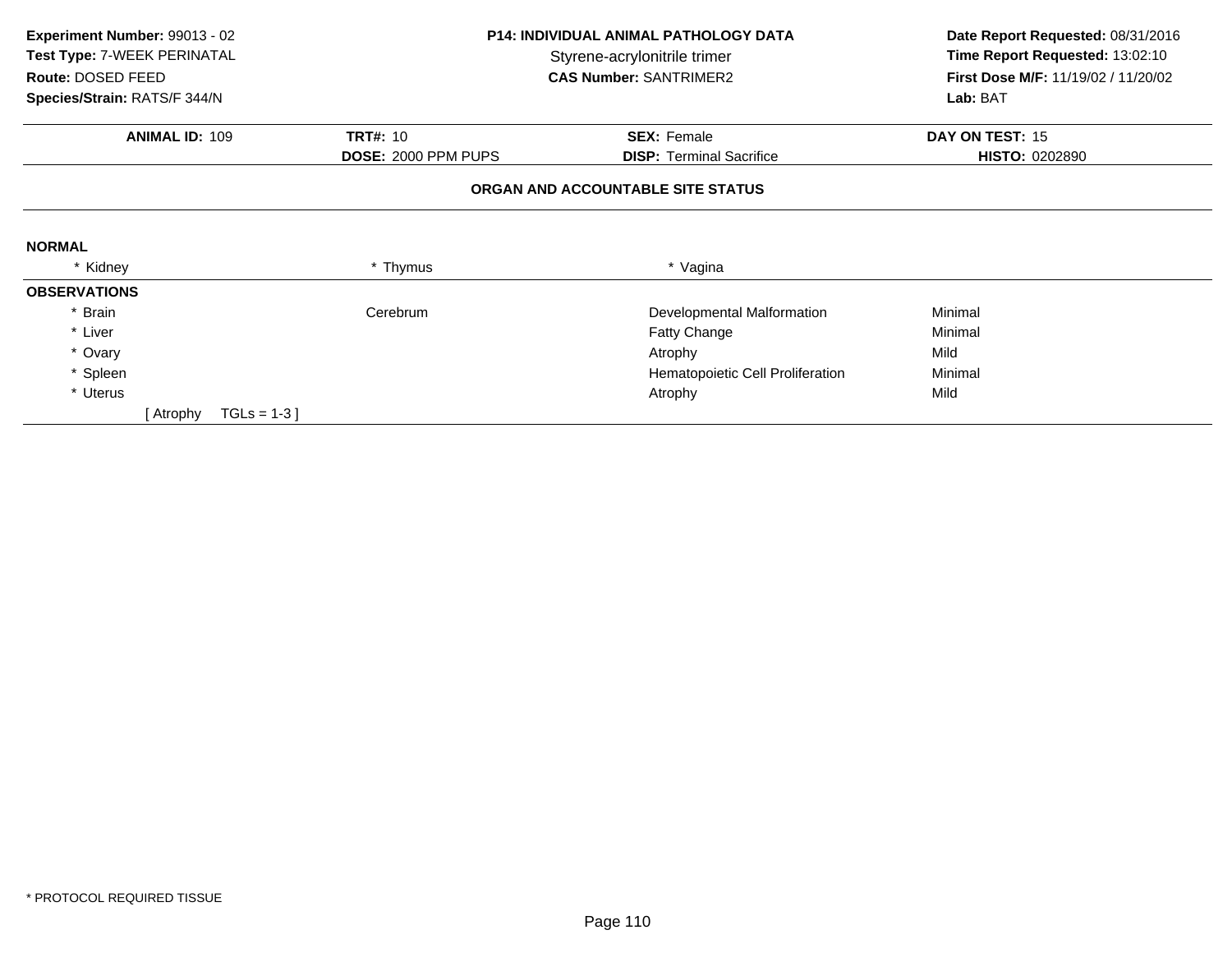| Experiment Number: 99013 - 02<br>Test Type: 7-WEEK PERINATAL<br>Route: DOSED FEED<br>Species/Strain: RATS/F 344/N |          | <b>P14: INDIVIDUAL ANIMAL PATHOLOGY DATA</b><br>Styrene-acrylonitrile trimer<br><b>CAS Number: SANTRIMER2</b> | Date Report Requested: 08/31/2016<br>Time Report Requested: 13:02:10<br>First Dose M/F: 11/19/02 / 11/20/02<br>Lab: BAT |
|-------------------------------------------------------------------------------------------------------------------|----------|---------------------------------------------------------------------------------------------------------------|-------------------------------------------------------------------------------------------------------------------------|
| <b>ANIMAL ID: 110</b><br><b>TRT#: 10</b><br>DOSE: 2000 PPM PUPS                                                   |          | <b>SEX: Female</b><br><b>DISP: Terminal Sacrifice</b>                                                         | DAY ON TEST: 15<br>HISTO: 0202891                                                                                       |
|                                                                                                                   |          | ORGAN AND ACCOUNTABLE SITE STATUS                                                                             |                                                                                                                         |
| <b>NORMAL</b>                                                                                                     |          |                                                                                                               |                                                                                                                         |
| * Brain                                                                                                           | * Thymus | * Vagina                                                                                                      |                                                                                                                         |
| <b>OBSERVATIONS</b>                                                                                               |          |                                                                                                               |                                                                                                                         |
| * Kidney                                                                                                          |          | Nephropathy                                                                                                   | Minimal                                                                                                                 |
| * Liver                                                                                                           |          | Hematopoietic Cell Proliferation                                                                              | Minimal                                                                                                                 |
| * Ovary                                                                                                           |          | Atrophy                                                                                                       | Minimal                                                                                                                 |
| * Spleen                                                                                                          |          | Hematopoietic Cell Proliferation                                                                              | Mild                                                                                                                    |
| * Uterus                                                                                                          |          | Atrophy                                                                                                       | Moderate                                                                                                                |
| $TGLS = 1-3$<br>[ Atrophy                                                                                         |          |                                                                                                               |                                                                                                                         |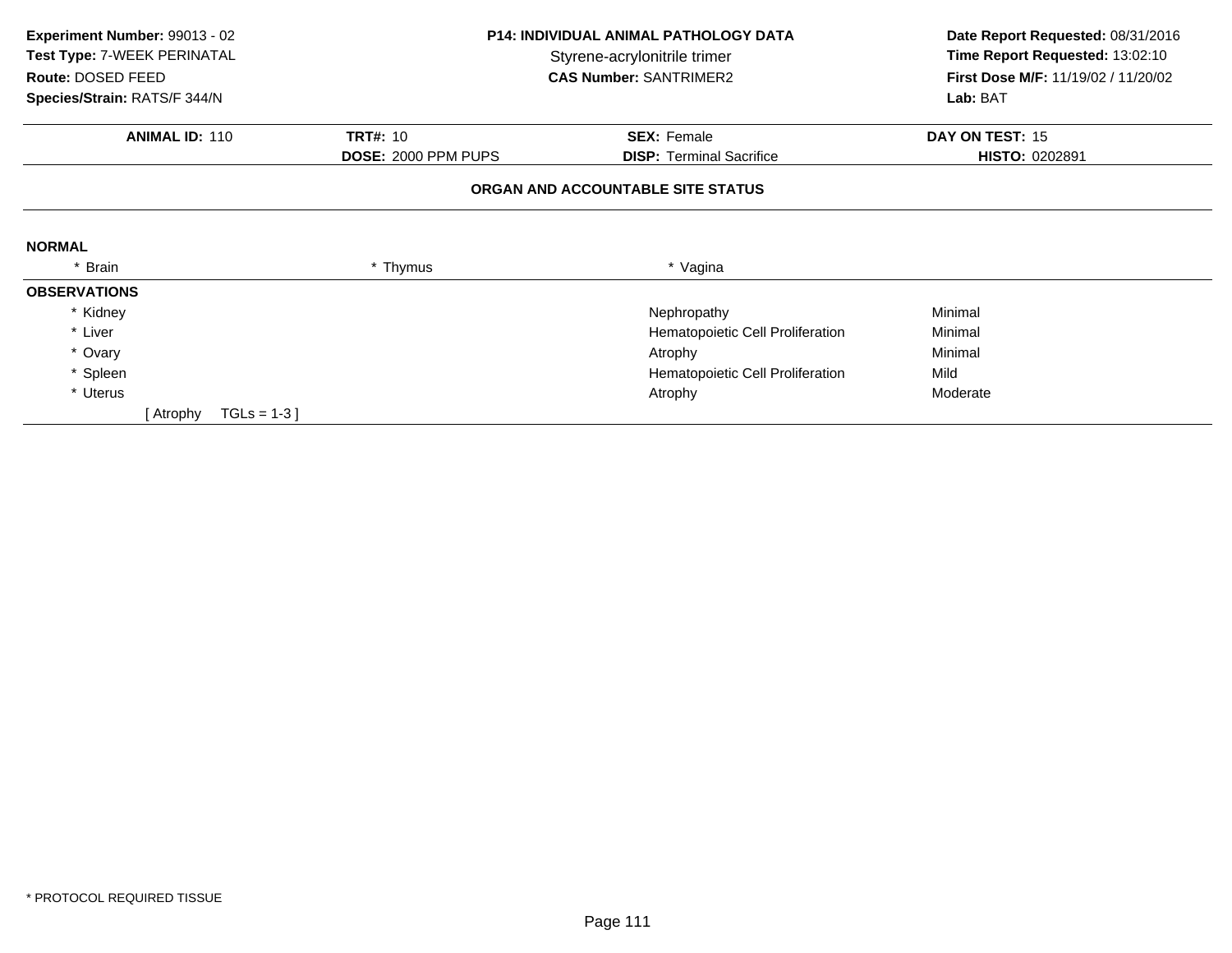| Experiment Number: 99013 - 02<br>Test Type: 7-WEEK PERINATAL<br>Route: DOSED FEED<br>Species/Strain: RATS/F 344/N<br><b>ANIMAL ID: 111</b><br><b>TRT#: 12</b> |                              | DOSE: 4000 PPM PUPS | P14: INDIVIDUAL ANIMAL PATHOLOGY DATA<br>Styrene-acrylonitrile trimer<br><b>CAS Number: SANTRIMER2</b><br><b>SEX: Female</b><br><b>DISP: Terminal Sacrifice</b> | Date Report Requested: 08/31/2016<br>Time Report Requested: 13:02:10<br>First Dose M/F: 11/19/02 / 11/20/02<br>Lab: BAT<br>DAY ON TEST: 15<br>HISTO: 0202902 |
|---------------------------------------------------------------------------------------------------------------------------------------------------------------|------------------------------|---------------------|-----------------------------------------------------------------------------------------------------------------------------------------------------------------|--------------------------------------------------------------------------------------------------------------------------------------------------------------|
|                                                                                                                                                               |                              |                     | ORGAN AND ACCOUNTABLE SITE STATUS                                                                                                                               |                                                                                                                                                              |
| <b>NORMAL</b>                                                                                                                                                 |                              |                     |                                                                                                                                                                 |                                                                                                                                                              |
| * Brain                                                                                                                                                       |                              | * Skeletal Muscle   |                                                                                                                                                                 |                                                                                                                                                              |
| <b>MISSING</b>                                                                                                                                                |                              |                     |                                                                                                                                                                 |                                                                                                                                                              |
| * Vagina                                                                                                                                                      |                              |                     |                                                                                                                                                                 |                                                                                                                                                              |
| <b>OBSERVATIONS</b>                                                                                                                                           |                              |                     |                                                                                                                                                                 |                                                                                                                                                              |
| * Kidney                                                                                                                                                      |                              |                     | Atrophy                                                                                                                                                         | Minimal                                                                                                                                                      |
|                                                                                                                                                               |                              |                     | Mineralization                                                                                                                                                  | Minimal                                                                                                                                                      |
| * Liver                                                                                                                                                       |                              |                     | Fatty Change                                                                                                                                                    | Mild                                                                                                                                                         |
|                                                                                                                                                               |                              |                     | Hematopoietic Cell Proliferation                                                                                                                                | Minimal                                                                                                                                                      |
|                                                                                                                                                               |                              |                     | Hepatodiaphragmatic Nodule                                                                                                                                      |                                                                                                                                                              |
|                                                                                                                                                               | [ Hepatodiaphragmatic Nodule | TGLs = $3-5$ ]      |                                                                                                                                                                 |                                                                                                                                                              |
| * Ovary                                                                                                                                                       |                              |                     | Atrophy                                                                                                                                                         | Mild                                                                                                                                                         |
| * Spleen                                                                                                                                                      |                              | Lymph Follic        | <b>Depletion Cellular</b>                                                                                                                                       | Mild                                                                                                                                                         |
|                                                                                                                                                               |                              |                     | Hematopoietic Cell Proliferation                                                                                                                                | Mild                                                                                                                                                         |
| * Thymus                                                                                                                                                      |                              |                     | Atrophy                                                                                                                                                         | Mild                                                                                                                                                         |
| * Uterus                                                                                                                                                      |                              |                     | Atrophy                                                                                                                                                         | Mild                                                                                                                                                         |
|                                                                                                                                                               | $TGLs = 2-3$ ]<br>[ Atrophy  |                     |                                                                                                                                                                 |                                                                                                                                                              |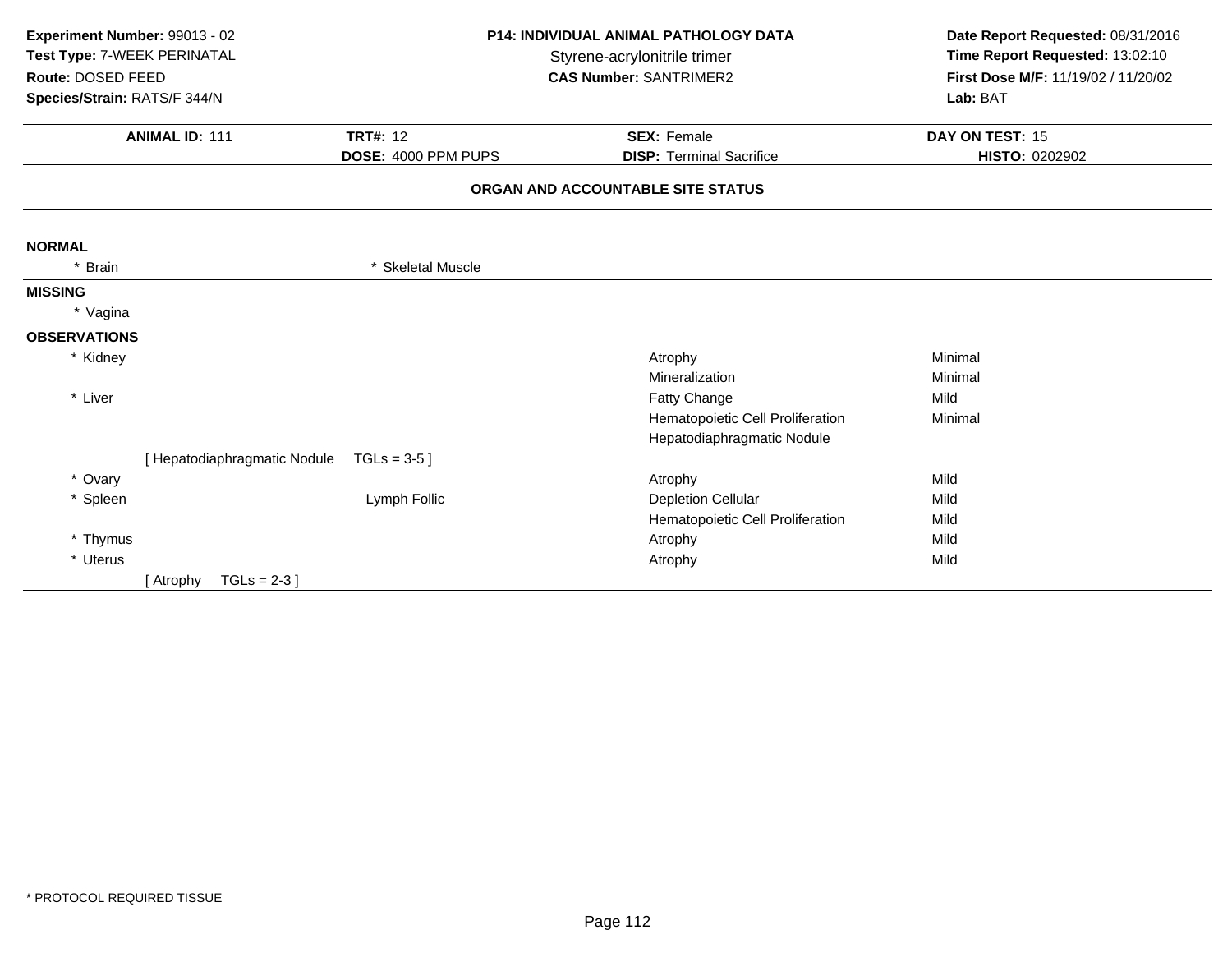| Experiment Number: 99013 - 02 |                                    |                     | <b>P14: INDIVIDUAL ANIMAL PATHOLOGY DATA</b> | Date Report Requested: 08/31/2016   |
|-------------------------------|------------------------------------|---------------------|----------------------------------------------|-------------------------------------|
| Test Type: 7-WEEK PERINATAL   |                                    |                     | Styrene-acrylonitrile trimer                 | Time Report Requested: 13:02:10     |
| Route: DOSED FEED             |                                    |                     | <b>CAS Number: SANTRIMER2</b>                | First Dose M/F: 11/19/02 / 11/20/02 |
| Species/Strain: RATS/F 344/N  |                                    |                     |                                              | Lab: BAT                            |
|                               | <b>ANIMAL ID: 112</b>              | <b>TRT#: 12</b>     | <b>SEX: Female</b>                           | DAY ON TEST: 15                     |
|                               |                                    | DOSE: 4000 PPM PUPS | <b>DISP: Terminal Sacrifice</b>              | <b>HISTO: 0202903</b>               |
|                               |                                    |                     | ORGAN AND ACCOUNTABLE SITE STATUS            |                                     |
| <b>NORMAL</b>                 |                                    |                     |                                              |                                     |
| * Brain                       |                                    | * Kidney            | * Skeletal Muscle                            | * Thymus                            |
| * Vagina                      |                                    |                     |                                              |                                     |
| <b>OBSERVATIONS</b>           |                                    |                     |                                              |                                     |
| * Liver                       |                                    |                     | Fatty Change                                 | Moderate                            |
|                               |                                    |                     | Hepatodiaphragmatic Nodule                   |                                     |
|                               | [ Hepatodiaphragmatic Nodule       | TGLs = $5-5$ ]      |                                              |                                     |
| * Ovary                       |                                    |                     | Atrophy                                      | Mild                                |
| * Spleen                      |                                    |                     | Hematopoietic Cell Proliferation             | Mild                                |
|                               | [ Hematopoietic Cell Proliferation | $TGLS = 4-2$ ]      |                                              |                                     |
| * Uterus                      |                                    |                     | Atrophy                                      | Moderate                            |
|                               | $TGLs = 1-3$<br>[ Atrophy          |                     |                                              |                                     |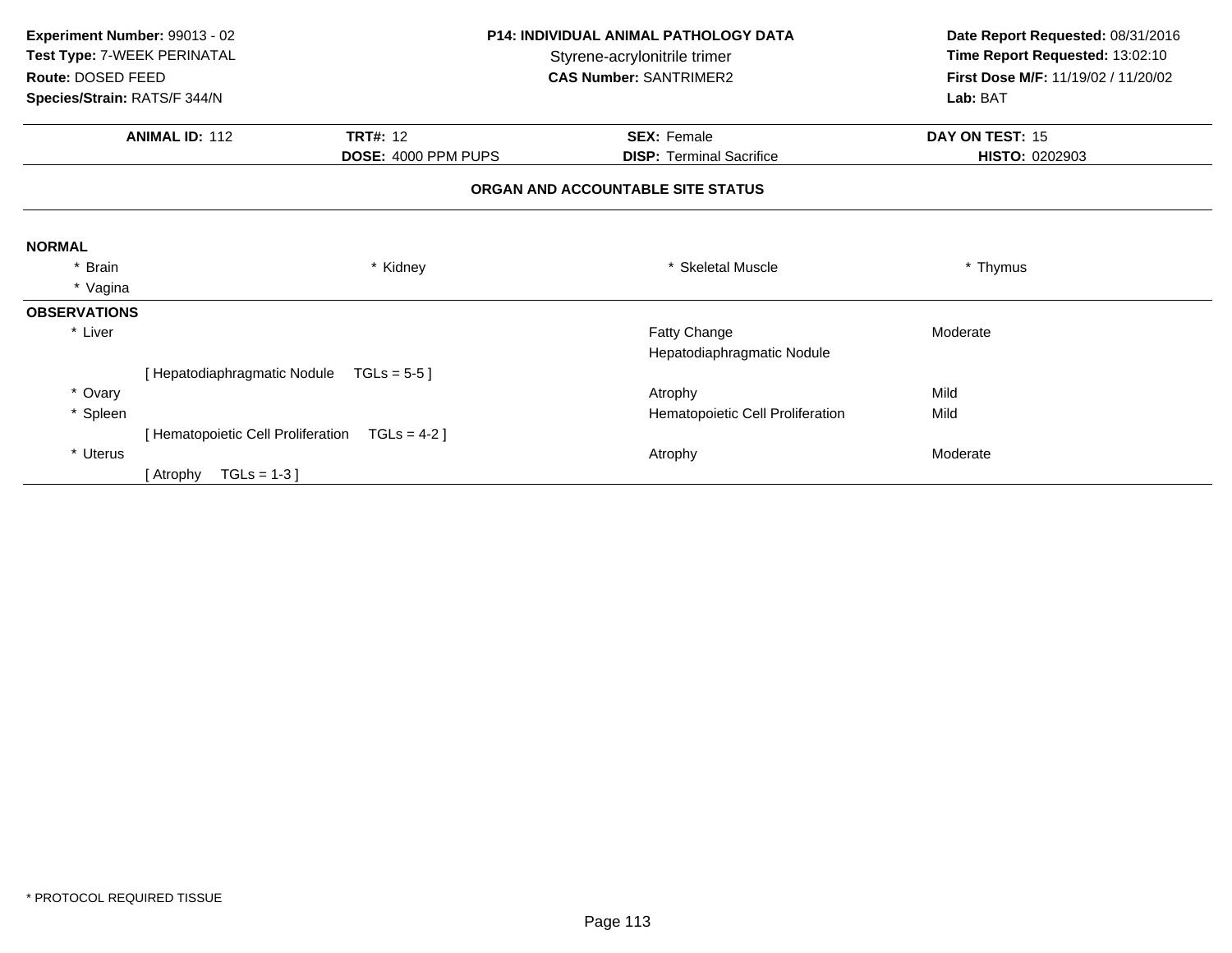| Experiment Number: 99013 - 02 |                                       | <b>P14: INDIVIDUAL ANIMAL PATHOLOGY DATA</b> | Date Report Requested: 08/31/2016   |
|-------------------------------|---------------------------------------|----------------------------------------------|-------------------------------------|
| Test Type: 7-WEEK PERINATAL   |                                       | Styrene-acrylonitrile trimer                 | Time Report Requested: 13:02:10     |
| Route: DOSED FEED             |                                       | <b>CAS Number: SANTRIMER2</b>                | First Dose M/F: 11/19/02 / 11/20/02 |
| Species/Strain: RATS/F 344/N  |                                       |                                              | Lab: BAT                            |
| <b>ANIMAL ID: 113</b>         | <b>TRT#: 12</b><br><b>SEX: Female</b> |                                              | DAY ON TEST: 15                     |
|                               | DOSE: 4000 PPM PUPS                   | <b>DISP: Terminal Sacrifice</b>              | <b>HISTO: 0202904</b>               |
|                               |                                       | ORGAN AND ACCOUNTABLE SITE STATUS            |                                     |
|                               |                                       |                                              |                                     |
| <b>NORMAL</b>                 |                                       |                                              |                                     |
| <b>Skeletal Muscle</b>        | * Vagina                              |                                              |                                     |
| <b>OBSERVATIONS</b>           |                                       |                                              |                                     |
| * Brain                       | Cerebrum                              | Developmental Malformation                   | Minimal                             |
| * Kidney                      |                                       | Atrophy                                      | Minimal                             |
| * Liver                       |                                       | Fatty Change                                 | Mild                                |
| * Ovary                       |                                       | Atrophy                                      | Mild                                |
| * Spleen                      | Lymph Follic                          | <b>Depletion Cellular</b>                    | Minimal                             |
|                               |                                       | Hematopoietic Cell Proliferation             | Moderate                            |
| * Thymus                      |                                       | Atrophy                                      | Minimal                             |
| * Uterus                      |                                       | Atrophy                                      | Moderate                            |
| $TGLS = 2-3$<br>[ Atrophy     |                                       |                                              |                                     |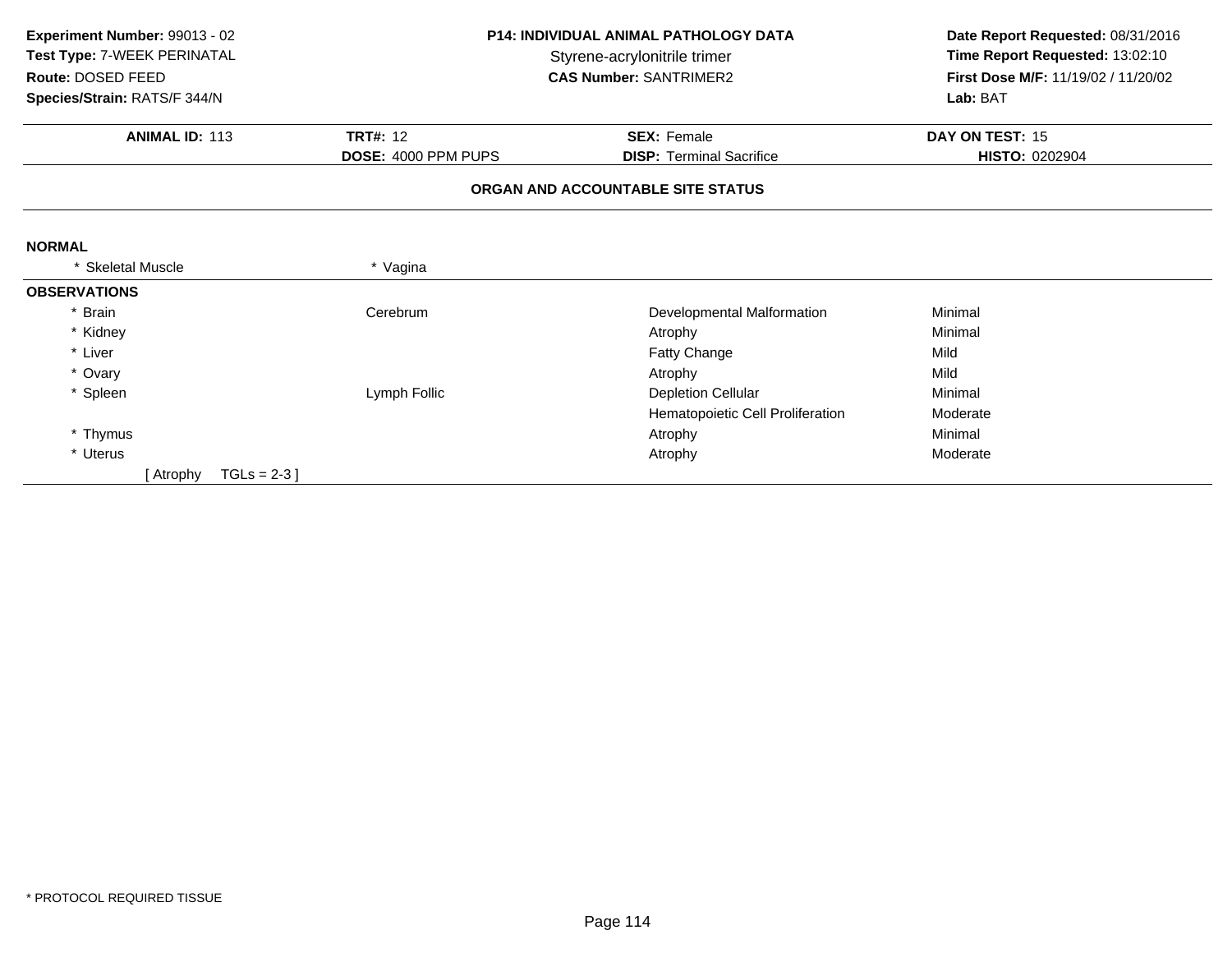| Experiment Number: 99013 - 02<br>Test Type: 7-WEEK PERINATAL<br>Route: DOSED FEED<br>Species/Strain: RATS/F 344/N |                              |                     | <b>P14: INDIVIDUAL ANIMAL PATHOLOGY DATA</b><br>Styrene-acrylonitrile trimer<br><b>CAS Number: SANTRIMER2</b> | Date Report Requested: 08/31/2016<br>Time Report Requested: 13:02:10<br>First Dose M/F: 11/19/02 / 11/20/02 |
|-------------------------------------------------------------------------------------------------------------------|------------------------------|---------------------|---------------------------------------------------------------------------------------------------------------|-------------------------------------------------------------------------------------------------------------|
|                                                                                                                   |                              |                     |                                                                                                               | Lab: BAT                                                                                                    |
|                                                                                                                   | <b>ANIMAL ID: 114</b>        | <b>TRT#: 12</b>     | <b>SEX: Female</b>                                                                                            | DAY ON TEST: 15                                                                                             |
|                                                                                                                   |                              | DOSE: 4000 PPM PUPS | <b>DISP: Terminal Sacrifice</b>                                                                               | HISTO: 0202905                                                                                              |
|                                                                                                                   |                              |                     | ORGAN AND ACCOUNTABLE SITE STATUS                                                                             |                                                                                                             |
| <b>NORMAL</b>                                                                                                     |                              |                     |                                                                                                               |                                                                                                             |
| * Kidney                                                                                                          |                              | * Skeletal Muscle   | * Vagina                                                                                                      |                                                                                                             |
| <b>OBSERVATIONS</b>                                                                                               |                              |                     |                                                                                                               |                                                                                                             |
| * Brain                                                                                                           |                              | Cerebrum            | Developmental Malformation                                                                                    | Minimal                                                                                                     |
| * Liver                                                                                                           |                              |                     | Fatty Change                                                                                                  | Moderate                                                                                                    |
|                                                                                                                   |                              |                     | Hematopoietic Cell Proliferation                                                                              | Minimal                                                                                                     |
|                                                                                                                   |                              |                     | Hepatodiaphragmatic Nodule                                                                                    |                                                                                                             |
|                                                                                                                   | [ Hepatodiaphragmatic Nodule | $TGLs = 3-5$ ]      |                                                                                                               |                                                                                                             |
| * Ovary                                                                                                           |                              |                     | Atrophy                                                                                                       | Mild                                                                                                        |
| * Spleen                                                                                                          |                              |                     | Hematopoietic Cell Proliferation                                                                              | Mild                                                                                                        |
| * Thymus                                                                                                          |                              |                     | Atrophy                                                                                                       | Minimal                                                                                                     |
| * Uterus                                                                                                          |                              |                     | Atrophy                                                                                                       | Mild                                                                                                        |
|                                                                                                                   | $TGLs = 2-3$ ]<br>[ Atrophy  |                     |                                                                                                               |                                                                                                             |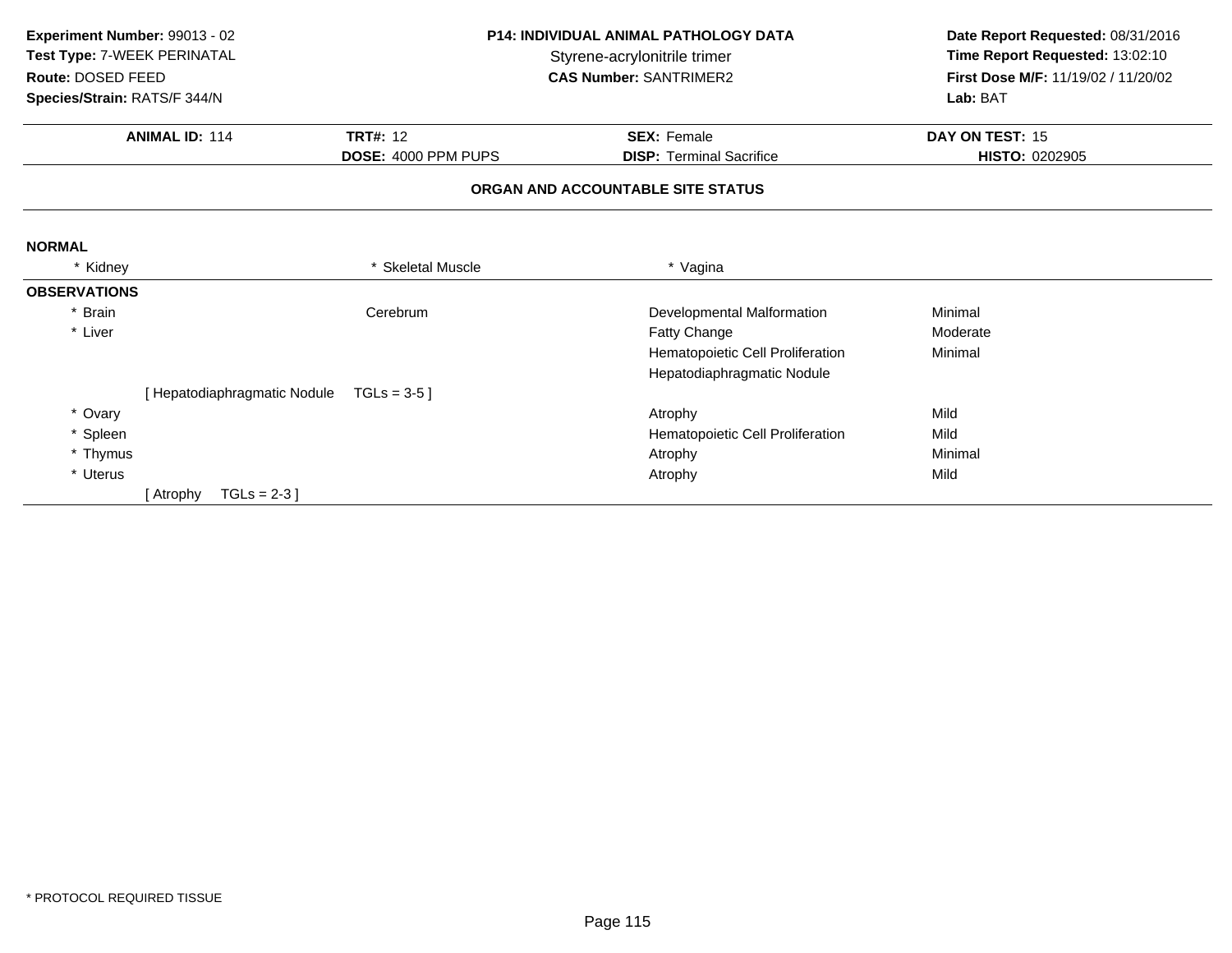| Experiment Number: 99013 - 02 |                     | <b>P14: INDIVIDUAL ANIMAL PATHOLOGY DATA</b> | Date Report Requested: 08/31/2016   |  |
|-------------------------------|---------------------|----------------------------------------------|-------------------------------------|--|
| Test Type: 7-WEEK PERINATAL   |                     | Styrene-acrylonitrile trimer                 |                                     |  |
| Route: DOSED FEED             |                     | <b>CAS Number: SANTRIMER2</b>                | First Dose M/F: 11/19/02 / 11/20/02 |  |
| Species/Strain: RATS/F 344/N  |                     |                                              | Lab: BAT                            |  |
| <b>ANIMAL ID: 115</b>         | <b>TRT#: 12</b>     | <b>SEX: Female</b>                           | DAY ON TEST: 15                     |  |
|                               | DOSE: 4000 PPM PUPS | <b>DISP: Terminal Sacrifice</b>              | <b>HISTO: 0202906</b>               |  |
|                               |                     | ORGAN AND ACCOUNTABLE SITE STATUS            |                                     |  |
| <b>NORMAL</b>                 |                     |                                              |                                     |  |
| * Skeletal Muscle             | * Thymus            | * Vagina                                     |                                     |  |
| <b>OBSERVATIONS</b>           |                     |                                              |                                     |  |
| * Brain                       | Cerebrum            | Developmental Malformation                   | Minimal                             |  |
| * Kidney                      |                     | Atrophy                                      | Minimal                             |  |
| * Liver                       |                     | Fatty Change                                 | Mild                                |  |
|                               |                     | Hematopoietic Cell Proliferation             | Minimal                             |  |
| * Ovary                       |                     | Atrophy                                      | Minimal                             |  |
| * Spleen                      |                     | Hematopoietic Cell Proliferation             | Moderate                            |  |
| * Uterus                      |                     | Atrophy                                      | Mild                                |  |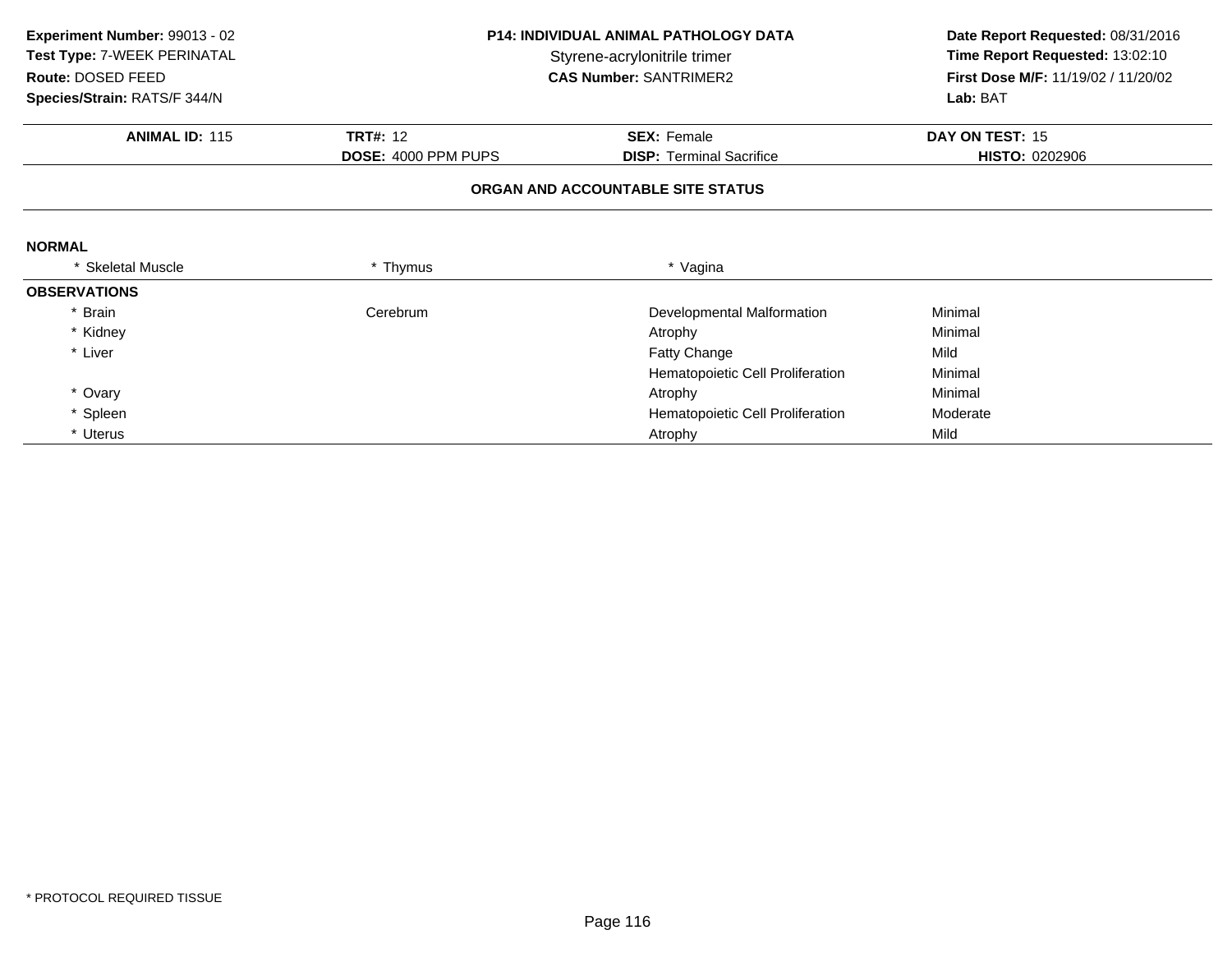| Experiment Number: 99013 - 02 |                                  |                     | <b>P14: INDIVIDUAL ANIMAL PATHOLOGY DATA</b> | Date Report Requested: 08/31/2016   |
|-------------------------------|----------------------------------|---------------------|----------------------------------------------|-------------------------------------|
| Test Type: 7-WEEK PERINATAL   |                                  |                     | Styrene-acrylonitrile trimer                 | Time Report Requested: 13:02:10     |
| Route: DOSED FEED             |                                  |                     | <b>CAS Number: SANTRIMER2</b>                | First Dose M/F: 11/19/02 / 11/20/02 |
| Species/Strain: RATS/F 344/N  |                                  |                     |                                              | Lab: BAT                            |
|                               | <b>ANIMAL ID: 116</b>            | <b>TRT#: 12</b>     | <b>SEX: Female</b>                           | DAY ON TEST: 15                     |
|                               |                                  | DOSE: 4000 PPM PUPS | <b>DISP: Terminal Sacrifice</b>              | HISTO: 0202907                      |
|                               |                                  |                     | ORGAN AND ACCOUNTABLE SITE STATUS            |                                     |
| <b>NORMAL</b>                 |                                  |                     |                                              |                                     |
| * Brain                       |                                  | * Skeletal Muscle   | * Vagina                                     |                                     |
| <b>OBSERVATIONS</b>           |                                  |                     |                                              |                                     |
| * Kidney                      |                                  |                     | Atrophy                                      | Minimal                             |
| * Liver                       |                                  |                     | Fatty Change                                 | Minimal                             |
|                               |                                  |                     | Hematopoietic Cell Proliferation             | Minimal                             |
| * Ovary                       |                                  |                     | Atrophy                                      | Mild                                |
| * Spleen                      |                                  | Lymph Follic        | <b>Depletion Cellular</b>                    | Mild                                |
|                               |                                  |                     | Hematopoietic Cell Proliferation             | Moderate                            |
|                               | Hematopoietic Cell Proliferation | $TGLs = 2-2$ ]      |                                              |                                     |
| * Thymus                      |                                  |                     | Atrophy                                      | Moderate                            |
|                               | [ Atrophy                        | $TGLs = 4-2$ ]      |                                              |                                     |
| * Uterus                      |                                  |                     | Atrophy                                      | Mild                                |
|                               | [ Atrophy                        | $TGLs = 1-3$        |                                              |                                     |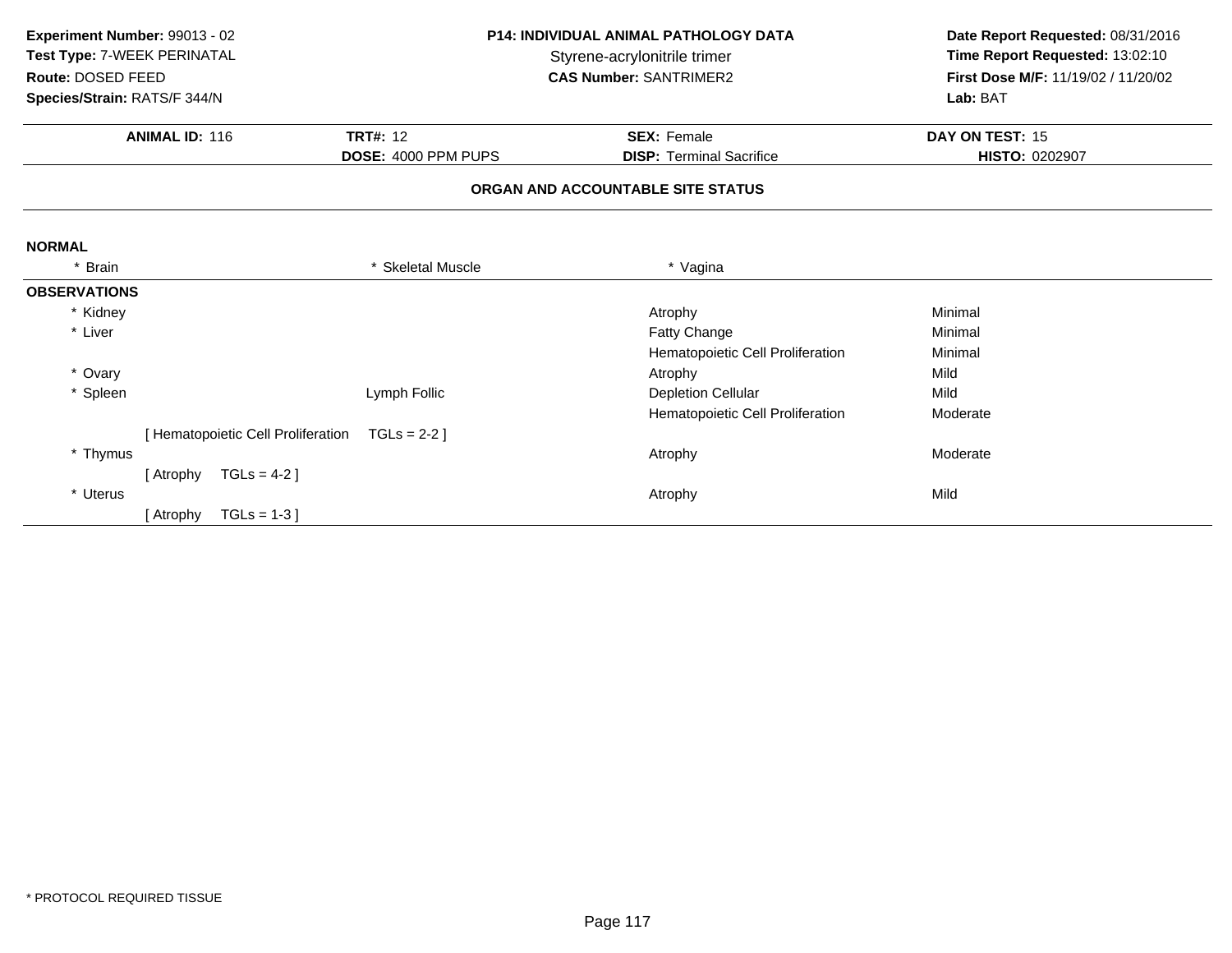| Experiment Number: 99013 - 02 | <b>P14: INDIVIDUAL ANIMAL PATHOLOGY DATA</b> |                                   | Date Report Requested: 08/31/2016   |  |
|-------------------------------|----------------------------------------------|-----------------------------------|-------------------------------------|--|
| Test Type: 7-WEEK PERINATAL   |                                              | Styrene-acrylonitrile trimer      |                                     |  |
| Route: DOSED FEED             |                                              | <b>CAS Number: SANTRIMER2</b>     | First Dose M/F: 11/19/02 / 11/20/02 |  |
| Species/Strain: RATS/F 344/N  |                                              |                                   | Lab: BAT                            |  |
| <b>ANIMAL ID: 117</b>         | <b>TRT#: 12</b>                              | <b>SEX: Female</b>                | DAY ON TEST: 15                     |  |
|                               | DOSE: 4000 PPM PUPS                          | <b>DISP: Terminal Sacrifice</b>   | <b>HISTO: 0202908</b>               |  |
|                               |                                              | ORGAN AND ACCOUNTABLE SITE STATUS |                                     |  |
| <b>NORMAL</b>                 |                                              |                                   |                                     |  |
| <b>Skeletal Muscle</b>        | * Thymus                                     | * Vagina                          |                                     |  |
| <b>OBSERVATIONS</b>           |                                              |                                   |                                     |  |
| * Brain                       | Cerebrum                                     | Developmental Malformation        | Minimal                             |  |
| * Kidney                      |                                              | Atrophy                           | Minimal                             |  |
| * Liver                       |                                              | Fatty Change                      | Mild                                |  |
|                               |                                              | Hematopoietic Cell Proliferation  | Minimal                             |  |
| * Ovary                       |                                              | Atrophy                           | Mild                                |  |
| * Spleen                      | Lymph Follic                                 | <b>Depletion Cellular</b>         | Minimal                             |  |
|                               |                                              | Hematopoietic Cell Proliferation  | Mild                                |  |
| * Uterus                      |                                              | Atrophy                           | Mild                                |  |
| $TGLs = 1-3$<br>[ Atrophy     |                                              |                                   |                                     |  |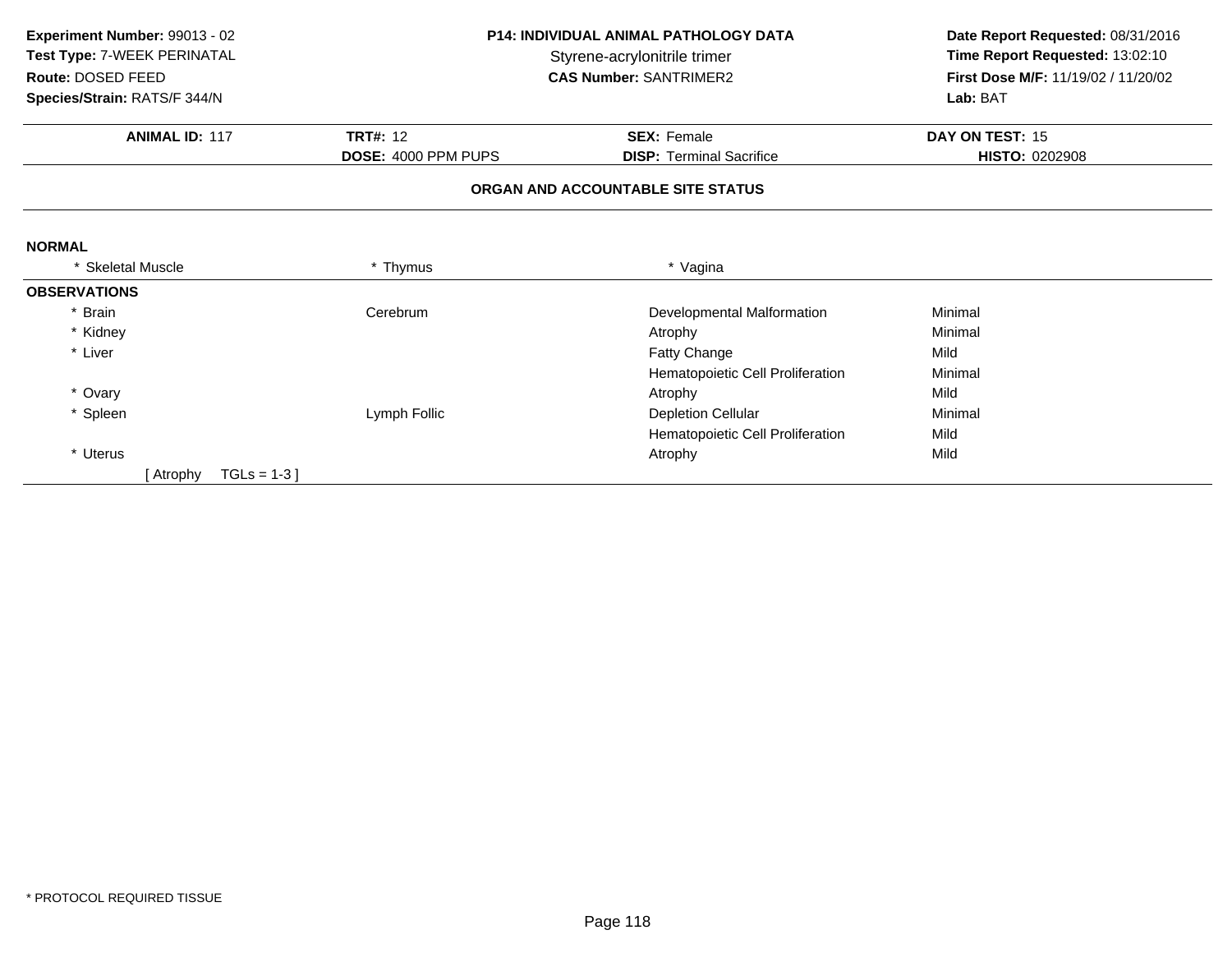| Experiment Number: 99013 - 02<br>Test Type: 7-WEEK PERINATAL<br>Route: DOSED FEED<br>Species/Strain: RATS/F 344/N |                                       | <b>P14: INDIVIDUAL ANIMAL PATHOLOGY DATA</b><br>Styrene-acrylonitrile trimer<br><b>CAS Number: SANTRIMER2</b> |                                   |
|-------------------------------------------------------------------------------------------------------------------|---------------------------------------|---------------------------------------------------------------------------------------------------------------|-----------------------------------|
| <b>ANIMAL ID: 118</b>                                                                                             | <b>TRT#: 12</b><br><b>SEX: Female</b> |                                                                                                               | DAY ON TEST: 15<br>HISTO: 0202909 |
|                                                                                                                   | DOSE: 4000 PPM PUPS                   | <b>DISP: Terminal Sacrifice</b><br>ORGAN AND ACCOUNTABLE SITE STATUS                                          |                                   |
|                                                                                                                   |                                       |                                                                                                               |                                   |
| <b>NORMAL</b>                                                                                                     |                                       |                                                                                                               |                                   |
| <b>Skeletal Muscle</b>                                                                                            | * Vagina                              |                                                                                                               |                                   |
| <b>OBSERVATIONS</b>                                                                                               |                                       |                                                                                                               |                                   |
| * Brain                                                                                                           | Cerebrum                              | Developmental Malformation                                                                                    | Mild                              |
| * Kidney                                                                                                          |                                       | Atrophy                                                                                                       | Minimal                           |
| * Liver                                                                                                           |                                       | Fatty Change                                                                                                  | Mild                              |
|                                                                                                                   |                                       | Hematopoietic Cell Proliferation                                                                              | Minimal                           |
| * Ovary                                                                                                           |                                       | Atrophy                                                                                                       | Mild                              |
| * Spleen                                                                                                          | Lymph Follic                          | <b>Depletion Cellular</b>                                                                                     | Minimal                           |
|                                                                                                                   |                                       | Hematopoietic Cell Proliferation                                                                              | Mild                              |
| * Thymus                                                                                                          |                                       | Atrophy                                                                                                       | Minimal                           |
| * Uterus                                                                                                          |                                       | Atrophy                                                                                                       | Moderate                          |
| $TGLs = 1-3$ ]<br>[ Atrophy                                                                                       |                                       |                                                                                                               |                                   |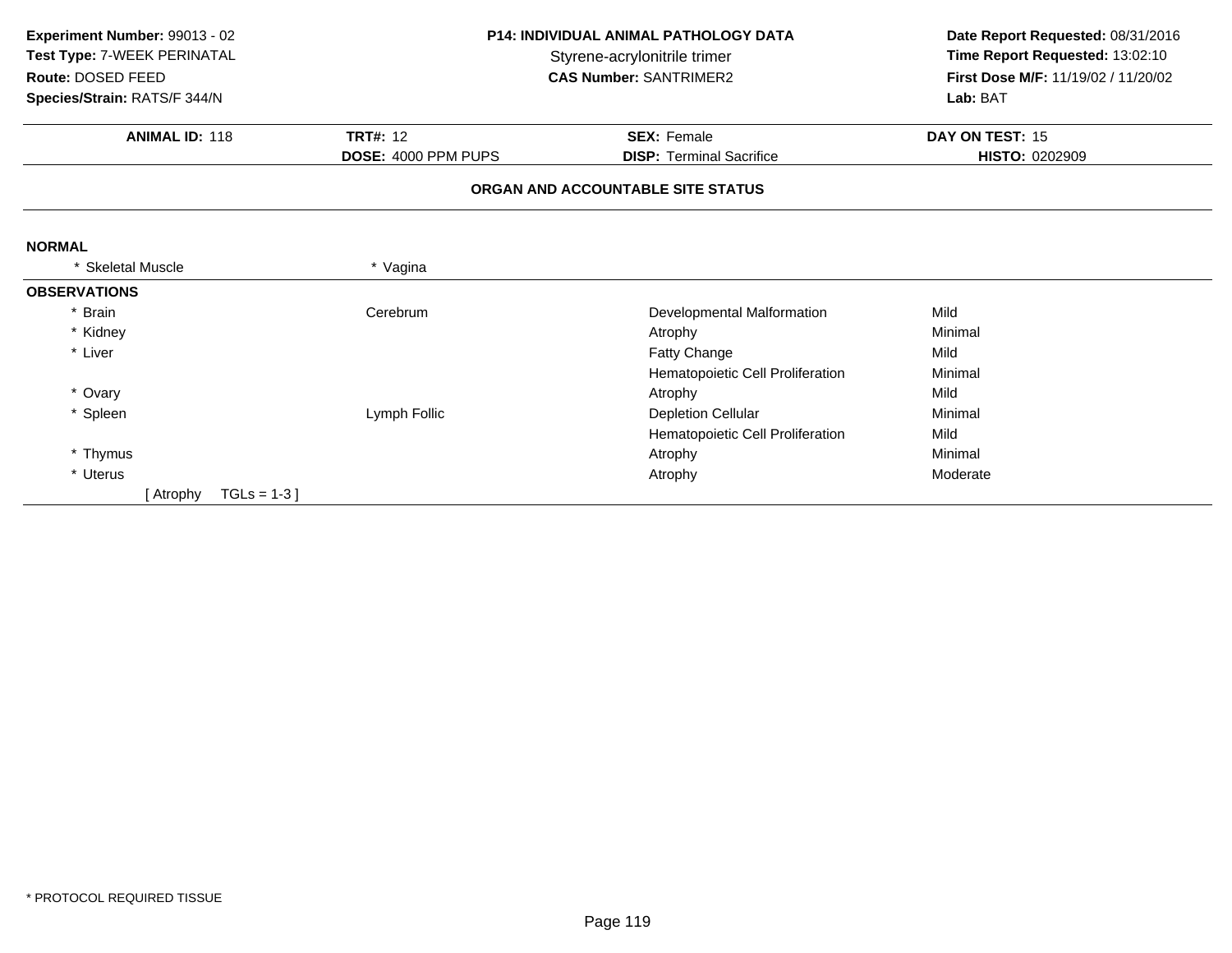| Experiment Number: 99013 - 02<br>Test Type: 7-WEEK PERINATAL<br>Route: DOSED FEED<br>Species/Strain: RATS/F 344/N |                     | <b>P14: INDIVIDUAL ANIMAL PATHOLOGY DATA</b><br>Styrene-acrylonitrile trimer<br><b>CAS Number: SANTRIMER2</b> |                                  | Date Report Requested: 08/31/2016<br>Time Report Requested: 13:02:10<br>First Dose M/F: 11/19/02 / 11/20/02<br>Lab: BAT |
|-------------------------------------------------------------------------------------------------------------------|---------------------|---------------------------------------------------------------------------------------------------------------|----------------------------------|-------------------------------------------------------------------------------------------------------------------------|
| <b>ANIMAL ID: 119</b>                                                                                             | <b>TRT#: 12</b>     |                                                                                                               | <b>SEX: Female</b>               | DAY ON TEST: 15                                                                                                         |
|                                                                                                                   | DOSE: 4000 PPM PUPS |                                                                                                               | <b>DISP: Terminal Sacrifice</b>  | HISTO: 0202910                                                                                                          |
|                                                                                                                   |                     | ORGAN AND ACCOUNTABLE SITE STATUS                                                                             |                                  |                                                                                                                         |
| <b>NORMAL</b>                                                                                                     |                     |                                                                                                               |                                  |                                                                                                                         |
| <b>Skeletal Muscle</b>                                                                                            | * Vagina            |                                                                                                               |                                  |                                                                                                                         |
| <b>OBSERVATIONS</b>                                                                                               |                     |                                                                                                               |                                  |                                                                                                                         |
| * Brain                                                                                                           | Cerebrum            |                                                                                                               | Developmental Malformation       | Minimal                                                                                                                 |
| * Kidney                                                                                                          |                     |                                                                                                               | Atrophy                          | Minimal                                                                                                                 |
| * Liver                                                                                                           |                     |                                                                                                               | Fatty Change                     | Mild                                                                                                                    |
|                                                                                                                   |                     |                                                                                                               | Hematopoietic Cell Proliferation | Minimal                                                                                                                 |
| * Ovary                                                                                                           |                     |                                                                                                               | Atrophy                          | Mild                                                                                                                    |
| * Spleen                                                                                                          |                     |                                                                                                               | Hematopoietic Cell Proliferation | Moderate                                                                                                                |
| * Thymus                                                                                                          |                     |                                                                                                               | Atrophy                          | Mild                                                                                                                    |
| [ Atrophy                                                                                                         | $TGLs = 5-2$ ]      |                                                                                                               |                                  |                                                                                                                         |
| * Uterus                                                                                                          |                     |                                                                                                               | Atrophy                          | Mild                                                                                                                    |
| [ Atrophy                                                                                                         | $TGLs = 1-3$ ]      |                                                                                                               |                                  |                                                                                                                         |